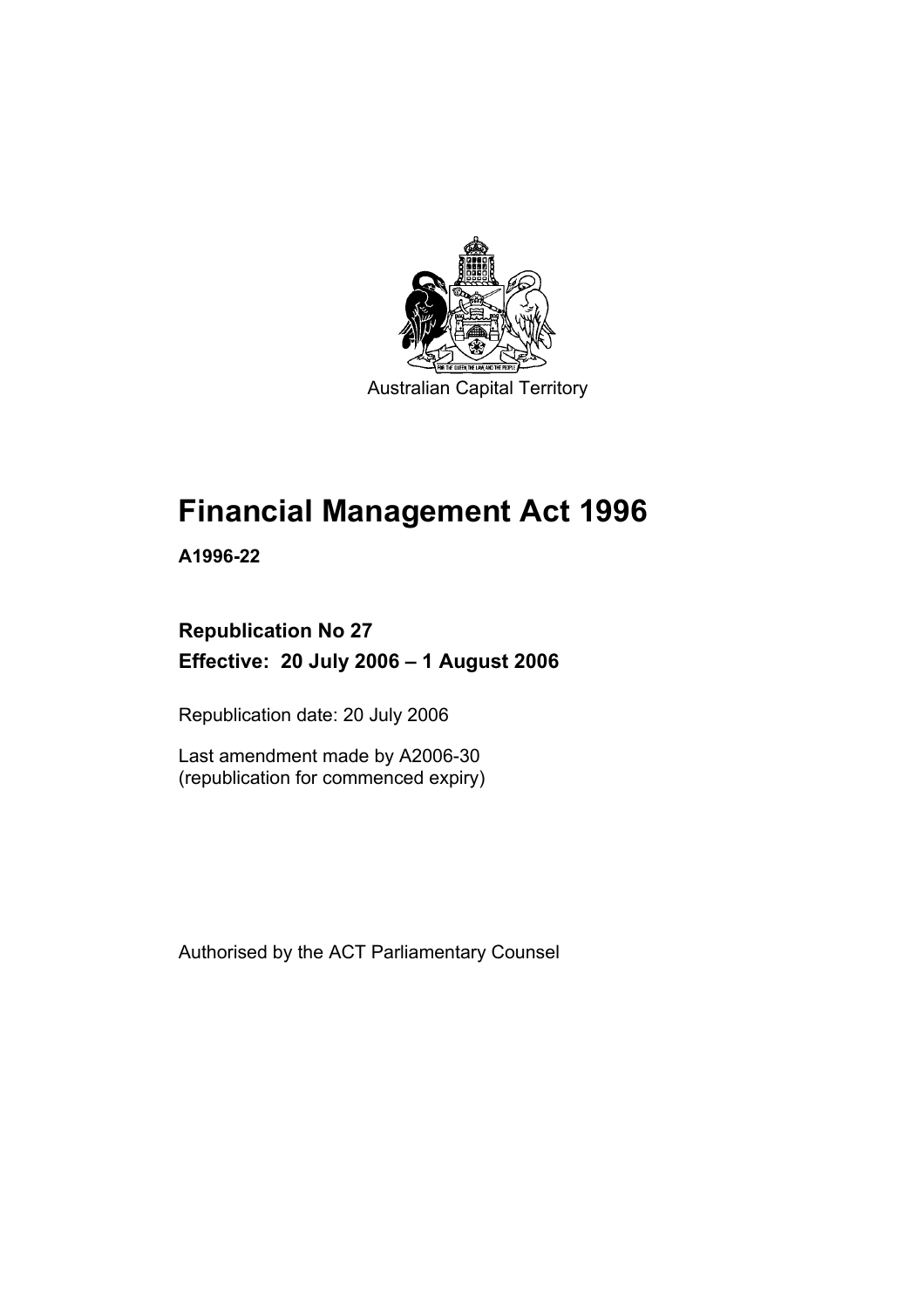#### **About this republication**

#### **The republished law**

This is a republication of the *Financial Management Act 1996* (including any amendment made under the *Legislation Act 2001*, part 11.3 (Editorial changes)) as in force on 20 July 2006*.* It also includes any amendment, repeal or expiry affecting the republished law to 20 July 2006.

The legislation history and amendment history of the republished law are set out in endnotes 3 and 4.

#### **Kinds of republications**

The Parliamentary Counsel's Office prepares 2 kinds of republications of ACT laws (see the ACT legislation register at www.legislation.act.gov.au):

- authorised republications to which the *Legislation Act 2001* applies
- unauthorised republications.

The status of this republication appears on the bottom of each page.

#### **Editorial changes**

The *Legislation Act 2001*, part 11.3 authorises the Parliamentary Counsel to make editorial amendments and other changes of a formal nature when preparing a law for republication. Editorial changes do not change the effect of the law, but have effect as if they had been made by an Act commencing on the republication date (see *Legislation Act 2001*, s 115 and s 117). The changes are made if the Parliamentary Counsel considers they are desirable to bring the law into line, or more closely into line, with current legislative drafting practice.

This republication does not include amendments made under part 11.3 (see endnote 1).

#### **Uncommenced provisions and amendments**

If a provision of the republished law has not commenced or is affected by an uncommenced amendment, the symbol  $\mathbf{U}$  appears immediately before the provision heading. The text of the uncommenced provision or amendment appears only in the last endnote.

#### **Modifications**

If a provision of the republished law is affected by a current modification, the symbol  $\mathbf{M}$ appears immediately before the provision heading. The text of the modifying provision appears in the endnotes. For the legal status of modifications, see *Legislation Act 2001*, section 95.

#### **Penalties**

The value of a penalty unit for an offence against this republished law at the republication date is—

- (a) if the person charged is an individual—\$100; or
- (b) if the person charged is a corporation—\$500.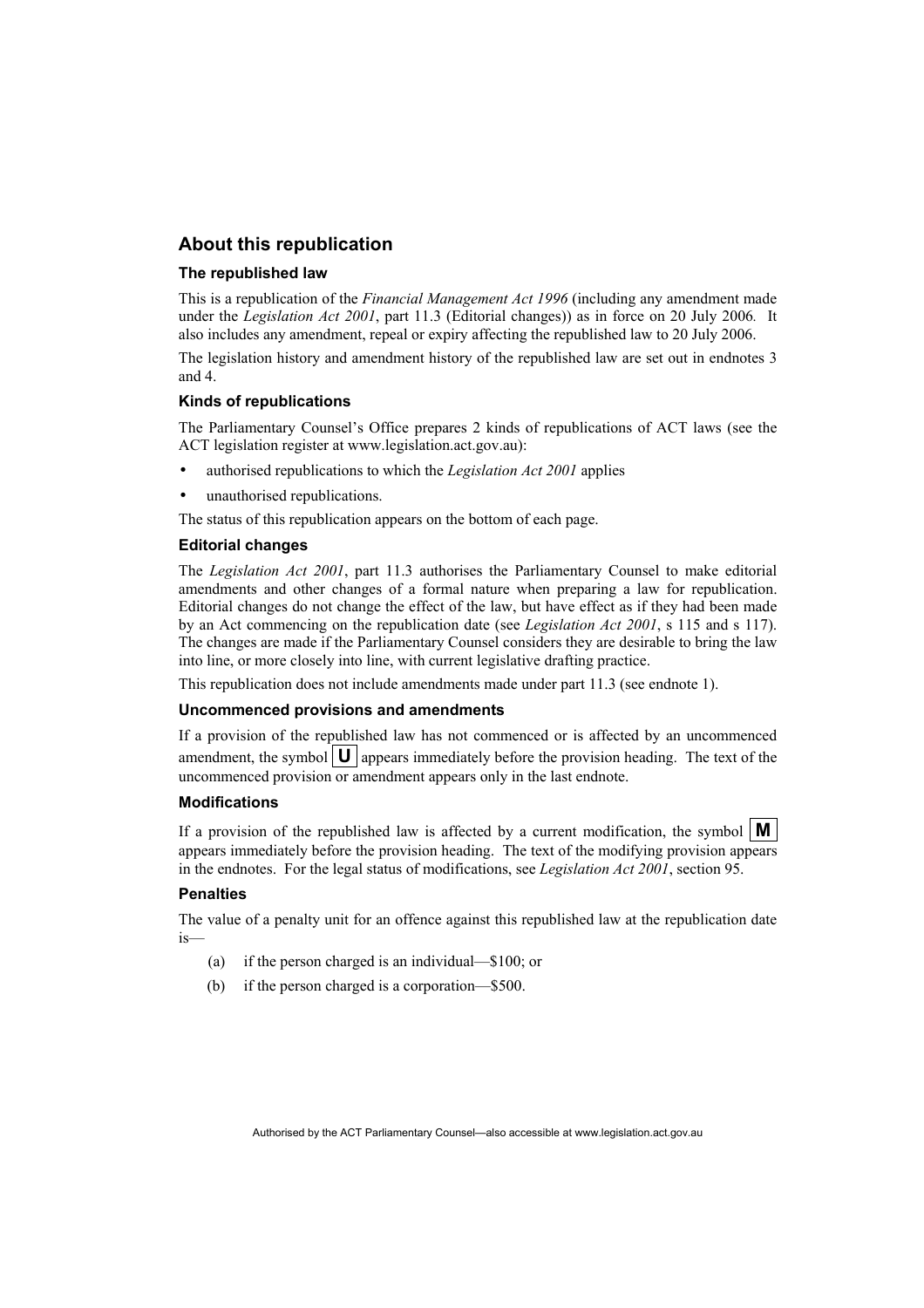

# **Financial Management Act 1996**

# **Contents**

|                 |                                                                        | Page       |  |
|-----------------|------------------------------------------------------------------------|------------|--|
| Part 1          | <b>Preliminary</b>                                                     |            |  |
| 1               | Name of Act                                                            | 2          |  |
| 2               | Act subject to Territory Superannuation Provision Protection Act       | 2          |  |
| 3               | Dictionary                                                             | 2          |  |
| 3A              | <b>Notes</b>                                                           | 2          |  |
| 3B              | Declaration that certain bodies are not territory authorities for Act  | 3          |  |
| 4               | Application of pt 2, pt 3 and pt 5 to Legislative Assembly secretariat | 3          |  |
| Part 2          | <b>Budget management</b>                                               |            |  |
| Division 2.1    | <b>Appropriations and budgets</b>                                      |            |  |
| 5               | Timing of first Appropriation Bill for financial year                  | 4          |  |
| 6               | Necessity for appropriation                                            | 4          |  |
| 7               | Payments authorised on lapse of appropriation                          | 4          |  |
| 8               | Form of appropriations                                                 | 5          |  |
| R <sub>27</sub> | Financial Management Act 1996                                          | contents 1 |  |
| 20/07/06        | Fffective: 20/07/06-01/08/06                                           |            |  |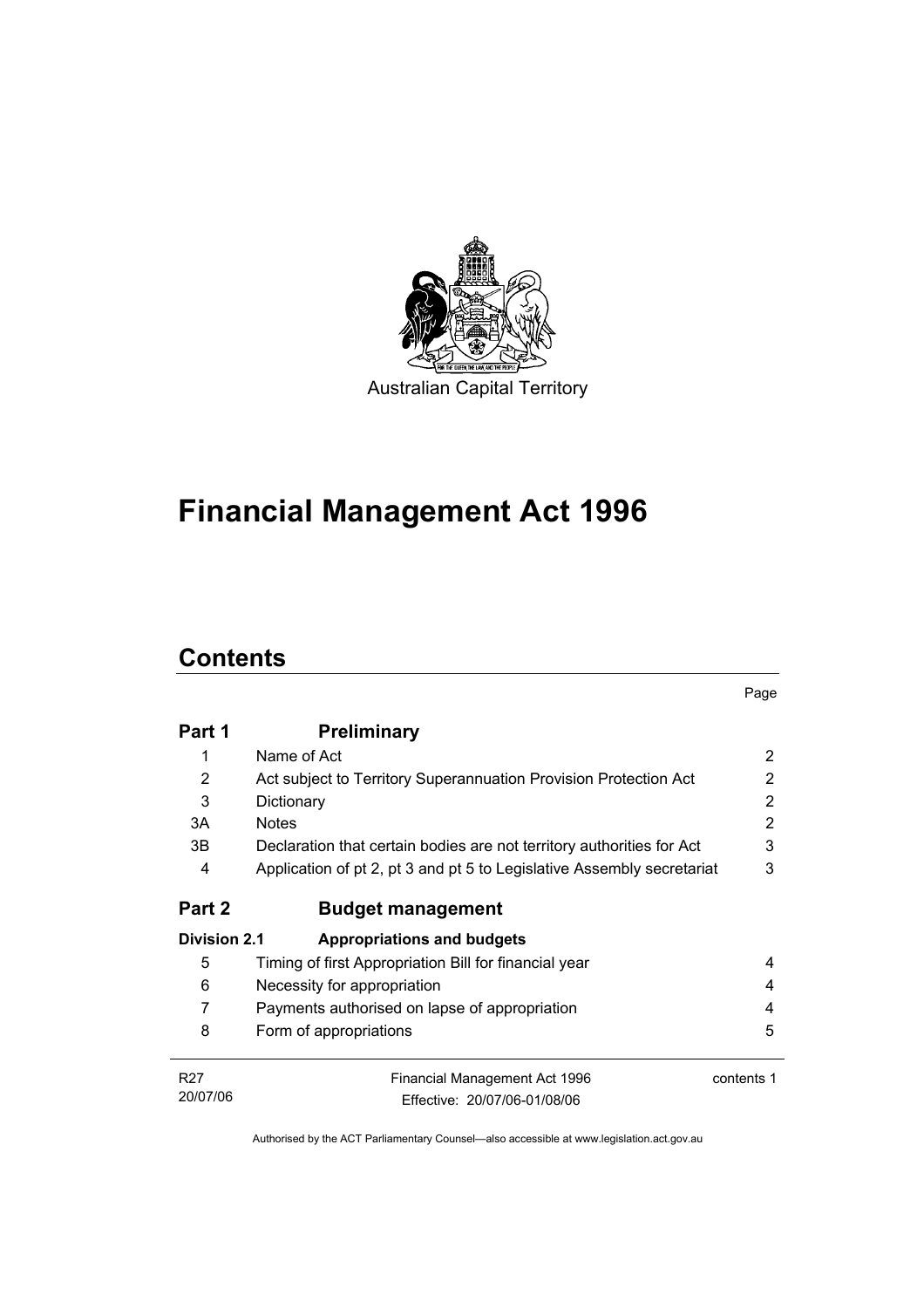#### **Contents**

|                     |                                                                                | Page                        |
|---------------------|--------------------------------------------------------------------------------|-----------------------------|
| 9                   | Net appropriations for outputs                                                 | 5                           |
| 9Α                  | Net appropriations for capital injections                                      | 6                           |
| 9B                  | Appropriations for payments on behalf of Territory to be net<br>appropriations | 6                           |
| 10                  | <b>Budget papers</b>                                                           | 6                           |
| 11                  | <b>Territory budgets</b>                                                       | $\overline{7}$              |
| 11A                 | Financial policy objectives and strategies statement                           | 10                          |
| 12                  | Departmental budgets                                                           | 11                          |
| 12A                 | Territory authority and territory-owned corporation budgets                    | 12                          |
| 13                  | Supplementary budget papers                                                    | 13                          |
| 13A                 | Amendment of budgets for supplementary appropriation                           | 14                          |
| 14                  | Transfer of funds between appropriations                                       | 15                          |
| 15                  | Transfer of funds within appropriations                                        | 15                          |
| 15A                 | Reclassification of certain appropriations                                     | 16                          |
| 16                  | Transfer of functions after Appropriation Act passed                           | 16                          |
| 17                  | Variation of appropriations for Commonwealth grants                            | 17                          |
| 17A                 | Variations of appropriations for certain payments to Commonwealth              | 18                          |
| 18                  | Treasurer's advance                                                            | 18                          |
| 18A                 | Assembly to be told about treasurer's advance                                  | 20                          |
| 19                  | Refunds of payments made without liability                                     | 20                          |
| 19A                 | Payments for Territory GST liabilities                                         | 21                          |
| 19B                 | Authorisation of expenditure of certain Commonwealth grants                    | 21                          |
| 19 <sub>C</sub>     | Amendment of capital injection conditions                                      | 21                          |
| 19D                 | Amendment of performance criteria                                              | 22                          |
| 20                  | <b>Budgets for Legislative Assembly secretariat</b>                            | 24                          |
| <b>Division 2.2</b> | <b>Budget reviews and pre-election updates</b>                                 |                             |
| 20A                 | <b>Budget review</b>                                                           | 24                          |
| 20 <sub>B</sub>     | Purpose and contents of budget review                                          | 24                          |
| 20C                 | Pre-election budget update                                                     | 26                          |
| 20 <sub>D</sub>     | Purpose and contents of pre-election budget update                             | 26                          |
| Part 3              | <b>Financial reports</b>                                                       |                             |
| <b>Division 3.1</b> | <b>Financial reports of the Territory</b>                                      |                             |
| 21                  | Meaning of the Territory in div 3.1                                            | 28                          |
| contents 2          | Financial Management Act 1996<br>Effective: 20/07/06-01/08/06                  | R <sub>27</sub><br>20/07/06 |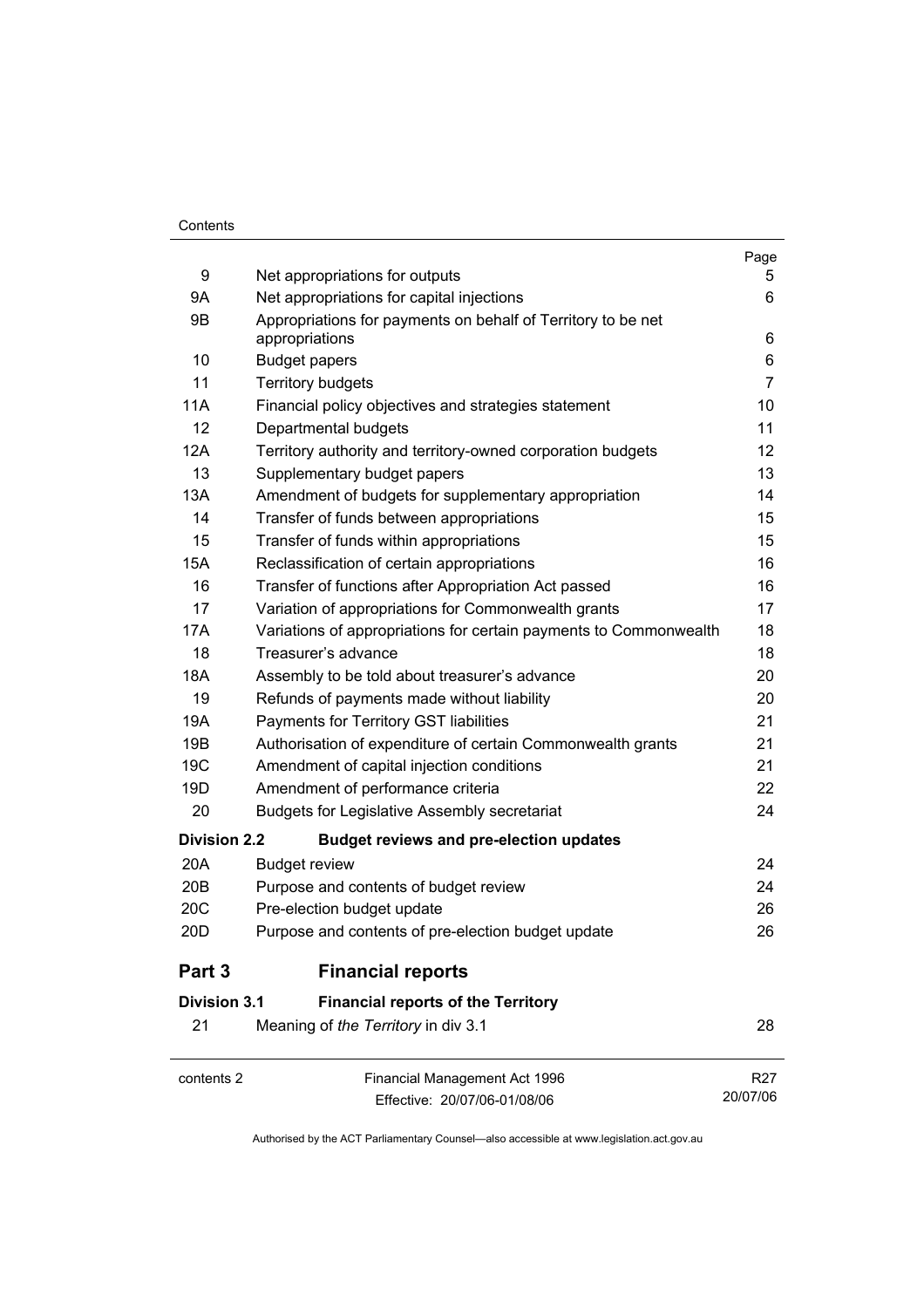|                 |                                                                                  | Contents   |
|-----------------|----------------------------------------------------------------------------------|------------|
|                 |                                                                                  | Page       |
| 22              | Annual financial statements of the Territory                                     | 28         |
| 23              | Responsibility for annual financial statements                                   | 28         |
| 24              | Audit of annual financial statements                                             | 29         |
| 25              | Presentation of annual financial statements to Legislative Assembly              | 30         |
| 26              | Periodic financial statements                                                    | 30         |
| Division 3.2    | Financial reports and performance statements of<br>departments                   |            |
| 27              | Annual financial statements of departments                                       | 31         |
| 28              | Responsibility for annual financial statements of departments                    | 32         |
| 29              | Audit of financial statements of departments                                     | 32         |
| 30              | Departmental annual financial statements to be included in annual<br>reports etc | 32         |
| 30A             | Statements of performance of departments                                         | 33         |
| 30 <sub>B</sub> | Responsibility for departmental statements of performance                        | 33         |
| 30C             | Scrutiny of departmental statements of performance                               | 34         |
| 30 <sub>D</sub> | Departmental statements of performance to be included in annual<br>reports etc   | 34         |
| 30E             | Half-yearly departmental performance reports                                     | 34         |
| Part 4          | Financial management responsibilities of chief<br>executives of departments      |            |
| 31              | Responsibilities of chief executives of departments                              | 36         |
| Part 5          | <b>Banking and investment</b>                                                    |            |
| 32              | Agreement for the conduct of banking for Territory                               | 38         |
| 33              | Territory banking account                                                        | 38         |
| 34              | Departmental banking accounts                                                    | 38         |
| 34A             | Transfer of departmental banking account                                         | 39         |
| 34B             | End of year balances of departmental banking accounts                            | 40         |
| 35              | Payments into banking accounts                                                   | 40         |
| 36              | Transfer following change in departmental responsibilities                       | 41         |
| 36A             | Transfers from departmental banking accounts to territory banking<br>account     | 41         |
| 37              | Payments from territory banking account                                          | 41         |
| 38              | Investment of certain public money                                               | 42         |
| R <sub>27</sub> | Financial Management Act 1996                                                    | contents 3 |

20/07/06 Effective: 20/07/06-01/08/06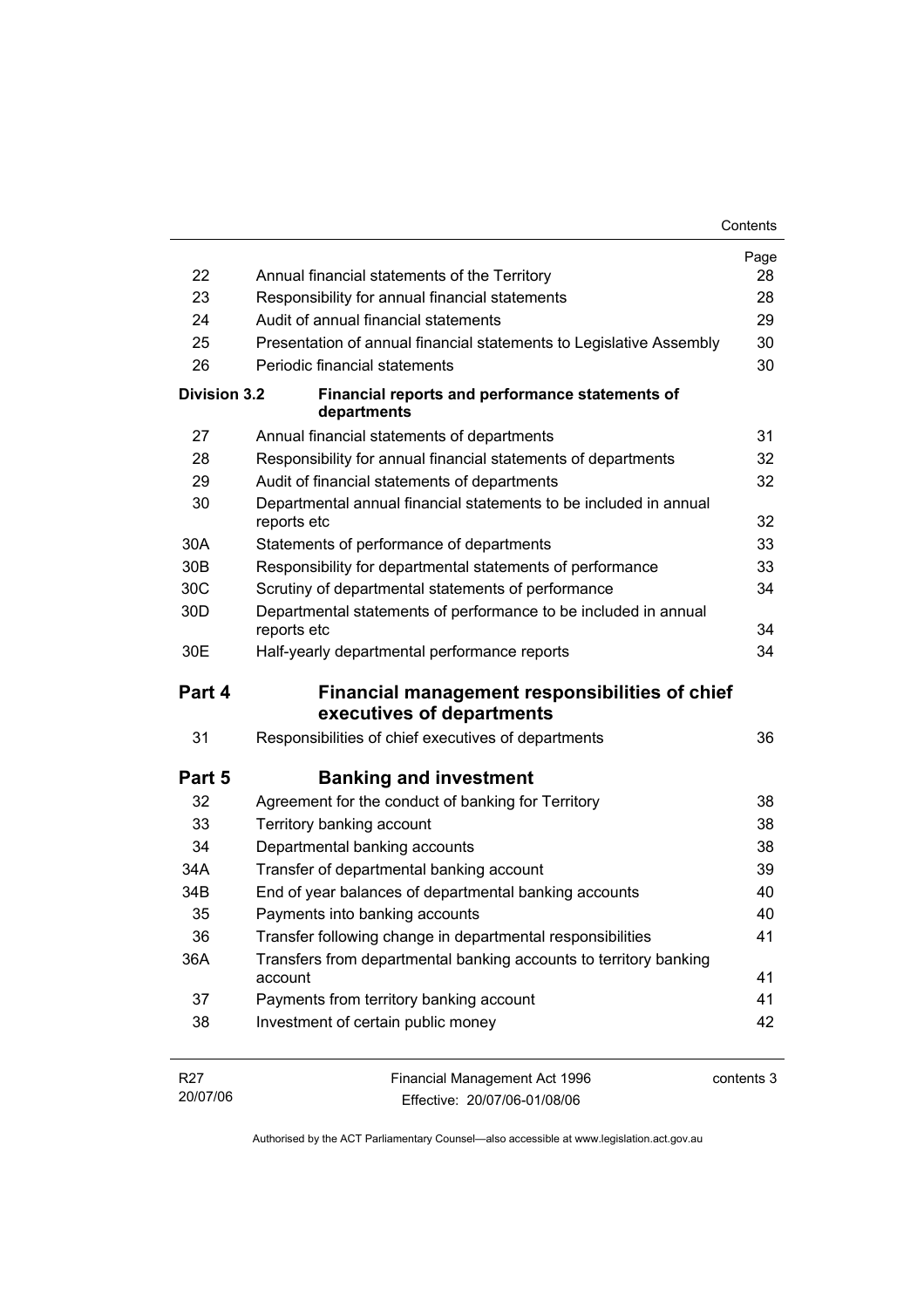#### **Contents**

| . .<br>۰.<br>×<br>× |  |
|---------------------|--|
|                     |  |

| Part 6     | <b>Borrowing and guarantees</b>                                                      |                 |
|------------|--------------------------------------------------------------------------------------|-----------------|
| 39         | Power of Territory to borrow                                                         | 44              |
| 40         | Treasurer may borrow on behalf of Territory                                          | 44              |
| 41         | Power of territory authorities to borrow                                             | 44              |
| 42         | Borrowings by territory authorities to be approved                                   | 44              |
| 43         | Territory authorities may give security                                              | 45              |
| 44         | Power to approve borrowings not delegable                                            | 45              |
| 45         | Loans to be paid into territory banking account                                      | 45              |
| 46         | Payments by Treasurer                                                                | 45              |
| 47         | <b>Guarantees by Territory</b>                                                       | 45              |
| Part 7     | <b>Trust money</b>                                                                   |                 |
| 49         | Identity of trust money                                                              | 47              |
| 50         | Administration of trust money                                                        | 47              |
| 51         | Departmental trust banking accounts                                                  | 47              |
| 51A        | Transfer of departmental trust banking accounts                                      | 48              |
| 51B        | Transfers between trust banking accounts-changes in departmental<br>responsibilities | 48              |
| 51C        | Transfers between trust banking accounts-investment                                  | 49              |
| 52         | Transfers between trust banking account and territory banking account                | 49              |
| 53         | Investment of trust money                                                            | 49              |
| 53A        | Unclaimed trust money                                                                | 49              |
| 53B        | Review of decisions                                                                  | 51              |
| 53C        | Notification of decisions                                                            | 51              |
| Part 8     | <b>Financial provisions for territory authorities</b>                                |                 |
| 54         | Application-pt 8                                                                     | 52              |
| 55         | Responsibilities of chief executive officers of territory authorities                | 52              |
| 56         | Responsibilities of governing boards of territory authorities                        | 54              |
| 57         | Banking accounts of territory authorities                                            | 55              |
| 58         | Investment by territory authorities                                                  | 55              |
| 59         | Borrowing by territory authorities                                                   | 56              |
| 60         | Guarantees by territory authorities                                                  | 58              |
| 61         | Territory authority statements of intent                                             | 58              |
| 62         | Presentation of statements of intent of territory authorities                        | 59              |
| contents 4 | Financial Management Act 1996                                                        | R <sub>27</sub> |
|            | Effective: 20/07/06-01/08/06                                                         | 20/07/06        |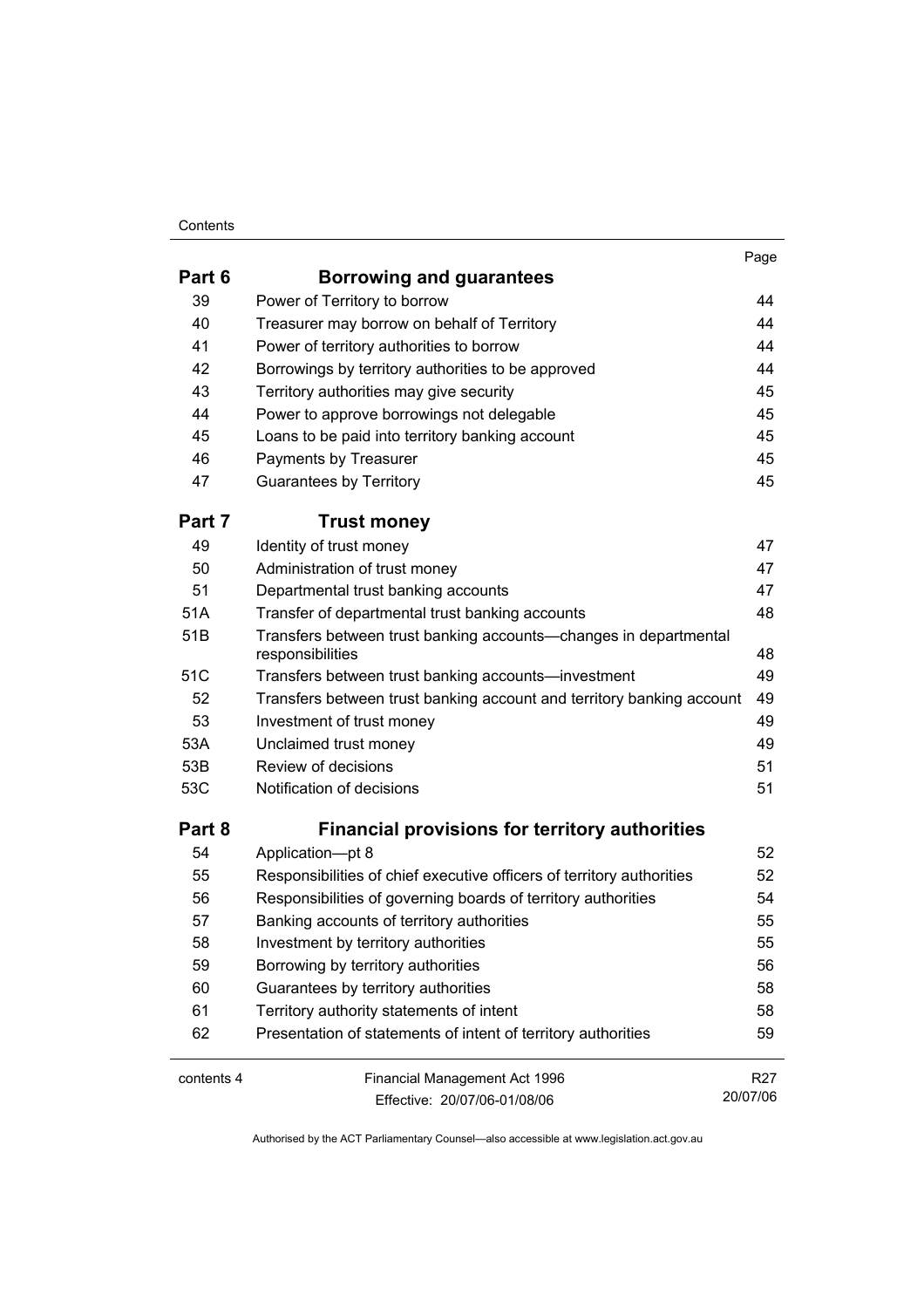|                     |                                                                                                     | Contents       |
|---------------------|-----------------------------------------------------------------------------------------------------|----------------|
|                     |                                                                                                     | Page           |
| 63                  | Annual financial statements of territory authorities                                                | 60             |
| 64                  | Responsibility for annual financial statements of territory authorities                             | 61             |
| 65                  | Audit of annual financial statements of territory authorities                                       | 61             |
| 66                  | Annual financial statements of territory authorities to be included in<br>annual reports etc        | 62             |
| 67                  | Treasurer may require interim financial statements etc for territory<br>authorities                 | 62             |
| 68                  | Statements of performance of territory authorities                                                  | 63             |
| 69                  | Responsibility for territory authority statements of performance                                    | 63             |
| 70                  | Scrutiny of territory authority statements of performance                                           | 64             |
| 71                  | Territory authority statements of performance to be included in annual<br>reports etc               | 65             |
| Part 9              | Governance of territory authorities                                                                 |                |
| Division 9.1        | Definitions and important concepts                                                                  |                |
| 72                  | Definitions-pt 9                                                                                    | 66             |
| 73                  | Nature of relevant territory authorities                                                            | 67             |
| 74                  | Powers of territory authorities generally                                                           | 68             |
| 75                  | Execution of documents and assumptions people dealing with relevant<br>territory authority may make | 69             |
| 76                  | Governing board of territory authority                                                              | 70             |
| 77                  | Role of governing board                                                                             | 70             |
| <b>Division 9.2</b> | Governing board member appointments                                                                 |                |
| 78                  | Appointment of governing board members generally                                                    | 71             |
| 79                  | Appointment of chair and deputy chair                                                               | 72             |
| 80                  | Appointment of CEO of authority with governing board                                                | 72             |
| 81                  |                                                                                                     | 73             |
|                     | Ending board member appointments                                                                    |                |
|                     | <b>Functions of governing board members</b>                                                         |                |
| 82                  | Chair's functions                                                                                   | 75             |
| 83                  | Deputy chair's functions                                                                            | 75             |
| 84                  | CEO's functions                                                                                     |                |
| 85                  | Honesty, care and diligence of governing board members                                              |                |
| Division 9.3<br>86  | Conflicts of interest by governing board members                                                    | 76<br>77<br>77 |

| R27      | Financial Management Act 1996 | contents 5 |
|----------|-------------------------------|------------|
| 20/07/06 | Effective: 20/07/06-01/08/06  |            |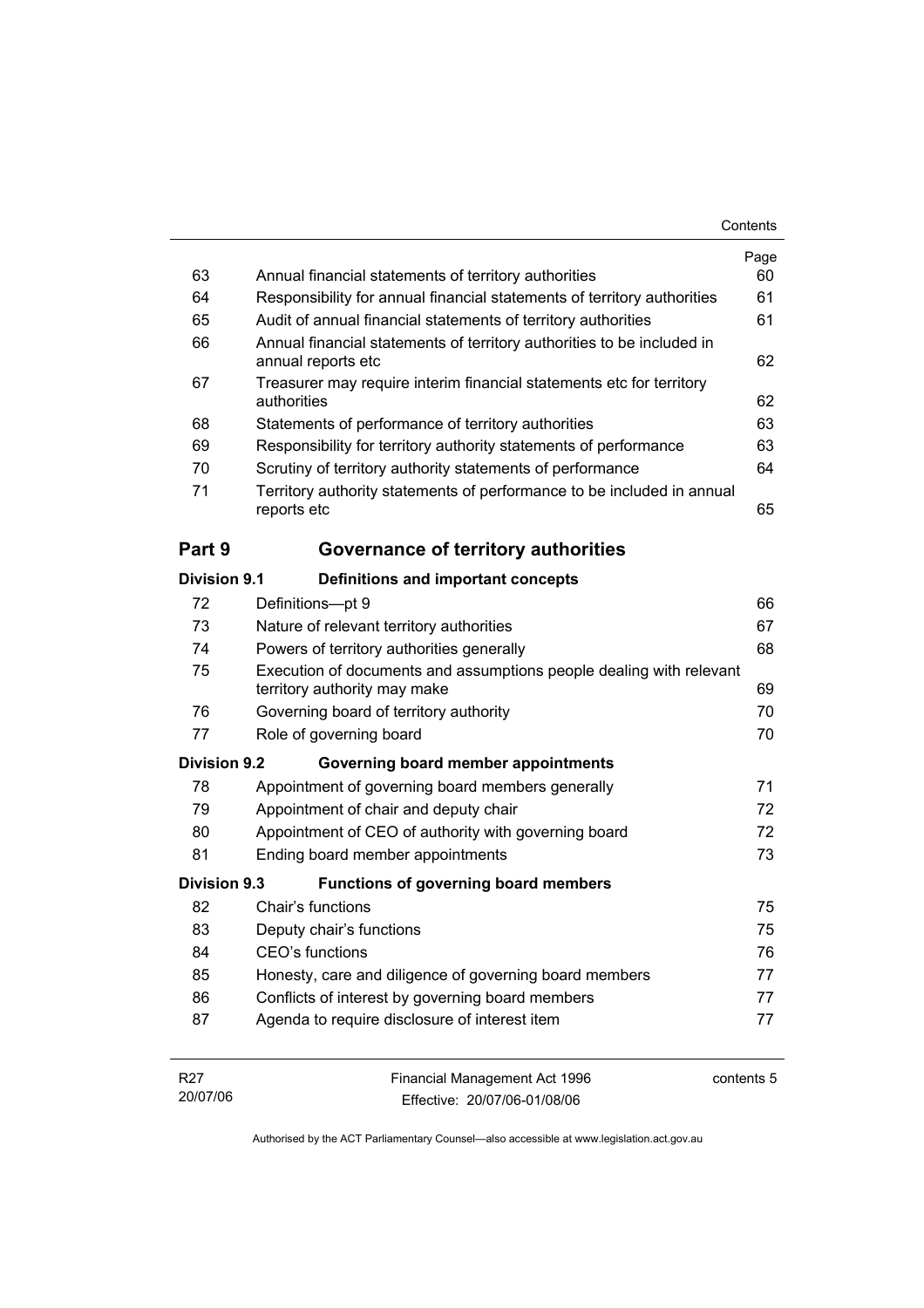#### **Contents**

|                     |                                                                                                   | Page            |
|---------------------|---------------------------------------------------------------------------------------------------|-----------------|
| 88                  | Disclosure of interests by governing board members                                                | 77              |
| 89                  | Reporting of disclosed governing board interests to Minister                                      | 79              |
| 90                  | Protection of governing board members from liability                                              | 80              |
| 91                  | Indemnification and exemption of governing board members                                          | 80              |
| 92                  | Compensation for exercise of functions etc                                                        | 81              |
| <b>Division 9.4</b> | <b>Governing board meetings</b>                                                                   |                 |
| 93                  | Time and place of governing board meetings                                                        | 82              |
| 94                  | Presiding member at governing board meetings                                                      | 82              |
| 95                  | Quorum at governing board meetings                                                                | 83              |
| 96                  | Voting at governing board meetings                                                                | 83              |
| 97                  | Conduct of governing board meetings etc                                                           | 83              |
| Division 9.5        | Requirements and obligations for territory authorities                                            |                 |
| 98                  | Limitations on authorities forming corporations etc                                               | 84              |
| 99                  | Limitations on authorities taking part in joint ventures and trusts                               | 85              |
| 100                 | Corporations, joint ventures and trusts in which authority has interest                           | 86              |
| 101                 | Obligation of authorities to tell Minister about significant events                               | 86              |
| 102                 | Ministerial directions to authorities about financial etc statements                              | 87              |
| 103                 | Application of government policies to authorities                                                 | 88              |
| <b>Division 9.6</b> | <b>Restructuring of territory authorities</b>                                                     |                 |
| 104                 | Purpose of div 9.6                                                                                | 89              |
| 105                 | What territory authorities does div 9.6 apply to?                                                 | 89              |
| 106                 | Responsible Minister may direct div 9.6 authority to sell or transfer<br>assets                   | 89              |
| 107                 | Transfer of assets by declaration-div 9.6 authorities                                             | 90              |
| 108                 | Transfer of contractual rights and liabilities by declaration-div 9.6<br>authorities              | 91              |
| 109                 | Transfer of liabilities by declaration-div 9.6 authorities                                        | 92              |
| 110                 | Assistance given by authorities for div 9.6                                                       | 93              |
| 111                 | Assistance given by governing board members for div 9.6                                           | 94              |
| 112                 | Use of information by Territory and div 9.6 authorities                                           | 95              |
| 113                 | Contracts relating to the protection of information-responsible Minister<br>for div 9.6 authority | 96              |
| 114                 | Contracts relating to the protection of information—div 9.6 authority                             | 96              |
| 115                 | Transfer of pending proceedings—div 9.6 authorities                                               | 96              |
| contents 6          | Financial Management Act 1996                                                                     | R <sub>27</sub> |
|                     | Effective: 20/07/06-01/08/06                                                                      | 20/07/06        |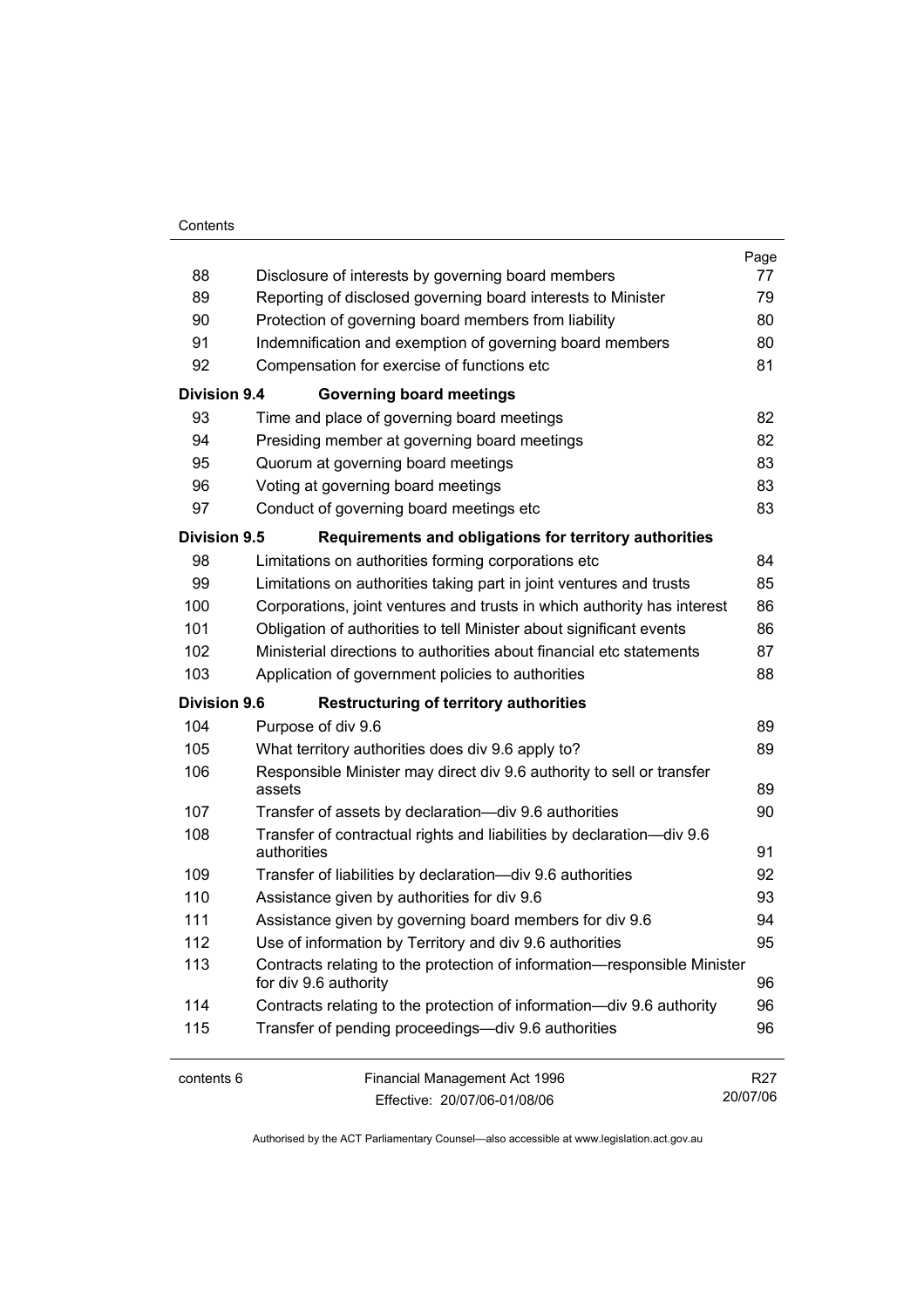|                             |                                                                                                | Contents   |
|-----------------------------|------------------------------------------------------------------------------------------------|------------|
|                             |                                                                                                | Page       |
| 116                         | Proceedings and evidence—div 9.6 authorities                                                   | 97         |
| 117                         | Operation of div 9.6 not breach of contract etc                                                | 98         |
| 118                         | Transfer of assets etc not otherwise disposed of—div 9.6 authorities                           | 99         |
| 119                         | Annual reports etc for div 9.6 authorities                                                     | 100        |
| <b>Division 9.7</b>         | Additional provisions for restructuring of certain territory<br>authorities                    |            |
| 120                         | What territory authorities does div 9.7 apply to?                                              | 102        |
| 121                         | Definitions-div 9.7                                                                            | 102        |
| 122                         | Vesting of assets, rights and liabilities-div 9.7 authorities                                  | 102        |
| 123                         | Proceedings and evidence-div 9.7 authorities                                                   | 103        |
| 124                         | Annual reports and financial statements for div 9.7 authorities                                | 104        |
| 125                         | References to div 9.7 authority                                                                | 105        |
| Part 10                     | <b>Miscellaneous</b>                                                                           |            |
| 130                         | Act of grace payments                                                                          | 106        |
| 131                         | Waiver of debts etc                                                                            | 107        |
| 132                         | Payments in relation to deceased estates                                                       | 108        |
| 133                         | Guideline-making power                                                                         | 109        |
| 134                         | Regulation-making power                                                                        | 109        |
| Part 19                     | <b>Transitional-Financial Management Legislation</b>                                           |            |
|                             | <b>Amendment Act 2005</b>                                                                      |            |
| 150                         | Financial Management Legislation Amendment Act 2005-provisions<br>with 1 July 2005 application | 110        |
| 151                         | Financial Management Legislation Amendment Act 2005-provisions<br>with 1 July 2006 application | 111        |
| 152                         | Application of Legislation Act, s 94 to certain appointments, elections<br>and approvals       | 112        |
| 155                         | <b>Transitional regulations</b>                                                                | 112        |
| Part 20                     | <b>Transitional-Administrative (Miscellaneous</b><br><b>Amendments) Act 2006</b>               |            |
| 221                         | Transitional-Legislation Act, s 84 inapplicable                                                | 113        |
| 222                         | Transitional regulations-Administrative (Miscellaneous Amendments)<br>Act 2006                 | 113        |
| R <sub>27</sub><br>20/07/06 | Financial Management Act 1996<br>Effective: 20/07/06-01/08/06                                  | contents 7 |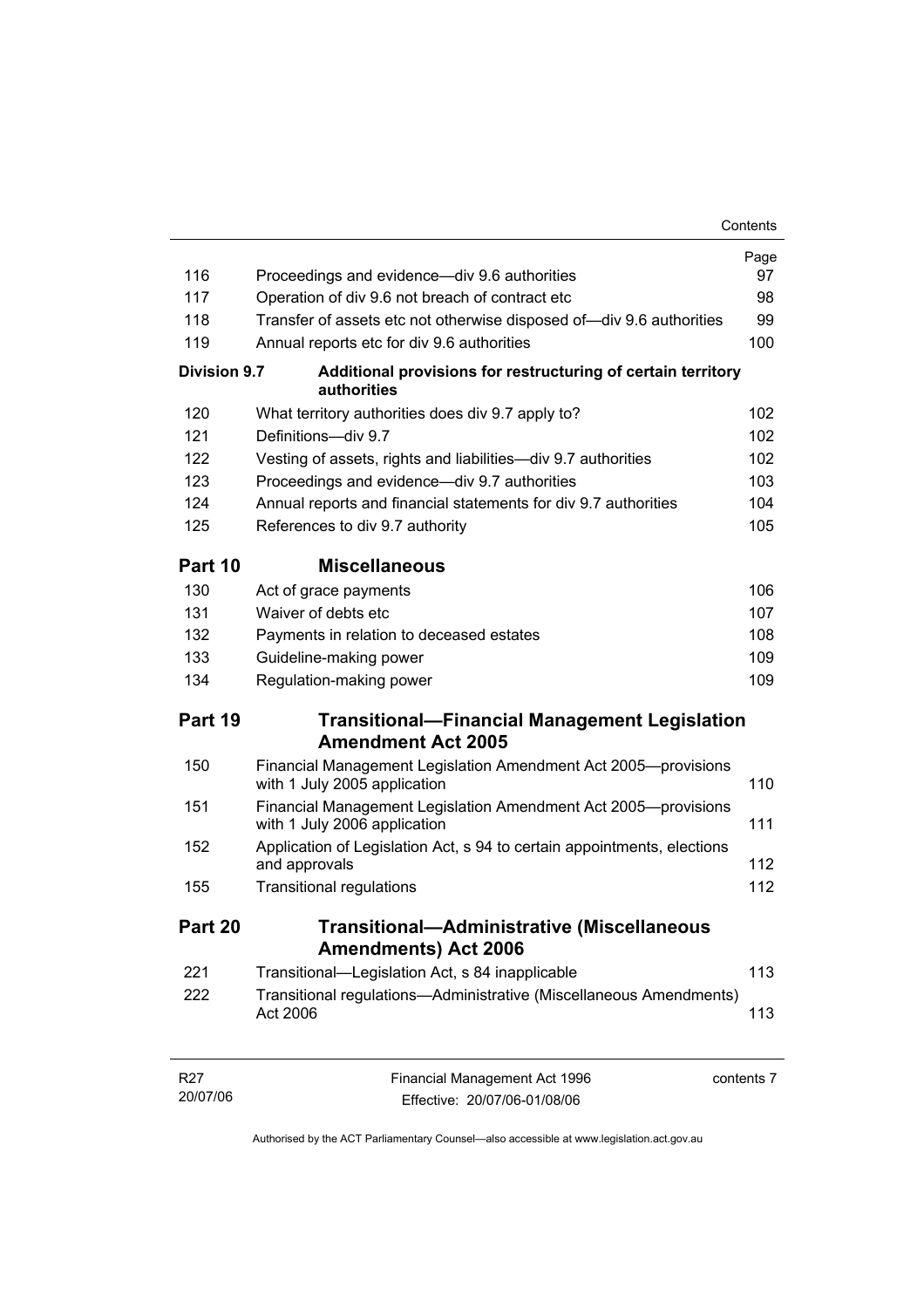| Expiry-pt 20                                           | Page<br>114 |
|--------------------------------------------------------|-------------|
| <b>Dictionary</b>                                      | 115         |
|                                                        |             |
| About the endnotes                                     | 122         |
| Abbreviation key                                       | 122         |
| Legislation history                                    | 123         |
| Amendment history                                      | 128         |
| Earlier republications                                 | 144         |
| Modifications of republished law with temporary effect | 146         |
|                                                        |             |

contents 8 Financial Management Act 1996 Effective: 20/07/06-01/08/06

R27 20/07/06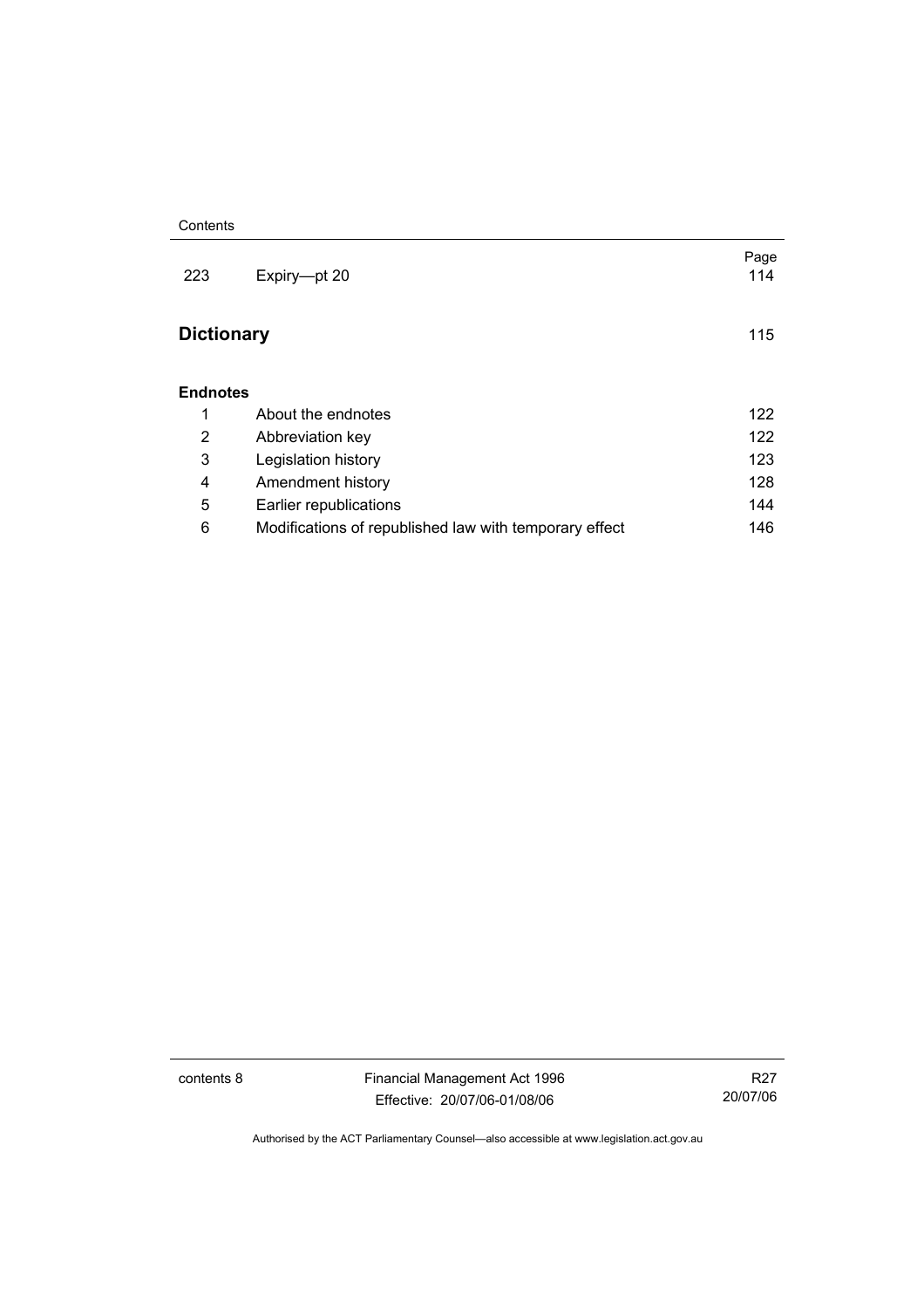

# **Financial Management Act 1996**

An Act to provide for the financial management of the government of the Territory, to provide for the scrutiny of that management by the Legislative Assembly, to specify financial reporting requirements for the government of the Territory, and for related purposes

R27 20/07/06

I

Financial Management Act 1996 Effective: 20/07/06-01/08/06

page 1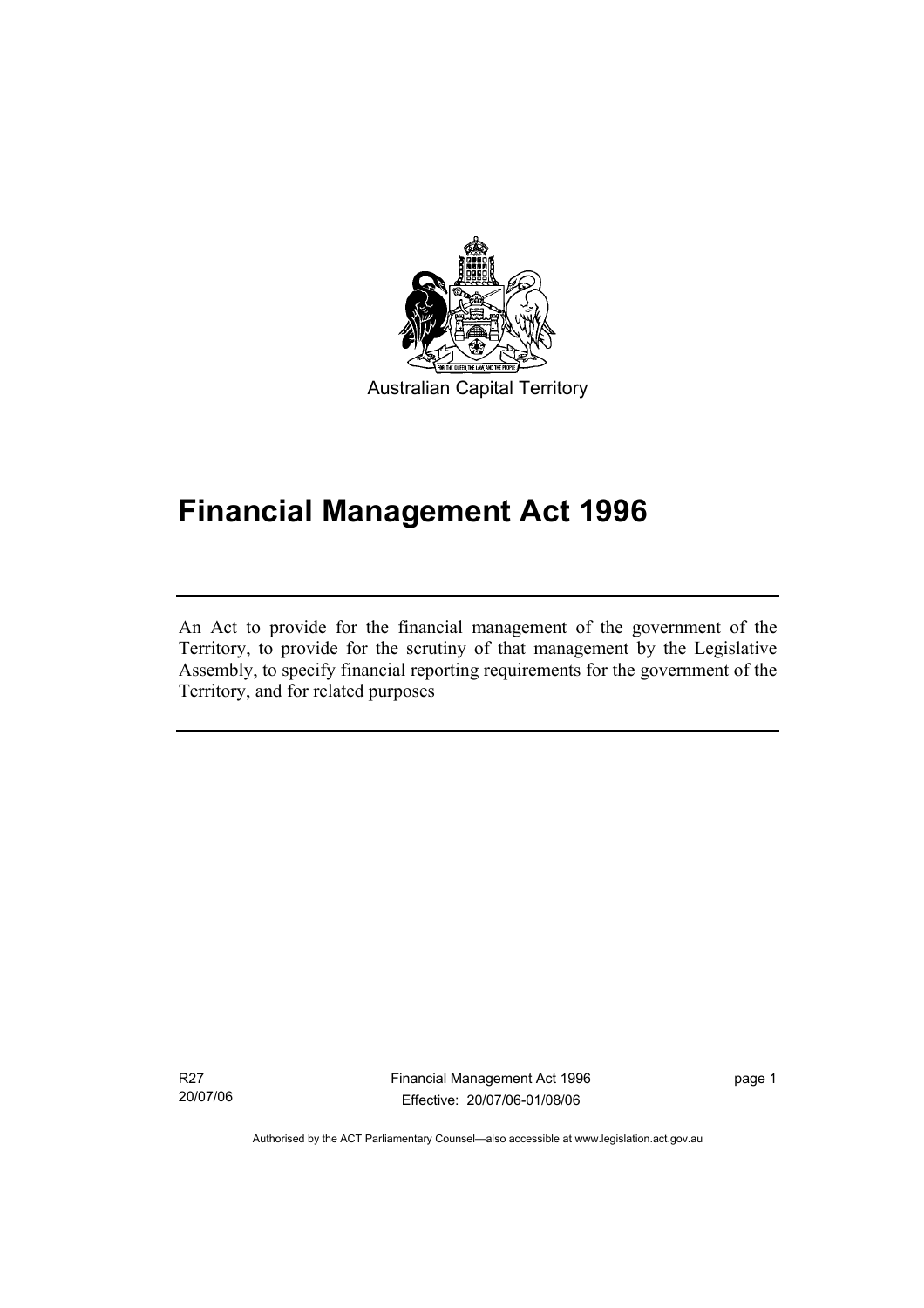#### **Part 1** Preliminary

Section 1

### **Part 1** Preliminary

#### **1 Name of Act**

This Act is the *Financial Management Act 1996*.

#### **2 Act subject to Territory Superannuation Provision Protection Act**

This Act is subject to the *Territory Superannuation Provision Protection Act 2000*.

#### **3 Dictionary**

The dictionary at the end of this Act is part of this Act.

*Note 1* The dictionary at the end of this Act defines certain terms used in the Act, and includes references (*signpost definitions*) to other terms defined elsewhere in this Act or in other legislation.

> For example, the signpost definition '*superannuation appropriation* see the *Territory Superannuation Provision Protection Act 2000*, dictionary.' means that the term 'superannuation appropriation' is defined in that dictionary and the definition applies to this Act.

*Note 2* A definition in the dictionary (including a signpost definition) applies to the entire Act unless the definition, or another provision of the Act, provides otherwise or the contrary intention otherwise appears (see Legislation Act, s 155 and s 156).

#### **3A Notes**

A note included in this Act is explanatory and is not part of the Act.

*Note* See the Legislation Act, s 127 (1), (4) and (5) for the legal status of notes.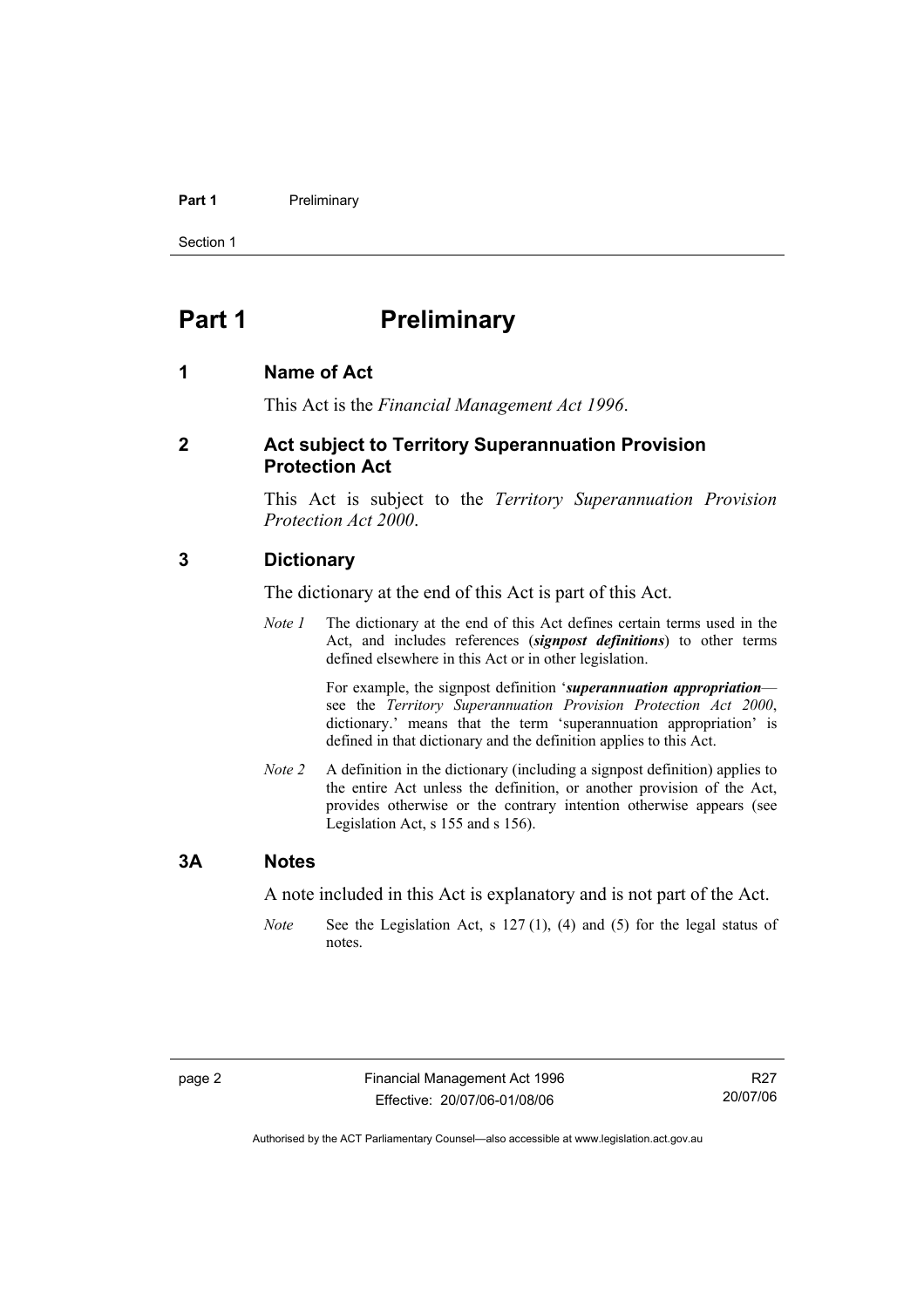#### **3B Declaration that certain bodies are not territory authorities for Act**

- (1) The Treasurer may declare that a stated body (other than a body mentioned in section 54 (1)) is not a territory authority for this Act or a stated provision of this Act.
- (2) The Treasurer may declare that a stated body mentioned in section 54 (1) is not a territory authority for a stated provision of this Act (other than section 73 (1)).
	- *Note* Section 73 gives territory authorities to which pt 9 (Governance of territory authorities) applies corporate status.
- (3) A declaration is a notifiable instrument.

*Note* A notifiable instrument must be notified under the Legislation Act.

#### **4 Application of pt 2, pt 3 and pt 5 to Legislative Assembly secretariat**

Unless the contrary intention appears, the provisions of part 2, part 3 and part 5 apply to the Legislative Assembly secretariat as if—

- (a) a reference in those provisions to a department included a reference to the Legislative Assembly secretariat; and
- (b) a reference in those provisions to the responsible Minister of a department were a reference to the Speaker of the Legislative Assembly; and
- (c) a reference in those provisions to the responsible chief executive of a department included a reference to the clerk of the Legislative Assembly.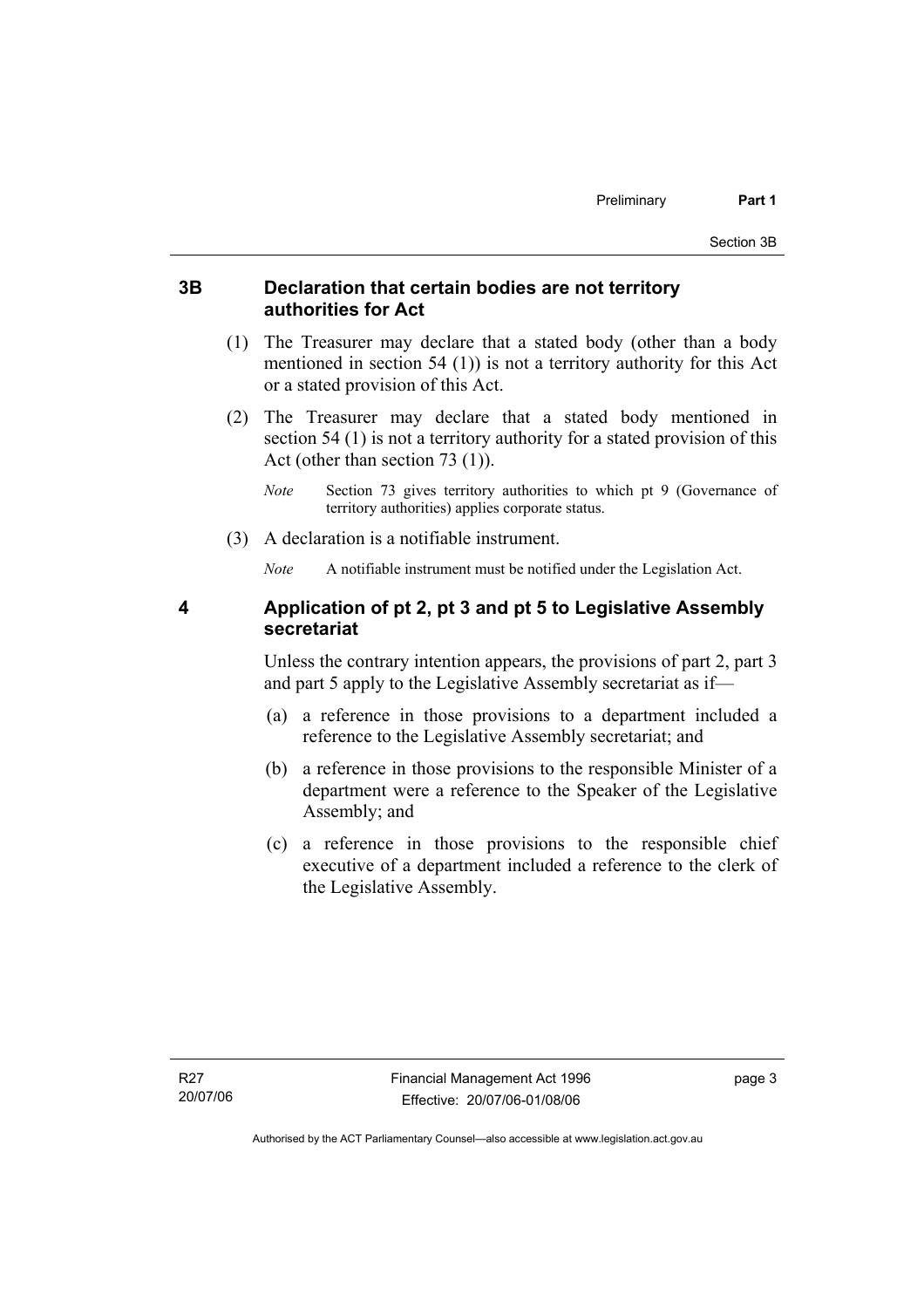**Part 2** Budget management<br>**Division 2.1** Appropriations and by **Division 2.1** Appropriations and budgets Section 5

# **Part 2 Budget management**

### **Division 2.1 Appropriations and budgets**

#### **5 Timing of first Appropriation Bill for financial year**

Except as otherwise provided by a resolution of the Legislative Assembly, the first Appropriation Bill relating to a financial year must be introduced into the Legislative Assembly not later than 3 months after the beginning of the financial year.

#### **6 Necessity for appropriation**

No payment of public money must be made otherwise than in accordance with an appropriation.

#### **7 Payments authorised on lapse of appropriation**

If, before the end of a financial year, no Act other than this Act has been passed appropriating public money to meet the requirements of the next financial year, the Treasurer may pay the amounts necessary to meet those requirements subject to the following provisions:

- (a) the authority of the Treasurer under this section ceases on the commencement of the first Appropriation Act for the next financial year;
- (b) on that commencement all payments made under this section for the next financial year are taken for all purposes to have been paid out of money appropriated by that Act;
- (c) the payments made under this section for any purpose must not exceed, in total,  $\frac{1}{2}$  of the amount appropriated by Appropriation Acts for the immediately previous financial year for that purpose.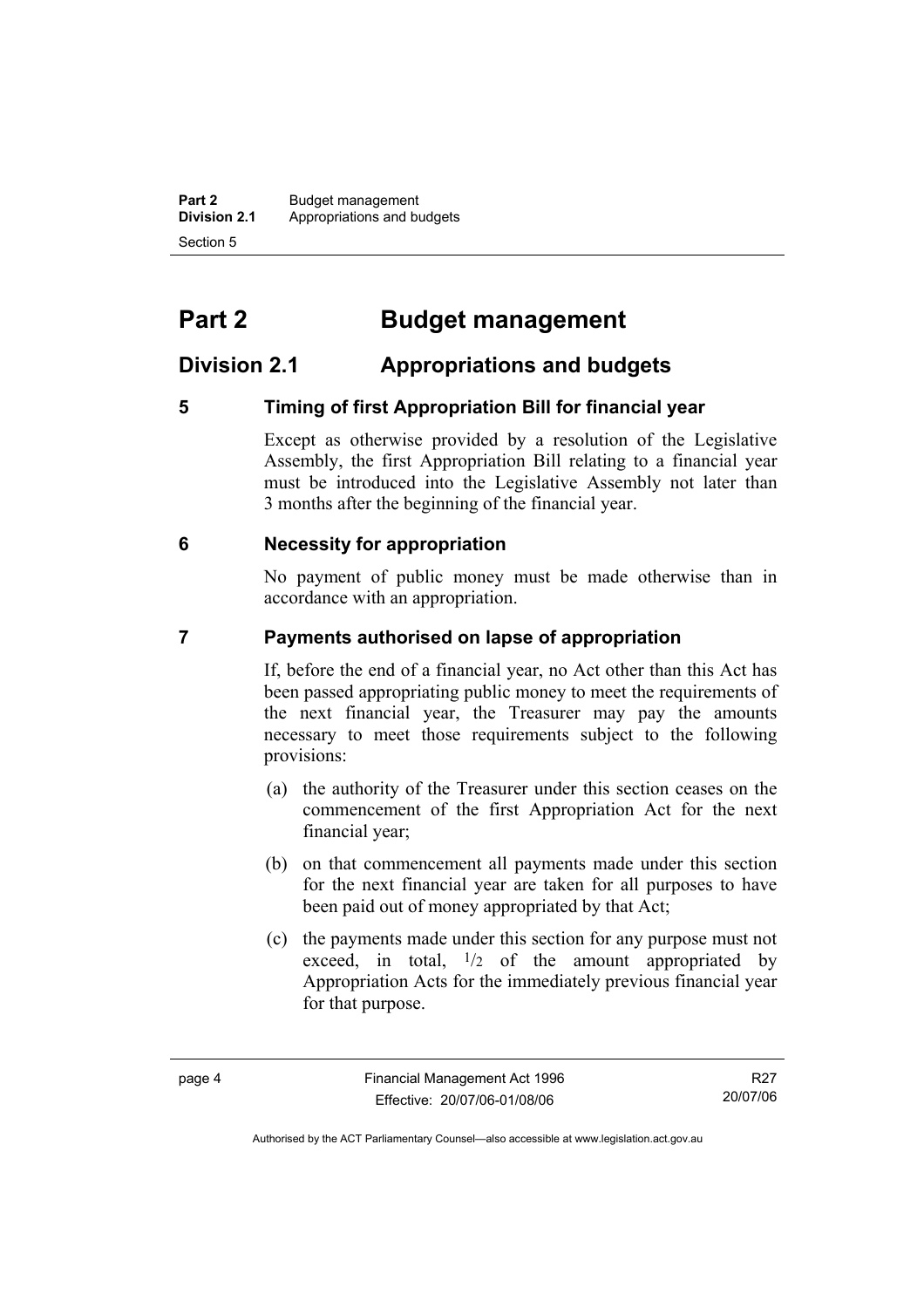#### **8 Form of appropriations**

- (1) An Appropriation Act may make separate appropriations in relation to each department for—
	- (a) the provision of outputs by the department; and
	- (b) any capital injection to be provided to the department; and
	- (c) any payments to be made by the department on behalf of the Territory.
- (2) An Appropriation Act may make separate appropriations in relation to a territory authority or territory-owned corporation for—
	- (a) the provision of outputs by the authority or corporation; and
	- (b) any capital injection to be provided to the authority or corporation.

#### **9 Net appropriations for outputs**

- (1) An appropriation for the provision of outputs may be expressed to be made for the net cost of providing the outputs.
- (2) Despite section 6, if an appropriation for a department is stated to be made for the net cost of providing outputs, the department may apply the following in paying the expenses and liabilities of the department in providing the outputs:
	- (a) the payments it is entitled to receive otherwise than under an Appropriation Act for providing the outputs;
	- (b) the value of the input tax credits to which it is entitled for taxable supplies in relation to providing the outputs.
- (3) To remove any doubt, it is declared that, if the appropriations made by an Appropriation Act for a department do not state an amount, or state an '0' appropriation, for the provision of outputs by the department, the appropriations have effect as if they included an

page 5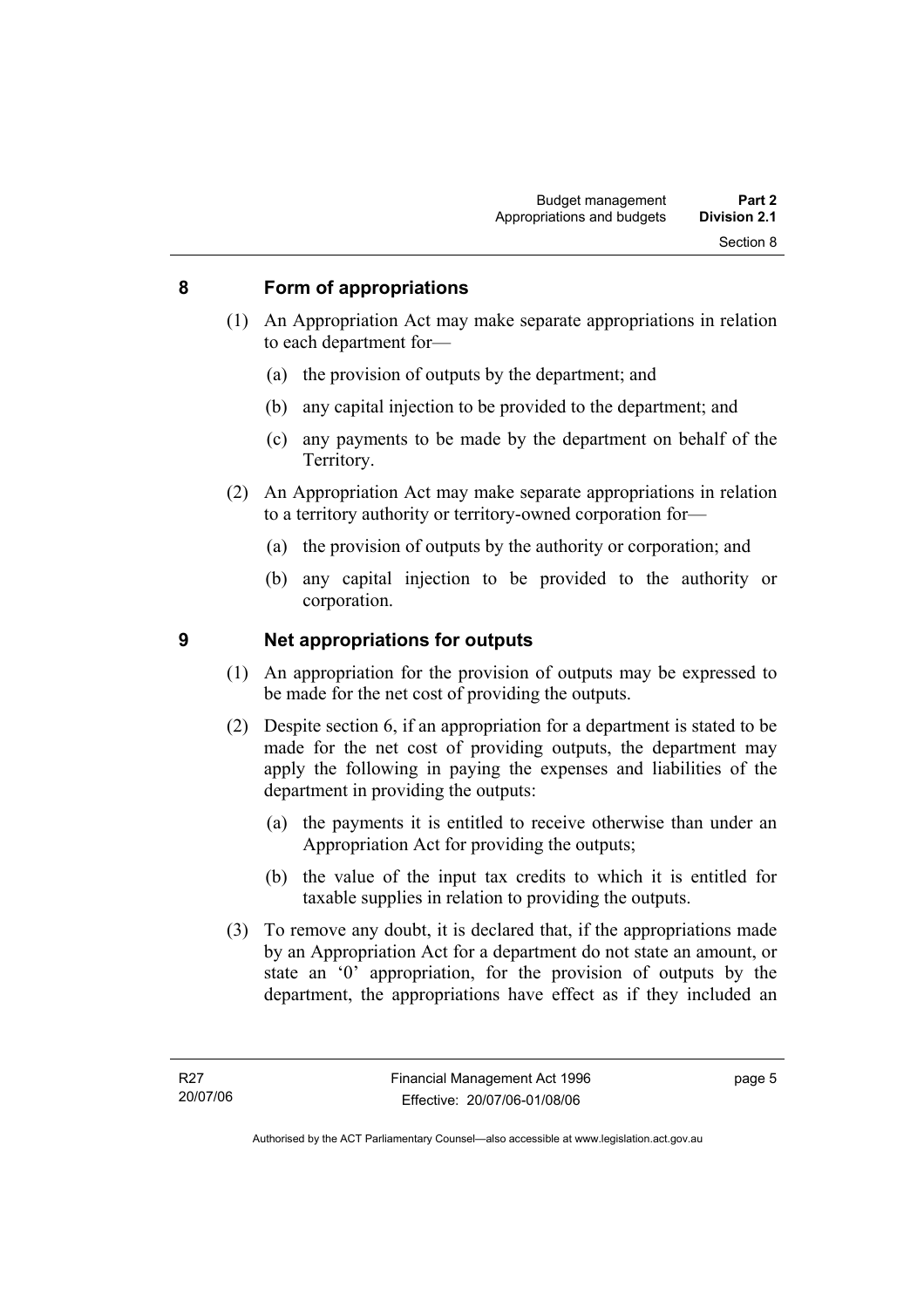| Part 2              | Budget management          |
|---------------------|----------------------------|
| <b>Division 2.1</b> | Appropriations and budgets |
| Section 9A          |                            |

appropriation stated to be made for the provision of outputs by the department at no net cost to the Territory.

#### **9A Net appropriations for capital injections**

- (1) An appropriation for a capital injection may be stated to be made for, or partly for, the net cost of purchasing or developing assets.
- (2) Despite section 6, if an appropriation is stated to be made for, or partly for, the net cost of purchasing or developing assets, the value of the input tax credits to which the relevant entity is entitled for taxable supplies in relation to purchasing or developing the assets may be applied by the entity in paying the expenses and liabilities of the entity in purchasing or developing the assets.
- (3) In this section:

*relevant entity*, in relation to an appropriation for a capital injection, means the department, authority or corporation that is to undertake the purchasing or developing of assets for which the appropriation is made.

#### **9B Appropriations for payments on behalf of Territory to be net appropriations**

Despite section 6 (Necessity for appropriations), if an appropriation for a department is made for payments to be made on behalf of the Territory, the department may apply input tax credits to which the Territory is entitled for taxable supplies for which the payments are made towards the payments under the appropriation.

#### **10 Budget papers**

The Treasurer must, for each financial year, immediately after the presentation of the bill for the first Appropriation Act relating to the year, present to the Legislative Assembly—

- (a) the proposed budget for the Territory for the year; and
- (b) the proposed budget for each department for the year; and

R27 20/07/06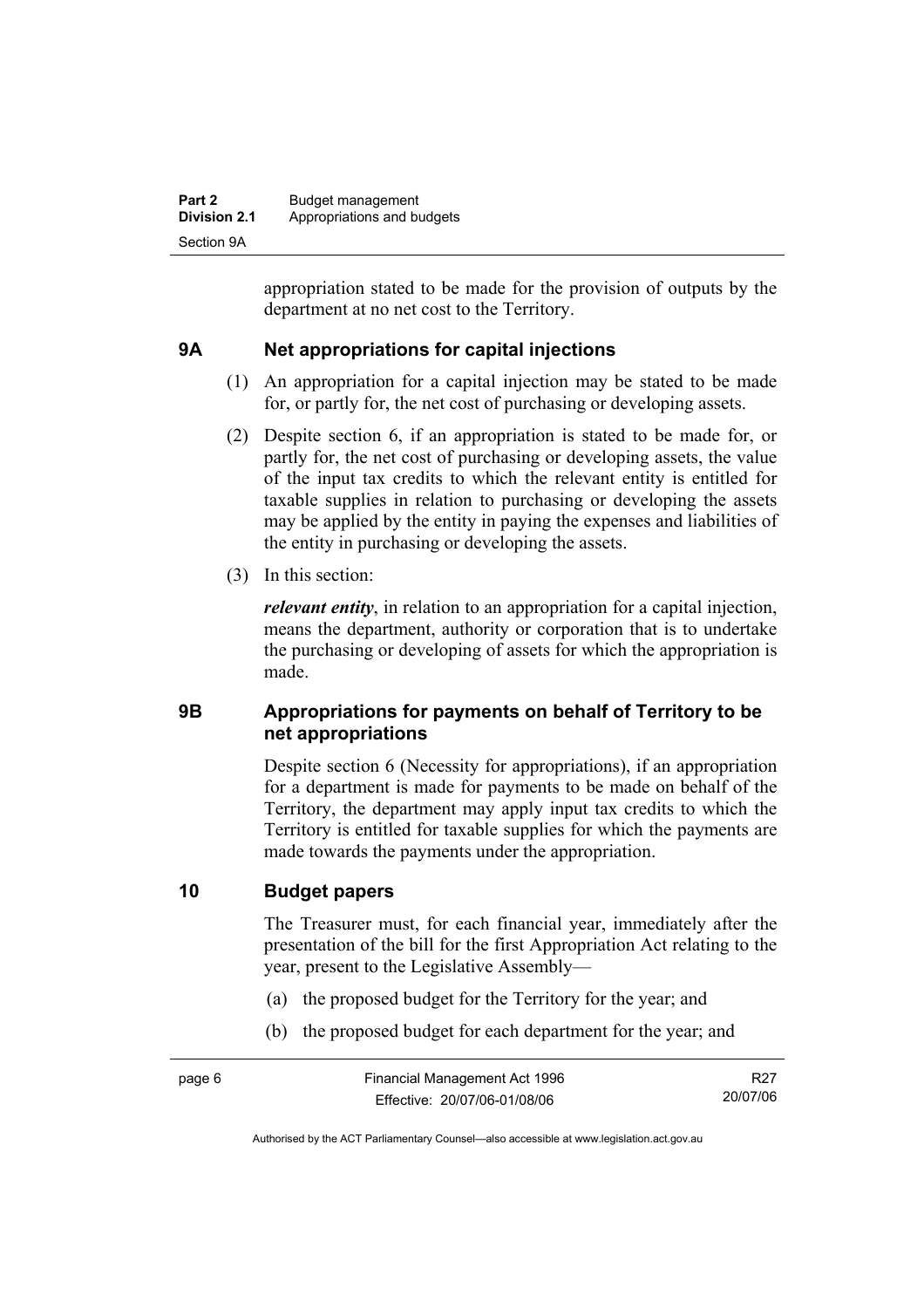- (c) the proposed budget for each territory authority and territory-owned corporation for the year; and
- (d) a consolidated financial management statement in relation to—
	- (i) the general government sector; and
	- (ii) the public trading enterprise sector.

#### **11 Territory budgets**

- (1) The proposed budget for the Territory for a financial year presented to the Legislative Assembly under section 10 (a) must include—
	- (a) a financial policy objectives and strategies statement under section 11A for the financial year; and
	- (b) a statement of the economic or other assumptions used to make the budget estimates; and
	- (c) a statement about the sensitivity of the budget estimates to changes in the economic or other assumptions; and
	- (d) a statement of the risks, quantified if possible, that may affect the budget estimates, including contingent liabilities; and
	- (e) the financial statements required under the financial management guidelines.
- (2) The proposed budget must be prepared in a form that assists a comparison, for each appropriation unit, between the budget for the Territory for the previous financial year and the proposed budget.
- (3) The financial statements included in the proposed budget under subsection (1) (e) must include budget estimates, for each appropriation unit, for each of the next 3 financial years.
- (4) The proposed budget must be prepared taking into account—
	- (a) the principles of responsible fiscal management;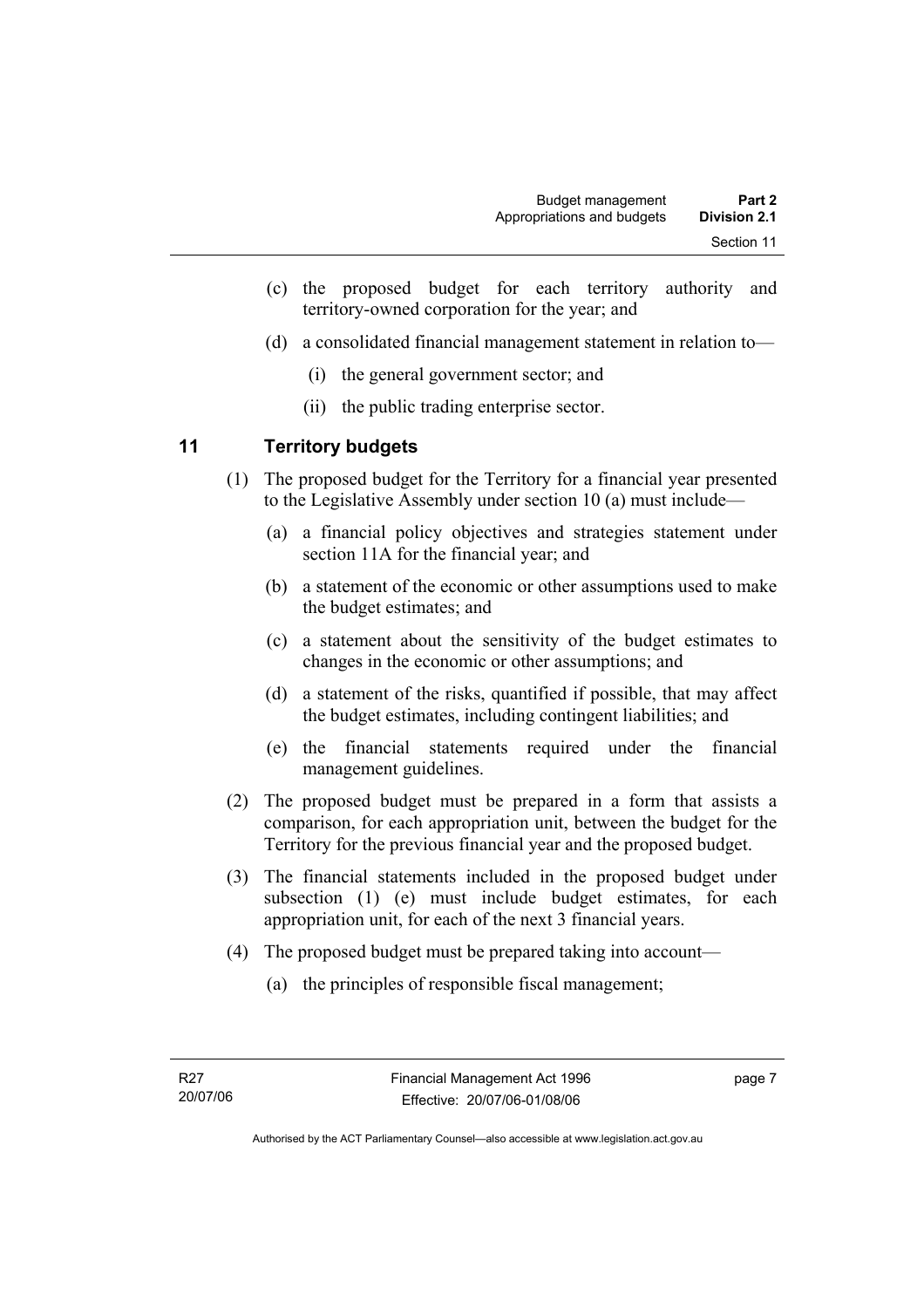| Part 2       | Budget management          |
|--------------|----------------------------|
| Division 2.1 | Appropriations and budgets |
| Section 11   |                            |

- (b) the object of providing a basis for sustainable social and economic services and infrastructure fairly to all ACT residents; and
- (c) the object of ecologically sustainable development.
- (5) The proposed budget may depart from the principles of responsible fiscal management, but if it does depart—
	- (a) any departure must be temporary; and
	- (b) the Treasurer must present to the Legislative Assembly, when the first Appropriation Bill for the financial year is presented to the Legislative Assembly, a statement setting out—
		- (i) the reasons for the departure; and
		- (ii) the approach intended to be taken to return to the principles; and
		- (iii) when the principles are expected to be returned to.
- (6) In this section:

*ecologically sustainable development* means the effective integration of economic and environmental considerations in decision-making processes achievable through implementation of the following principles:

- (a) the precautionary principle;
- (b) the inter-generational equity principle;
- (c) conservation of biological diversity and ecological integrity;
- (d) improved valuation and pricing of environmental resources.

*fiscal risks* include the following:

 (a) risks from the level of the Territory's general government sector debt;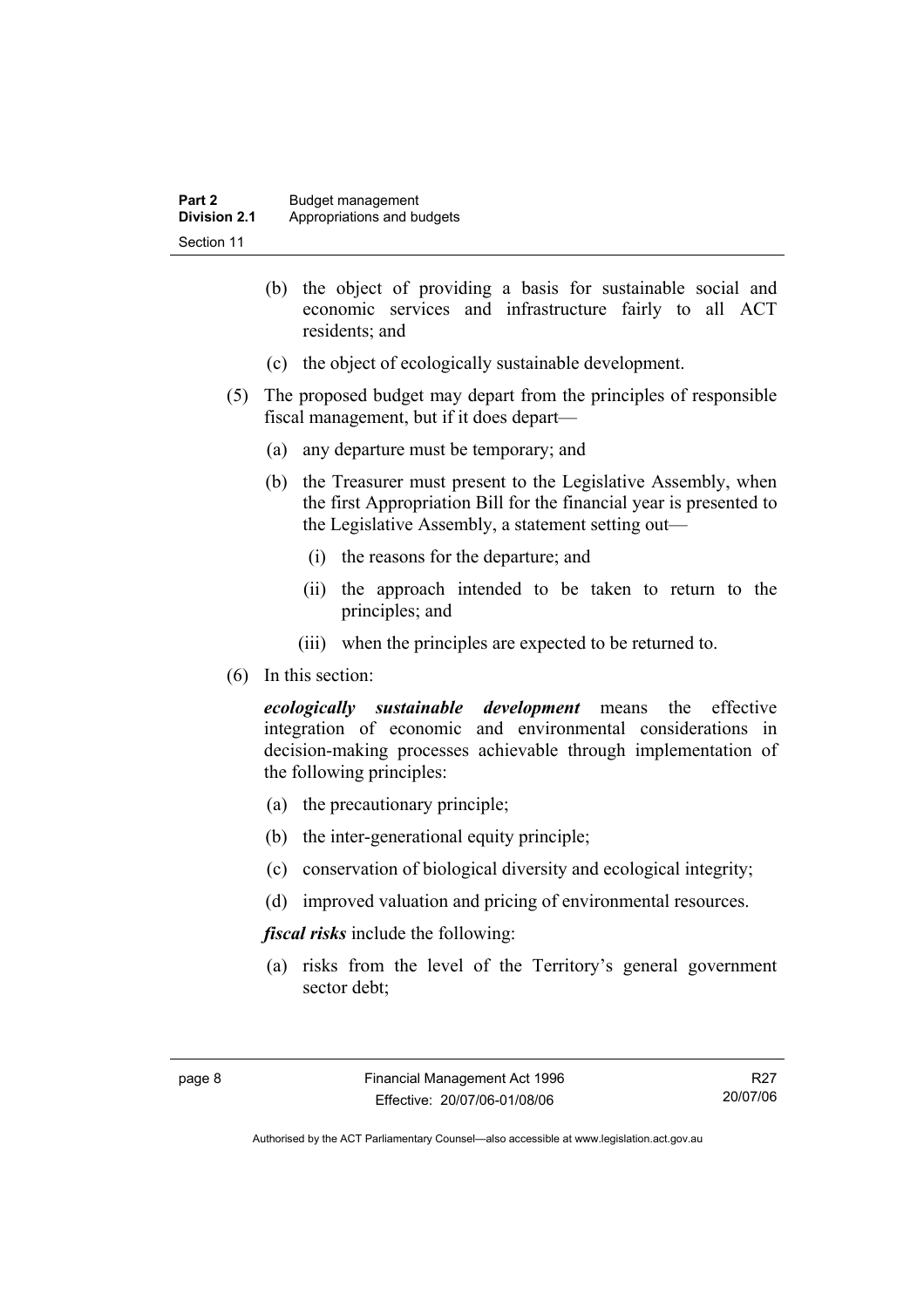- (b) commercial risks from ownership of corporations and public enterprises;
- (c) risks from changes in the structure of the Territory's tax base;
- (d) risks from management of the Territory's assets and liabilities.

*inter-generational equity principle* means that the present generation should ensure that the health, diversity and productivity of the environment is maintained or enhanced for the benefit of future generations.

*precautionary principle* means that, if there is a threat of serious or irreversible environmental damage, a lack of full scientific certainty should not be used as a reason for postponing measures to prevent environmental degradation.

*principles of responsible fiscal management* means the following principles:

- (a) ensuring that the total liabilities of the Territory are at prudent levels to provide a buffer against factors that may impact adversely on the level of total Territory liabilities in the future, and ensuring that, until prudent levels have been achieved, the total operating expenses of the Territory in each financial year are less than its operating income levels in the same financial year;
- (b) when prudent levels of total Territory liabilities have been achieved, maintaining the levels by ensuring that, on average, over a reasonable period of time, the total operating expenses of the Territory do not exceed its operating income levels;
- (c) achieving and maintaining levels of Territory net worth to provide a buffer against factors that may impact adversely on levels of Territory net worth in the future;
- (d) managing prudently the fiscal risks of the Territory;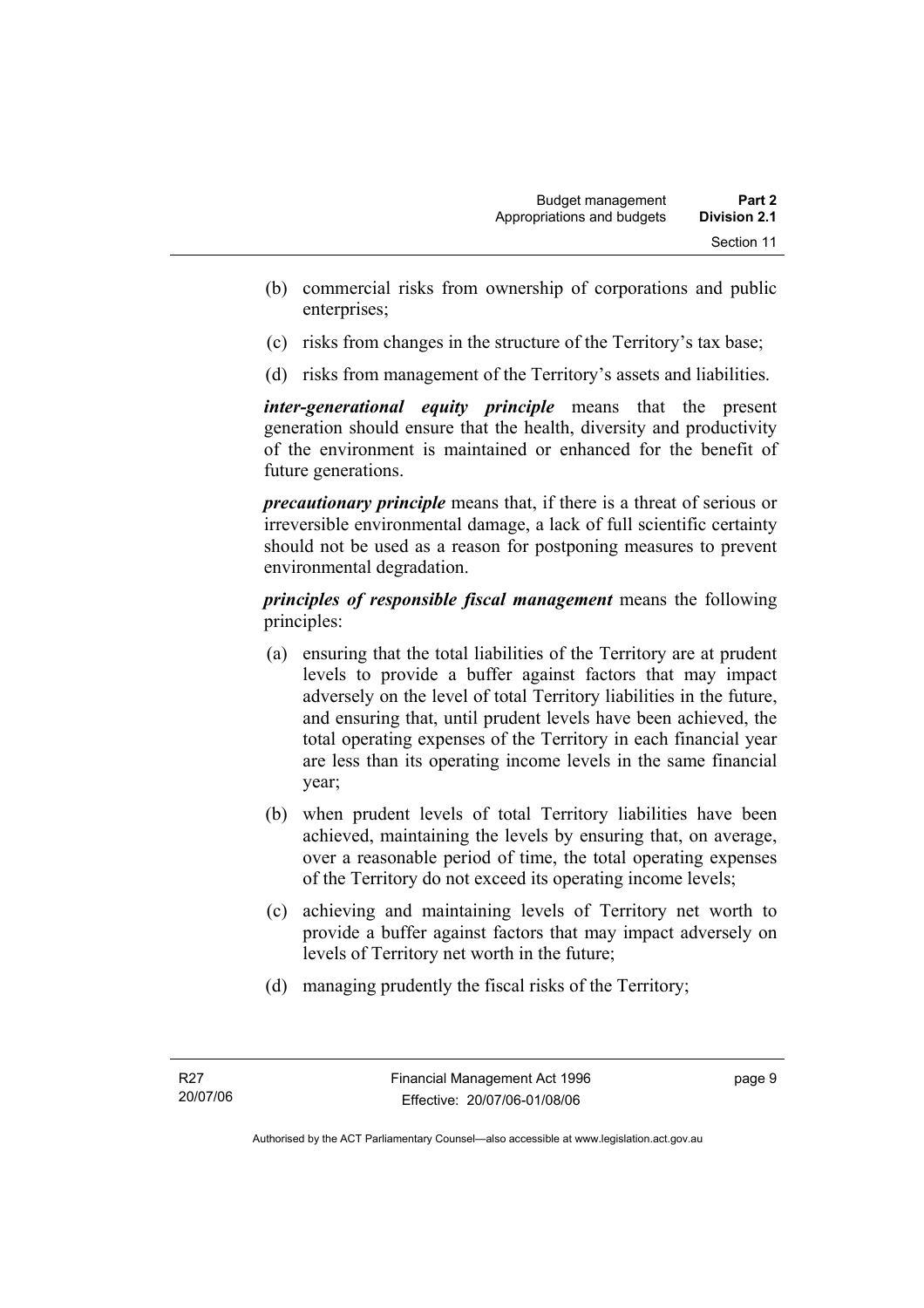- (e) pursuing spending and taxing policies that are consistent with a reasonable degree of stability and predictability in the level of the tax burden;
- (f) giving full, accurate and timely disclosure of financial information about the activities of the government and its agencies.

#### **11A Financial policy objectives and strategies statement**

- (1) The purposes of a financial policy objectives and strategies statement included in a proposed budget under section 11 (1) (a) are—
	- (a) to make transparent the government's financial strategies; and
	- (b) to establish a benchmark for evaluating the government's conduct of financial policy.
- (2) The statement must be based on the principles of responsible fiscal management.
- (3) The statement must—
	- (a) state the government's long-term financial objectives within which financial policy for the financial year and the next 3 financial years will be framed; and
	- (b) explain the broad strategic priorities on which the budget is based; and
	- (c) state the key financial measures that the government has identified as being important and against which financial policy will be set and assessed; and
	- (d) state, for the financial year and the next 3 financial years—
		- (i) the government's short-term financial objectives; and
		- (ii) the targets for each stated key financial measure; and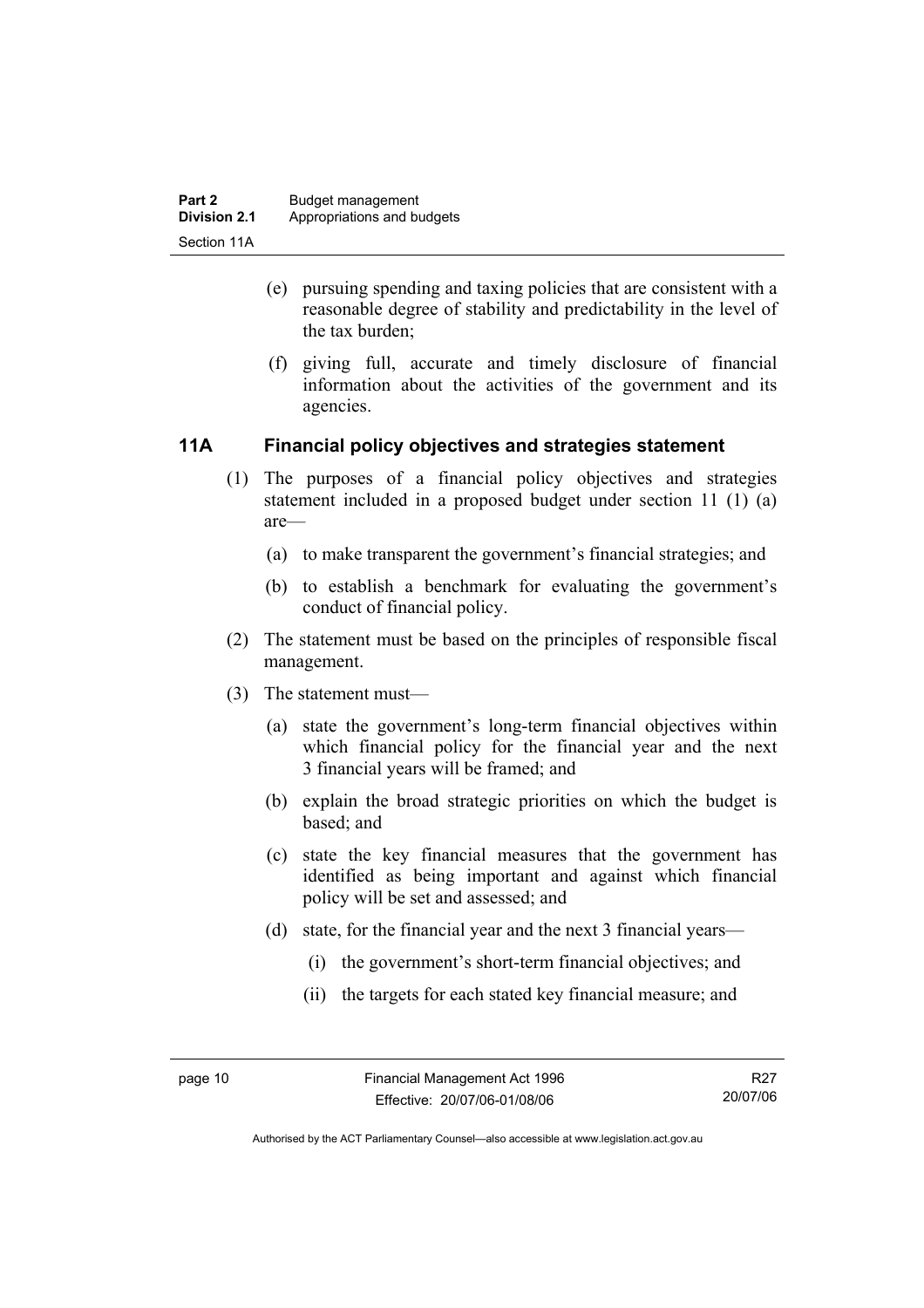- (e) explain how the financial objectives and strategic priorities mentioned in paragraphs (a), (b) and (d) relate to the principles of responsible fiscal management; and
- (f) state the reasons for any changes from the previous financial policy objectives and strategies statement.
- (4) In this section:

*principles of responsible fiscal management*—see section 11 (6).

#### **12 Departmental budgets**

- (1) A proposed budget for a department for a financial year presented to the Legislative Assembly under section 10 (b) must include—
	- (a) the financial statements required under the financial management guidelines; and
	- (b) a statement that sets out the outputs and classes of outputs it is proposed the department should provide during the year and the performance criteria to be met by the department in providing the outputs; and
	- (c) if, during the year, the department is to be given a capital injection that must be repaid—a statement that—
		- (i) states that the capital injection is a capital injection; and
		- (ii) sets out the conditions under which the injection is to be given, including the requirements about the time within which it must be repaid.
- (2) Subsection (1) (b) does not apply to the Legislative Assembly secretariat.
- (3) A proposed budget must be in a form that facilitates a comparison between—
	- (a) the proposed budget for the department; and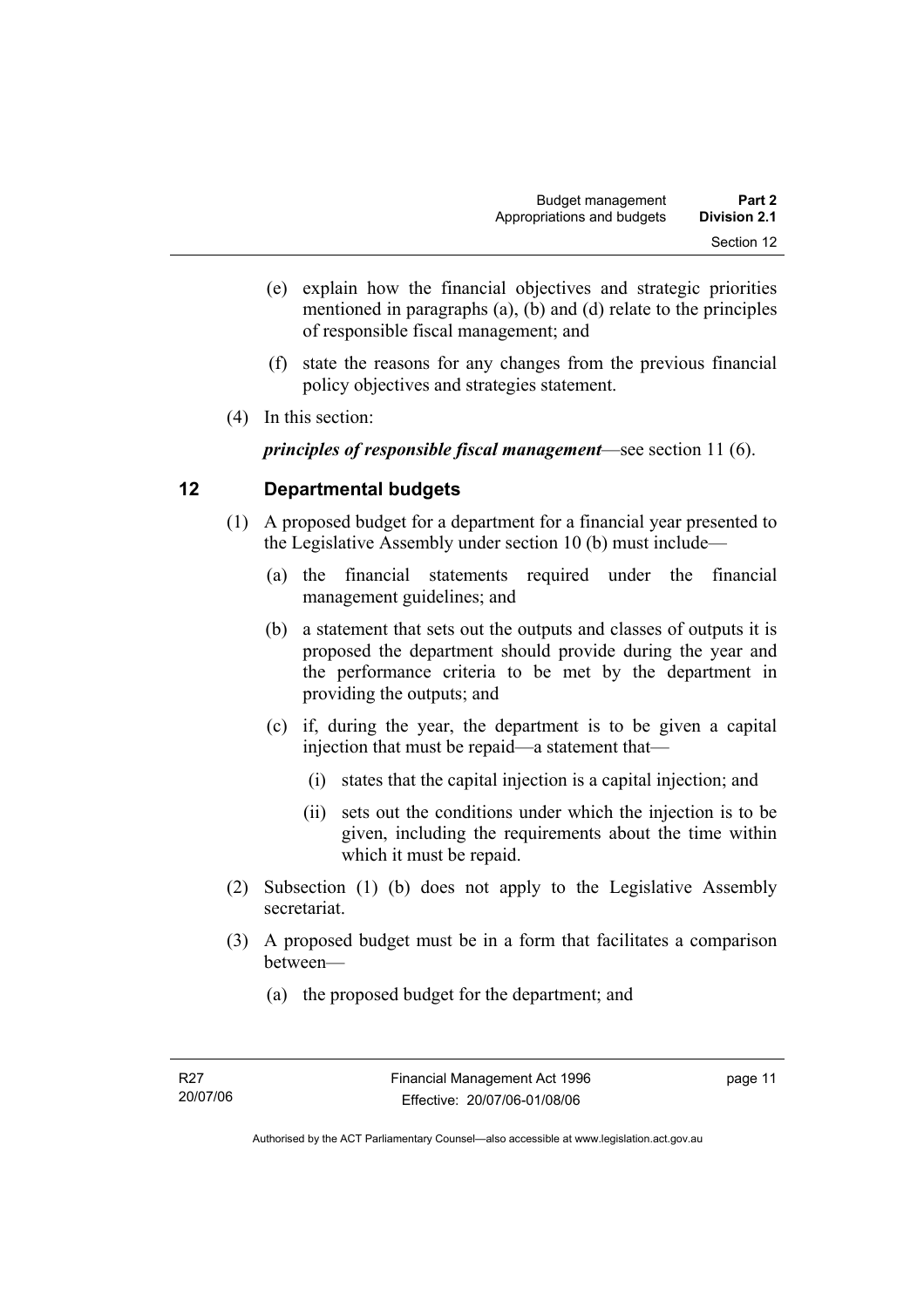- (b) the budget for the department for the previous financial year; and
- (c) the estimated results for the department for the previous financial year.
- (4) A proposed budget must also include, for the financial statements mentioned in subsection (1) (a), budget estimates for each of the next 3 financial years.

#### **12A Territory authority and territory-owned corporation budgets**

- (1) A proposed budget presented to the Legislative Assembly under section 10 (c) for a territory authority or territory-owned corporation for a financial year must include—
	- (a) the financial statements required under the financial management guidelines; and
	- (b) for a prescribed territory authority or prescribed territory-owned corporation—a statement that sets out the outputs and classes of outputs it is proposed that the authority or corporation should provide during the year and the performance criteria to be met by the authority in providing the outputs; and
	- (c) for a territory authority or territory-owned corporation that, during the year, is to be given a capital injection that must be repaid—a statement that—
		- (i) states that the capital injection is an injection that must be repaid; and
		- (ii) sets out the conditions under which the injection is to be given, including the requirements about the time within which it must be repaid.
- (2) A proposed budget must be in a form that facilitates a comparison between—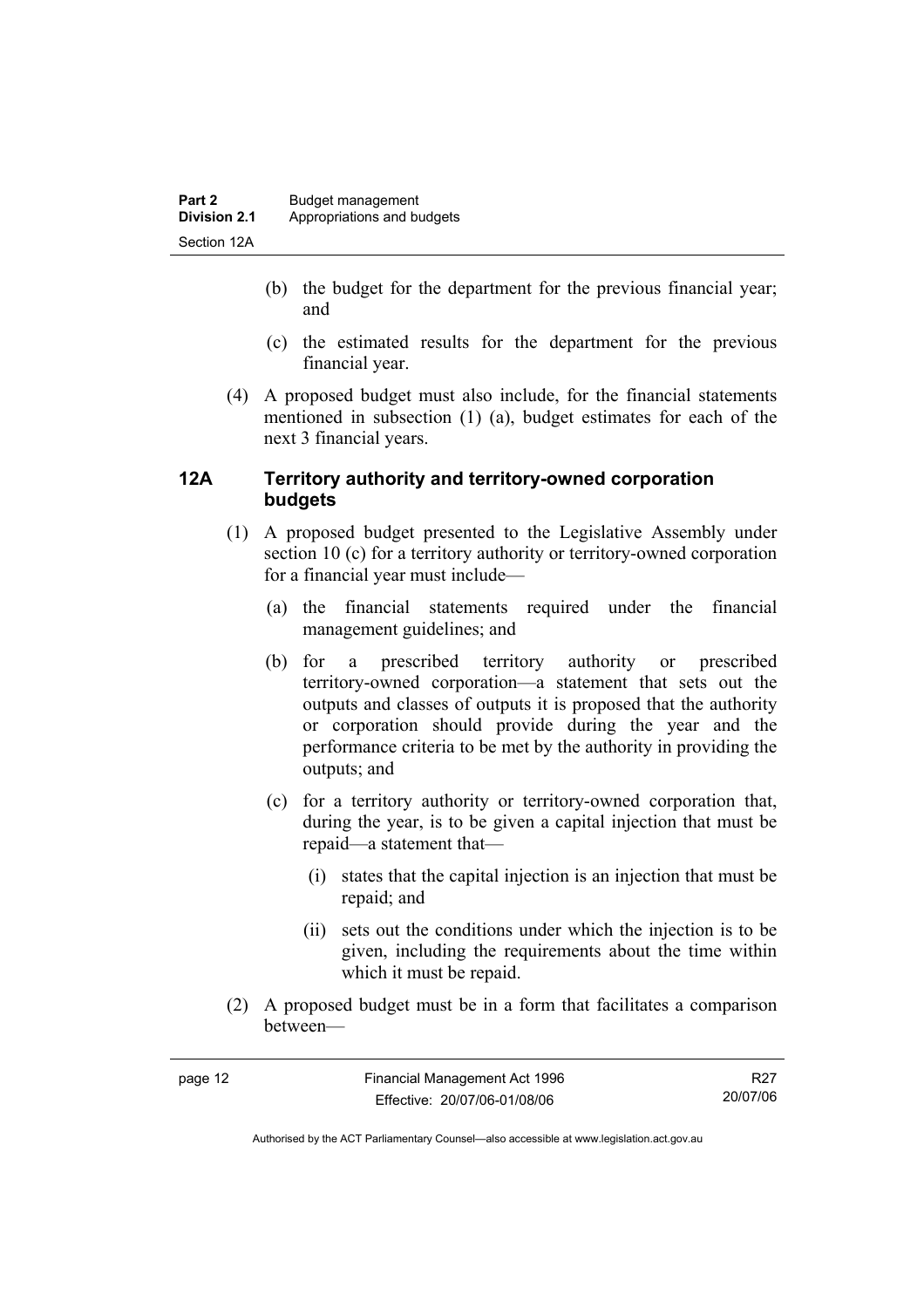- (a) the proposed budget for the authority or corporation; and
- (b) the budget for the authority or corporation for the previous financial year; and
- (c) the estimated results for the authority or corporation for the previous financial year.
- (3) A proposed budget must also include, for the financial statements mentioned in subsection (1) (a), budget estimates for each of the next 3 financial years.

#### **13 Supplementary budget papers**

- (1) The Treasurer must, on the presentation of a bill for an Appropriation Act other than the first Appropriation Act relating to a financial year, present to the Legislative Assembly supplementary budget papers.
- (2) The supplementary budget papers must, for each department, territory authority and territory-owned corporation for which an appropriation is provided by the bill (an *affected entity*)—
	- (a) state, for each purpose mentioned in section 8 that applies to the affected entity—
		- (i) the amount of the appropriation provided in the first Appropriation Act; and
		- (ii) the variations (if any) previously made to the appropriation under this Act; and
		- (iii) the amount of the appropriation provided by the bill; and
		- (iv) the total amount appropriated for the entity for the financial year; and
	- (b) indicate the impact of the proposed variation.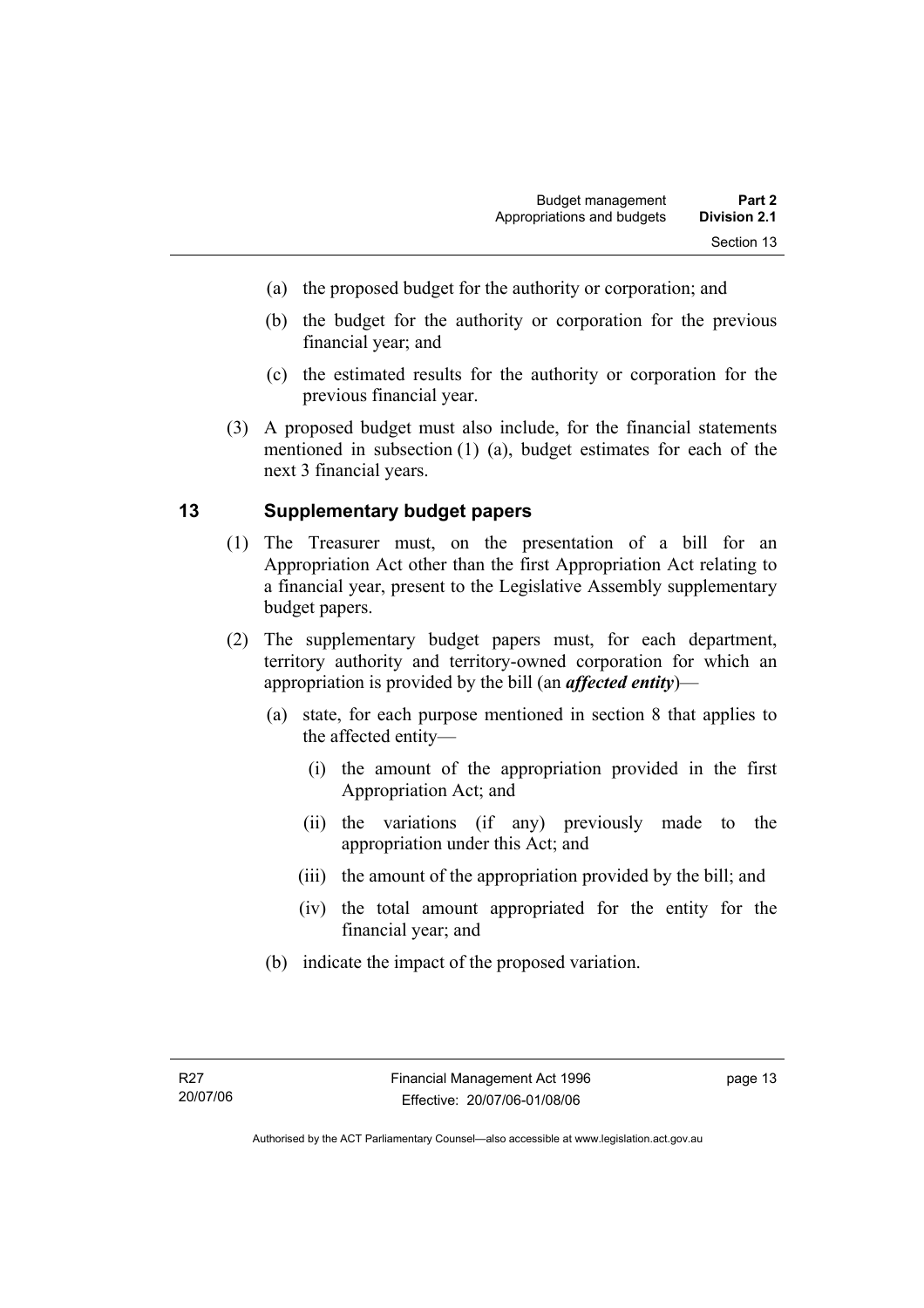| Part 2              | Budget management          |
|---------------------|----------------------------|
| <b>Division 2.1</b> | Appropriations and budgets |
| Section 13A         |                            |

- (3) For subsection (2) (b), the supplementary budget papers need not include an original or final budgeted financial statement (a *budgeted statement*) for an affected entity.
- (4) If the supplementary budget papers do not include a budgeted statement for an affected entity—
	- (a) the supplementary budget papers must state the reasons why the budgeted statement for the entity is not included; and
	- (b) the Treasurer must present the budgeted statement for the entity to the Legislative Assembly as soon as practicable after the passing of the bill.
- (5) A budgeted statement for an affected entity—
	- (a) must include details of the impact on the budget of the entity of all variations to the appropriation that happened in the financial year before the passing of the bill; and
	- (b) may show the impact of variations other than variations resulting from additional appropriations.

#### **Example for par (b)**

the impact of revised economic forecasts

*Note* An example is part of the Act, is not exhaustive and may extend, but does not limit, the meaning of the provision in which it appears (see Legislation Act, s 126 and s 132).

#### **13A Amendment of budgets for supplementary appropriation**

- (1) If an appropriation is made for a department, territory authority or territory-owned corporation by an Appropriation Act other than the first Appropriation Act for a financial year, the budget for the department, authority or corporation is amended in accordance with—
	- (a) the supplementary budget papers presented to the Legislative Assembly under section 13 (1) in relation to the bill for the Act by which the appropriation was made; and

| page 14 | Financial Management Act 1996 | R27      |
|---------|-------------------------------|----------|
|         | Effective: 20/07/06-01/08/06  | 20/07/06 |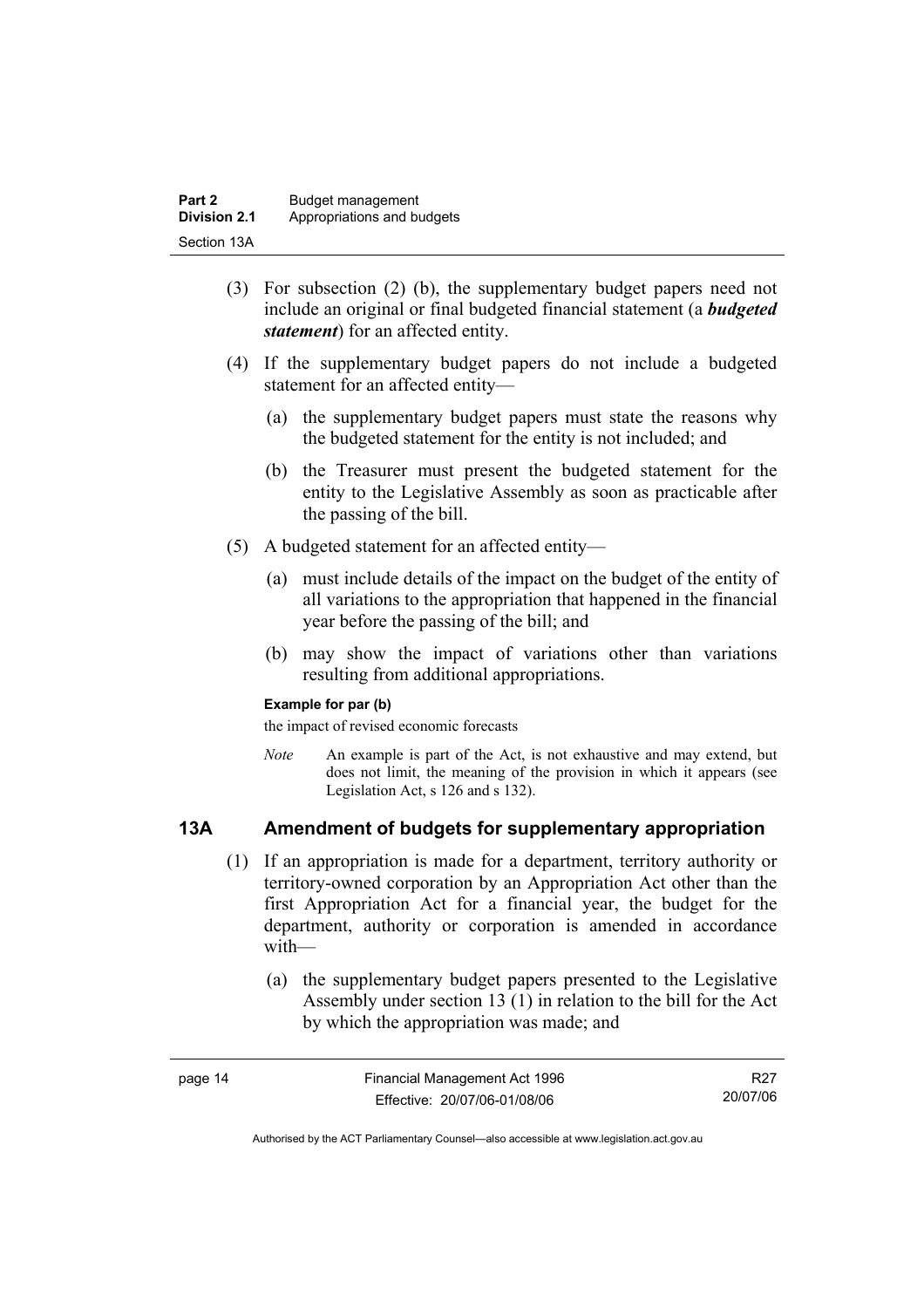- (b) any statement presented to the Legislative Assembly under section 13 (4) (b) in relation to the bill.
- (2) In this section:

*budget*, for the department, territory authority or territory-owned corporation, means the budget for the department, authority or corporation for the financial year presented to the Legislative Assembly under section 10 (b) or (c) (Budget papers) and, if the budget has been amended under this Act, the budget as amended.

#### **14 Transfer of funds between appropriations**

- (1) Despite section 6, the Executive may, in writing, direct that appropriations made by an Appropriation Act be varied by transfers of funds between the appropriations.
- (3) A transfer of funds between appropriations under this section must not cause an appropriation from which funds are transferred to be reduced by more than 3%.
- (4) If the Executive gives a direction under subsection (1), the Treasurer must present the following to the Legislative Assembly within 3 sitting days after the direction is given:
	- (a) a copy of the direction;
	- (b) a statement of the reasons for giving it.
- (5) Subsection (1) does not apply to a superannuation appropriation.

#### **15 Transfer of funds within appropriations**

- (1) The Executive may, in writing, direct that funds within the same appropriation that are allocated for the provision of different classes of outputs be reallocated in relation to those classes of outputs.
- (2) If a reallocation of funds under subsection (1) involves an amount larger than 3% of the appropriation within which the reallocation is made or \$150 000 (whichever is the larger), the Treasurer must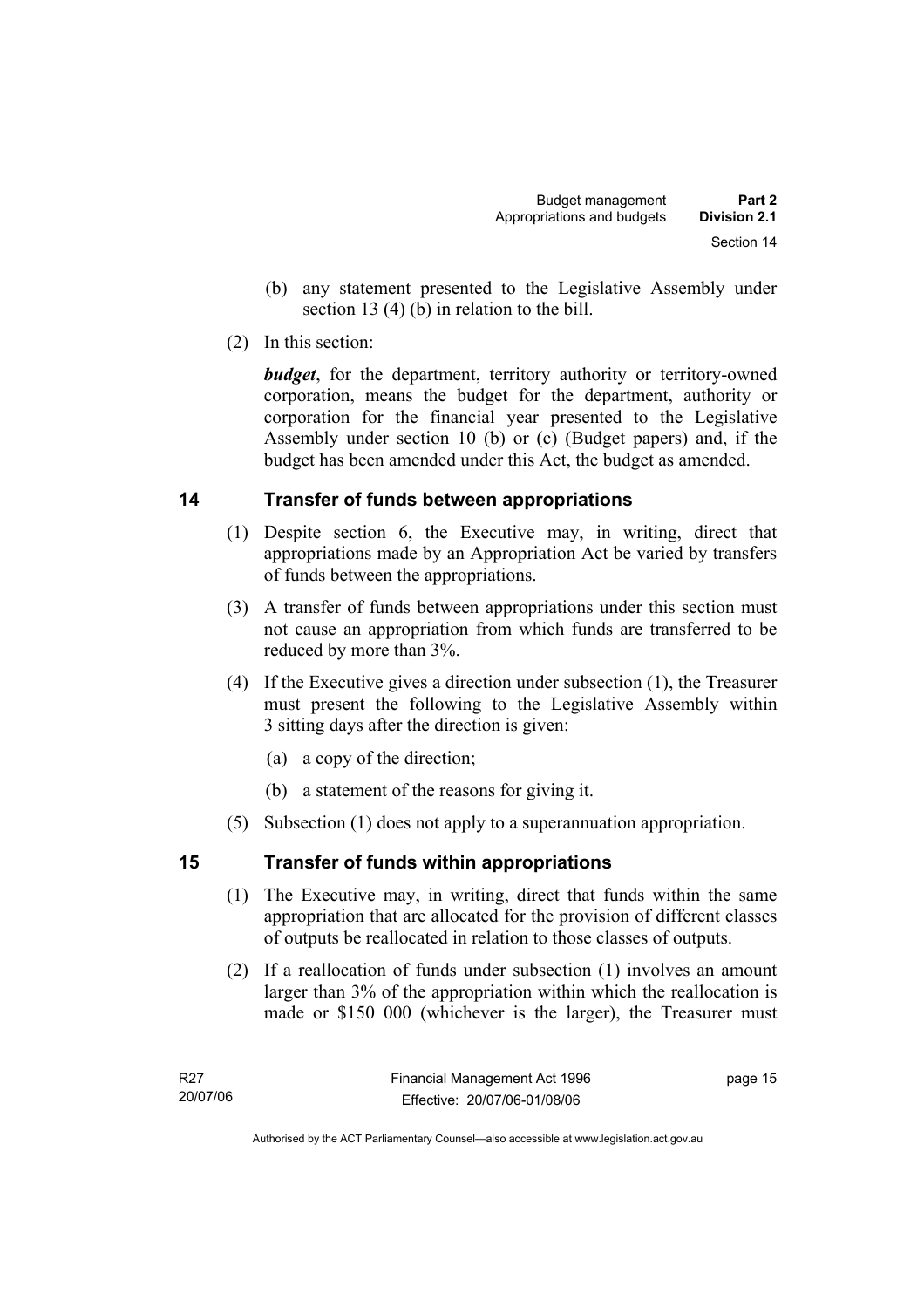present the following to the Legislative Assembly within 3 sitting days after a direction is given:

- (a) a copy of the direction;
- (b) a statement of the reasons for the reallocation.

#### **15A Reclassification of certain appropriations**

- (1) If an appropriation has been classified by the Act by which it was made as an appropriation for payments to be made by a department on behalf of the Territory, the Treasurer may, if the Treasurer is satisfied that the appropriation should be classified as an appropriation for the provision of outputs by the department, in writing, direct that the classification of the appropriation be changed accordingly.
- (2) If an appropriation has been classified by the Act by which it was made as an appropriation for the provision of outputs by a department, the Treasurer may, if the Treasurer is satisfied that the appropriation should be classified as an appropriation for payments to be made by the department on behalf of the Territory, in writing, direct that the classification of the appropriation be changed accordingly.
- (3) If the Treasurer gives a direction under subsection (1) or (2), the Treasurer must present a copy of the direction to the Legislative Assembly within 3 sitting days after the direction is given.

#### **16 Transfer of functions after Appropriation Act passed**

- (1) This section applies if, after an Appropriation Act for a financial year is passed, the responsibility for a service or function for which an appropriation is made in the Act is transferred from the entity to which the appropriation is made to another entity.
- (2) The Treasurer may, in writing, direct that the appropriation does not lapse but may, in accordance with the direction, be issued to, or applied by, the other entity for the service or function.

R27 20/07/06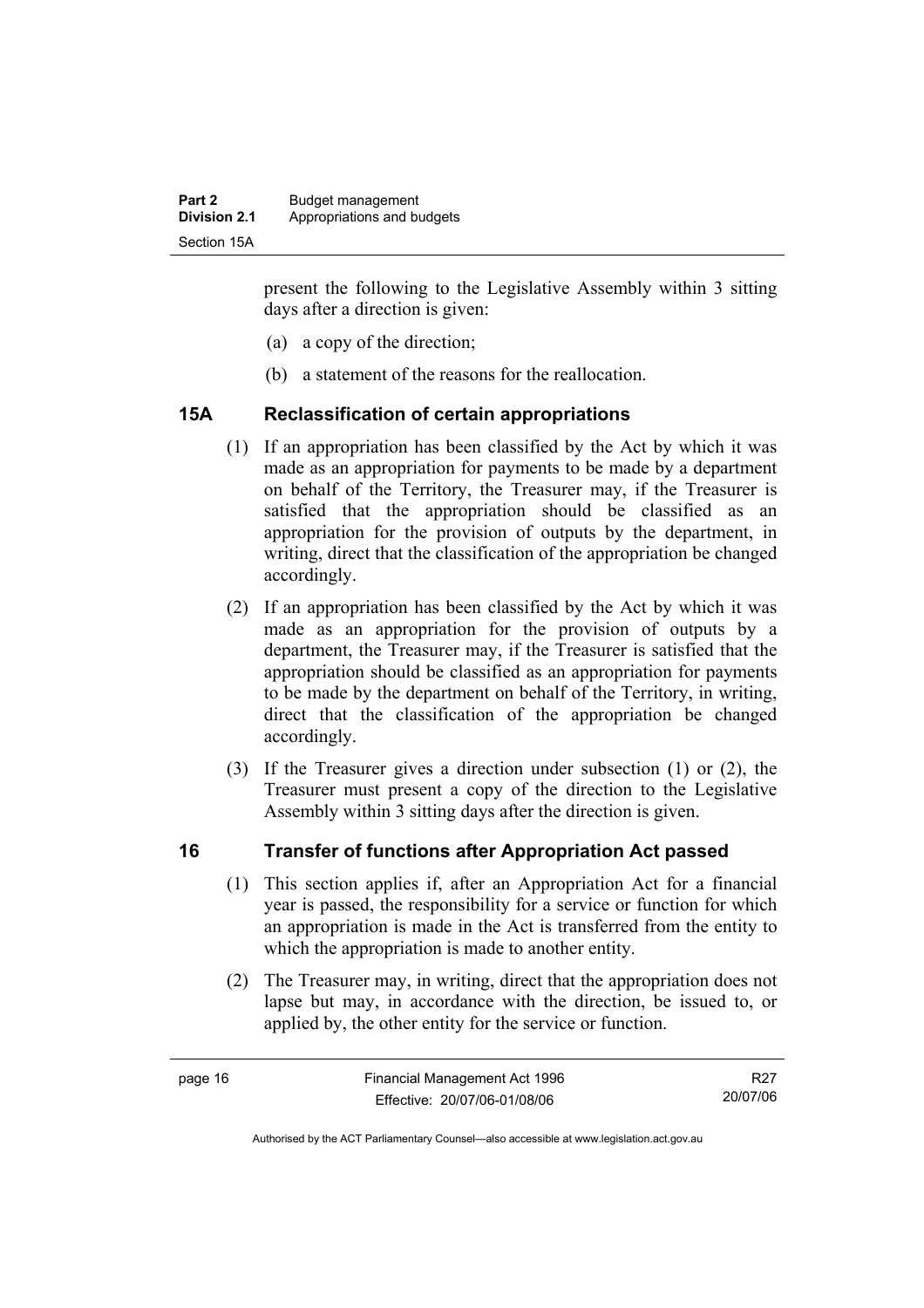- (3) If the Treasurer gives a direction under subsection (2), the Treasurer must present a copy of the direction to the Legislative Assembly within 3 sitting days after the day it is given.
- (4) This section does not apply to a superannuation appropriation.
- (5) In this section:

*entity* means a department, territory authority or territory-owned corporation.

#### **17 Variation of appropriations for Commonwealth grants**

- (1) This section applies to an appropriation that is declared by the Act by which it is made to be an appropriation to which this section applies.
- $(2)$  If—
	- (a) an appropriation to which this section applies is to be funded in whole or in part by a payment made to the Territory by the Commonwealth for a nominated purpose; and
	- (b) an estimate of the level of the funding to be provided to the Territory by the Commonwealth for that purpose is contained in the budget papers presented to the Legislative Assembly in conjunction with the bill for the Act by which the appropriation was made; and
	- (c) the level of funding provided to the Territory by the Commonwealth for that purpose for the financial year for which the appropriation was made is greater than the level of funding specified in those budget papers;

the Treasurer may, in writing, direct that the appropriation be increased by an amount not exceeding the difference between the level of funding specified in the budget papers and the level of funding provided by the Commonwealth.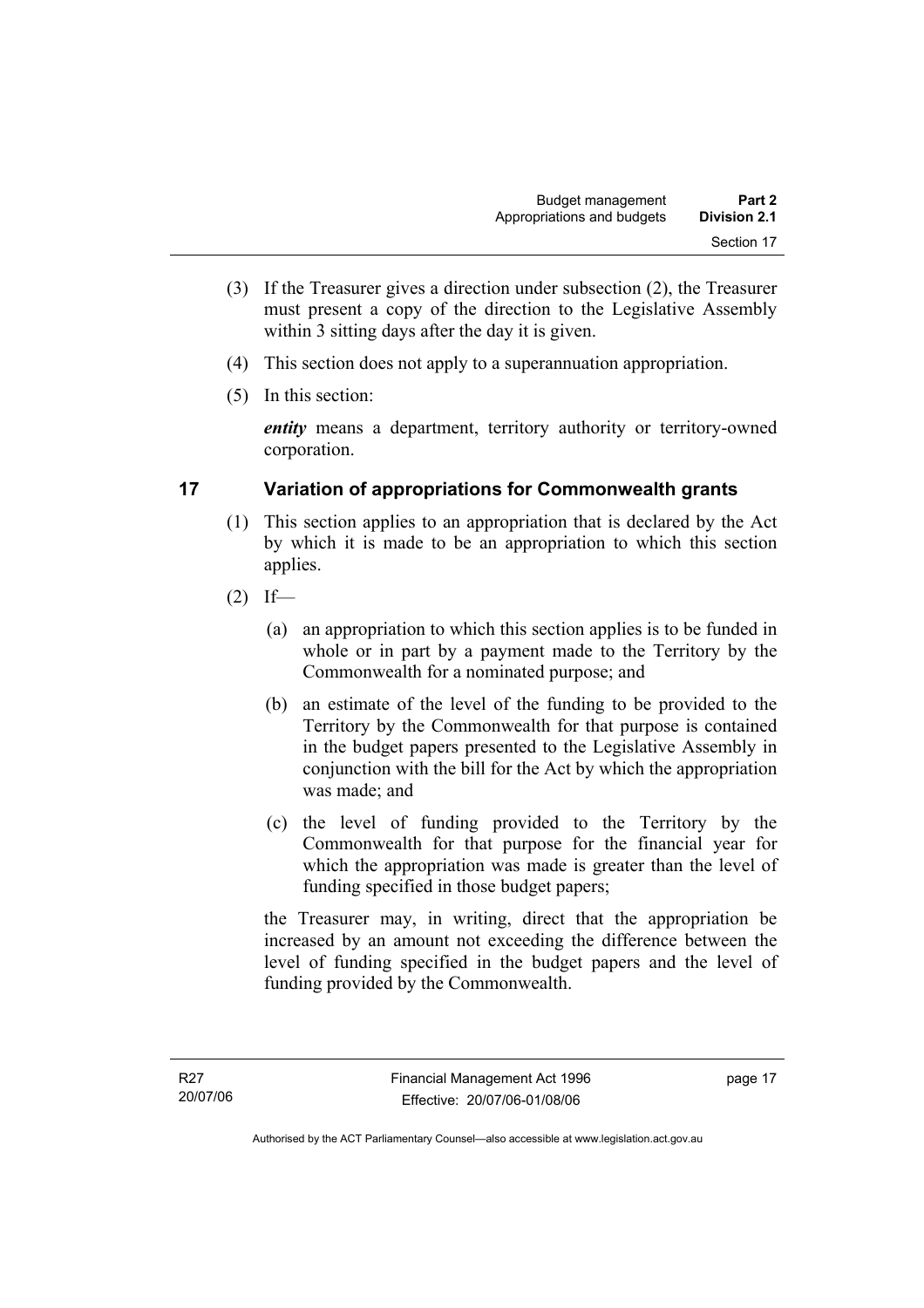| Part 2              | Budget management          |
|---------------------|----------------------------|
| <b>Division 2.1</b> | Appropriations and budgets |
| Section 17A         |                            |

 (3) If the Treasurer gives a direction under subsection (2), the Treasurer must present a copy of the direction to the Legislative Assembly within 3 sitting days after it is given.

#### **17A Variations of appropriations for certain payments to Commonwealth**

- (1) This section applies to an appropriation that is declared by the Act by which it is made to be an appropriation to which the section applies.
- $(2)$  If—
	- (a) an appropriation to which this section applies is made completely or partially for a payment required to be made to the Commonwealth for the provision of a service; and
	- (b) an estimate of the amount of the payment is contained in the budget papers presented to the Legislative Assembly in conjunction with the bill for the Act by which the appropriation is made; and
	- (c) the amount of the payment exceeds the amount of the estimate;

the Treasurer may, in writing, direct that the appropriation be increased by an amount not more than the difference between the amount of the estimate and the amount of the payment.

 (3) If the Treasurer gives a direction under subsection (2), the Treasurer must present a copy of the direction to the Legislative Assembly within 3 sitting days after it is given.

#### **18 Treasurer's advance**

- (1) This section applies to expenditure that is—
	- (a) in excess of the amount specifically appropriated for expenditure of that kind; or
	- (b) not provided for by an appropriation.

Authorised by the ACT Parliamentary Counsel—also accessible at www.legislation.act.gov.au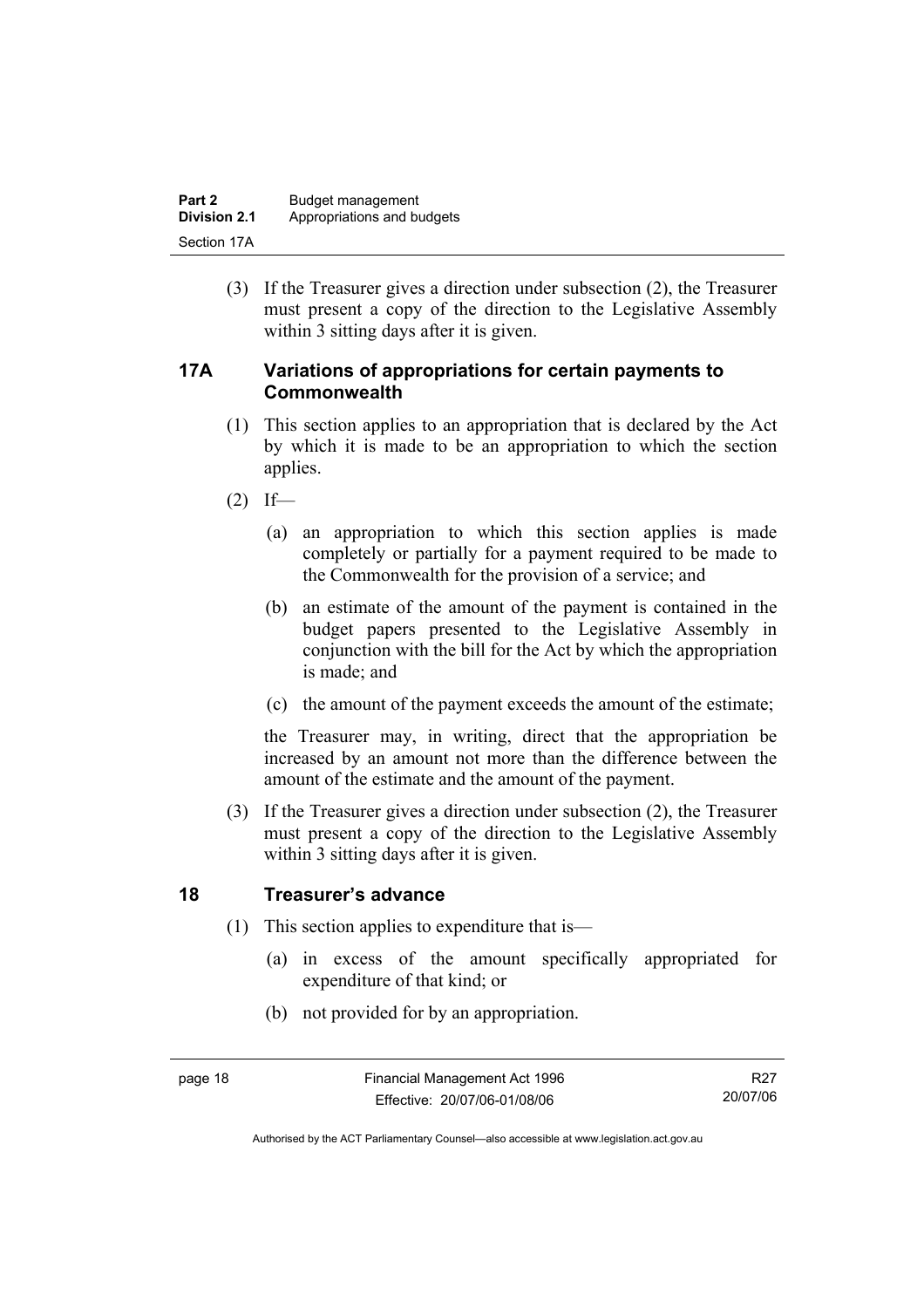- (2) The Treasurer may, in writing, authorise the appropriation if—
	- (a) the Treasurer is satisfied that—
		- (i) there is an urgent need for the expenditure; and
		- (ii) the expenditure is not provided for, or is insufficiently provided for, because of a prescribed circumstance; and
	- (b) the total expenditure authorised under this subsection in any financial year does not exceed the amount appropriated for that year for this section.
- (3) The amount appropriated for this section for a financial year must not exceed 1% of the total amount appropriated by all Appropriation Acts for that year.
- (4) The financial management guidelines may prescribe when there is an *urgent need for expenditure* for subsection (2) (a) (i).
- (5) In this section:

*expenditure* means—

- (a) a payment for, or entering into a contract to make a payment for, an output delivery, including a payment for goods, services or grants; or
- (b) a payment on behalf of the Territory, or entering into a contract to make a payment on behalf of the Territory, including a payment for goods, services or grants; or
- (c) a payment from, or entering into a contract to make a payment from, a capital injection.

*prescribed circumstance*—each of the following is a *prescribed circumstance* in relation to expenditure:

 (a) there was an erroneous omission or understatement in an appropriation;

page 19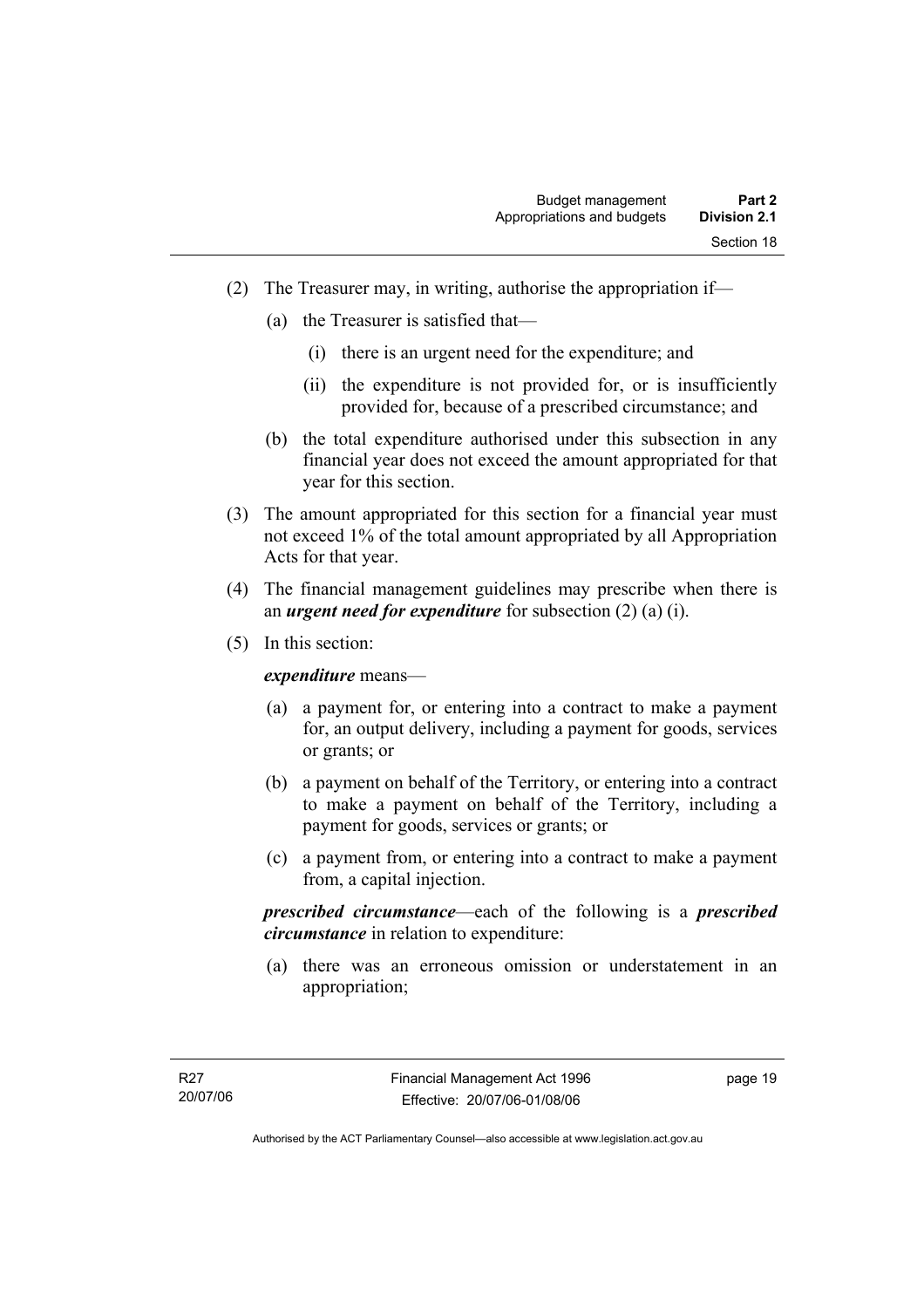| Part 2              | Budget management          |
|---------------------|----------------------------|
| <b>Division 2.1</b> | Appropriations and budgets |
| Section 18A         |                            |

 (b) the expenditure was unforeseen until after the last day when it was practicable to provide for it in the relevant Appropriation Bill before the bill was introduced into the Legislative Assembly.

*relevant Appropriation Bill*, for expenditure, means the 1st Appropriation Bill for the financial year when the expenditure is to happen.

#### **18A Assembly to be told about treasurer's advance**

- (1) This section applies if the Treasurer authorises expenditure under section 18 for a financial year.
- (2) Within 3 sitting days after the day when the authorisation is given, the Treasurer must present to the Legislative Assembly—
	- (a) a copy of the authorisation; and
	- (b) a statement of the reasons for giving it; and
	- (c) a summary of the total expenditure authorised under section 18 for the financial year to date.
- (3) Within 3 sitting days after the end of the financial year, the Treasurer must present to the Legislative Assembly a summary of the total expenditure authorised.

#### **19 Refunds of payments made without liability**

- (1) If a payment is made to the Territory in purported discharge of a liability that does not exist, the amount paid may be refunded to the person by whom the payment was made whether or not there is an appropriation available for that purpose.
- (2) If a payment made to the Territory to discharge a liability exceeds the amount of the liability, the amount by which the payment exceeds the liability may be refunded to the person by whom the payment was made whether or not there is an appropriation available for that purpose.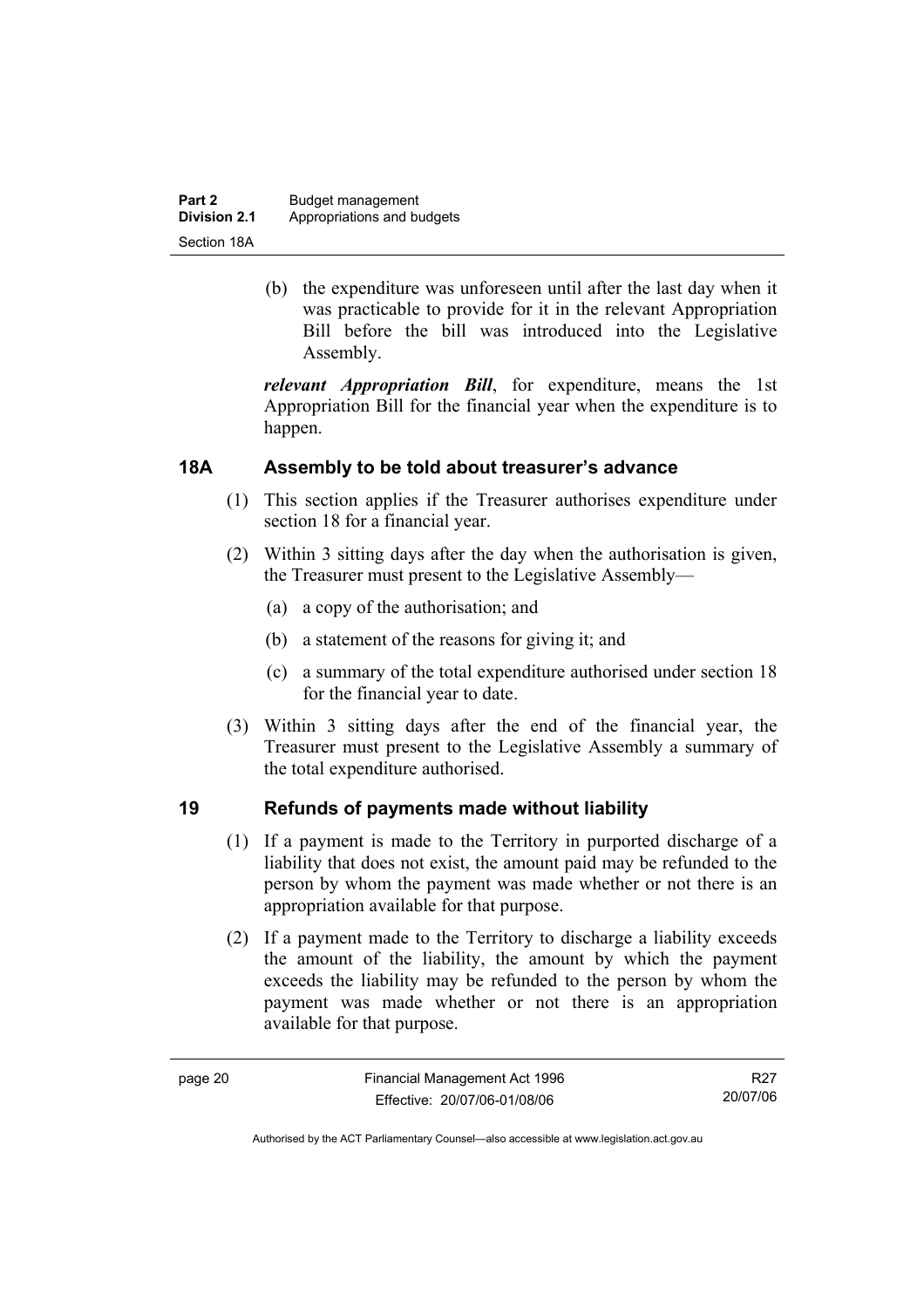- $(3)$  If—
	- (a) a person has paid an amount to the Territory for tax claimed by the Territory to be owing from the person; and
	- (b) a court or tribunal of competent jurisdiction subsequently finds that the person was not liable for that tax or was liable for an amount of tax less than the amount paid;

the amount paid, or the amount by which the payment exceeds the liability, may be refunded to the person who made the payment whether or not there is an appropriation available for that purpose.

#### **19A Payments for Territory GST liabilities**

Payments may be made to the Commonwealth for the GST liabilities of the Territory whether or not there is an appropriation for the purpose.

#### **19B Authorisation of expenditure of certain Commonwealth grants**

- (1) Despite section 6, if—
	- (a) funds have been provided to the Territory by the Commonwealth under an agreement that specifies how the funds may be applied; and
	- (b) no appropriation has been made in relation to the funds;

the Treasurer may, in writing, authorise the expenditure of the funds in accordance with the agreement.

 (2) If the Treasurer gives an authorisation under subsection (1), the Treasurer must present a copy of the authorisation to the Legislative Assembly within 3 sitting days after it is given.

#### **19C Amendment of capital injection conditions**

 (1) This section applies in relation to the conditions of a capital injection set out in a statement included in a proposed budget for a

| R27      | Financial Management Act 1996 | page 21 |
|----------|-------------------------------|---------|
| 20/07/06 | Effective: 20/07/06-01/08/06  |         |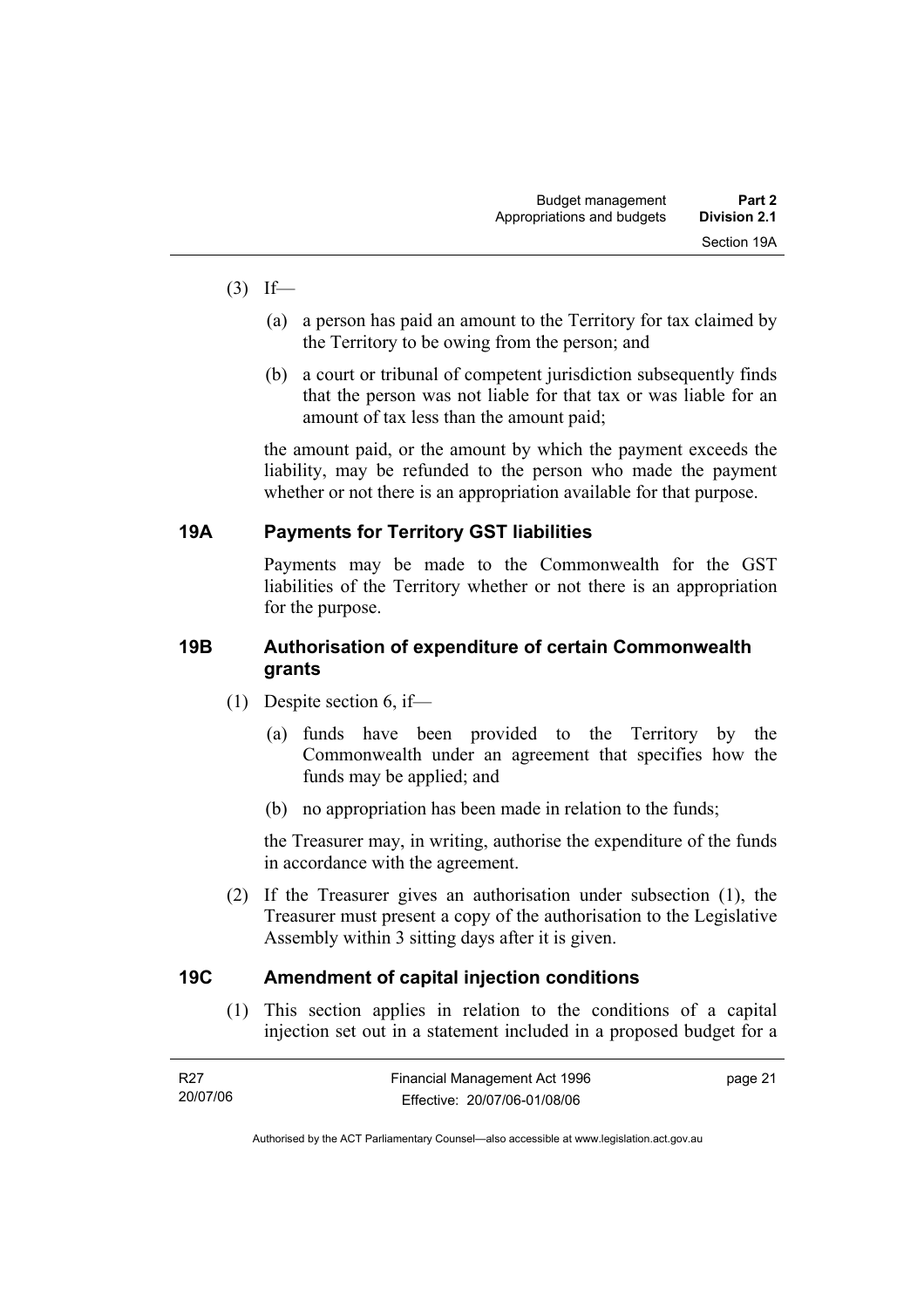department, a territory authority or a territory-owned corporation for a financial year under section  $12 (1) (c) (ii)$  or section  $12A(1)$  (c) (ii).

- (2) The Treasurer may, in writing, amend the conditions.
- (3) An amendment must state the Treasurer's reasons for the amendment.
- (4) An amendment is a notifiable instrument.

*Note* A notifiable instrument must be notified under the Legislation Act.

#### **19D Amendment of performance criteria**

- (1) This section applies in relation to the performance criteria set out in a statement included in a proposed budget for a department, a prescribed territory authority or a prescribed territory-owned corporation for a financial year under section 12 (1) (b) or section  $12A(1)(b)$ .
- (2) The responsible Minister for the department, territory authority or territory-owned corporation may, in writing, amend the performance criteria.
- (3) Without limiting subsection (2) the responsible Minister may amend the performance criteria if—
	- (a) the appropriations for the department, authority or corporation are varied under section 14 (Transfer of funds between appropriations) or section 17 (Variation of appropriations for Commonwealth grants); or
	- (b) a direction is given under section 15 (1) (Transfer of funds within appropriations) in relation to an appropriation made for the department, authority or corporation; or
	- (c) funds are transferred to or from the department, authority or corporation under section 16 (Transfer of functions after Appropriation Act passed); or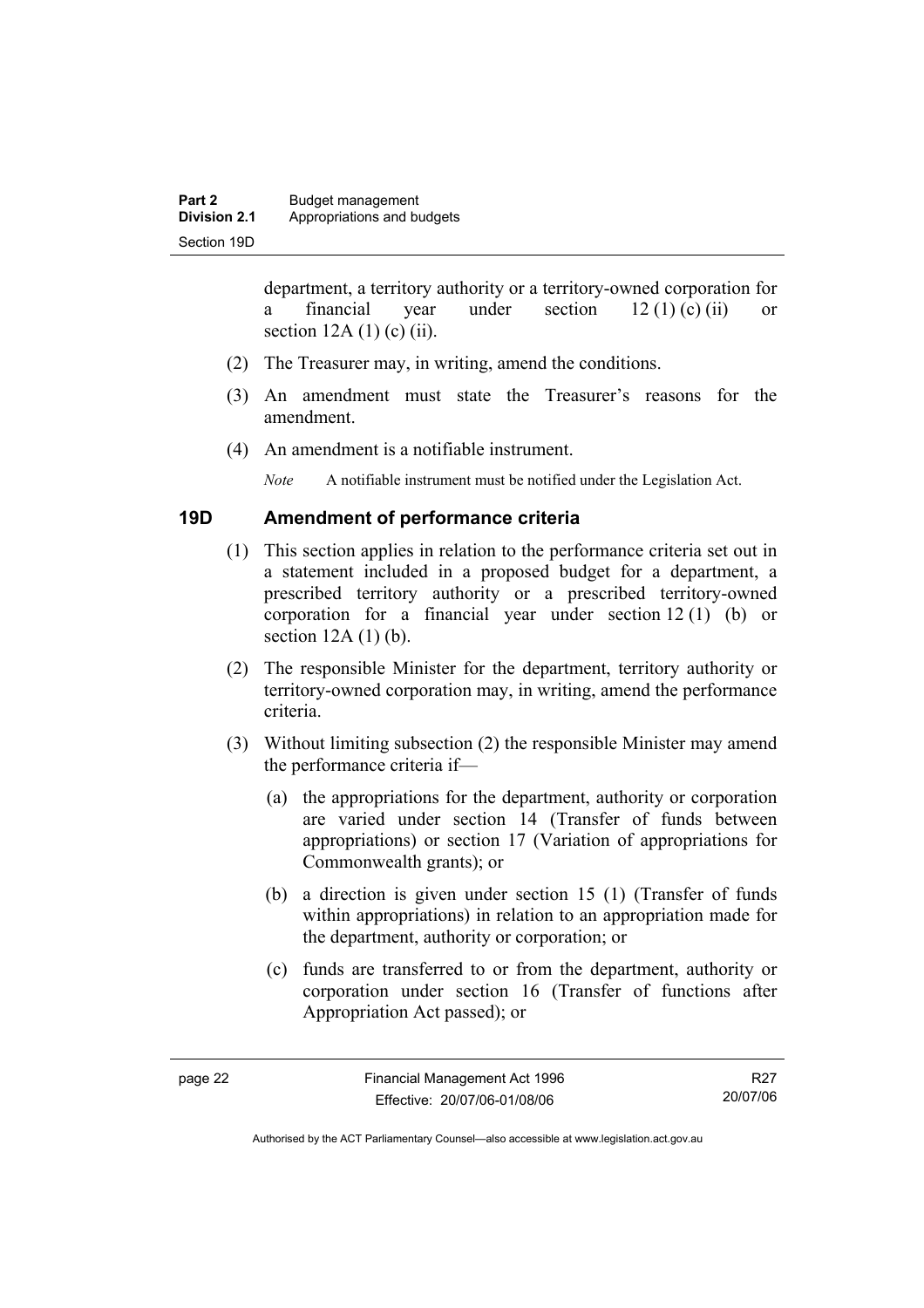- (d) funds are given to the department, authority or corporation under section 18 (Treasurer's advance); or
- (e) funds mentioned in section 19B (Authorisation of expenditure of certain Commonwealth grants) are given to the department, authority or corporation; or
- (f) changes happen in the priorities of the department, authority or corporation; or
- (g) the Minister is satisfied that other performance criteria should be adopted for the provision of outputs by the department, authority or corporation.
- (4) An amendment of the performance criteria must be made in a way that—
	- (a) for a department—the budget as amended will comply with section  $12(3)$ ; and
	- (b) for a territory authority or territory-owned corporation—the budget as amended will comply with section 12A (2).
- (5) An amendment of the performance criteria is a notifiable instrument.

*Note* A notifiable instrument must be notified under the Legislation Act.

(6) In this section:

*budget*, for the department, territory authority or territory-owned corporation, means the budget for the department, authority or corporation for the financial year presented to the Legislative Assembly under section 10 (b) or (c) (Budget papers) and, if the budget has been amended under this Act, the budget as amended.

*prescribed territory authority* means a territory authority prescribed for section  $12A(1)$  (b).

*prescribed territory-owned corporation* means a territory-owned corporation prescribed for section 12A (1) (b).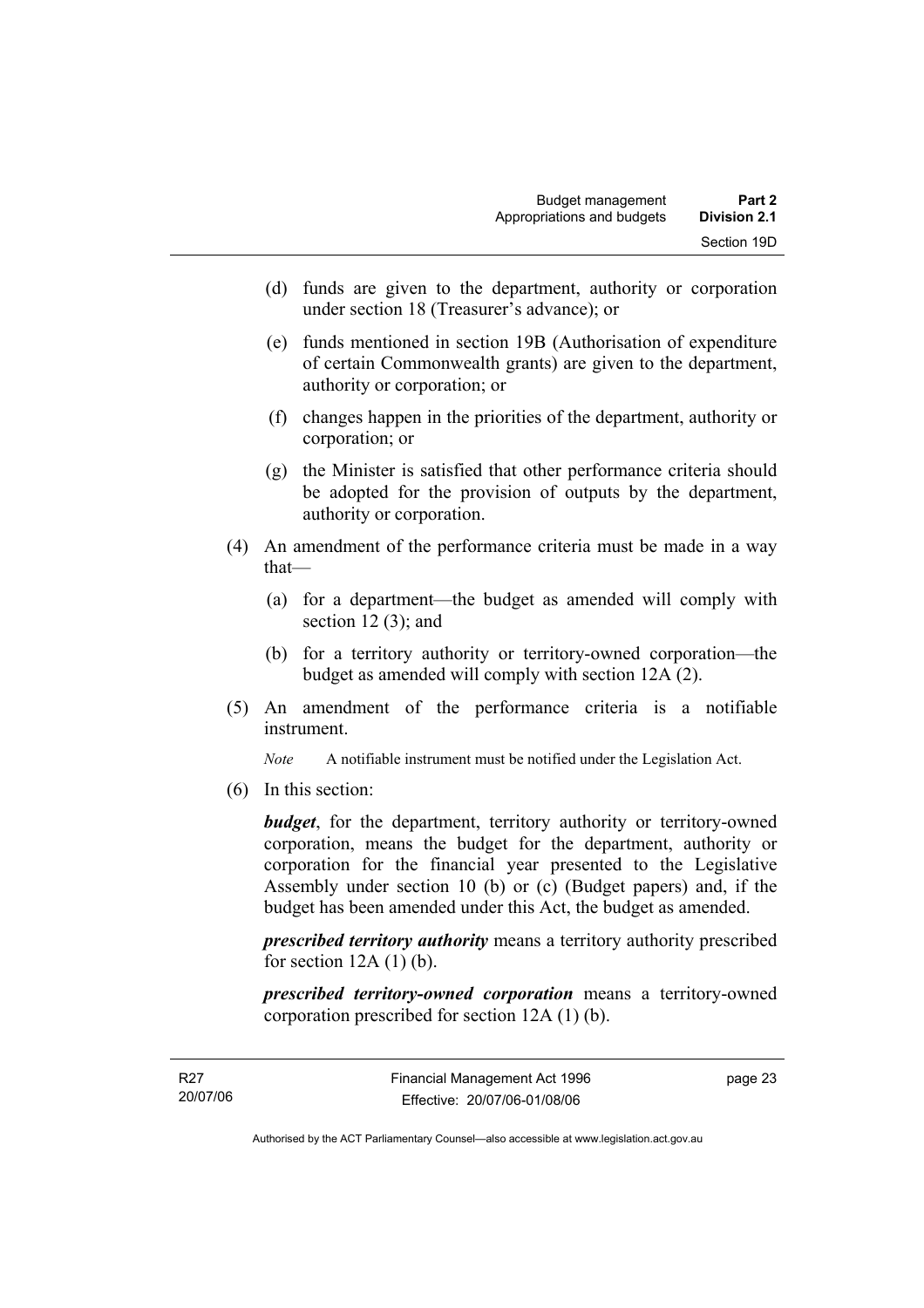#### **20 Budgets for Legislative Assembly secretariat**

Before the beginning of a financial year, the Speaker of the Legislative Assembly may—

- (a) after consultation with an appropriate committee of the Legislative Assembly, advise the Treasurer of the appropriations that the Speaker considers should be made for the Legislative Assembly secretariat for the financial year; and
- (b) provide the Treasurer with a draft budget for the Legislative Assembly secretariat for the financial year that contains the information mentioned in section 12 other than that mentioned in subsection (1) (b).

#### **Division 2.2 Budget reviews and pre-election updates**

#### **20A Budget review**

- (1) The Treasurer must prepare a budget review for each financial year.
- (2) The Treasurer must present the budget review for a financial year to the Legislative Assembly not later than 15 February in the financial year.
	- *Note* This is the same day as financial statements for the 2nd quarter of the financial year are required to be presented under s 26 (Periodic financial statements).
- (3) However, if a sitting day does not fall in that year on or before 15 February, the Treasurer must give copies of the budget review to each member of the Legislative Assembly on or before that day.

#### **20B Purpose and contents of budget review**

 (1) The purpose of the budget review for a financial year is to give updated information to allow the assessment of the government's financial performance against the financial policy objectives and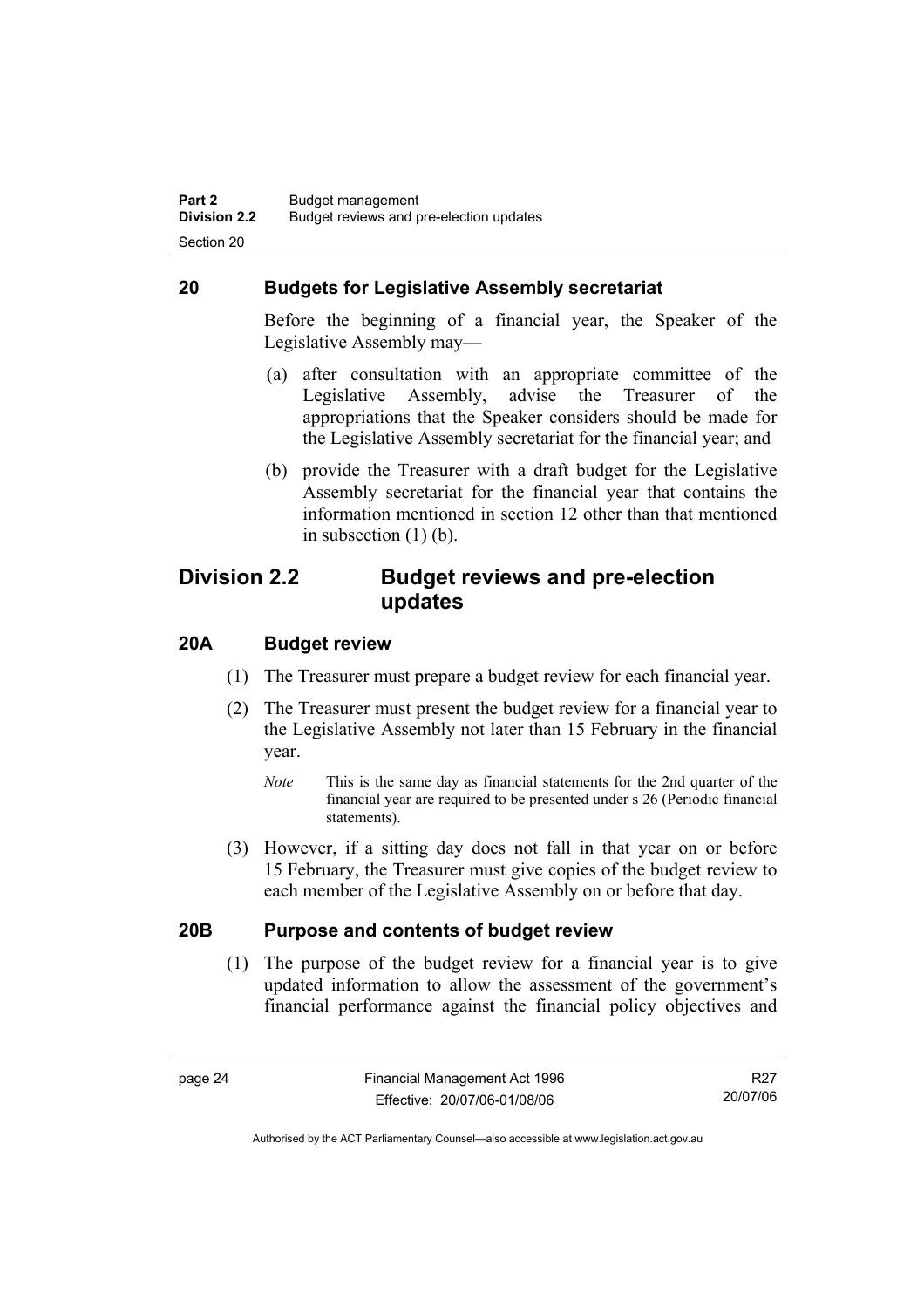strategies set out in the financial policy objectives and strategies statement for the Territory budget for the financial year.

- (2) The budget review for a financial year must be based on the financial policy objectives and strategies statement for the Territory budget for the financial year.
- (3) The budget review for a financial year must—
	- (a) include updated financial statements required under the financial management guidelines for the general government sector for the financial year; and
	- (b) include whole-of-year results for the previous financial year, the budget for the financial year, the estimated financial position of the Territory at the end of the financial year and updated budget estimates for each of the next 3 financial years; and
	- (c) include a review of the financial policy objectives and strategies statement included in the budget for the financial year that satisfies the requirements of section 11A (2) and (3); and
	- (d) state the date as at when the review was done.
- (4) However, if particular information required to be included in the budget review is unchanged from information set out in full in the budget for the Territory under section 11 (1) for the financial year, the review may instead summarise the information and state that it is unchanged from that set out in the budget.
- (5) For subsection (3):

*budget*, for a financial year, means the budget for the year presented to the Legislative Assembly under section 10 (a) (Budget papers) and, if that budget has been amended under this Act, the budget as amended.

page 25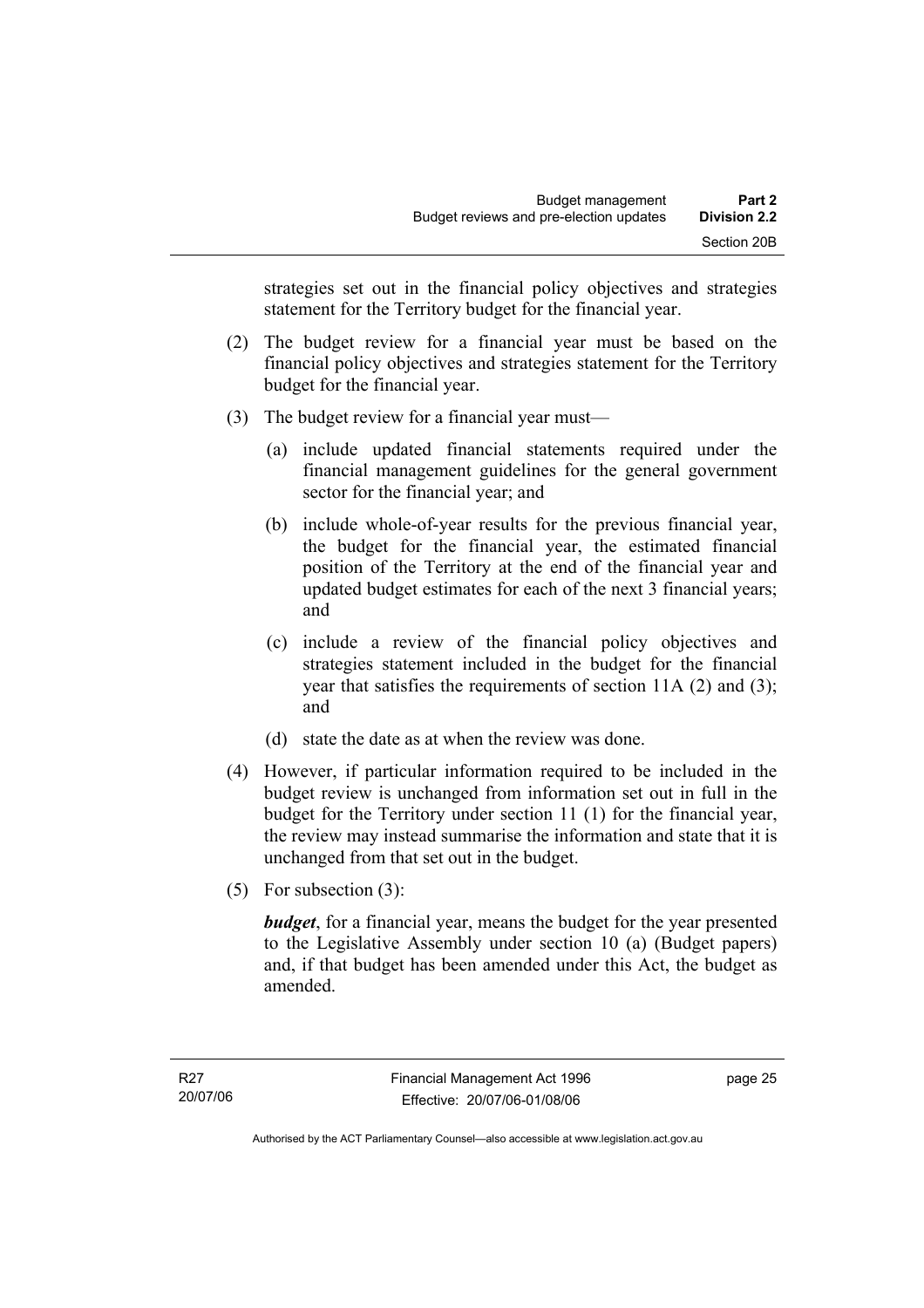#### **20C Pre-election budget update**

- (1) At least 30 days before the polling day for an ordinary election, the chief executive must prepare a pre-election budget update and give it to the parliamentary counsel for notification.
- (2) At least 20 days before the polling day for an election mentioned in the Self-Government Act, section 16 (Dissolution of Assembly by Governor-General) or section 48 (Resolution of no confidence in Chief Minister), the chief executive must prepare a pre-election budget update and give it to the parliamentary counsel for notification.
- (3) A pre-election budget update is a notifiable instrument.

*Note* A notifiable instrument must be notified under the Legislation Act.

(4) In this section:

*ordinary election*—see the *Electoral Act 1992*, dictionary.

*polling day*—see the *Electoral Act 1992*, dictionary.

#### **20D Purpose and contents of pre-election budget update**

- (1) The purpose of a pre-election budget update for an election is—
	- (a) to allow the assessment of the government's financial performance against the financial policy objectives and strategies set out in the latest financial policy objectives and strategies statement; and
	- (b) to give the electorate an accurate picture of the Territory's financial position before the election.
- (2) A pre-election budget update must be based on the latest financial policy objectives and strategies statement.
- (3) A pre-election budget update for an election must include—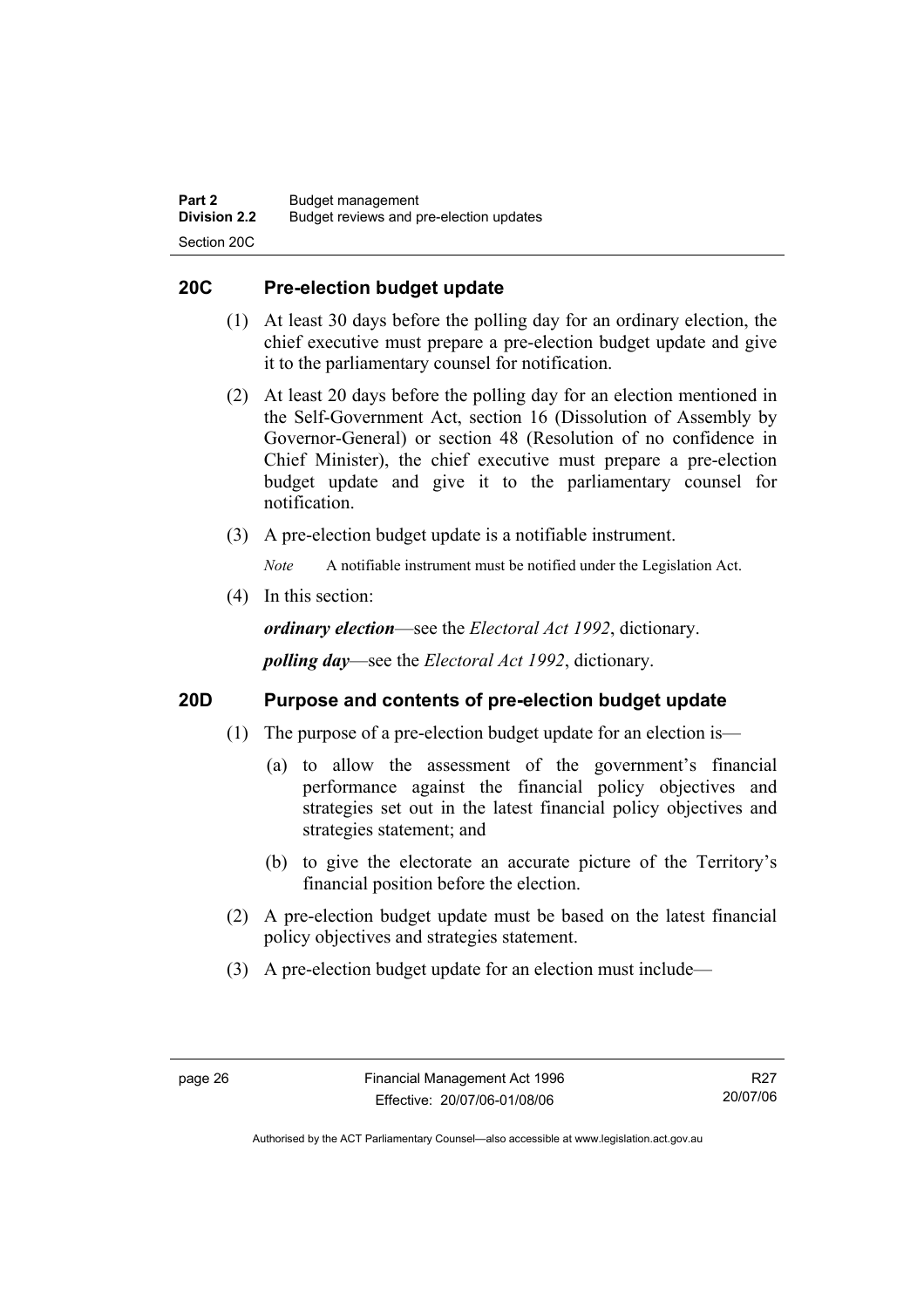- (a) updated financial statements required under the financial management guidelines for the financial year in which the election is to be held; and
- (b) updated budget estimates for the general government sector, the public trading enterprise sector and the Territory for that financial year and for each of the next 3 financial years; and
- (c) a statement of the economic or other assumptions used in preparing the updated financial statements and budget estimates; and
- (d) a statement about the sensitivity of the updated financial statements and budget estimates to changes in the economic or other assumptions; and
- (e) a statement of the risks, quantified if possible, that may affect the economic or other assumptions, including—
	- (i) contingent liabilities; and
	- (ii) publicly announced government commitments that are not yet included in the updated financial statements and budget estimates.
- (4) Information in the pre-election budget update must—
	- (a) take into account government decisions and other circumstances that may have material effect on the financial statements and budget estimates; and
	- (b) state the date as at when the updating was done.
- (5) However, if particular information required to be included in the pre-election budget update is unchanged from information set out in full in the latest financial statements, the budget estimates mentioned in section 11 (Territory budgets) or budget review, the pre-election budget update may instead summarise the information and state that it is unchanged from that set out in the financial statements, budget estimates or budget review.

page 27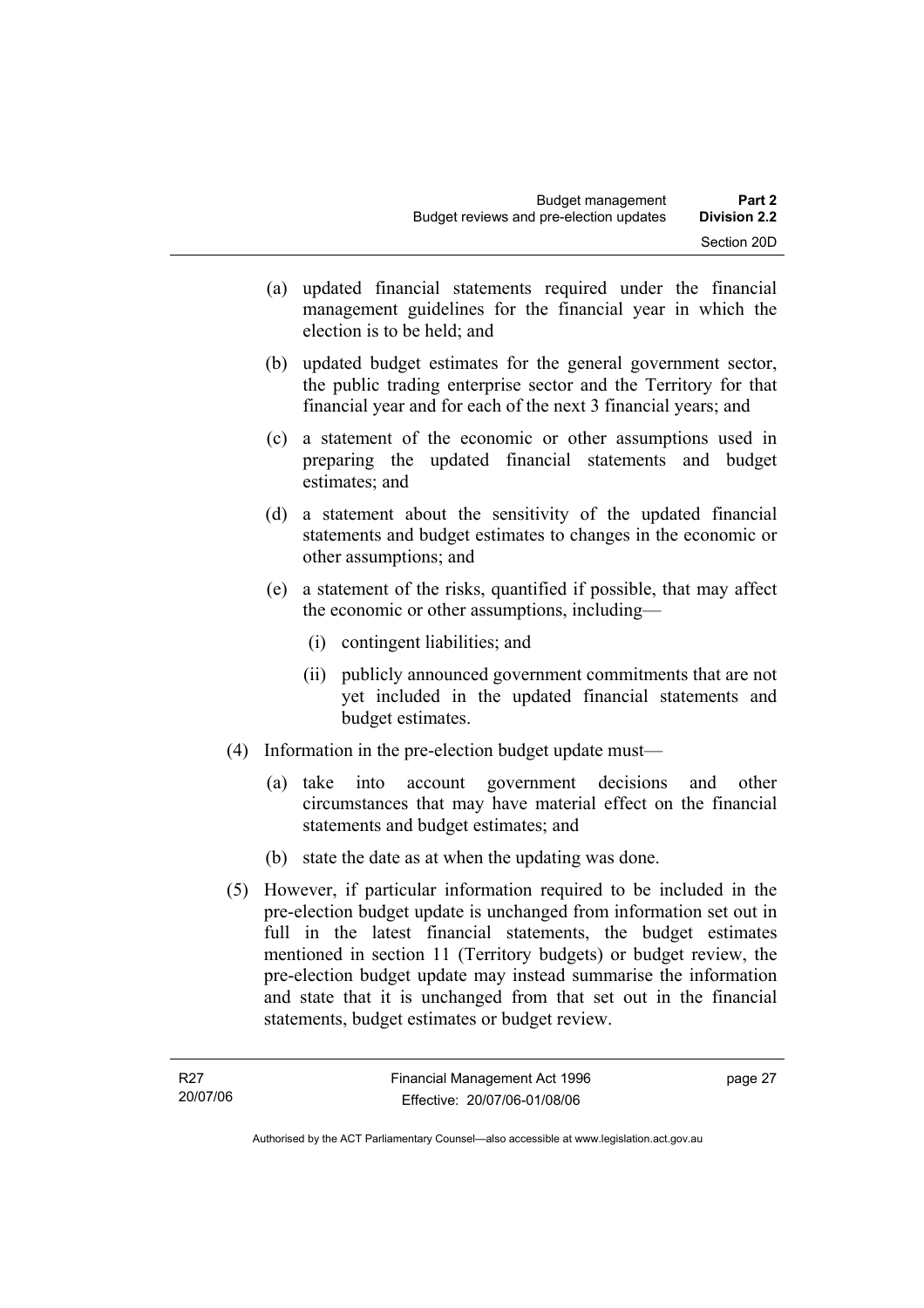# **Part 3 Financial reports**

# **Division 3.1 Financial reports of the Territory**

## **21 Meaning of** *the Territory* **in div 3.1**

In this division, a reference to *the Territory* includes a reference to all territory authorities and all territory-owned corporations.

## **22 Annual financial statements of the Territory**

- (1) The Treasurer must, as soon as practicable after the end of a financial year, prepare annual financial statements for the Territory for that year.
- (2) The statements must be prepared in accordance with generally accepted accounting principles and include—
	- (a) the financial statements required under the financial management guidelines; and
	- (b) a statement of the accounting policies adopted by the Territory; and
	- (c) the other statements that are necessary to fairly reflect the financial operations of the Territory during the year and its financial position at the end of the year.

# **23 Responsibility for annual financial statements**

- (1) Annual financial statements of the Territory must have endorsed on them, or attached to them, a statement of responsibility signed by—
	- (a) the Treasurer; and
	- (b) the chief executive of the administrative unit to which responsibility for the administration of this Act has been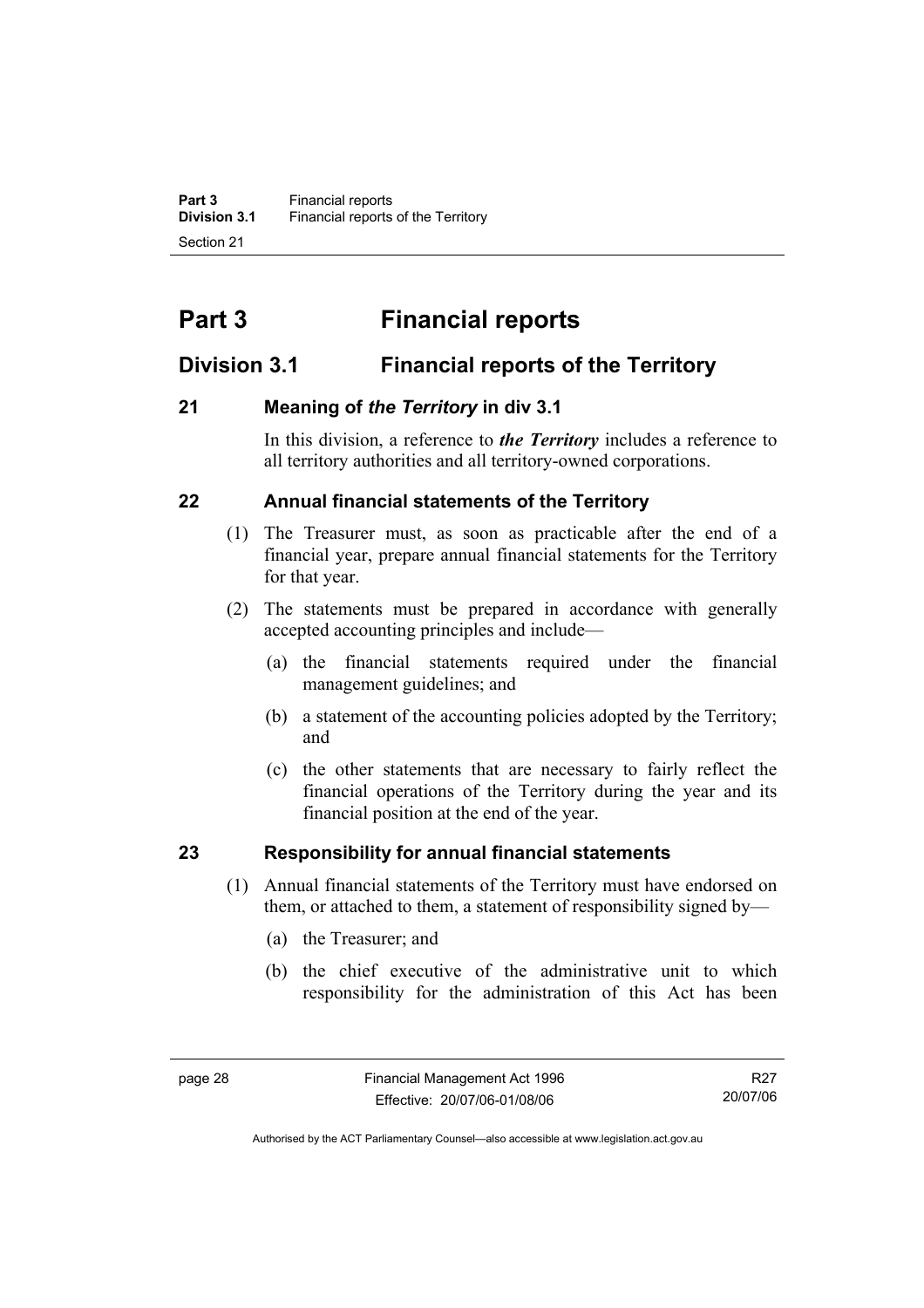allocated under the *Public Sector Management Act 1994*, section 14.

- (2) A statement of responsibility must comprise—
	- (a) a statement by the Treasurer that in his or her opinion the financial statements fairly reflect the financial operations of the Territory during the year to which they relate and the financial position of the Territory at the end of the year; and
	- (b) a statement by the chief executive that the financial statements have been prepared in accordance with generally accepted accounting principles.

## **24 Audit of annual financial statements**

- (1) The Treasurer must give the auditor-general the annual financial statements of the Territory for a financial year within 3 months after the end of the year.
- (2) The auditor-general must, within 30 days after the auditor-general receives the annual financial statements under subsection (1), give the Treasurer an audit opinion about the statements.
- (3) Despite subsections (1) and (2), if an ordinary election is to be held in the year after the end of the financial year—
	- (a) the Treasurer must give the auditor-general the annual financial statements of the Territory for the financial year in sufficient time for the auditor-general to give an audit opinion about the statements within 3 months after the end of the financial year; and
	- (b) the auditor-general must give an audit opinion to the Treasurer within 3 months after the end of the financial year.
- (4) In this section:

*ordinary election*—see the *Electoral Act 1992*, dictionary.

page 29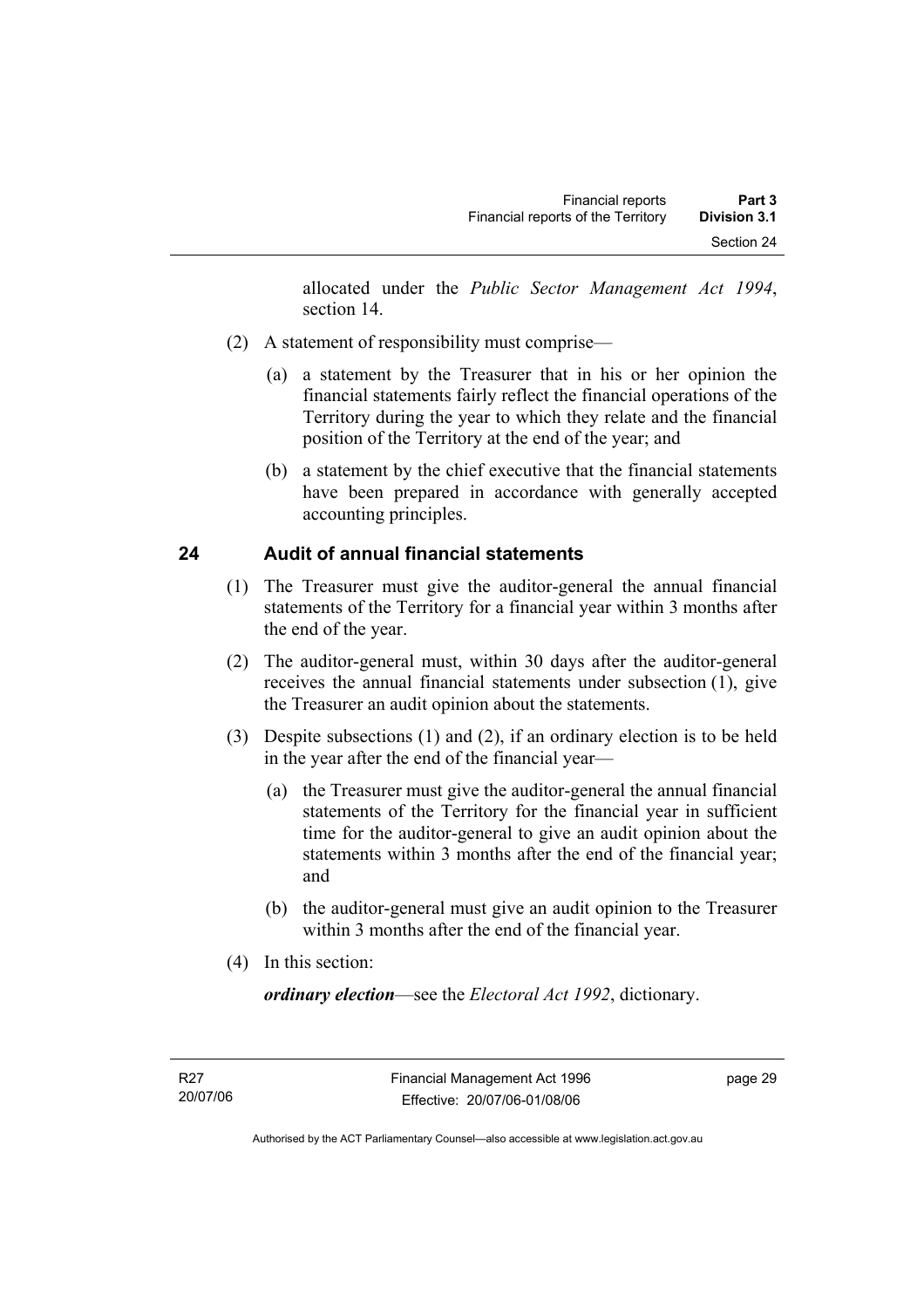### **25 Presentation of annual financial statements to Legislative Assembly**

- (1) If the Treasurer receives, under section 24 (2), an audit opinion about annual financial statements, the Treasurer must present to the Legislative Assembly, within 3 sitting days after receiving the opinion—
	- (a) a copy of the annual financial statements; and
	- (b) a copy of the audit opinion.
- (2) If the Treasurer receives, under section 24 (3) (b), an audit opinion about annual statements, the Treasurer must give to each member of the Legislative Assembly, within 7 days after receiving the opinion—
	- (a) a copy of the annual financial statements; and
	- (b) a copy of the audit opinion.

#### **26 Periodic financial statements**

- (1) Within 45 days after the end of each quarter of a financial year, the Treasurer must prepare financial statements for—
	- (a) the quarter; and
	- (b) the period from the beginning of the financial year until the end of the quarter.
- (2) The statements must be prepared in accordance with the financial management guidelines.
- (3) The Treasurer must present copies of the statements prepared under subsection (1) to the Legislative Assembly on the first sitting day after they are prepared.
- (4) If the first sitting day mentioned in subsection (3) does not fall within 45 days after the end of the relevant quarter, the Treasurer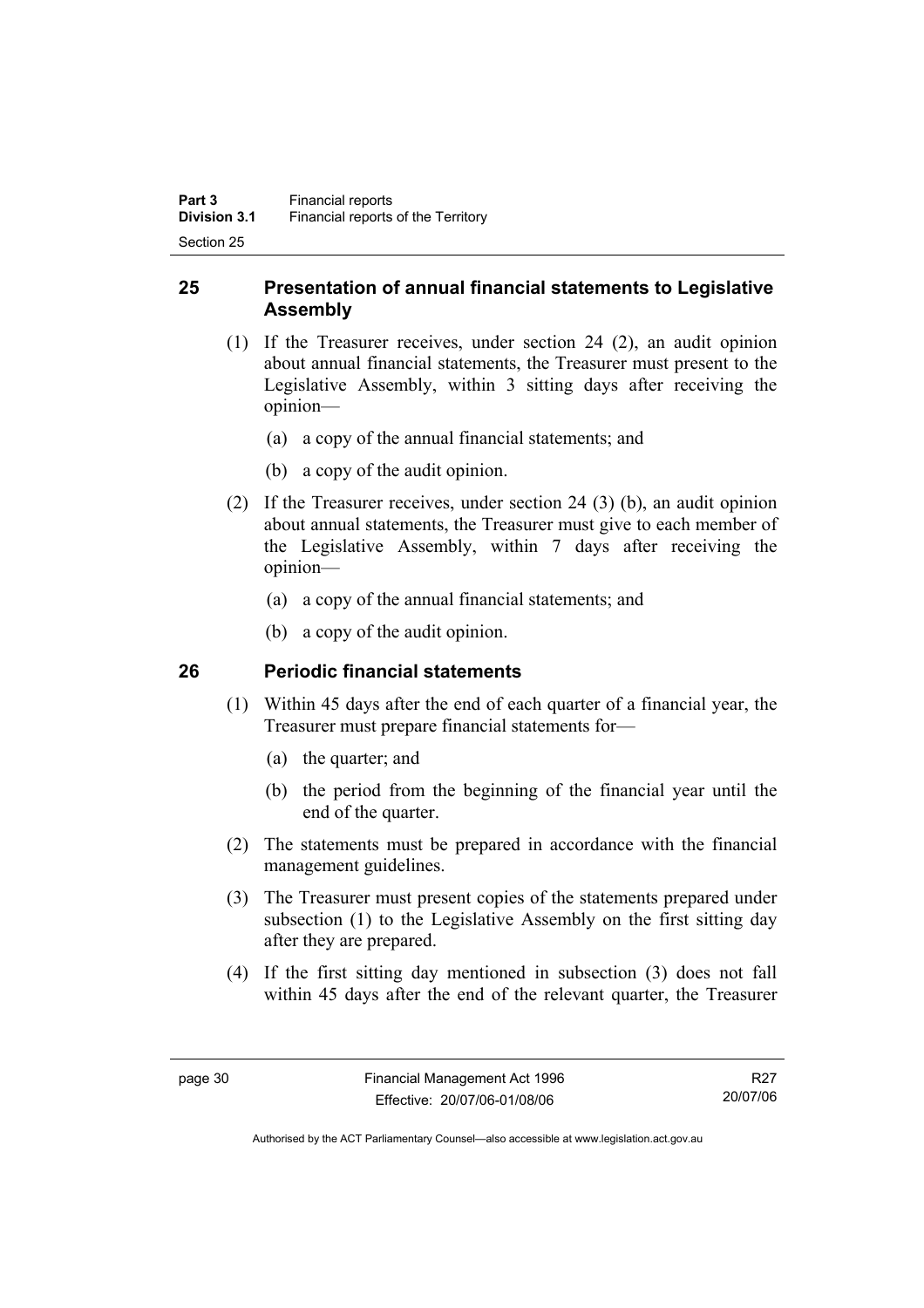must give copies of the statements prepared under subsection (1) to each member of the Legislative Assembly within the 45 days.

# **Division 3.2 Financial reports and performance statements of departments**

# **27 Annual financial statements of departments**

- (1) A department must, as soon as practicable after the end of each financial year, prepare annual financial statements relating to its operations during the year.
- (2) The annual financial statements of a department must be prepared in accordance with generally accepted accounting principles and in a form that facilitates a comparison between the financial operations of the department during the year and the estimates of those operations contained in the budget for the department for the financial year.
- (3) The annual financial statements must include—
	- (a) the financial statements required under the financial management guidelines; and
	- (b) if a change was made during the year to the conditions of a capital injection set out under section 12 (1) (c) (ii) (Departmental budgets) in a statement included in a proposed budget for the department for a financial year—a statement of the change and the reasons for it; and
	- (c) a statement of the accounting policies adopted by the department; and
	- (d) any other statements necessary to fairly reflect the financial operations of the department during the year and its financial position at the end of the year.
- (4) In this section: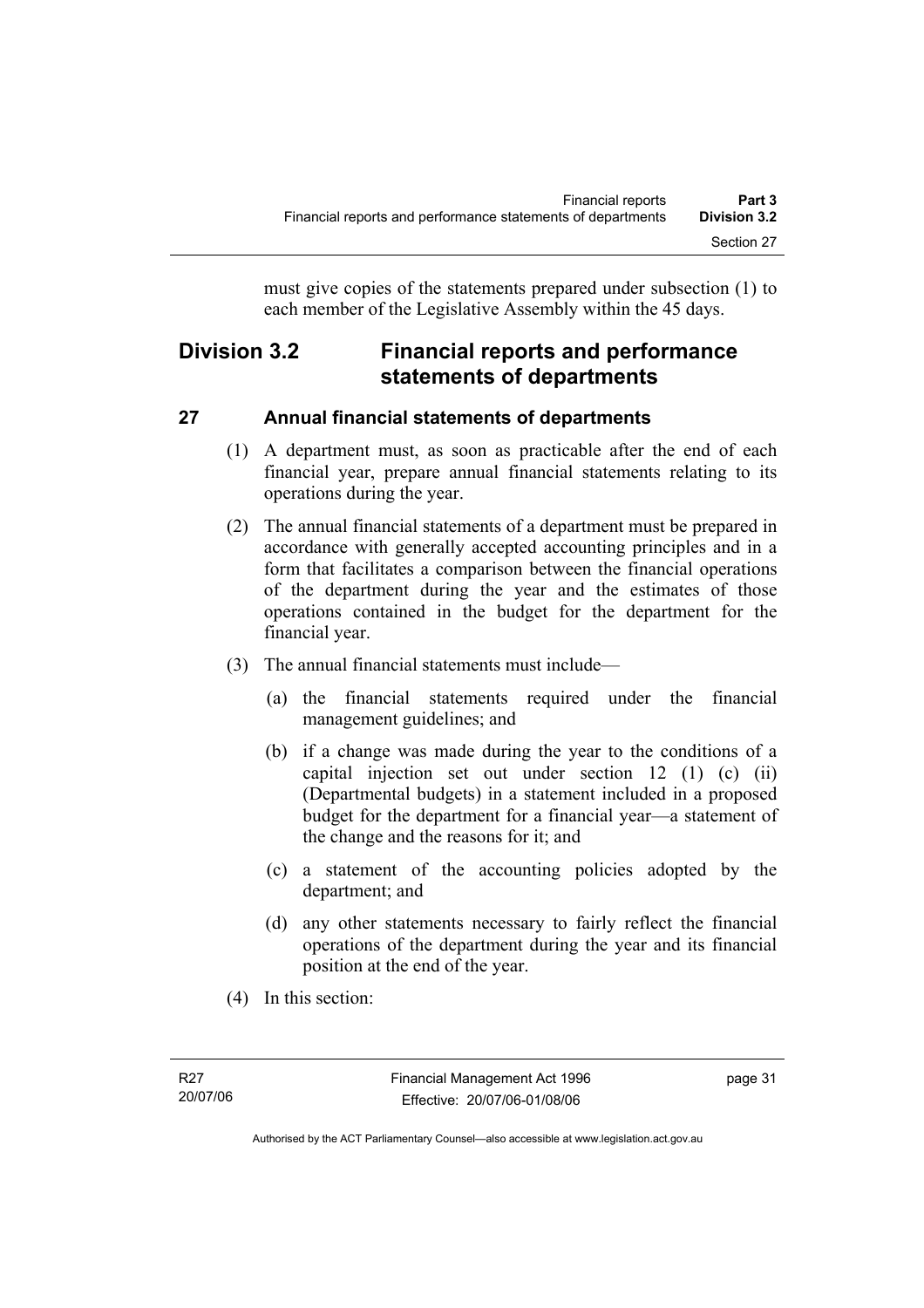*budget*, for a department for a financial year, means the budget for the department for the year presented to the Legislative Assembly under section 10 (b) (Budget papers).

#### **28 Responsibility for annual financial statements of departments**

- (1) The annual financial statements of a department for a financial year must have endorsed on them, or attached to them, a statement of responsibility signed by the responsible chief executive.
- (2) The statement of responsibility must state that, in the responsible chief executive's opinion, the annual financial statements fairly reflect the financial operations of the department during the financial year and the financial position of the department at the end of the year.

## **29 Audit of financial statements of departments**

- (1) The responsible chief executive of a department must give the auditor-general the financial statements of the department for a financial year as soon as practicable after the statements are prepared.
- (2) The financial statements must have endorsed on them, or attached to them, the statement of responsibility made for them.
- (3) The auditor-general must give the responsible chief executive an audit opinion about the financial statements as soon as practicable after the auditor-general receives them.

#### **30 Departmental annual financial statements to be included in annual reports etc**

A report prepared under the *Annual Reports (Government Agencies) Act 2004* for a department for a financial year must include, or have attached to it—

(a) the department's annual financial statements for the year; and

R27 20/07/06

Authorised by the ACT Parliamentary Counsel—also accessible at www.legislation.act.gov.au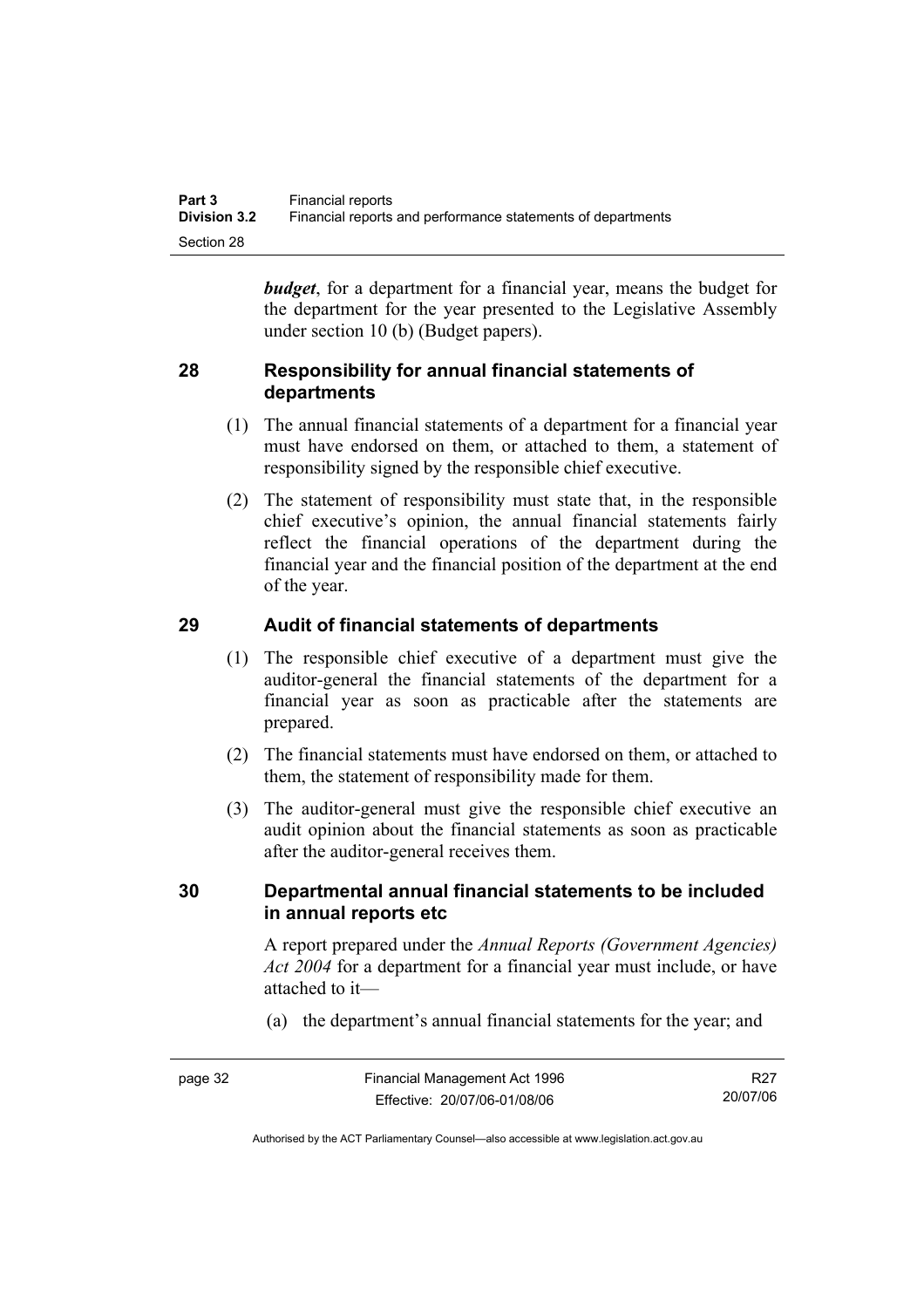(b) the audit opinion under section 29 (3) about the financial statements.

#### **30A Statements of performance of departments**

- (1) As soon as practicable after the end of each financial year, each department must prepare a statement of the performance of the department in providing each class of outputs provided by it during the year.
- (2) The statement must—
	- (a) compare the performance of the department in providing each class of the outputs with the forecast of the performance in the department's budget for the year; and
	- (b) give particulars of the extent to which the performance criteria set out in the budget for the provision of the outputs were met.
- (3) In this section:

*budget*, for the department, means the budget for the department for the financial year presented to the Legislative Assembly under section 10 (b) (Budget papers) and, if that budget has been amended under this Act, the budget as amended.

## **30B Responsibility for departmental statements of performance**

- (1) A statement of performance of a department for a financial year must have endorsed on it, or attached to it, a statement of responsibility signed by the responsible chief executive.
- (2) The statement of responsibility must state that, in the responsible chief executive's opinion, the statement of performance fairly reflects the performance of the department in providing each class of outputs during the financial year.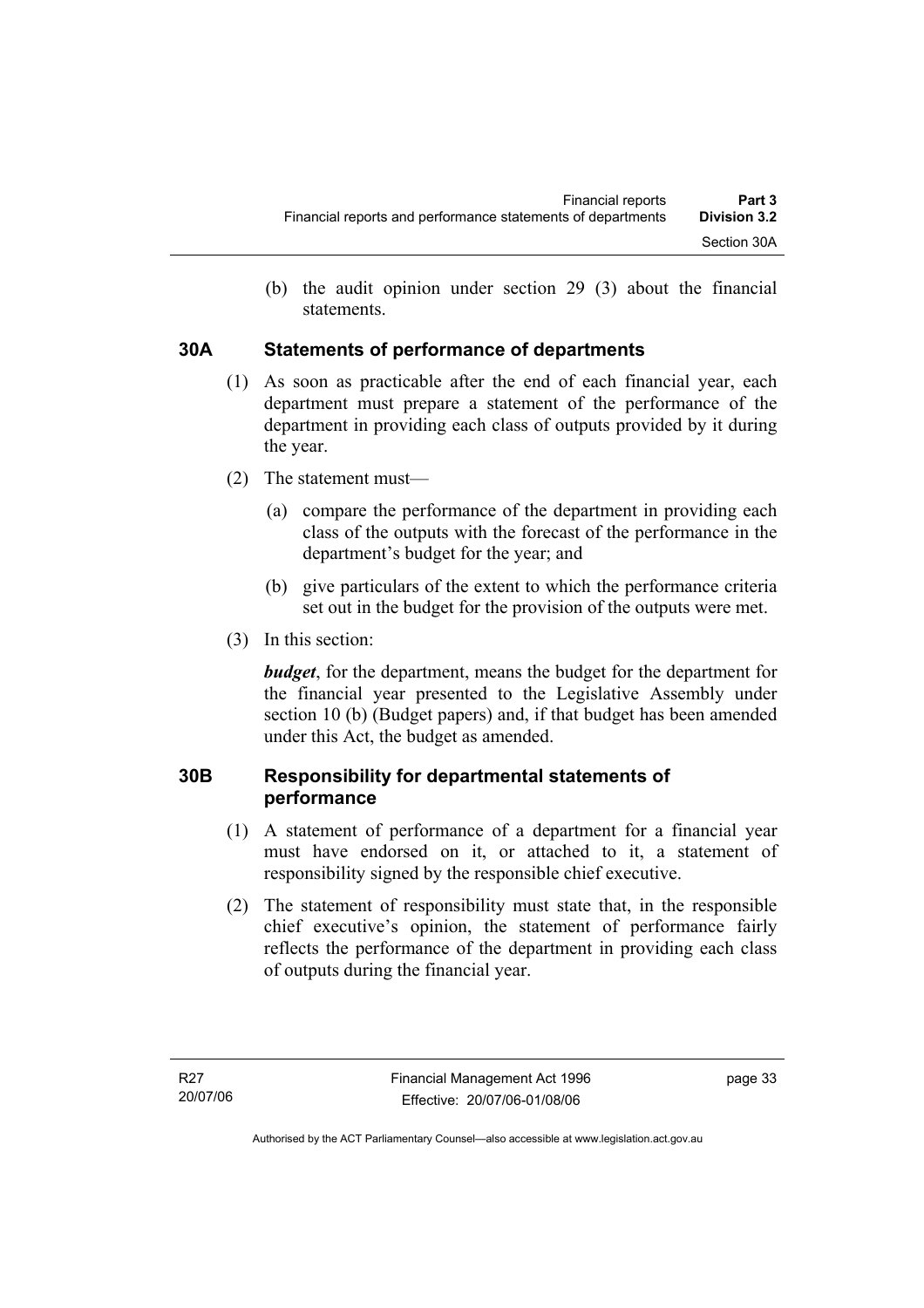#### **30C Scrutiny of departmental statements of performance**

- (1) The responsible chief executive of a department must give the auditor-general the department's statement of performance for a financial year as soon as practicable after the statement is prepared.
- (2) The statement of performance must have endorsed on it, or attached to it, the statement of responsibility made for it under section 30B.
- (3) The auditor-general must give the chief executive a report about the statement of performance as soon as practicable after the auditor-general receives it.
- (4) The report must be prepared in accordance with the financial management guidelines.

#### **30D Departmental statements of performance to be included in annual reports etc**

A report prepared under the *Annual Reports (Government Agencies) Act 2004* for a department for a financial year must include, or have attached to it—

- (a) the department's statement of performance for the year; and
- (b) the auditor-general's report under section 30C (3) about the statement of performance.

#### **30E Half-yearly departmental performance reports**

- (1) Within 30 days after 31 December in each financial year, each Minister must prepare a half-yearly performance report for each department for which the Minister is responsible.
- (2) The report must include—
	- (a) a progress report on delivery of outputs; and
	- (b) an explanation of any significant variations from performance criteria.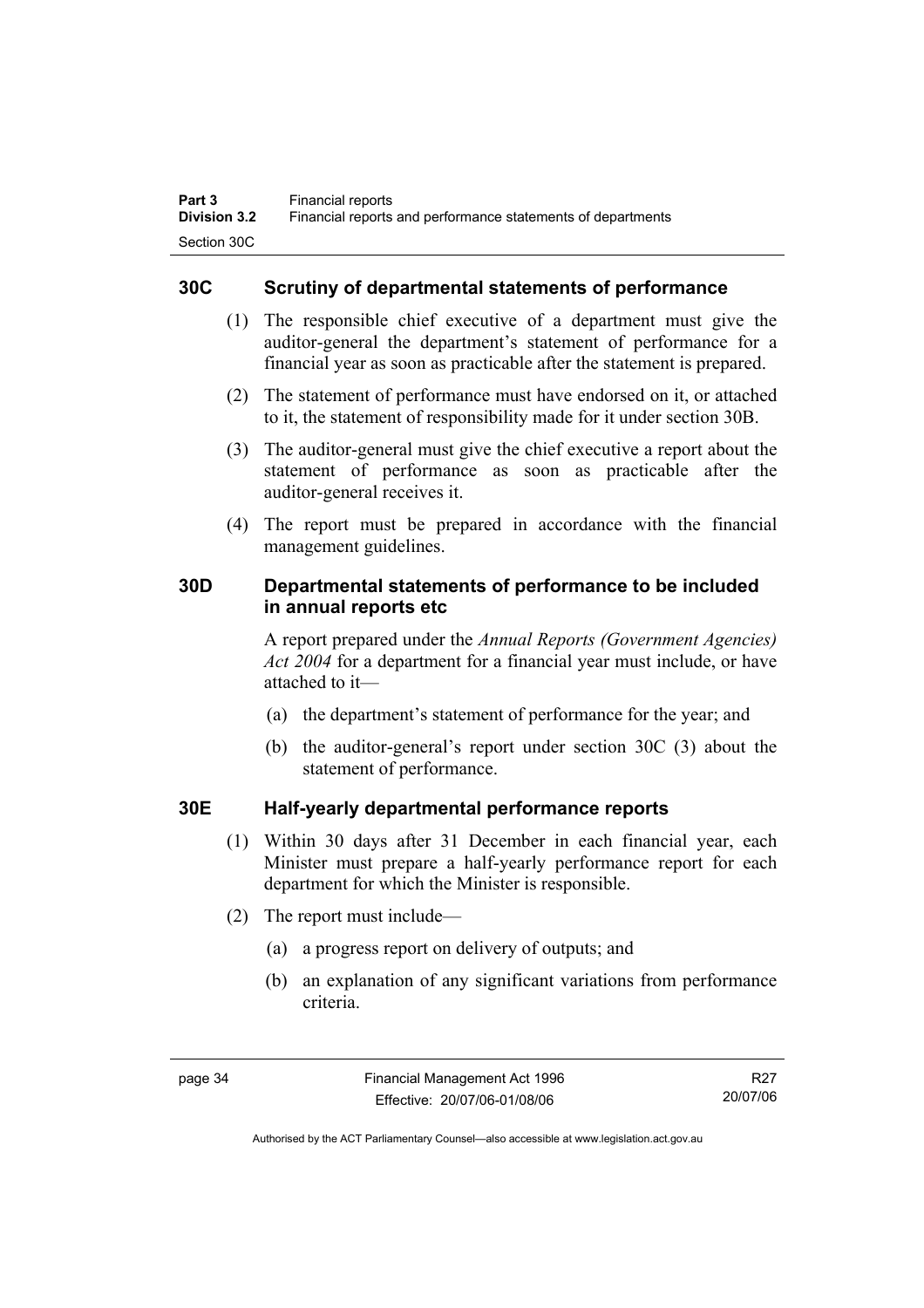- (3) The Minister must present the report to the Legislative Assembly on the first sitting day after the report is prepared.
- (4) If the report is not presented to the Legislative Assembly under subsection (3) within 30 days after 31 December, the Minister must make a copy of the report available to members of the Legislative Assembly within the 30 days.
- (5) This section does not apply to the Legislative Assembly secretariat.

Authorised by the ACT Parliamentary Counsel—also accessible at www.legislation.act.gov.au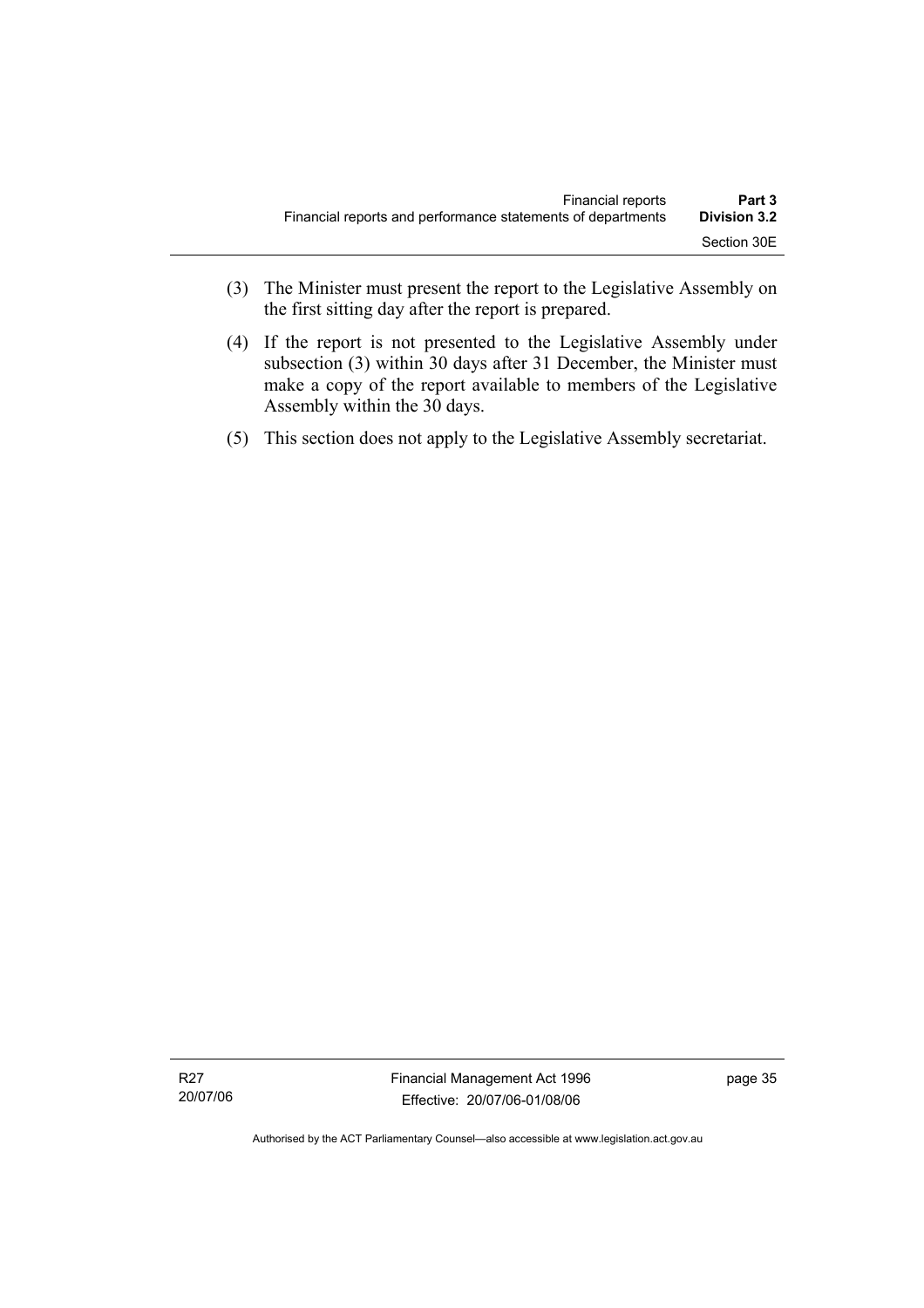# **Part 4 Financial management responsibilities of chief executives of departments**

#### **31 Responsibilities of chief executives of departments**

- (1) The responsible chief executive of a department is accountable to the responsible Minister of the department for the efficient and effective financial management of the department.
- (2) Without limiting subsection (1), the responsible chief executive of a department is responsible, under the responsible Minister, for ensuring—
	- (a) that money spent by the department is spent in accordance with appropriations made for the department (including appropriations available under section 34B); and
	- (b) that, as far as practicable, the operations of the department for a financial year are consistent with, and comparable to, the budget for the department for the year; and
	- (c) that the officers and employees of the department comply with this Act (including the financial management guidelines); and
		- *Note* A reference to an Act includes a reference to the statutory instruments made or in force under the Act, including any guideline (see Legislation Act, s 104).
	- (d) that proper accounts and records are kept of the transactions and affairs of the department in accordance with generally accepted accounting principles; and
	- (e) that adequate control is maintained over the assets of the department and assets in the control of the department; and
	- (f) that adequate control is maintained over the incurring of liabilities by the department.

R27 20/07/06

Authorised by the ACT Parliamentary Counsel—also accessible at www.legislation.act.gov.au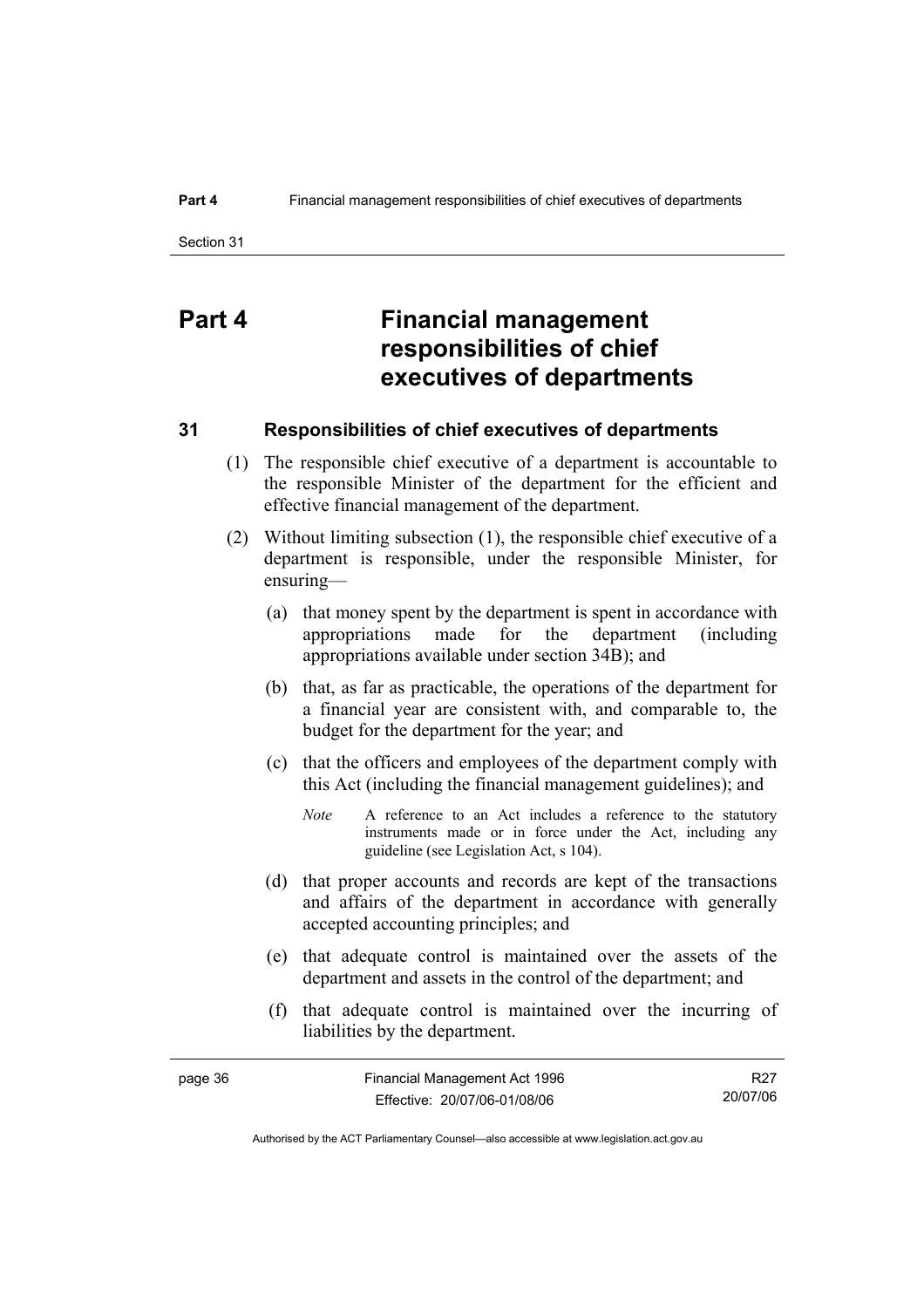- (3) A report prepared under the *Annual Reports (Government Agencies) Act 2004* for a financial year by the responsible chief executive of a department must include an explanation of material variations between the actual results of the department for the year and the budget for the department for the year.
- (4) In this section:

*budget*, for a department for a financial year, means the budget for the department for the year presented to the Legislative Assembly under section 10 (b) (Budget papers) and, if that budget has been amended under this Act, the budget as amended.

R27 20/07/06 Financial Management Act 1996 Effective: 20/07/06-01/08/06

page 37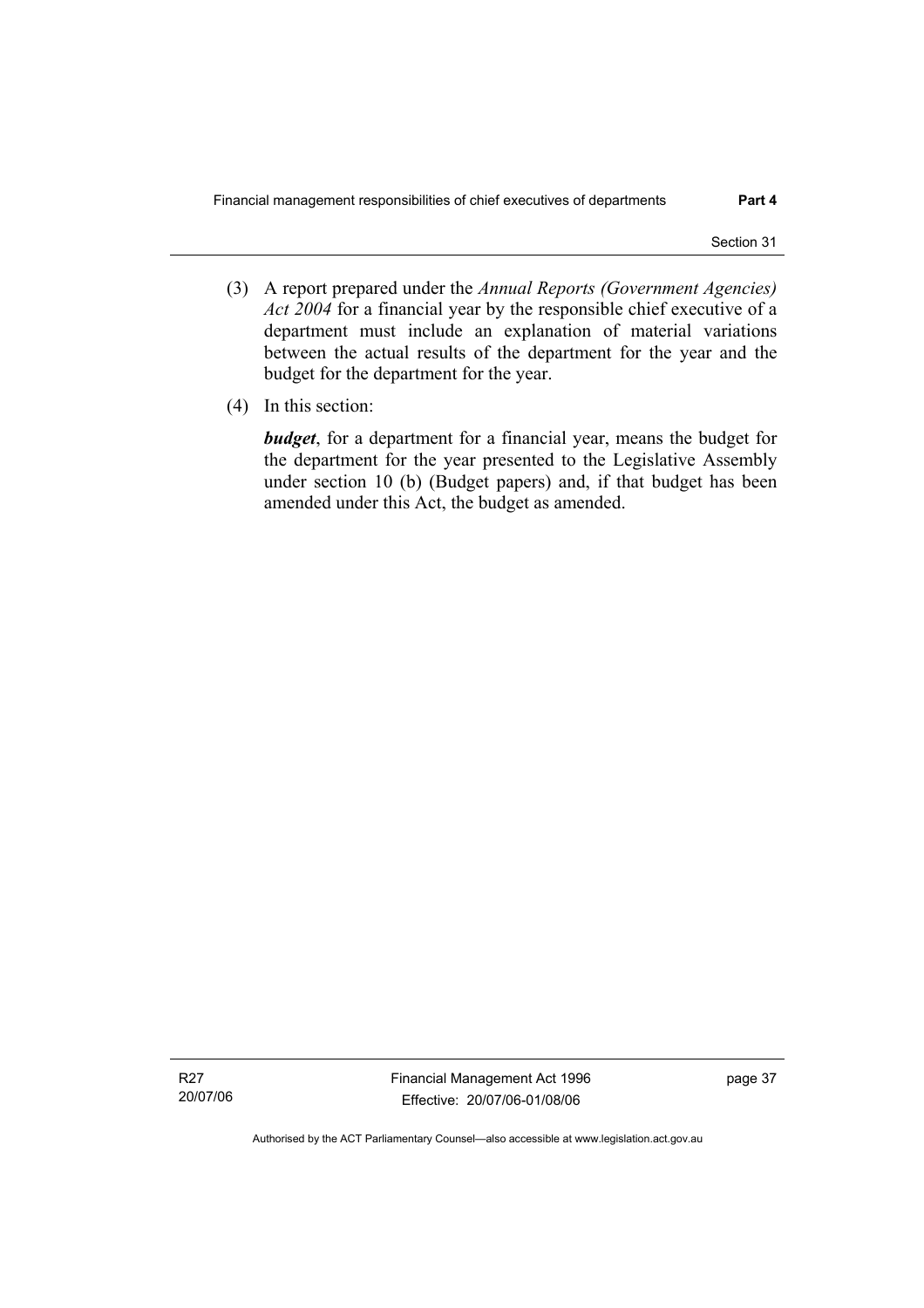#### **Part 5 Banking and investment**

Section 32

# **Part 5 Banking and investment**

#### **32 Agreement for the conduct of banking for Territory**

- (1) The Treasurer may enter into an agreement with an authorised deposit-taking institution relating to the conduct of banking for the Territory.
- (2) An agreement must not be entered into unless it contains a provision to the effect that it may be terminated by the Territory at any time subject to the giving of written notice that specifies the date the termination is to take effect.

#### **33 Territory banking account**

The Treasurer must open and maintain a banking account for the purposes of the Territory.

#### **34 Departmental banking accounts**

- (1) The responsible Minister or the responsible chief executive may open 1 or more banking accounts for the purposes of the relevant department.
- (2) A departmental banking account must be maintained by the chief executive.
- (3) A departmental banking account must not, without the Treasurer's written approval, be opened or maintained otherwise than with an authorised deposit-taking institution with which an agreement is in force under section 32.
- (4) The responsible Minister or the responsible chief executive of a department may close a departmental banking account of the department.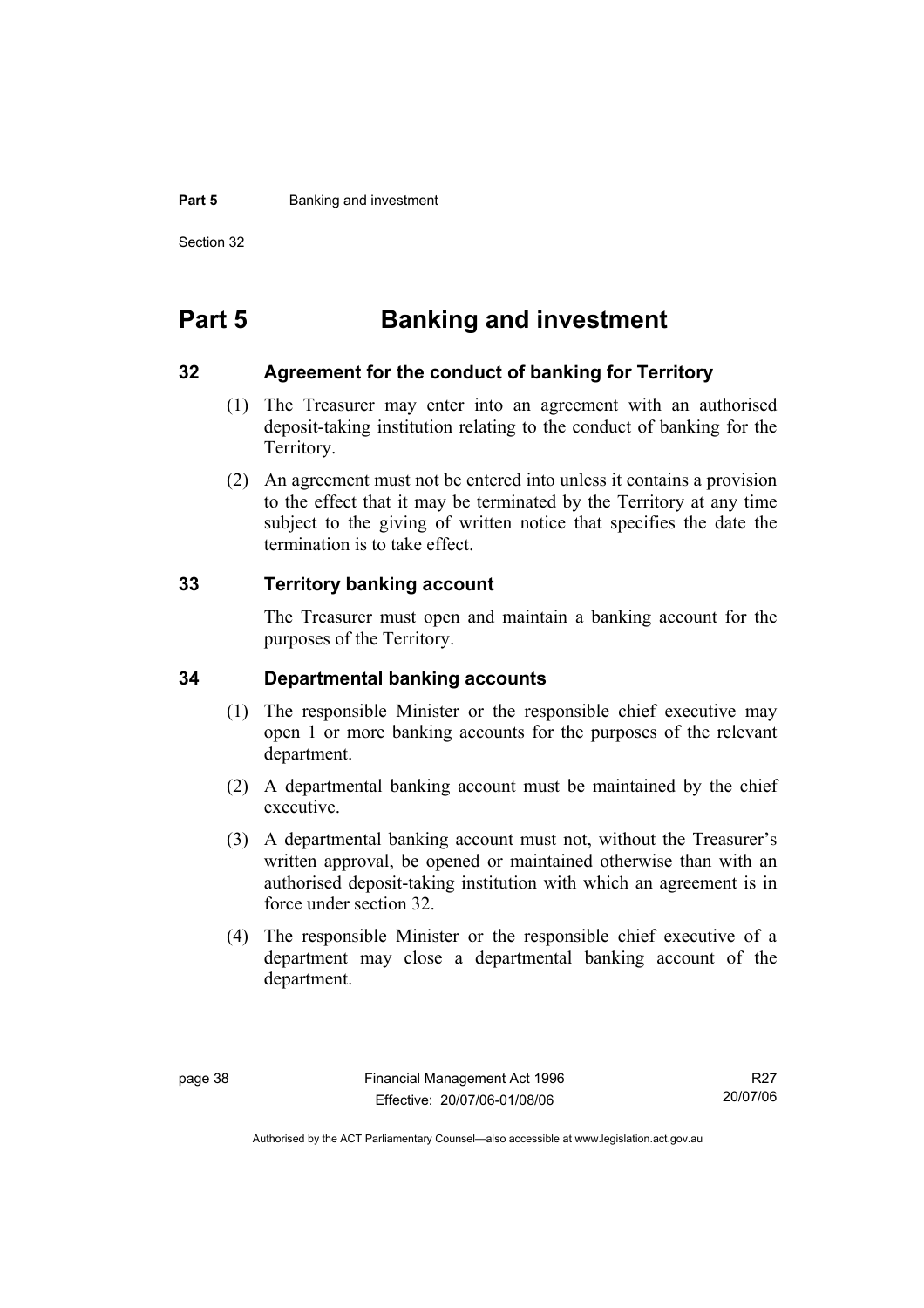- (5) If the responsible Minister or the responsible chief executive of a department closes a departmental banking account under subsection (4), he or she must transfer any money standing to the credit of the account to another departmental banking account of the department or to the territory banking account.
- (6) The Treasurer may, at any time, after consultation with the responsible Minister, close or suspend the operation of a departmental banking account.
- (7) A Minister or a chief executive must not open or operate a departmental banking account otherwise than in accordance with this Act.

#### **34A Transfer of departmental banking account**

- (1) If, in the Treasurer's opinion, it is desirable, because of changes in departmental responsibilities, to transfer a departmental banking account from a department to another department, the Treasurer may, in writing, direct the responsible chief executive of the department that holds the account to arrange for it to be transferred to another department nominated in the direction.
- (2) A chief executive who receives a direction under subsection (1) must comply with the direction.
- (3) A departmental banking account transferred in accordance with a direction under subsection (1) becomes a departmental banking account of the department to which it is transferred.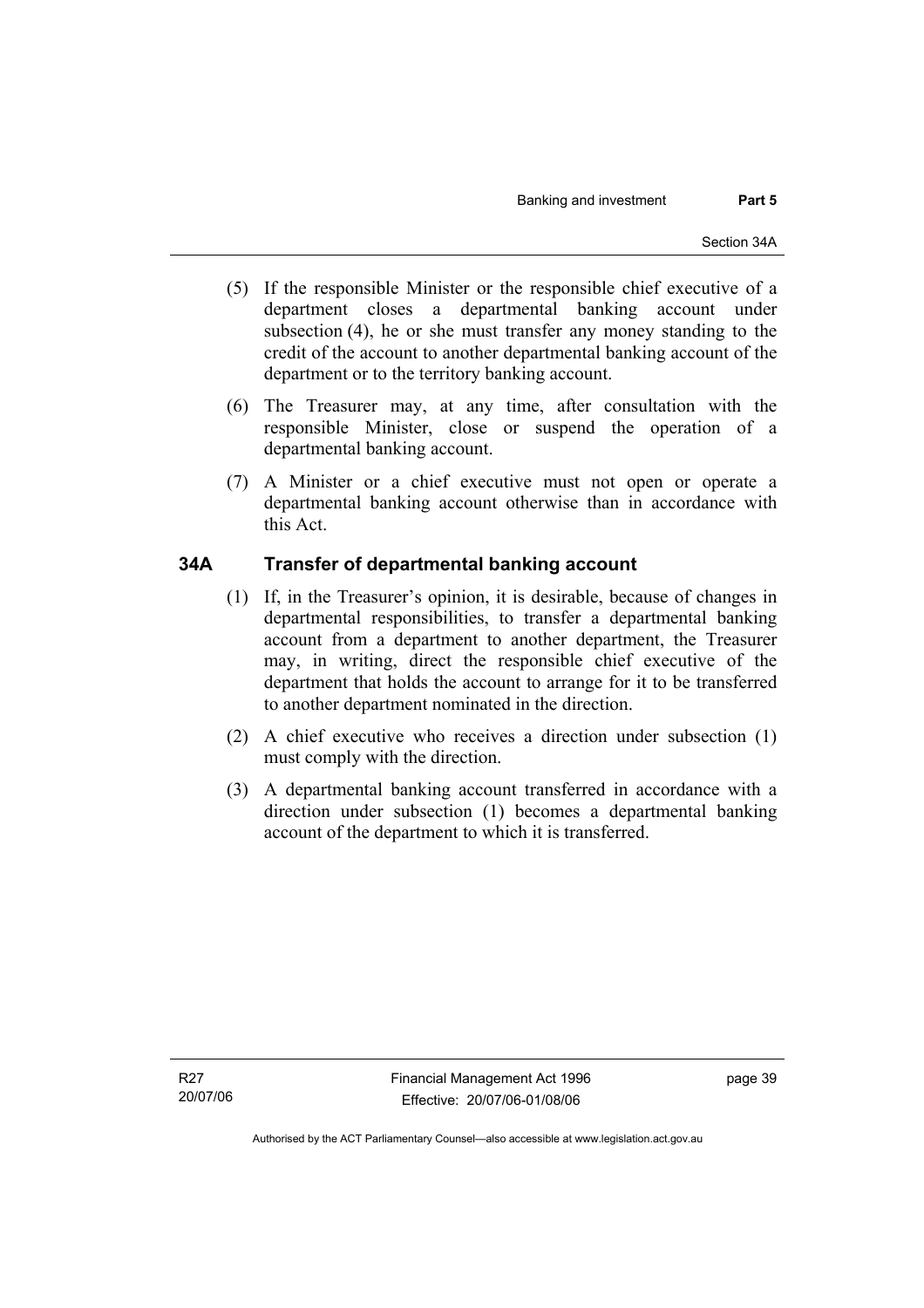#### **Part 5 Banking and investment**

Section 34B

#### **34B End of year balances of departmental banking accounts**

- (1) If at the end of a financial year amounts appropriated for a department for that financial year are held in a departmental banking account, the amounts may be applied after the end of that financial year for the purposes for which they were appropriated.
- (2) If at the end of a financial year a departmental banking account has a debit balance, the chief executive of the department must devise and implement a scheme to recoup the amount of the deficit.

#### **35 Payments into banking accounts**

- (1) All public money is the property of the Territory.
- (2) If public money is received by a person other than for the purpose of making a payment in the course of his or her duties, the person must take reasonable steps to safeguard the money until it is paid into a banking account in accordance with this section.
- (3) Money must be paid into a departmental banking account of a department if the money is—
	- (a) money that may be disbursed to the department as a consequence of an appropriation; or
	- (b) a receipt relating to the operations of the department; or
	- (c) a receipt relating to the sale or disposal of assets of the Territory held by the department.
- (4) All public money, except money payable into a departmental banking account, must be paid into the territory banking account.
- (5) The Treasurer may issue financial management guidelines regarding the banking of public money.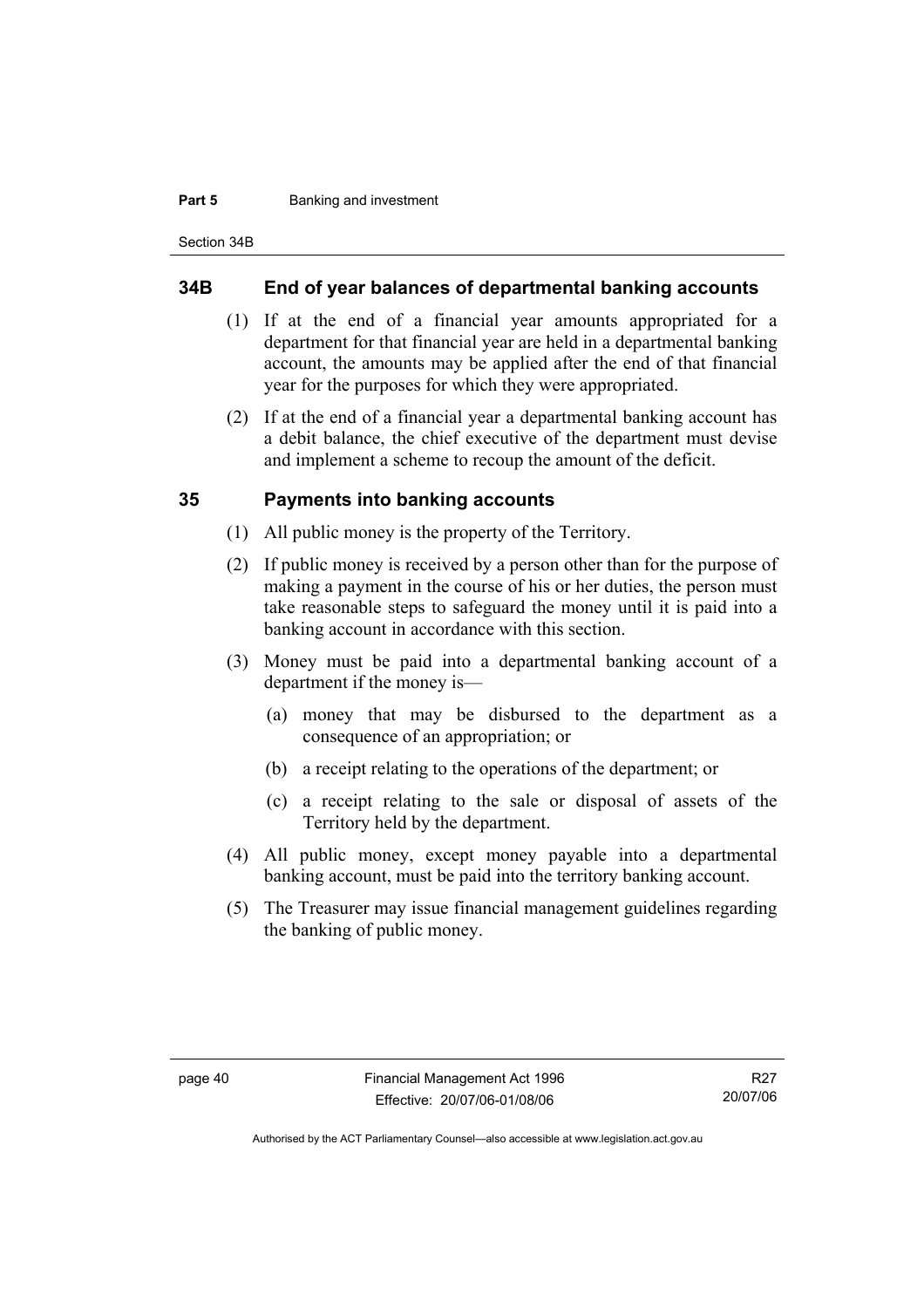#### **36 Transfer following change in departmental responsibilities**

- (1) If, in the Treasurer's opinion, it is necessary as a consequence of changes in departmental responsibilities, to transfer to another account money held in the territory banking account or a departmental banking account, the Treasurer must decide the amount to be transferred and direct that the transfer be made.
- (2) The Treasurer must not exercise the powers under subsection (1) in relation to a departmental banking account except after consultation with the responsible Minister.

### **36A Transfers from departmental banking accounts to territory banking account**

If, in the Executive's opinion, it is desirable for the management of the public money of the Territory to transfer an amount held in a departmental banking account to the territory banking account, the Executive may direct that the transfer be made.

# **37 Payments from territory banking account**

- (1) An amount must not be paid out of the territory banking account except under an appropriation to a departmental banking account, a territory authority banking account or a territory-owned corporation banking account.
- (2) This section is subject to—
	- (a) the *Territory Superannuation Provision Protection Act 2000*, section 11 (2) (which is about transfers between the territory banking account and departmental banking accounts to facilitate investment of superannuation funds); and
	- (b) this Act, section 38 (3) (which is about transfers of public money to facilitate investment); and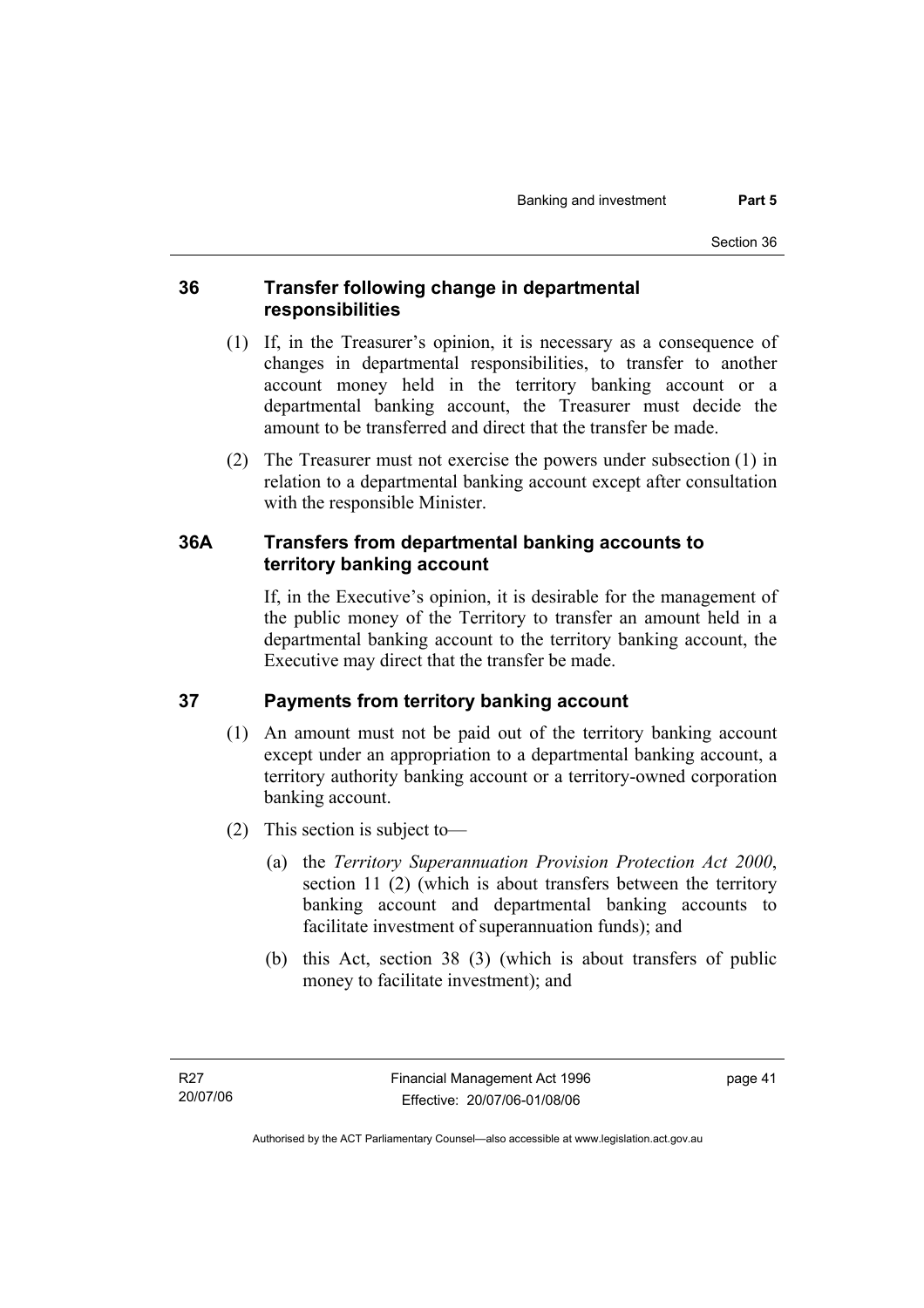#### **Part 5 Banking and investment**

Section 38

- (c) this Act, section 38 (7) (which is about the payment of interest on certain investments of public money); and
- (d) this Act, section 58 (7) (which is about transfers between the territory banking account and territory authorities of interest earned on certain investments for territory authorities).
- (3) This section does not apply to an overdraft or credit facility for a territory authority approved under section 59 (5).

#### **38 Investment of certain public money**

- (1) The Treasurer may invest any money held in the territory banking account or departmental banking accounts for the period and on the terms and conditions the Treasurer considers appropriate—
	- (a) on deposit with an authorised deposit-taking institution; or
	- (b) in the purchase of a bill of exchange that is drawn or accepted by an authorised deposit-taking institution; or
	- (c) in a loan to a person who is a dealer in the short-term money market; or
	- (d) in Territory, State or Commonwealth securities; or
	- (e) in any investment prescribed under the financial management guidelines for this paragraph.
- (2) However, an investment may be made under this section only to increase or protect the financial wealth of the Territory.
- (3) Transfers of money for investment, including transfers between the territory banking account and departmental banking accounts to facilitate investment, may be made without appropriation.
- (4) Interest received from the investment of public money under this section shall be paid to the territory banking account.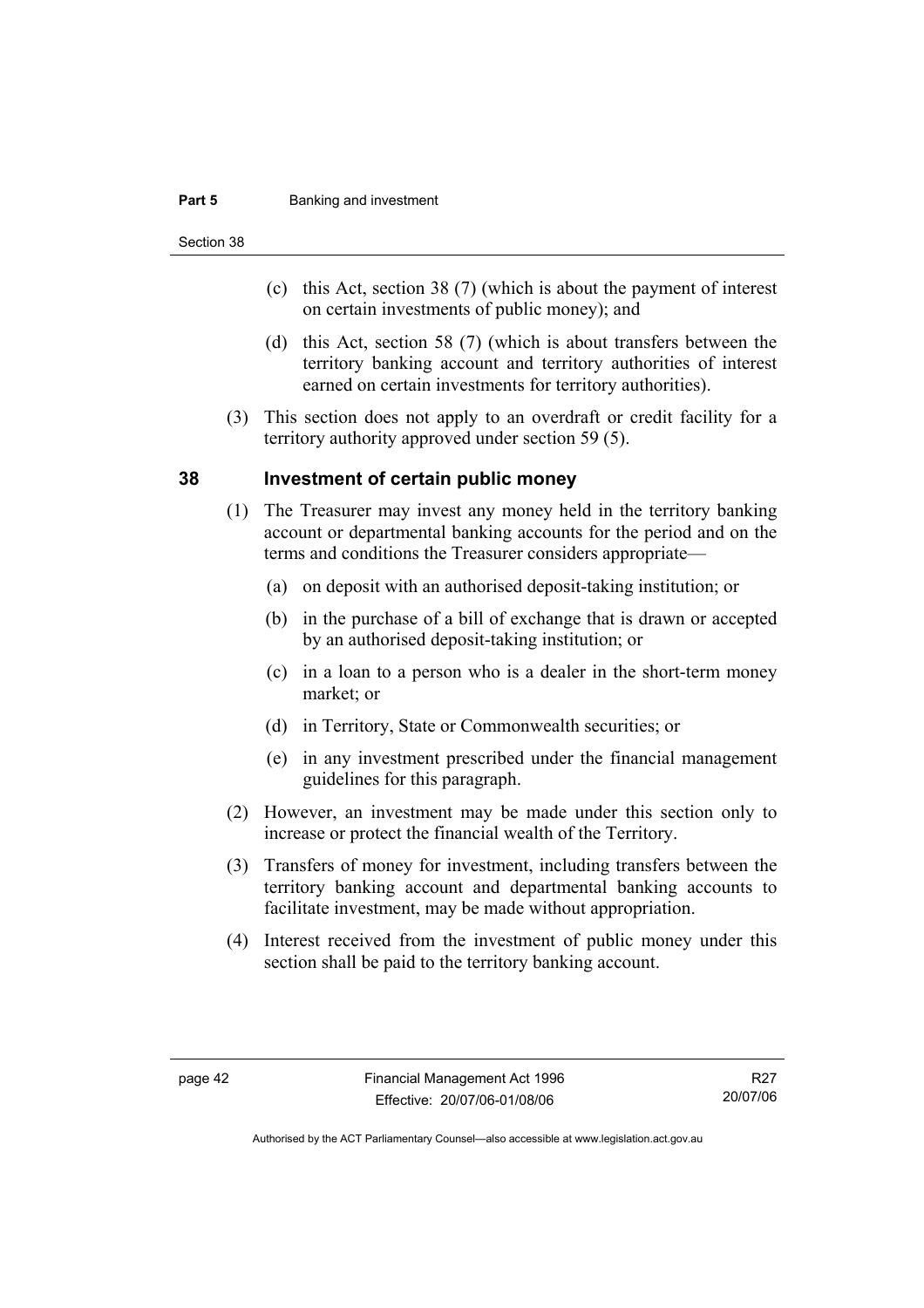- (5) However, if an investment of public money is made or managed for the Territory by an entity other than a department, the entity may deduct from the interest received by the entity for the investment—
	- (a) a fee charged by the entity for making or managing the investment; and
	- (b) expenses reasonably incurred by the entity in making or managing the investment.
- (6) The Treasurer may decide the amounts of interest from investments under this section that are to be credited to departmental banking accounts.
- (7) The amounts decided by the Treasurer may be paid from the territory banking account without further appropriation.
- (8) However, the total of the amounts paid under subsection (7) must not exceed the total of the interest received from investments under this section.
- (9) This section does not apply to money held in a superannuation banking account.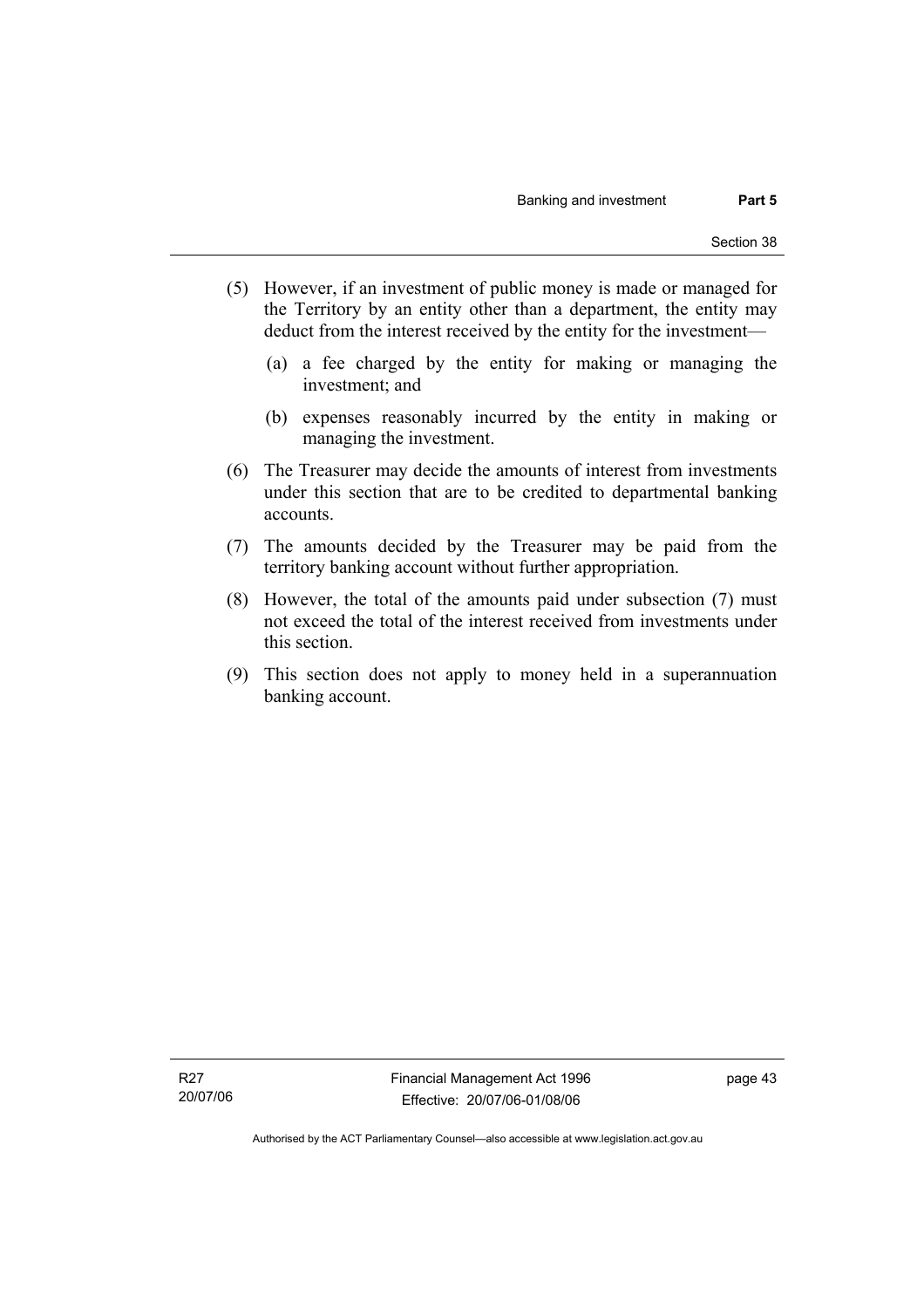#### **Part 6 Borrowing and guarantees**

Section 39

# **Part 6 Borrowing and guarantees**

#### **39 Power of Territory to borrow**

The Territory may only borrow in accordance with this Act or another law of the Territory.

#### **40 Treasurer may borrow on behalf of Territory**

The Treasurer may, on behalf of the Territory, if necessary or expedient in the public interest to do so—

- (a) borrow money; or
- (b) give security for the repayment of an amount borrowed or the payment of interest on an amount borrowed; or
- (c) enter into a financing lease.

#### **41 Power of territory authorities to borrow**

Despite any other Act, a territory authority may only borrow (other than from the Territory) in accordance with this Act.

#### **42 Borrowings by territory authorities to be approved**

- (1) A territory authority must not borrow unless—
	- (a) the borrowing is approved in writing by the Treasurer; and
	- (b) the terms and conditions of the borrowing include the terms and conditions (if any) specified in the approval and are otherwise consistent with the approval; and
	- (c) the borrowing is within the borrowing limits (if any) of the authority for the financial year in which the borrowing is entered into, that are approved in writing by the Treasurer.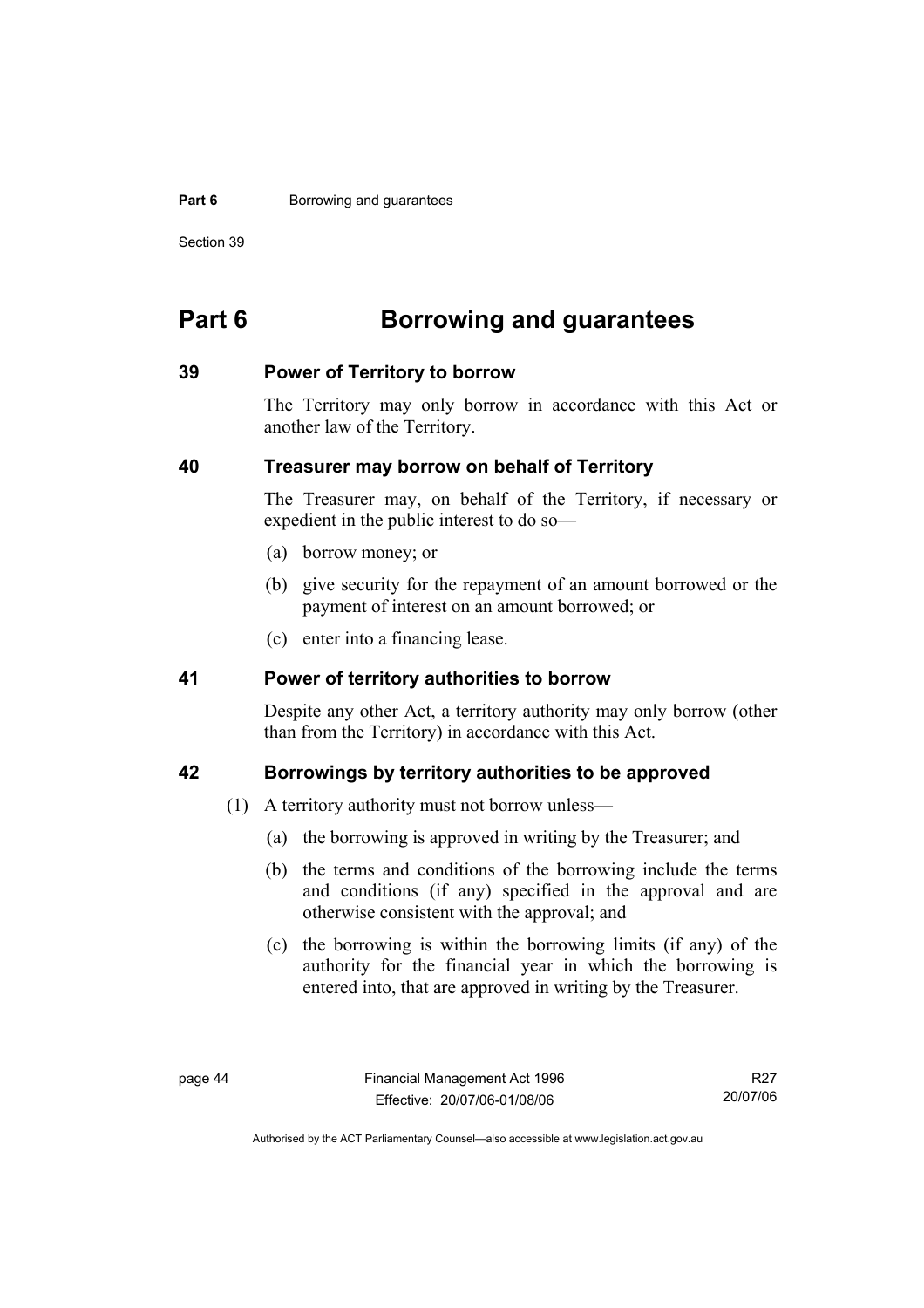(2) However, subsection (1) (a) and (b) does not apply to a loan made to a territory authority under section 57 (1) (b).

#### **43 Territory authorities may give security**

Subject to the Treasurer's approval of the borrowing under section 42 (a), a territory authority may give security for the repayment of an amount borrowed, or for the payment of interest on that amount, by issuing securities.

#### **44 Power to approve borrowings not delegable**

The Treasurer must not delegate to anyone the power under section 42 (a) to approve borrowings by territory authorities.

#### **45 Loans to be paid into territory banking account**

Subject to this Act and any other Act, the proceeds of a loan raised on behalf of the Territory must be paid into the territory banking account.

#### **46 Payments by Treasurer**

The Treasurer may, without further appropriation, make payments needed for—

- (a) payment of interest on borrowings made for the Territory; or
- (b) repayment of borrowings made for the Territory; or
- (c) payment of the expenses of making or repaying borrowings for the Territory.

#### **47 Guarantees by Territory**

- (1) The Territory may only give a guarantee for the payment of money or the performance of an obligation in accordance with this Act.
- (2) The Treasurer may approve in writing a guarantee by the Territory for the payment of money or the performance by any person of an

page 45

Authorised by the ACT Parliamentary Counsel—also accessible at www.legislation.act.gov.au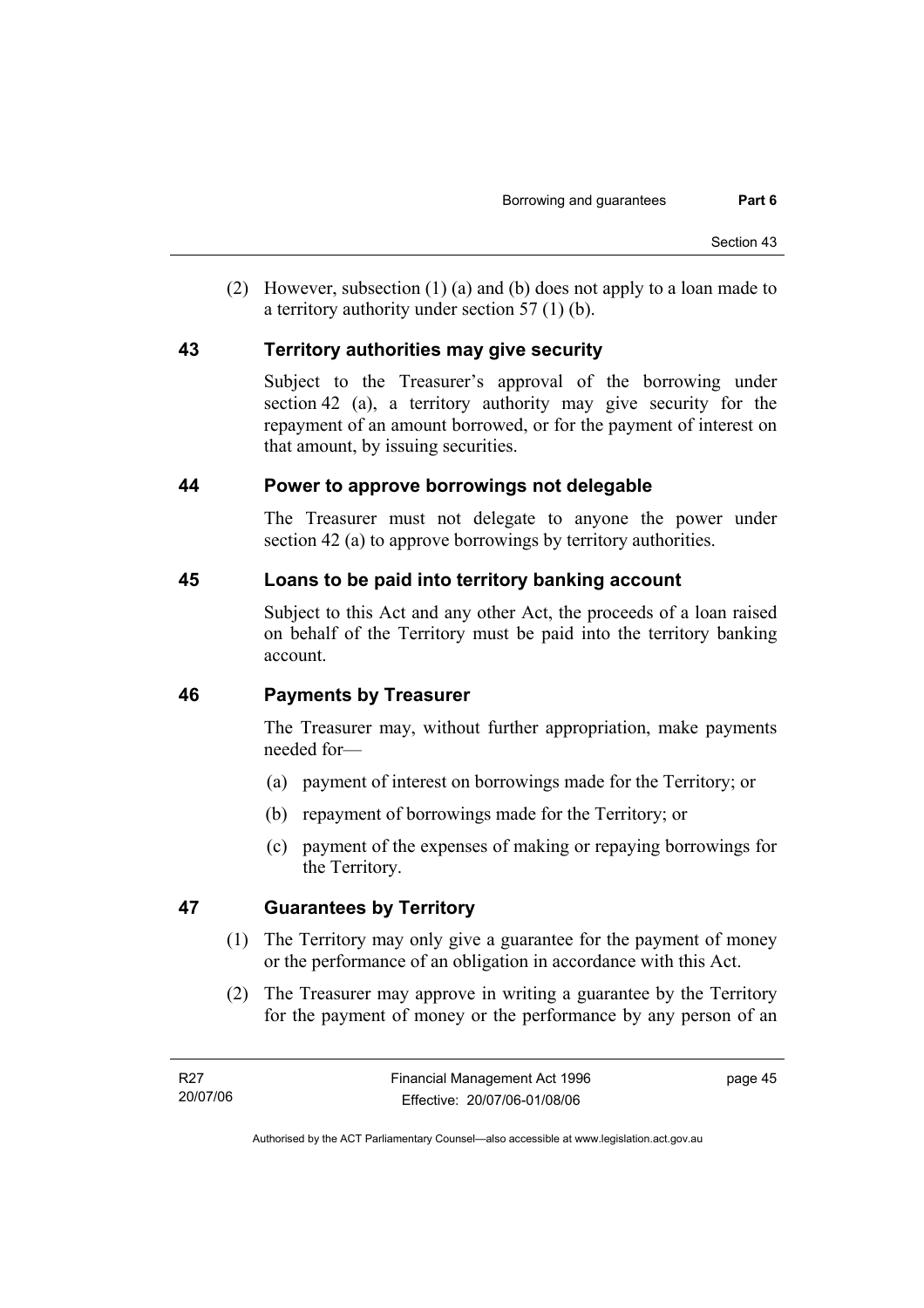#### **Part 6 Borrowing and guarantees**

Section 47

obligation under a contract, subject to any conditions the Treasurer may specify in the approval.

 (3) If the Treasurer approves a guarantee under subsection (2), the Treasurer must present a copy of the approval to the Legislative Assembly within 3 sitting days after the approval is given.

page 46 Financial Management Act 1996 Effective: 20/07/06-01/08/06

R27 20/07/06

Authorised by the ACT Parliamentary Counsel—also accessible at www.legislation.act.gov.au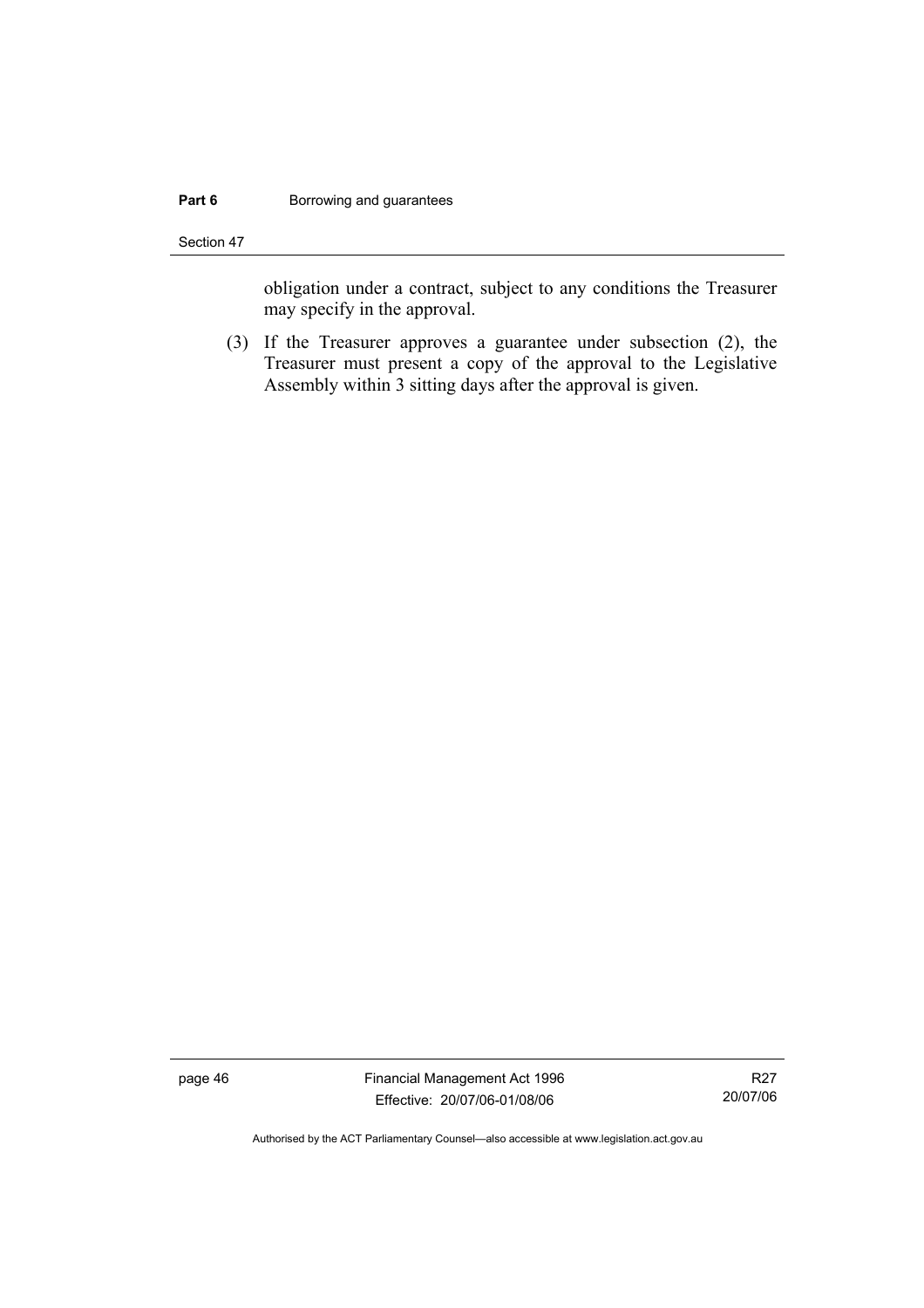# **Part 7 Trust money**

#### **49 Identity of trust money**

All trust money held by the Territory must be accounted for separately from public money.

#### **50 Administration of trust money**

- (1) Trust money must be administered by the appropriate department on behalf of the Territory.
- (2) The Treasurer may, in writing, specify a department as the appropriate department in relation to an amount of trust money.
- (3) In this section:

*appropriate department*, in relation to an amount of trust money, means—

- (a) except if paragraph (b) applies—the department responsible for matters or enactments that relate most closely to the purpose of the payment; or
- (b) the department specified under subsection (2).

# **51 Departmental trust banking accounts**

- (1) The responsible Minister or the responsible chief executive may open a trust banking account for the purposes of the relevant department.
- (2) A trust banking account must be maintained by the chief executive.
- (3) A trust banking account must not, without the Treasurer's written approval, be opened or maintained otherwise than with an authorised deposit-taking institution with which an agreement is in force under section 32 (Agreement for the conduct of banking for Territory).

| R27      | Financial Management Act 1996 | page 47 |
|----------|-------------------------------|---------|
| 20/07/06 | Effective: 20/07/06-01/08/06  |         |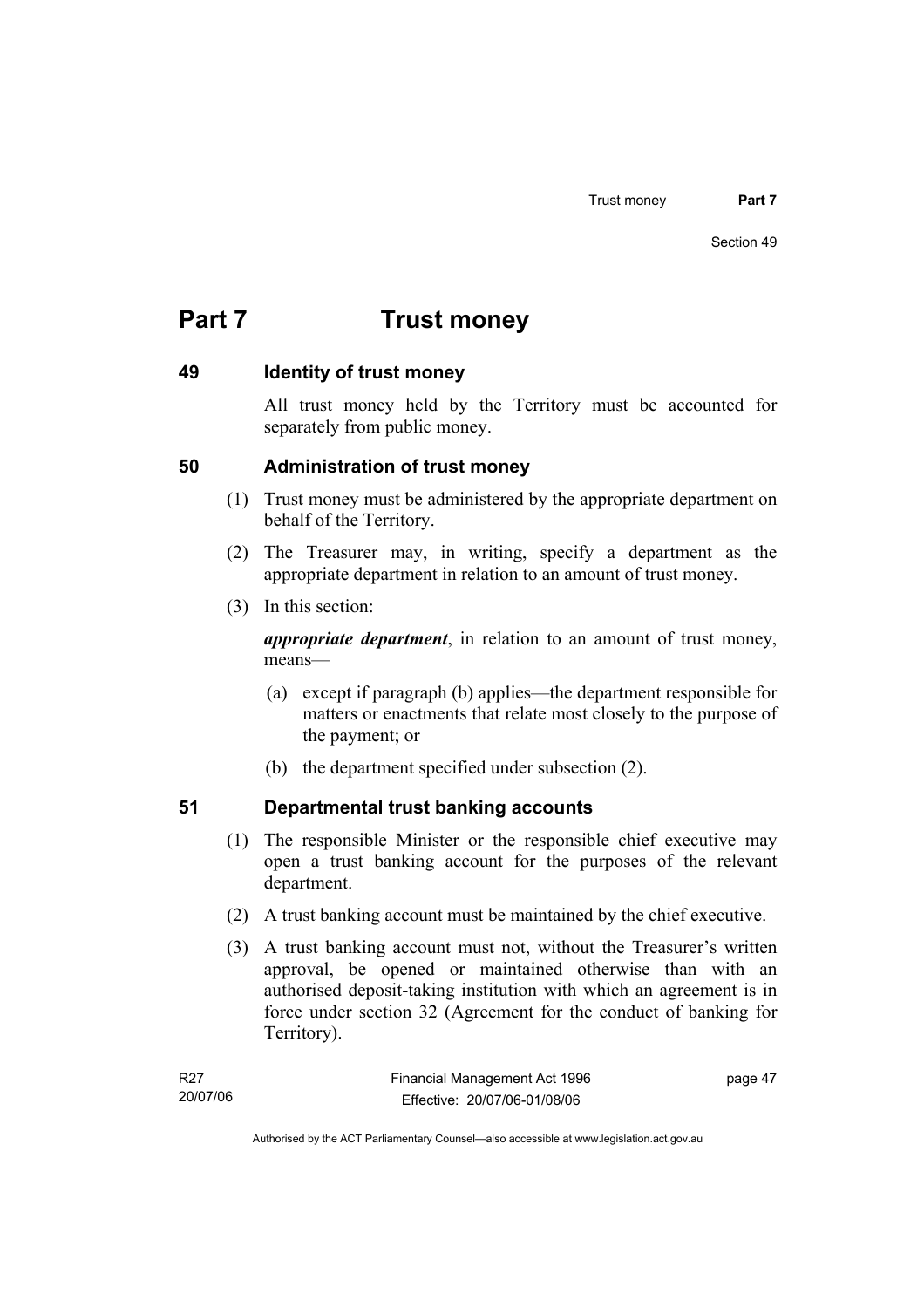#### **Part 7 Trust money**

Section 51A

- (4) No money may be held in a trust banking account other than trust money.
- (5) A Minister or a chief executive must not open or operate a trust banking account otherwise than in accordance with this Act.

#### **51A Transfer of departmental trust banking accounts**

- (1) This section applies if the Treasurer believes that it is desirable, because of changes in departmental responsibilities, to transfer a departmental trust banking account from a department to another department.
- (2) The Treasurer may, in writing, direct the responsible chief executive of the department that holds the account to arrange for it to be transferred to the other department.
- (3) If a chief executive receives a direction under subsection (2), the chief executive must comply with it.
- (4) An account transferred in accordance with the direction becomes a trust banking account of the department to which it is transferred.

#### **51B Transfers between trust banking accounts—changes in departmental responsibilities**

- (1) This section applies if the Treasurer believes that it is necessary, because of changes in departmental responsibilities, to transfer an amount held in a departmental trust banking account (the *first account*) to a trust banking account of another department.
- (2) The Treasurer may, in writing, direct the responsible chief executive of the department that holds the first account to transfer the amount.
- (3) If a chief executive receives a direction under subsection (2), the chief executive must comply with it.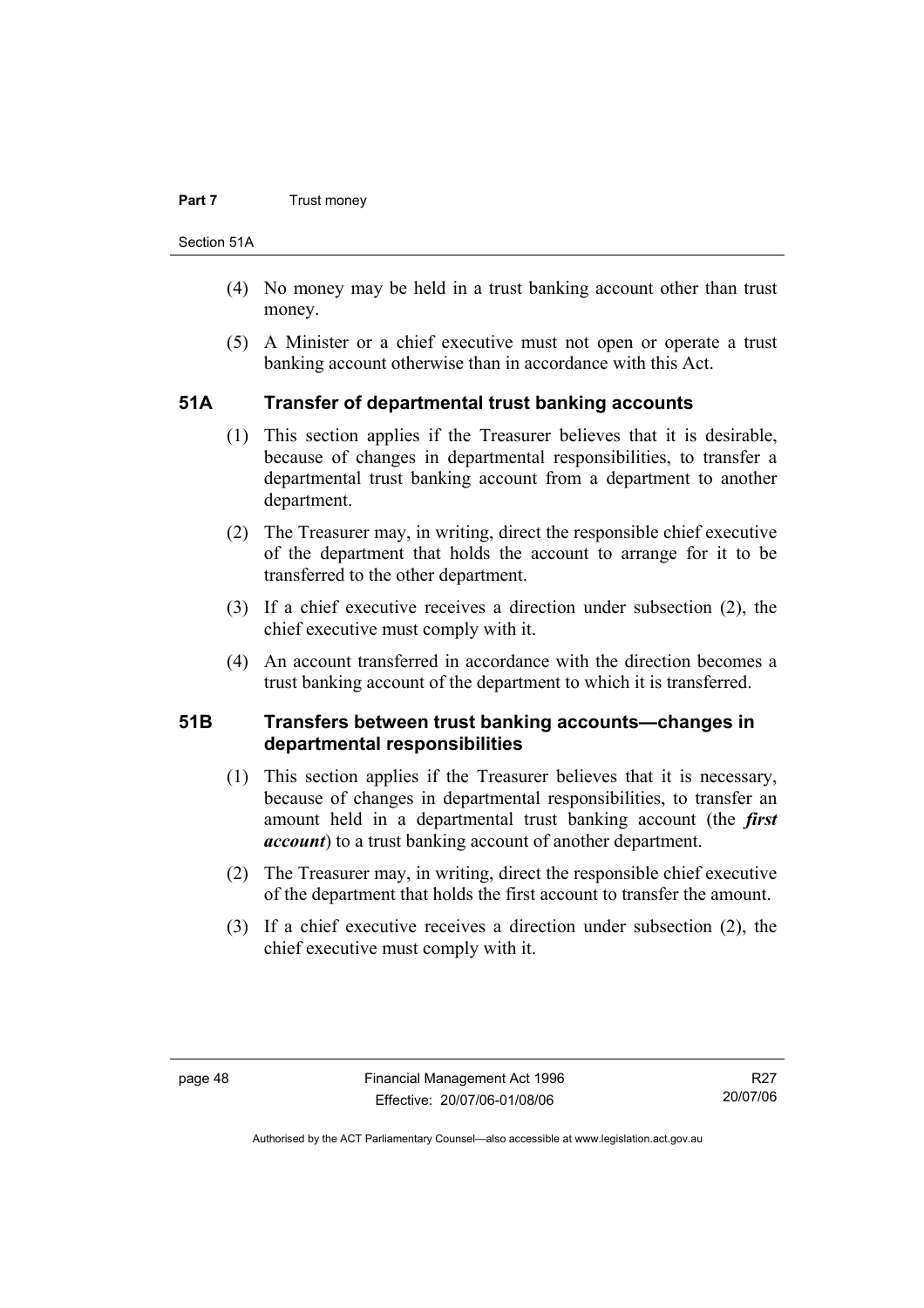#### **51C Transfers between trust banking accounts—investment**

Amounts may at any time be transferred between trust banking accounts to facilitate investment of trust money.

#### **52 Transfers between trust banking account and territory banking account**

Amounts may only be transferred between a trust banking account and the territory banking account—

- (a) to facilitate investment of the trust money; or
- (b) to make a payment required by section 53A (6) (Unclaimed trust money).

#### **53 Investment of trust money**

The Treasurer may invest trust money as if the Treasurer were a trustee under the *Trustee Act 1925.*

#### **53A Unclaimed trust money**

- (1) For this section, money held in a trust banking account is unclaimed trust money if—
	- (a) not less than 6 years has elapsed since the date the money became payable; and
	- (b) during that period, no-one entitled to the money has requested that the money be paid to him or her or according to his or her direction.
- (2) If on 1 January in any year a trust banking account contains unclaimed trust money, the chief executive responsible for maintaining the account must, on or before 31 January in the year, give to the Treasurer a statement of all unclaimed trust money held in the account.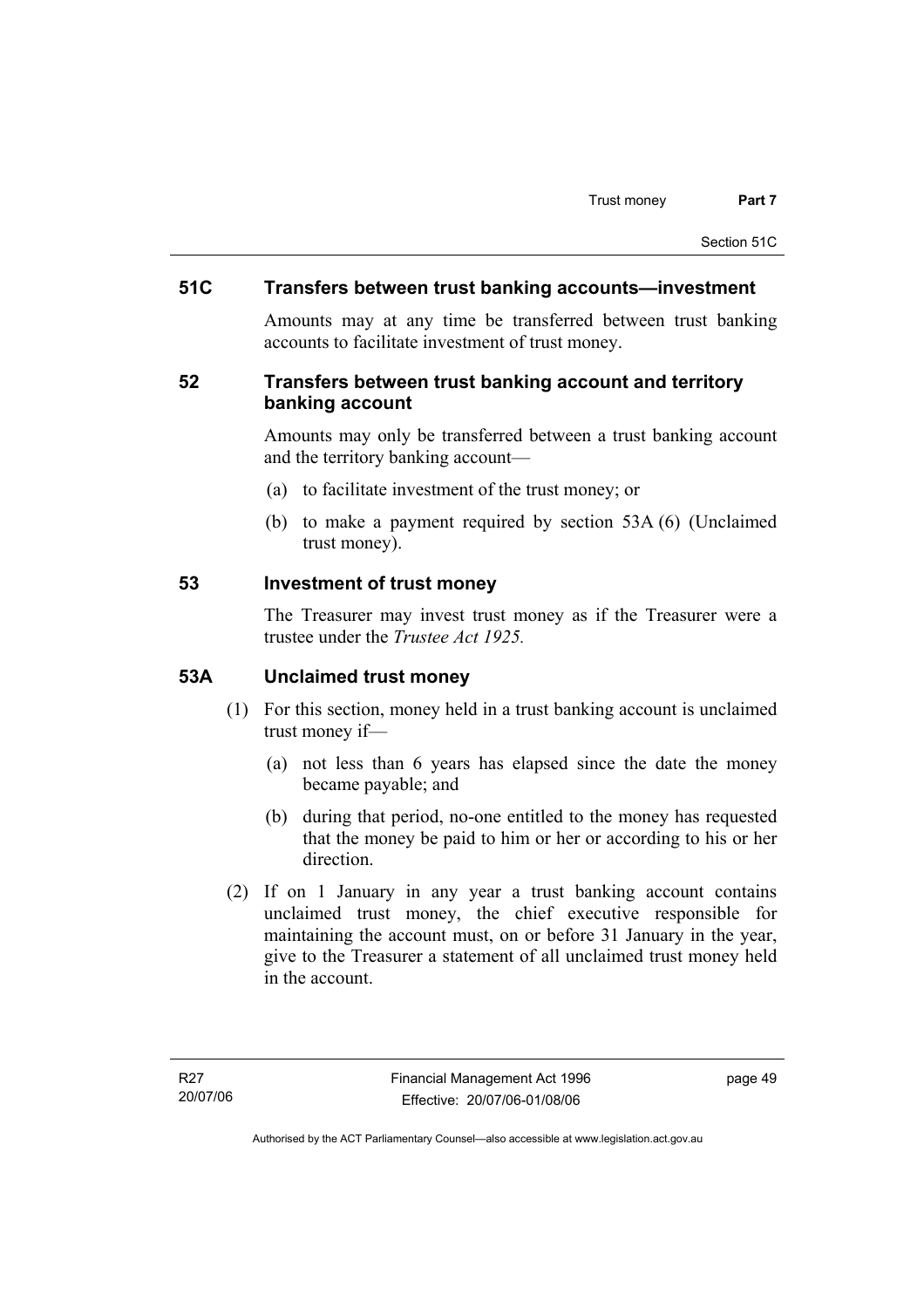#### **Part 7** Trust money

Section 53A

- (3) The statement must set out—
	- (a) the name, and last-known address, of each person entitled to unclaimed trust money held in the account; and
	- (b) the amount of the trust money to which each of those people is entitled; and
	- (c) the authorised deposit-taking institution, and the branch of the institution, with which the trust money is held.
- (4) The statement is a notifiable instrument.

*Note* A notifiable instrument must be notified under the Legislation Act.

- (5) The chief executive must also publish the statement in a newspaper published in the ACT.
- (6) The total amount shown in the statement must be paid into the territory banking account when the statement is given to the Treasurer and, on being paid into that account, becomes public money of the Territory.
- (7) A person who claims to be entitled to any money paid into the territory banking account in accordance with subsection (6) may apply to the Treasurer for a payment of an amount equal to the money to which the person is entitled.
- (8) The Treasurer must consider each application and either refuse it or approve it completely or partly.
- (9) The Treasurer must give the applicant written notice of his or her decision.
- (10) A payment approved by the Treasurer under subsection (8) may be made whether or not an appropriation is available for the purpose.

Authorised by the ACT Parliamentary Counsel—also accessible at www.legislation.act.gov.au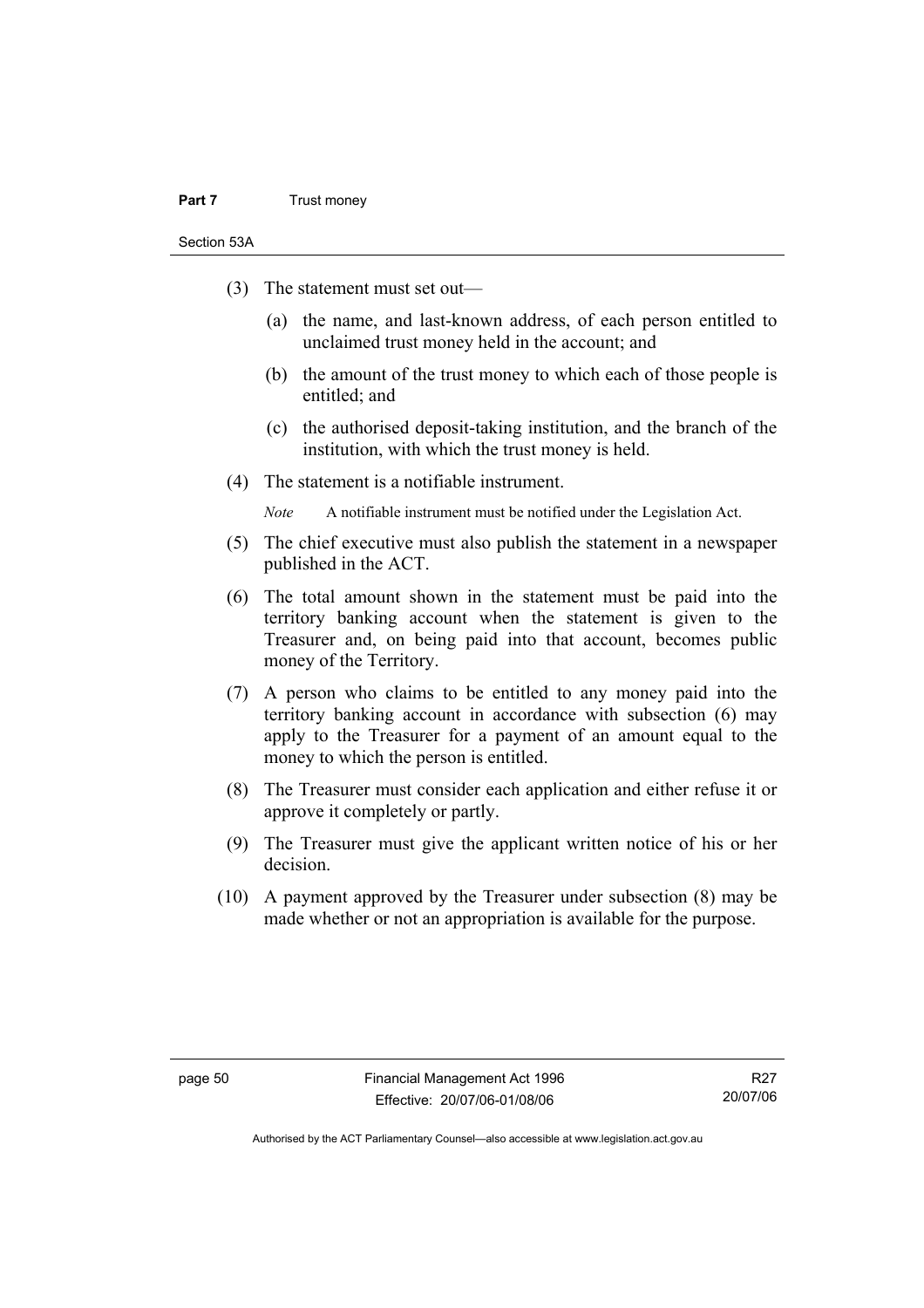#### **53B Review of decisions**

Application may be made to the administrative appeals tribunal for a review of a decision of the Treasurer under section 53A (8) refusing an application completely or partly.

#### **53C Notification of decisions**

A notice given under section 53A (9) must be in accordance with the requirements of the code of practice in force under the *Administrative Appeals Tribunal Act 1989*, section 25B (1).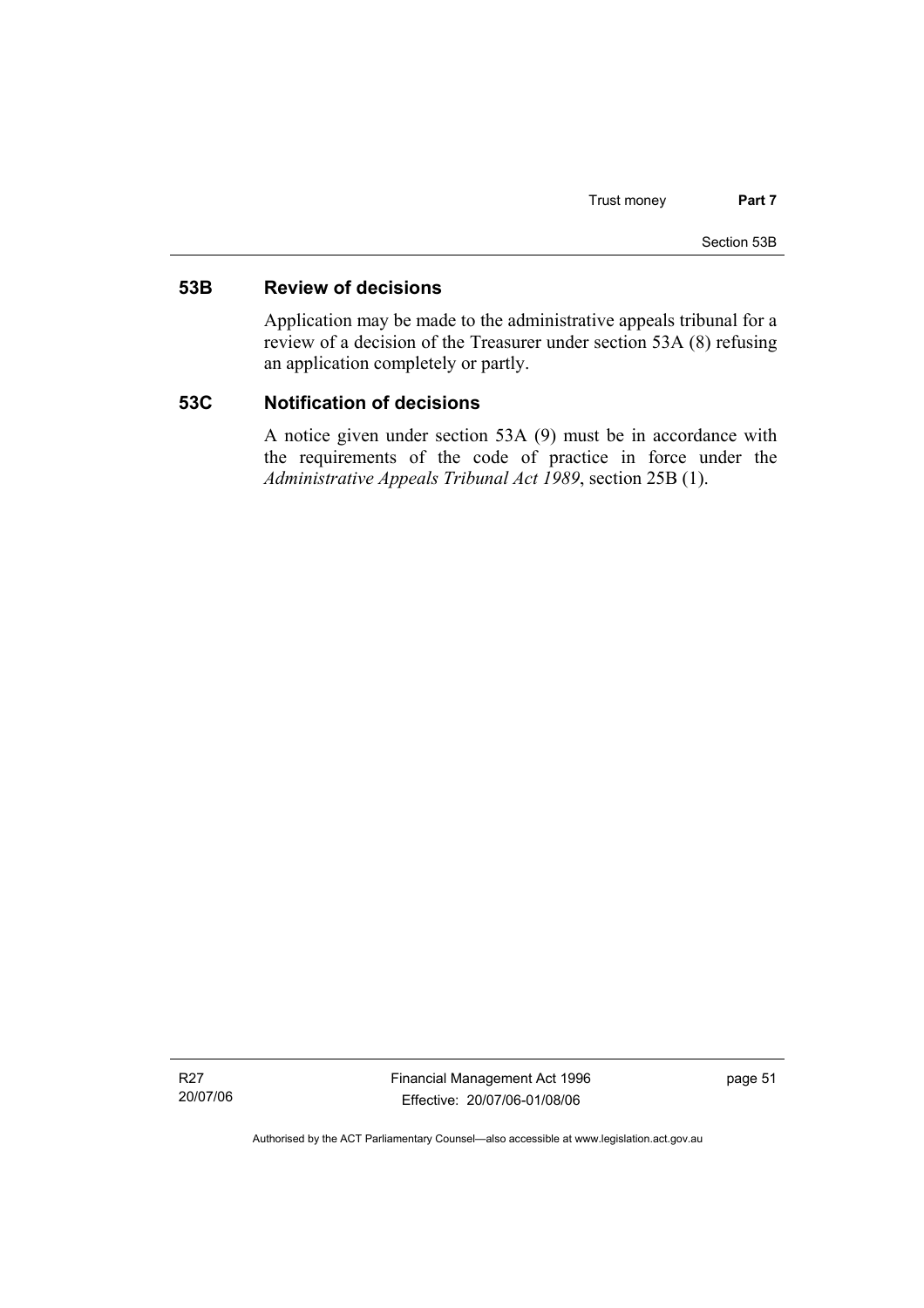Section 54

# **Part 8 Financial provisions for territory authorities**

#### **54 Application—pt 8**

- (1) This part applies to the following territory authorities:
	- ACT Gambling and Racing Commission
	- ACT Insurance Authority
	- Australian Capital Territory Public Cemeteries Authority
	- Building and Construction Industry Training Fund Authority
	- Canberra Institute of Technology
	- Cleaning Industry Long Service Leave Authority
	- Construction Industry Long Service Leave Authority
	- Cultural Facilities Corporation
	- **Exhibition Park Corporation**
	- Independent Competition and Regulatory Commission for the Australian Capital Territory
	- Land Development Agency
	- Legal Aid Commission (A.C.T.)
	- Public Trustee for the Australian Capital Territory
	- University of Canberra.
- (2) This part also applies to a territory authority prescribed by the financial management guidelines.

#### **55 Responsibilities of chief executive officers of territory authorities**

- (1) This section applies to a territory authority if the authority does not have a governing board.
	- *Note* Section 76 (2) sets out the territory authorities that have governing boards.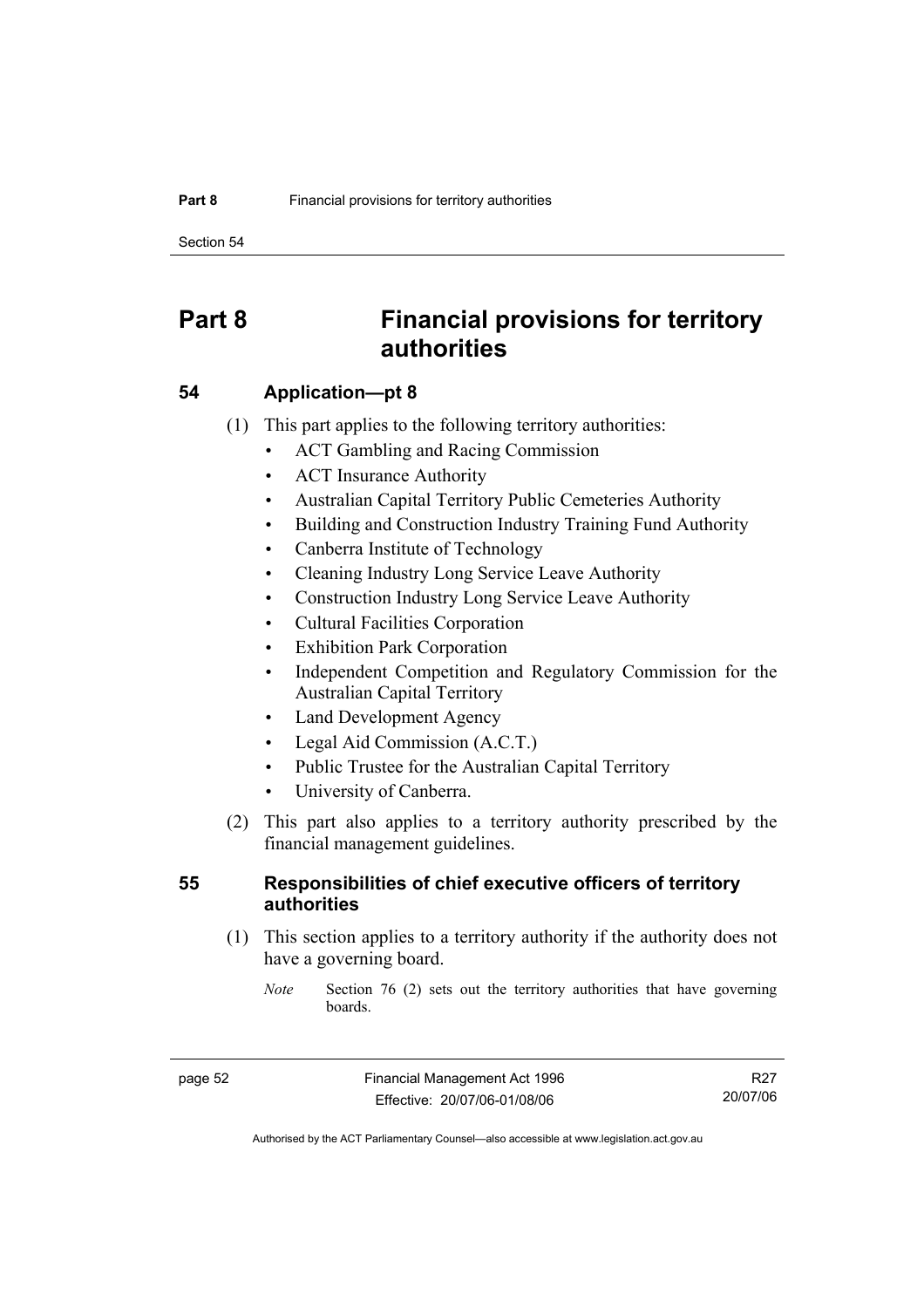- (2) The chief executive officer of the territory authority is responsible, under the responsible Minister, for the efficient and effective financial management of the authority.
- (3) Without limiting subsection (2), the chief executive officer of the territory authority is responsible, under the responsible Minister, for ensuring the following:
	- (a) that the expenses incurred by the authority are properly authorised;
	- (b) that, if an appropriation is made in relation to the authority, any amount of the appropriation spent by the authority is spent in accordance with the appropriation;
	- (c) that, as far as practicable, the operations of the authority during a financial year are consistent with, and comparable to, the estimates in the authority's statement of intent for the year.
	- (d) that payments made by the authority are properly authorised and correctly made;
	- (e) that the staff of the authority comply with the requirements of this Act;
		- *Note* A reference to an Act includes a reference to the statutory instruments made or in force under the Act, including in this case the financial management guidelines (see Legislation Act, s 104).
	- (f) that proper accounts and records are kept of the transactions and affairs of the authority in accordance with generally accepted accounting principles;
	- (g) that adequate control is maintained over the assets of the authority and assets under the authority's control;
	- (h) that adequate control is maintained over the incurring of liabilities by the authority.
- (4) A report prepared by the territory authority under the *Annual Reports (Government Agencies) Act 2004* for a financial year must

page 53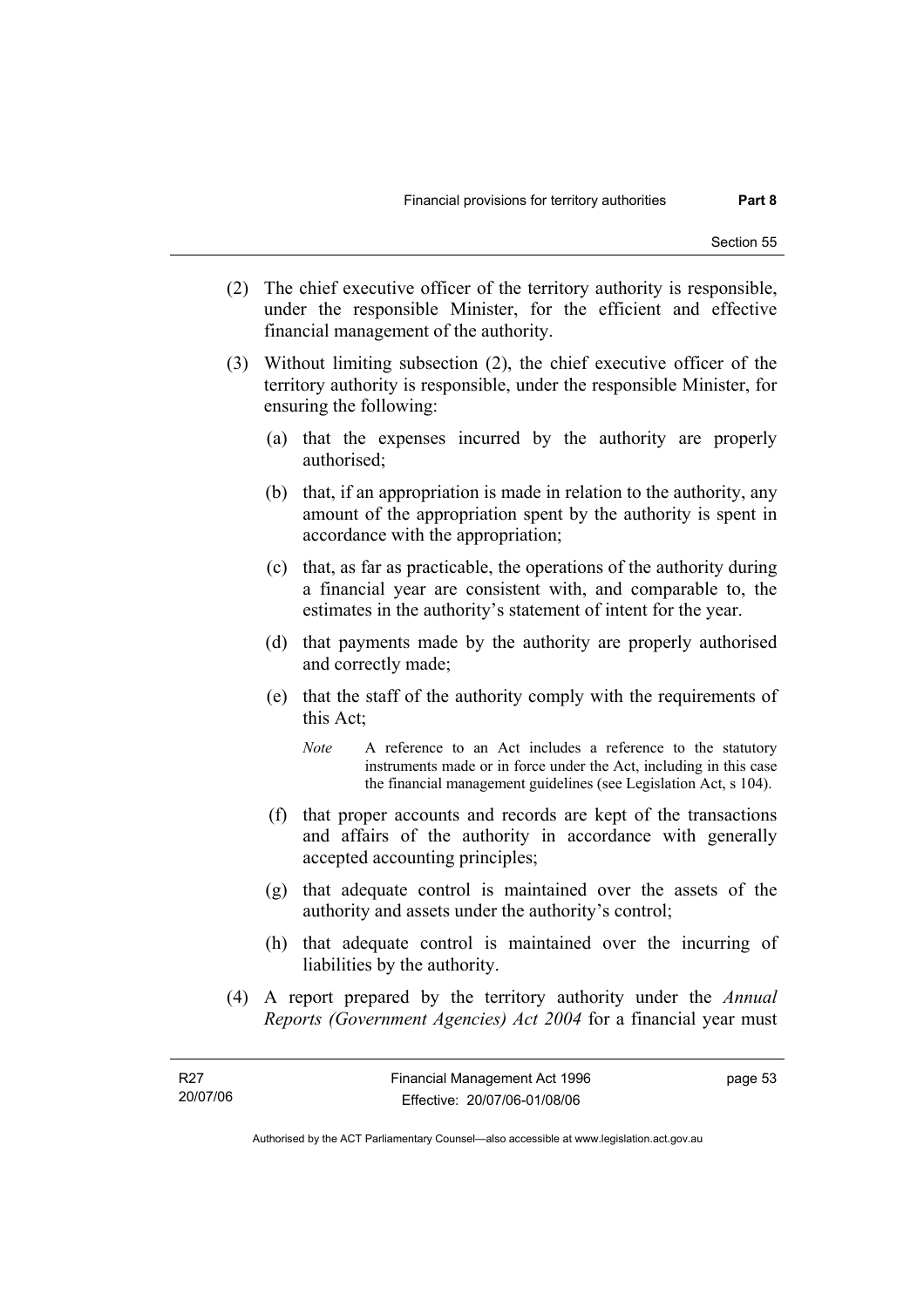Section 56

include an explanation of material variations between the actual results of the authority for the year and the estimates in the authority's statement of intent for the year.

#### **56 Responsibilities of governing boards of territory authorities**

 (1) This section applies to a territory authority if the authority has a governing board.

- (2) The governing board of the territory authority is responsible, under the responsible Minister, for the efficient and effective financial management of the authority.
- (3) Without limiting subsection (2), the governing board of the territory authority is responsible, under the responsible Minister, for ensuring the following:
	- (a) that expenses incurred by the authority are properly authorised;
	- (b) that, if an appropriation is made in relation to the authority, any amount of the appropriation spent by the authority is spent in accordance with the appropriation;
	- (c) that, as far as practicable, the operations of the authority during a financial year are consistent with, and comparable to, the estimates in the authority's statement of intent for the year;
	- (d) that payments made by the authority are properly authorised and correctly made;
	- (e) that the staff of the authority comply with the requirements of this Act;

*Note* Section 76 (2) sets out the territory authorities that have governing boards.

*Note* A reference to an Act includes a reference to the statutory instruments made or in force under the Act, including in this case the financial management guidelines (see Legislation Act, s 104).

Authorised by the ACT Parliamentary Counsel—also accessible at www.legislation.act.gov.au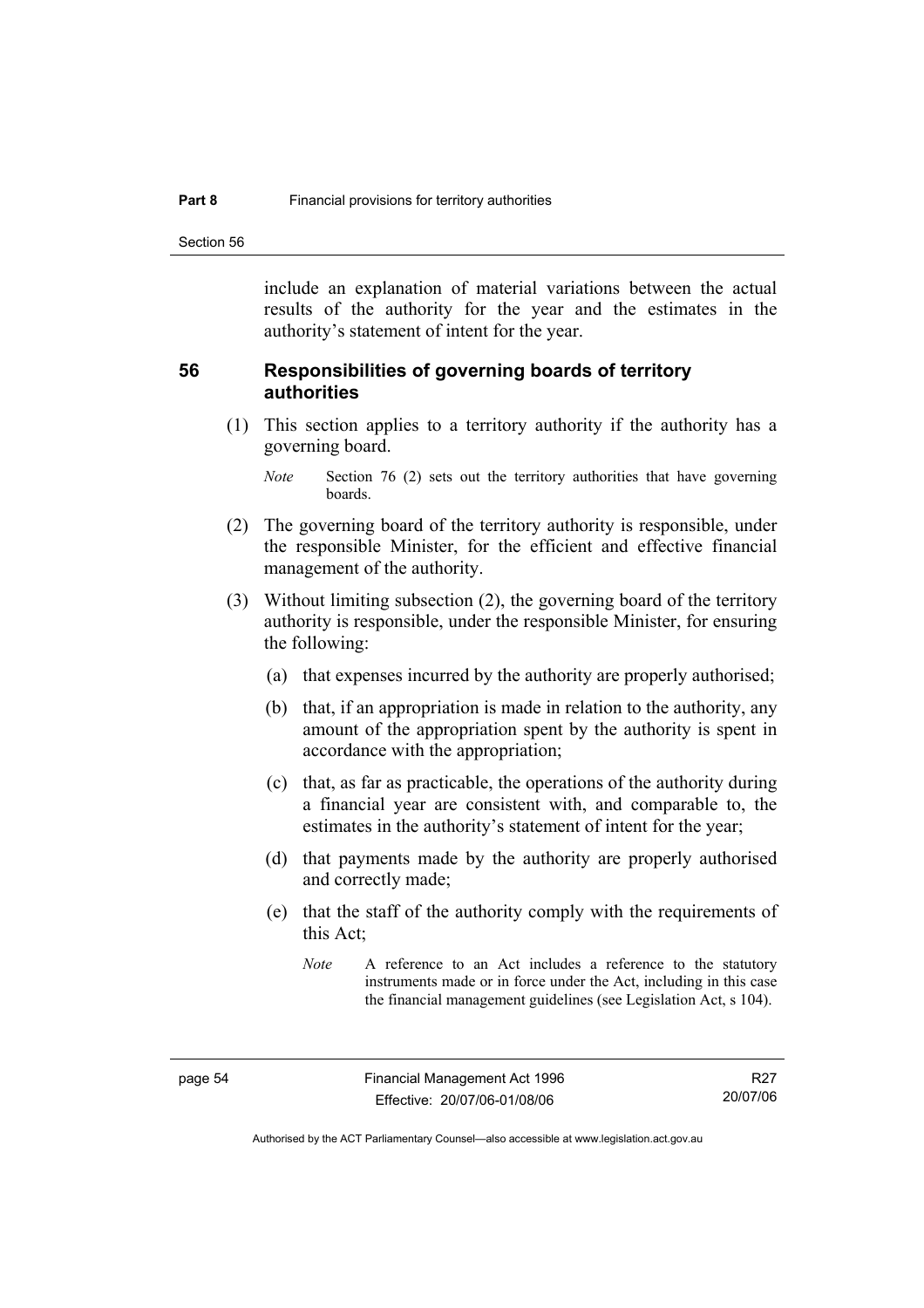- (f) that proper accounts and records are kept of the transactions and affairs of the authority in accordance with generally accepted accounting principles;
- (g) that adequate control is maintained over the assets of the authority and assets under the authority's control;
- (h) that adequate control is maintained over the incurring of liabilities by the authority.
- (4) A report prepared by the territory authority under the *Annual Reports (Government Agencies) Act 2004* for a financial year must include an explanation of material variations between the actual results of the authority for the year and the estimates in the authority's statement of intent for the year.

#### **57 Banking accounts of territory authorities**

- (1) A territory authority may open 1 or more banking accounts for the purposes of the authority.
- (2) A territory authority must at all times keep at least 1 banking account.
- (3) A banking account of a territory authority must not, without the Treasurer's written approval, be opened or kept otherwise than with an authorised deposit-taking institution with which an agreement is in force under section 32 (Agreement for the conduct of banking for Territory).

#### **58 Investment by territory authorities**

- (1) Funds not immediately required for the purposes of a territory authority may be invested—
	- (a) on deposit with an authorised deposit-taking institution; or
	- (b) in Territory, State or Commonwealth securities; or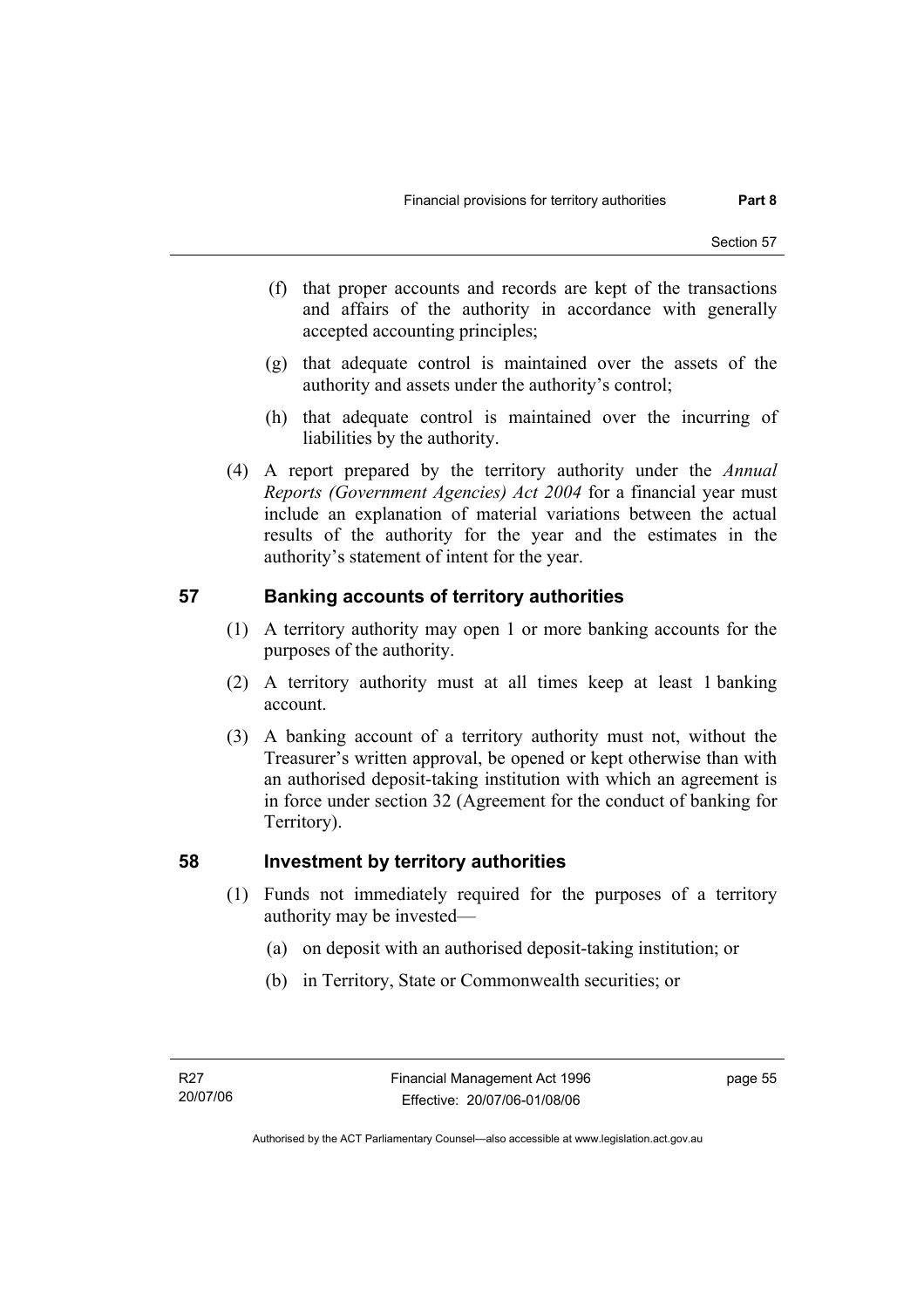Section 59

- (c) by the Treasurer, for the territory authority, in an investment mentioned in section 38 (1) (a) to (e); or
- (d) in an investment prescribed for this paragraph.
- (2) However, the funds of the territory authority may only be invested under this section to increase or protect the financial wealth of the authority.
- (3) Transfers between the territory banking account and the banking account of a territory authority to facilitate investments may be made without appropriation.
- (4) Interest received by the Treasurer for the investment of funds of a territory authority must be paid to the territory authority.
- (5) However, if an investment of funds of a territory authority is made or managed by a department, the department may deduct from the interest received by the department for the investment—
	- (a) a fee charged by the department for making or managing the investment; and
	- (b) expenses reasonably incurred by the department in making or managing the investment.
- (6) Interest that is to be paid to a territory authority under subsection (4) may be paid direct to the territory authority or through the territory banking account.
- (7) If interest to be paid to a territory authority is paid into the territory banking account under subsection (6), the interest may be paid to the authority from that account without further appropriation.
- (8) This section does not apply to money held on trust by a territory authority.

#### **59 Borrowing by territory authorities**

 (1) The Treasurer may, on the terms and conditions the Treasurer considers appropriate—

R27 20/07/06

Authorised by the ACT Parliamentary Counsel—also accessible at www.legislation.act.gov.au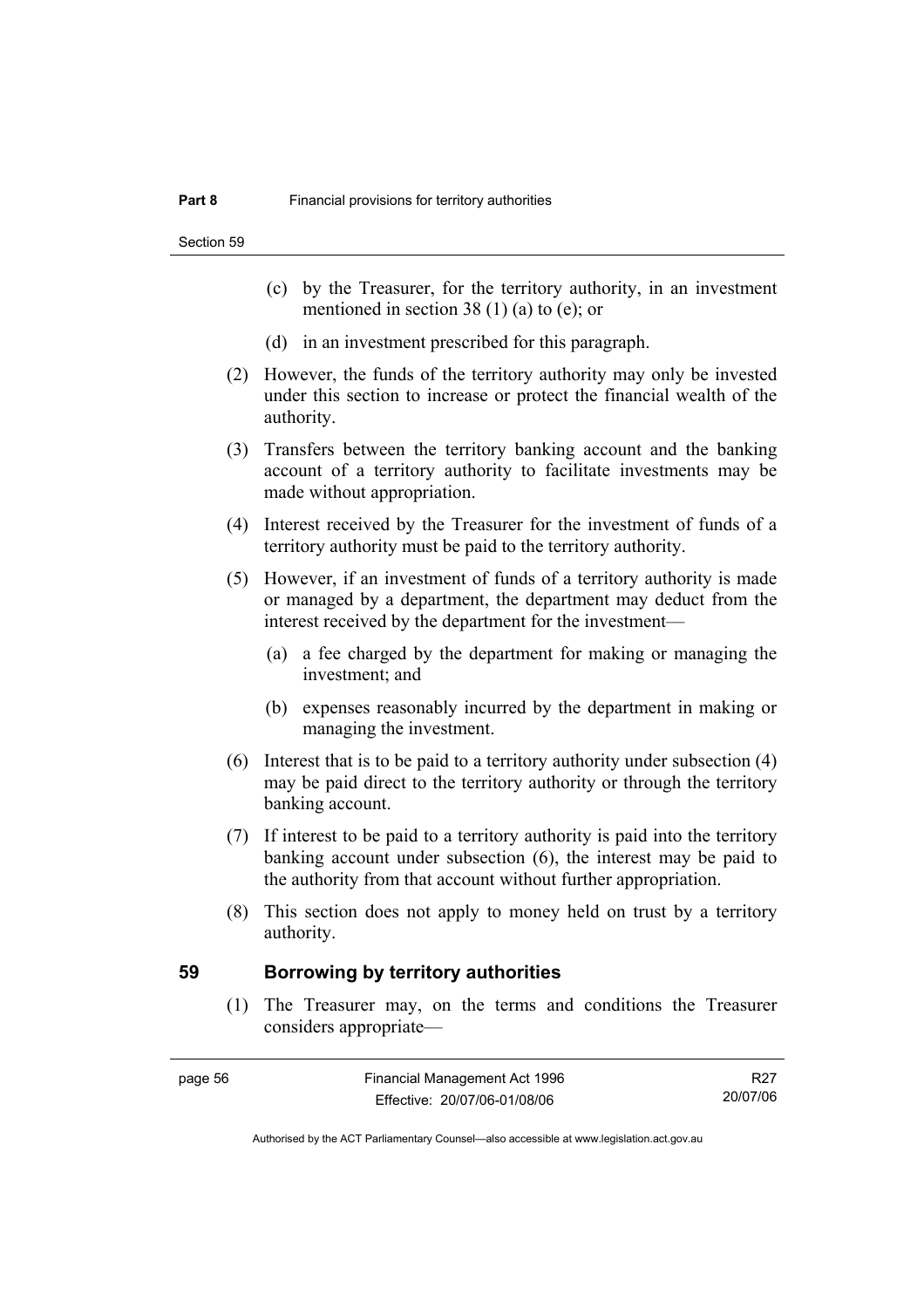- (a) borrow money for a territory authority; or
- (b) lend public money to a territory authority.
- (2) A borrowing may be secured by the territory authority's assets approved by the Treasurer for this section.
- (3) A territory authority may arrange an overdraft or credit facility only with the written approval of the Treasurer.
- (4) A loan under subsection (1) (b) may be made only from—
	- (a) money appropriated for the purpose of making the loan; or
	- (b) money appropriated for purposes that include the purpose of making the loan.
- (5) However, subsection (4) does not apply to an overdraft or credit facility for a territory authority from the territory banking account that is approved, in writing, by the Treasurer for the authority.
- (6) The Treasurer may approve an overdraft or credit facility for a territory authority under subsection (5) only if satisfied that it is for a purpose consistent with a function of the authority.
- (7) An approval under subsection (5) must state, for the overdraft or credit facility—
	- (a) each purpose for which it may be used; and
	- (b) the maximum amount that may be outstanding at any time; and
	- (c) conditions about—
		- (i) the repayment of principal; and
		- (ii) the interest rate; and
		- (iii) the repayment of interest.
- (8) An approval under subsection (5) may also state any other condition that the Treasurer requires.

page 57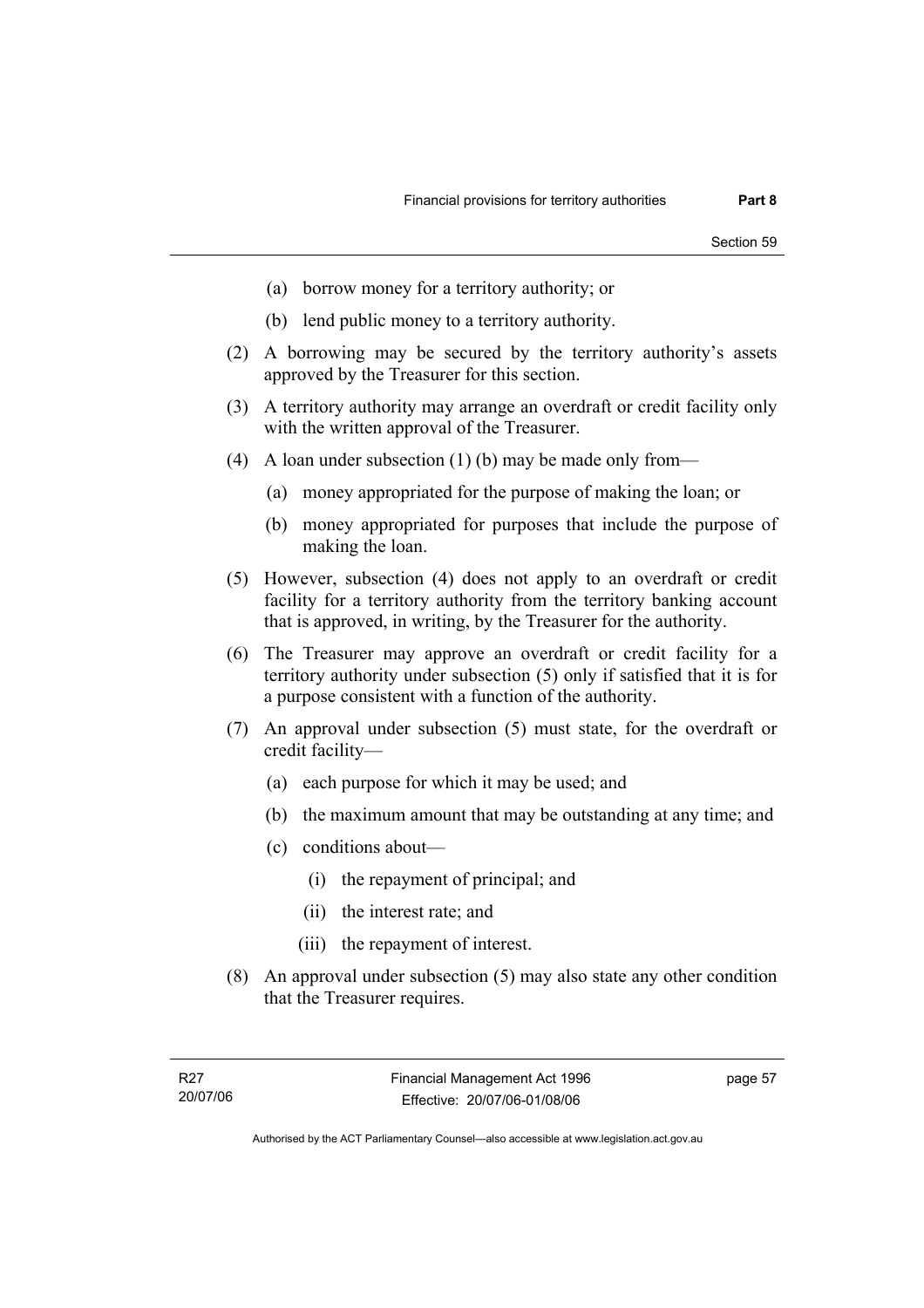Section 60

- (9) An approval under subsection (5) is a disallowable instrument.
	- *Note* A disallowable instrument must be notified, and presented to the Legislative Assembly, under the Legislation Act.
- (10) An overdraft or credit facility approved under subsection (5) must be reviewed annually by the Treasurer.

#### **60 Guarantees by territory authorities**

A territory authority may only give a guarantee with the written approval of the Treasurer.

#### **61 Territory authority statements of intent**

- (1) A territory authority must give the Treasurer a statement (a *statement of intent*) for each financial year.
- (2) A territory authority must consult the responsible Minister in preparing a statement of intent.
- (3) A territory authority must show the responsible Minister a copy of the proposed statement of intent, and take into consideration any comment by the Minister, before giving it to the Treasurer.
- (4) A statement of intent must be—
	- (a) in the form the Treasurer requires; and
	- (b) as agreed between the relevant person for the authority and the Treasurer; and
	- (c) provided to the Treasurer within the period the Treasurer requires.
- (5) A statement of intent for a financial year must include the following:
	- (a) the financial statements required under the financial management guidelines;
	- (b) a statement of the objectives of the authority for the year, and each of the next 3 financial years;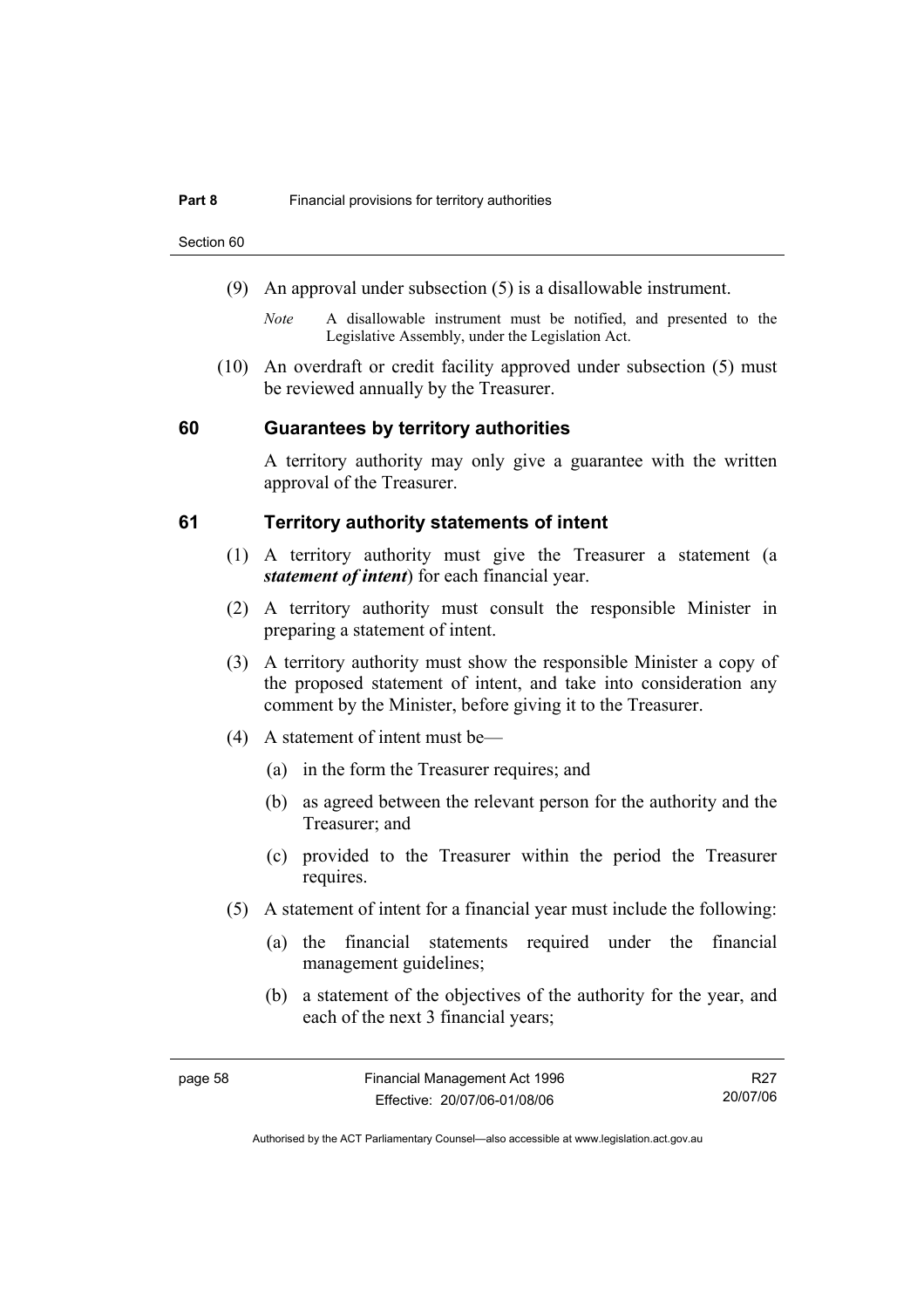- (c) a statement of the nature and scope of the activities to be carried out by the authority during the year, and each of the next 3 financial years;
- (d) the performance criteria and other measures by which the performance of the authority may be assessed against its objectives for the year, and each of the next 3 financial years;
- (e) an assessment of the performance (or estimated performance) of the authority in the previous financial year against its objectives for that year;
- (f) the results of any review under section 59 (10) in the previous financial year of an overdraft or credit facility approved for the authority;
- (g) any other information the Treasurer directs.
- (6) In this section:

*relevant person*, for a territory authority, means—

- (a) if the authority has a governing board—the chair of the governing board; or
- (b) if the authority does not have a governing board—the chief executive officer.

#### **62 Presentation of statements of intent of territory authorities**

- (1) The Treasurer must present to the Legislative Assembly, with the budget papers for a financial year, a statement of intent for each territory authority for the year.
- (2) If the Treasurer does not present to the Legislative Assembly, with the budget papers for a financial year, a statement of intent for a territory authority, the Treasurer must—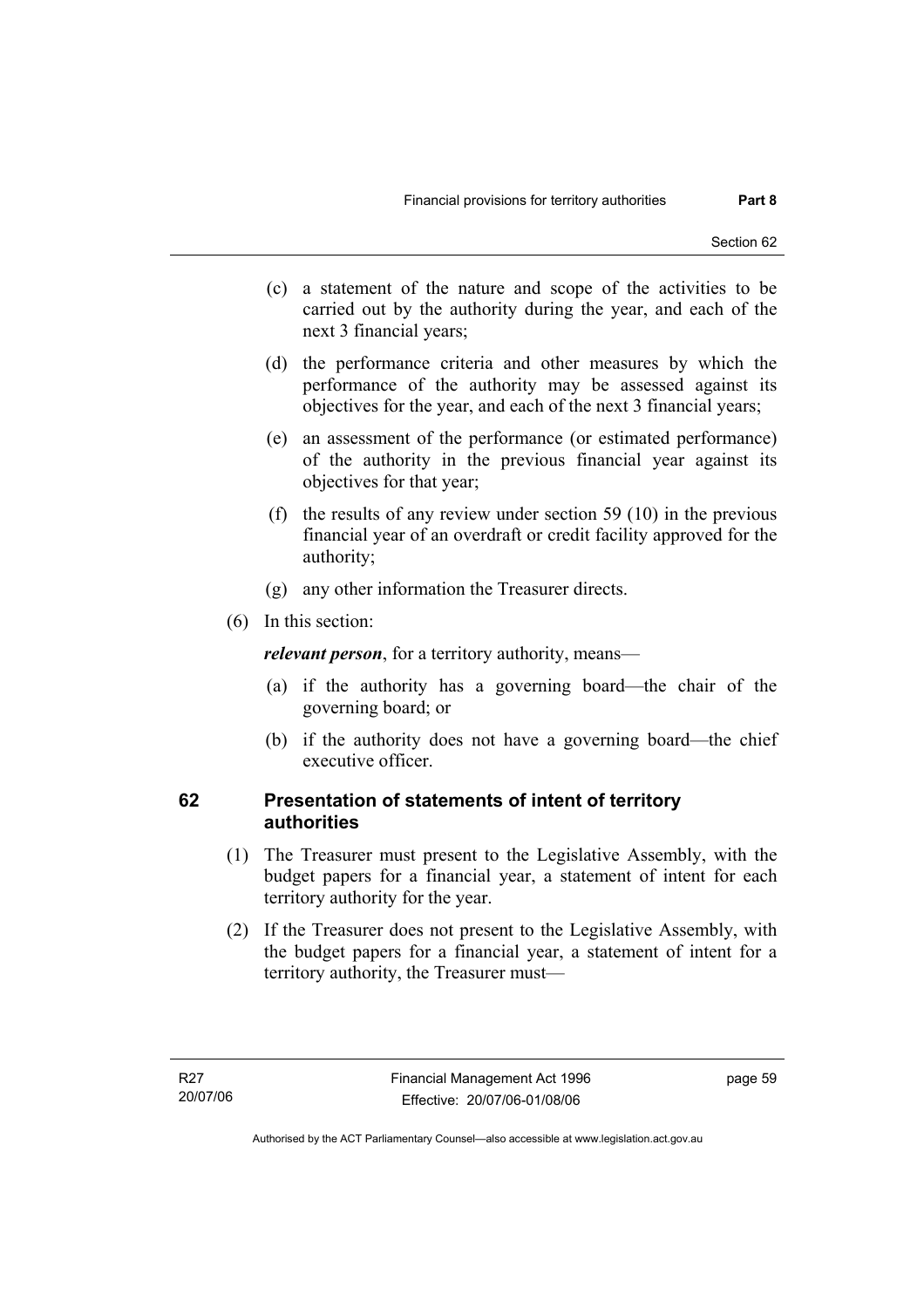Section 63

- (a) as soon as practicable after the budget papers are presented, explain to the Legislative Assembly why the statement of intent was not presented; and
- (b) present the statement of intent to the Legislative Assembly as soon as practicable after presenting the budget papers.

#### **63 Annual financial statements of territory authorities**

- (1) As soon as practicable after the end of each financial year, each territory authority must prepare annual financial statements for its operations during the year.
- (2) The annual financial statements must be prepared in accordance with generally accepted accounting principles and in a form that facilitates a comparison between the financial operations of the territory authority during the financial year and the estimates of the operations in the authority's statement of intent for the year.
- (3) The annual financial statements must include—
	- (a) the financial statements required under the financial management guidelines; and
	- (b) if a change was made during the year to the conditions of a capital injection set out under section 12A (1) (c) (ii) (Territory authority and territory-owned corporation budgets) in a statement included in a proposed budget for the authority for a financial year—a statement of the change and the reasons for it; and
	- (c) any other statement necessary to fairly reflect the financial operations of the authority during the year and its financial position at the end of the year.

Authorised by the ACT Parliamentary Counsel—also accessible at www.legislation.act.gov.au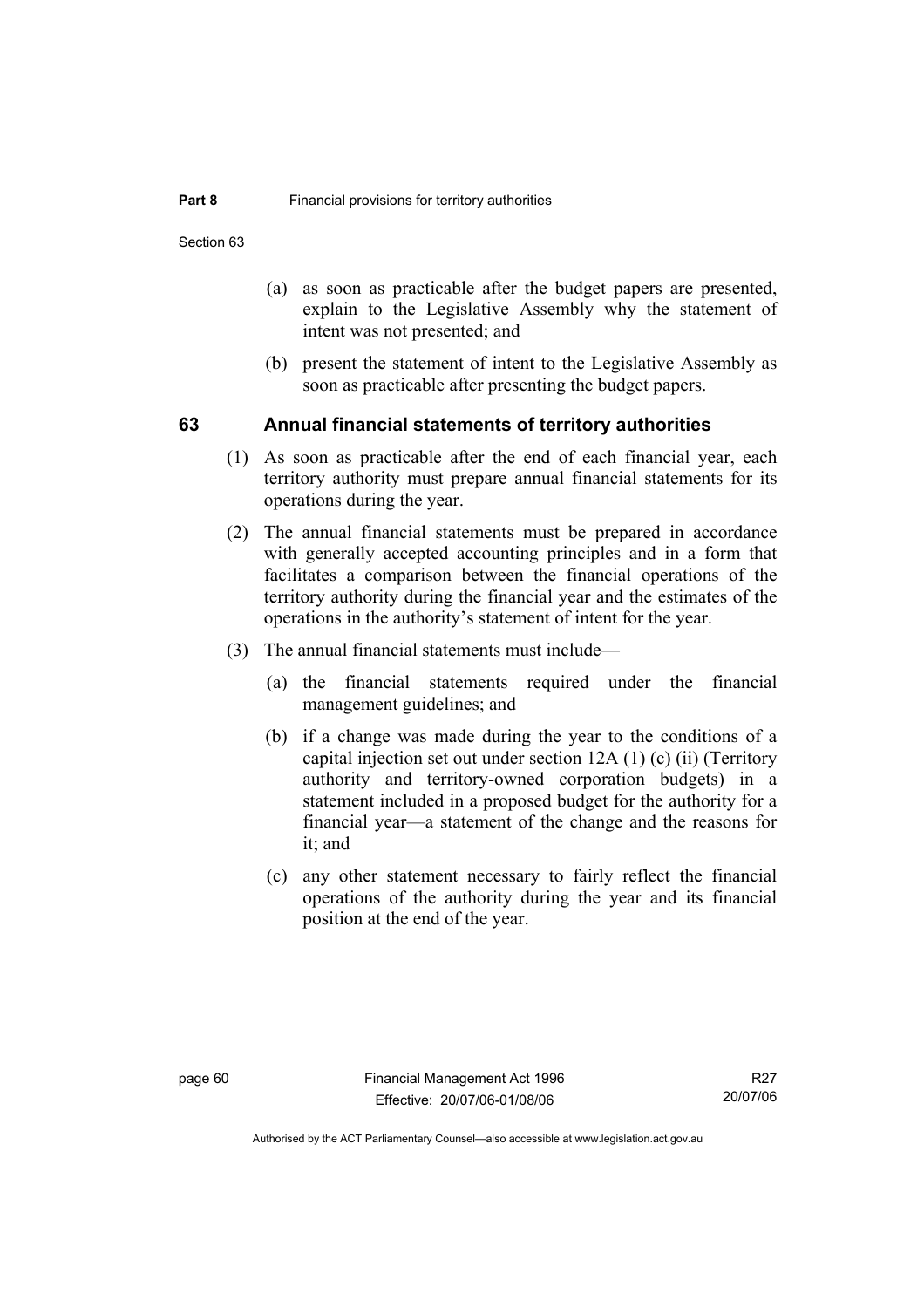#### **64 Responsibility for annual financial statements of territory authorities**

- (1) The annual financial statements of a territory authority for a financial year must have endorsed on them, or attached to them, a statement of responsibility signed by the relevant person for the authority.
- (2) The statement of responsibility must—
	- (a) include a statement of the relevant person's responsibility for the preparation of the annual financial statements and the judgments exercised in preparing them; and
	- (b) state that, in the relevant person's opinion, the financial statements fairly reflect the financial operations of the authority during the financial year and the financial position of the authority at the end of the year.
- (3) In this section:

*relevant person*, for the territory authority, means—

- (a) if the authority has a governing board—the chair of the governing board; or
- (b) if the authority does not have a governing board—the chief executive officer.

#### **65 Audit of annual financial statements of territory authorities**

- (1) The chief executive officer of a territory authority must give the auditor-general the annual financial statements of the authority for a financial year within the prescribed period after the end of the year.
- (2) The financial statements given to the auditor-general must have endorsed on them, or attached to them, the statement of responsibility made for them under section 64.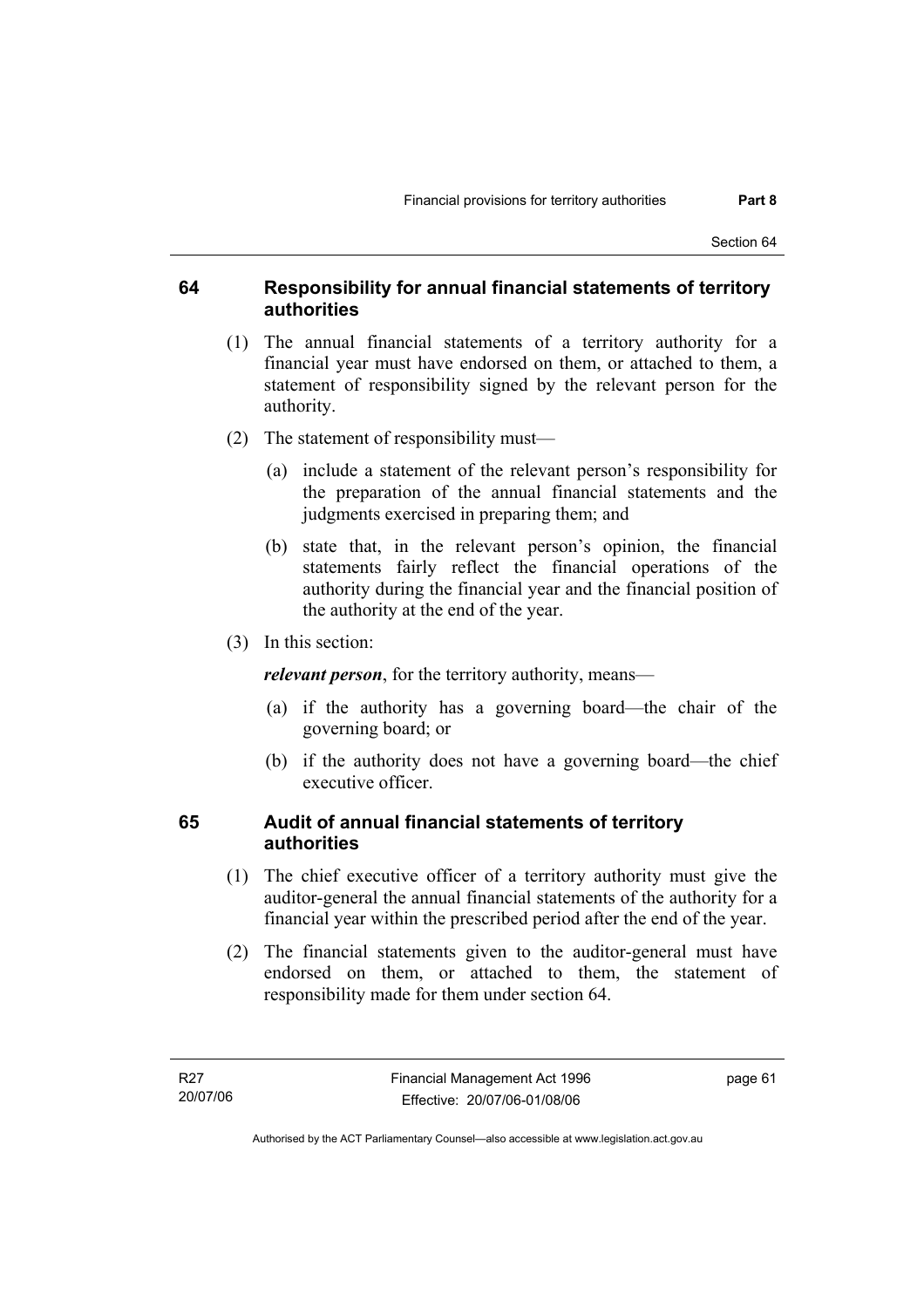Section 66

 (3) The auditor-general must give the chief executive officer an audit opinion about the financial statements as soon as practicable after the auditor-general receives them.

#### **66 Annual financial statements of territory authorities to be included in annual reports etc**

A report prepared under the *Annual Reports (Government Agencies) Act 2004* for a territory authority for a financial year must include, or have attached to it—

- (a) the authority's annual financial statements for the year; and
- (b) the audit opinion under section 65 (3) about the financial statements.

#### **67 Treasurer may require interim financial statements etc for territory authorities**

- (1) The Treasurer may, in writing, direct the relevant person for a territory authority to give the responsible Minister of the authority and the Treasurer financial or other statements relating to the authority for each month, quarter or other stated period of the year.
- (2) The relevant person must prepare the statements required by the direction and give them to the responsible Minister and Treasurer within 1 month after the day the person receives the direction or, if a longer period for compliance is stated in the direction, within the longer period.
- (3) In this section:

*relevant person*, for a territory authority, means—

- (a) if the authority has a governing board—the chair of the governing board; or
- (b) if the authority does not have a governing board—the chief executive officer.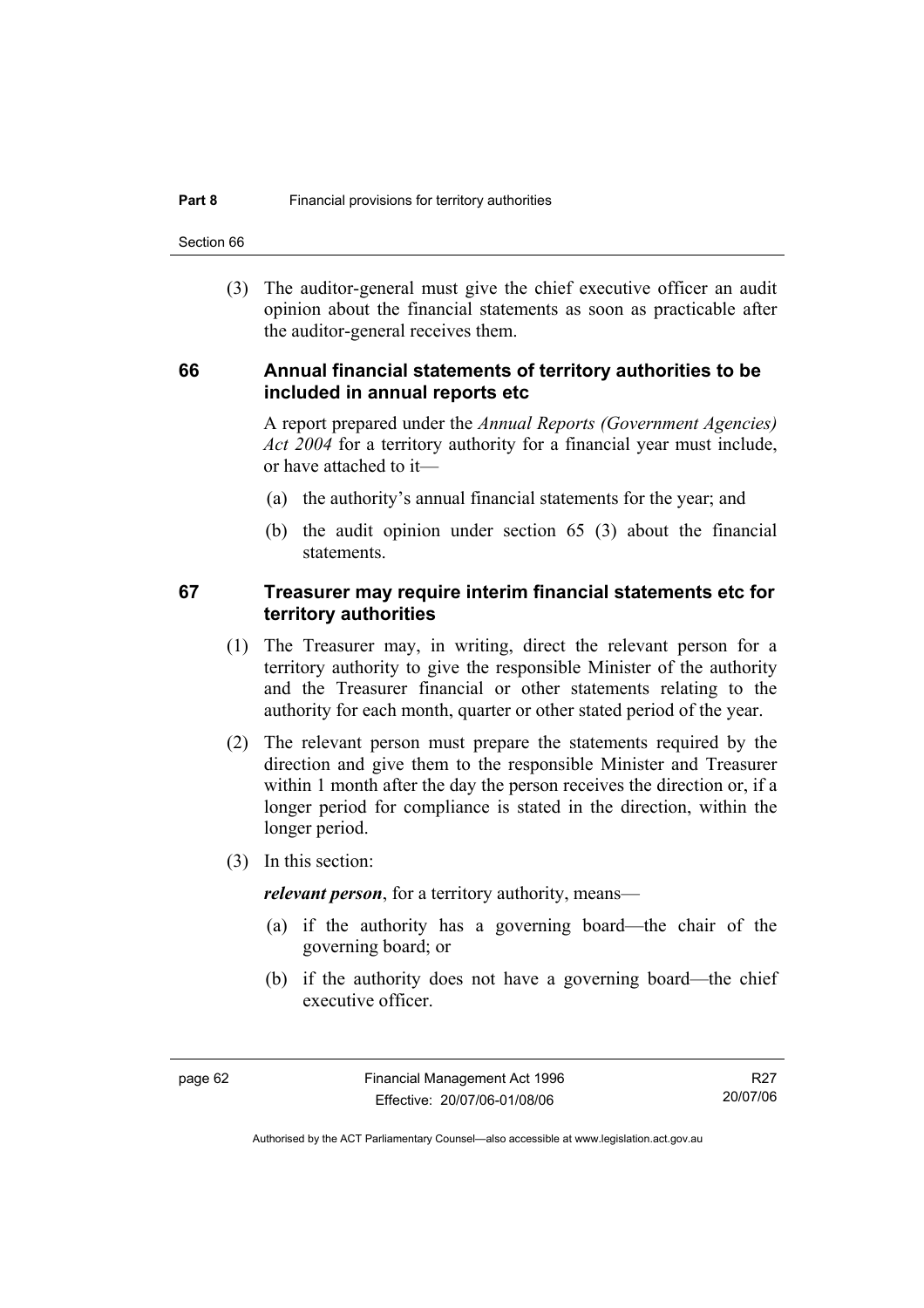### **68 Statements of performance of territory authorities**

- (1) As soon as practicable after the end of each financial year, each territory authority must prepare a statement of the performance of the authority in meeting the objectives in the authority's statement of intent for the year.
- (2) The statement must assess the performance by reference to the performance criteria and other measures included in the statement of intent in accordance with section 61 (5) (d).
- (3) For a prescribed territory authority, the statement must also include a statement of the performance of the authority in providing each class of outputs provided by it during the year and, in particular—
	- (a) compare the performance of the territory authority in providing each class of the outputs with the forecast of the performance in the authority's budget for the year; and
	- (b) give particulars of the extent to which the performance criteria set out in the budget for the provision of the outputs were met.
- (4) In this section:

*budget*, for the territory authority, means the budget for the authority for the financial year presented to the Legislative Assembly under section 10 (c) (Budget papers) and, if that budget has been amended under this Act, the budget as amended.

*prescribed territory authority* means a territory authority prescribed for section 12A (1) (b) (Territory authority and territory-owned corporation budgets).

### **69 Responsibility for territory authority statements of performance**

 (1) A statement of performance of a territory authority for a financial year must have endorsed on it, or attached to it, a statement of responsibility signed by the relevant person for the authority.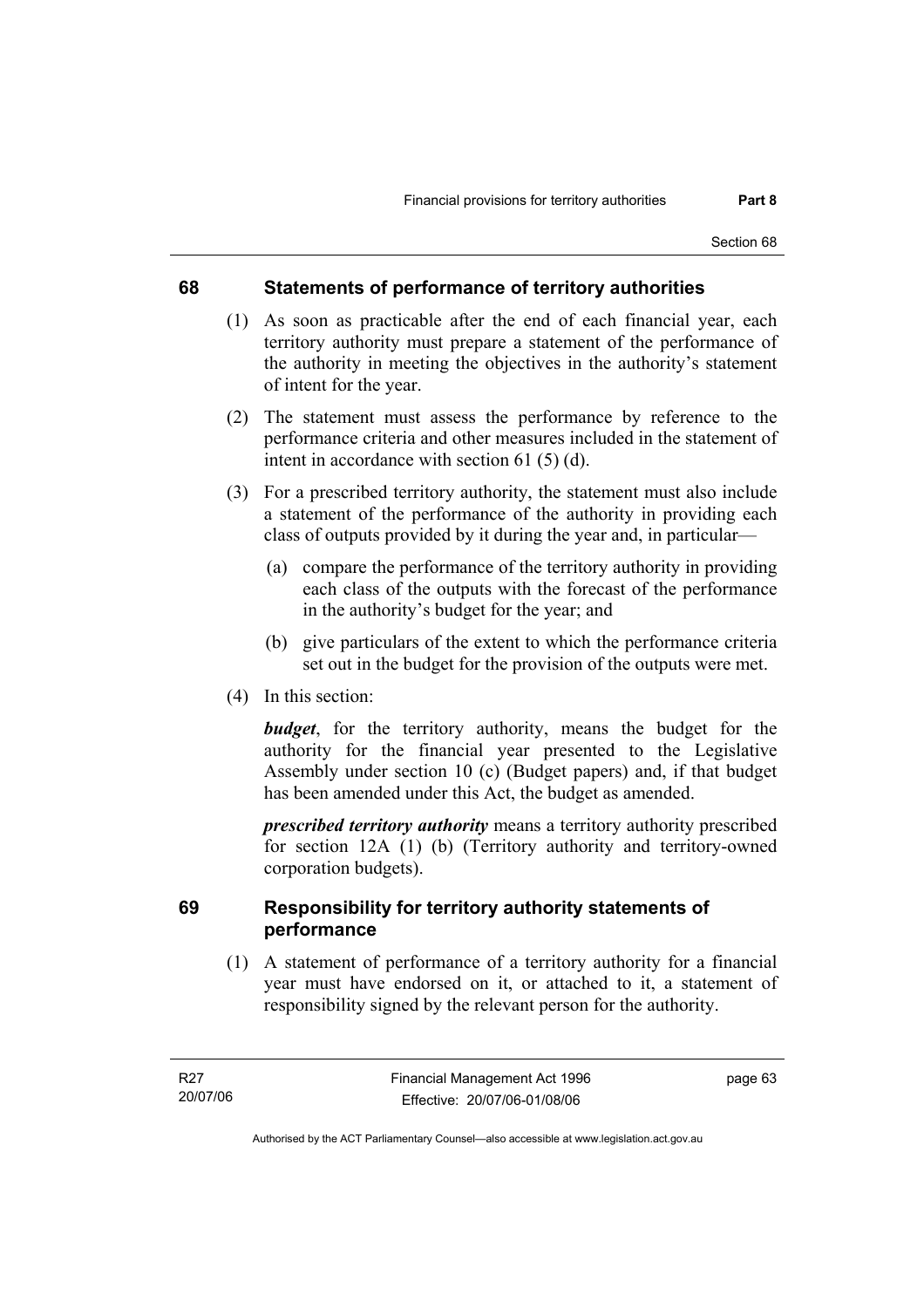- (2) The statement of responsibility must—
	- (a) include a statement of the relevant person's responsibility for the preparation of the statement of performance and the judgments exercised in preparing them; and
	- (b) state that, in the relevant person's opinion, the statement of performance fairly reflects the performance of the authority during the financial year.
- (3) In this section:

*relevant person*, for the territory authority, means—

- (a) if the authority has a governing board—the chair of the governing board; or
- (b) if the authority does not have a governing board—the chief executive officer.

### **70 Scrutiny of territory authority statements of performance**

- (1) The chief executive officer of a territory authority must give the auditor-general the authority's statement of performance for a financial year within the prescribed period after the end of the year.
- (2) The statement of performance given to the auditor-general must have endorsed on it, or attached to it, the statement of responsibility made for it under section 69.
- (3) The auditor-general must give the chief executive officer a report about the statement of performance as soon as practicable after the auditor-general receives it.
- (4) The report must be prepared in accordance with the financial management guidelines.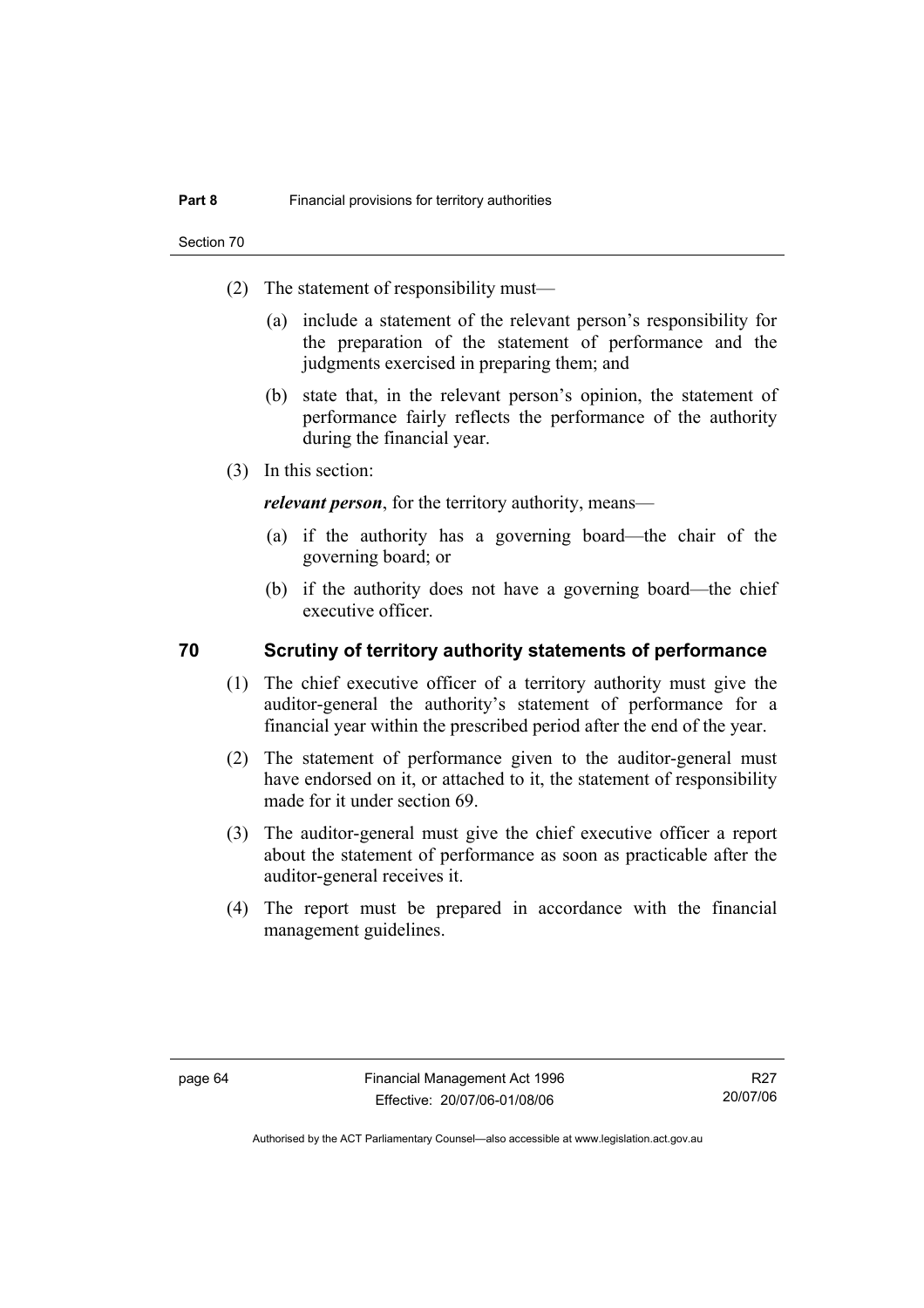### **71 Territory authority statements of performance to be included in annual reports etc**

A report prepared under the *Annual Reports (Government Agencies) Act 2004* for a territory authority for a financial year must include, or have attached to it—

- (a) the authority's statement of performance for the year; and
- (b) the auditor-general's report under section 70 (3) about the statement of performance.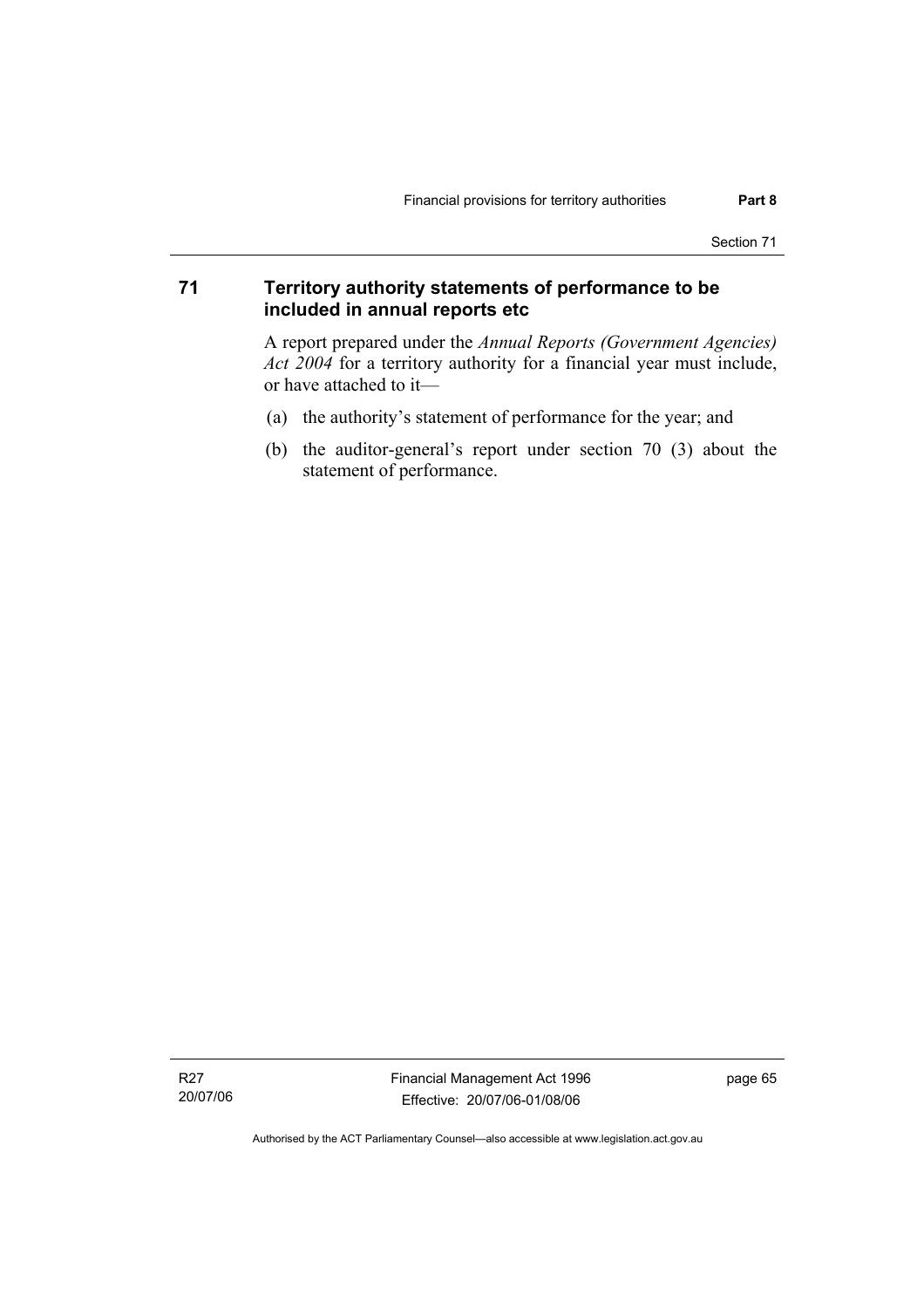# **Part 9 Governance of territory authorities**

#### *Notes for pt 9*

- *Note 1* Div 9.1 and div 9.5 apply to a territory authority, whether or not it has a governing board, unless the establishing Act otherwise provides (see eg the *Legal Aid Act 1977*, s 94A).
- *Note 2* The Legislation Act contains provisions relevant to territory authorities, including the following:
	- making appointments (s 206, s 207)
	- consultation with a committee of the Legislative Assembly (div 19.3.3)
	- eligibility for reappointment (s 208 and dict, pt 1, def *appoint*)
	- acting appointments (s 209)
	- resignations (s 210)
	- effect of appointment irregularity or defect (s 212).
- *Note 3* The *Remuneration Tribunal Act 1995* allows terms and conditions for people appointed to be set by determination under that Act.

# **Division 9.1 Definitions and important concepts**

### **72 Definitions—pt 9**

In this part:

*applicable governmental policies*, for a territory authority—see section 103.

*establishing Act*, for a territory authority, governing board or governing board member, means the Act that establishes the authority or governing board.

*financial year*, for a territory authority, means—

(a) a period of 12 months beginning on 1 July; or

R27 20/07/06

Authorised by the ACT Parliamentary Counsel—also accessible at www.legislation.act.gov.au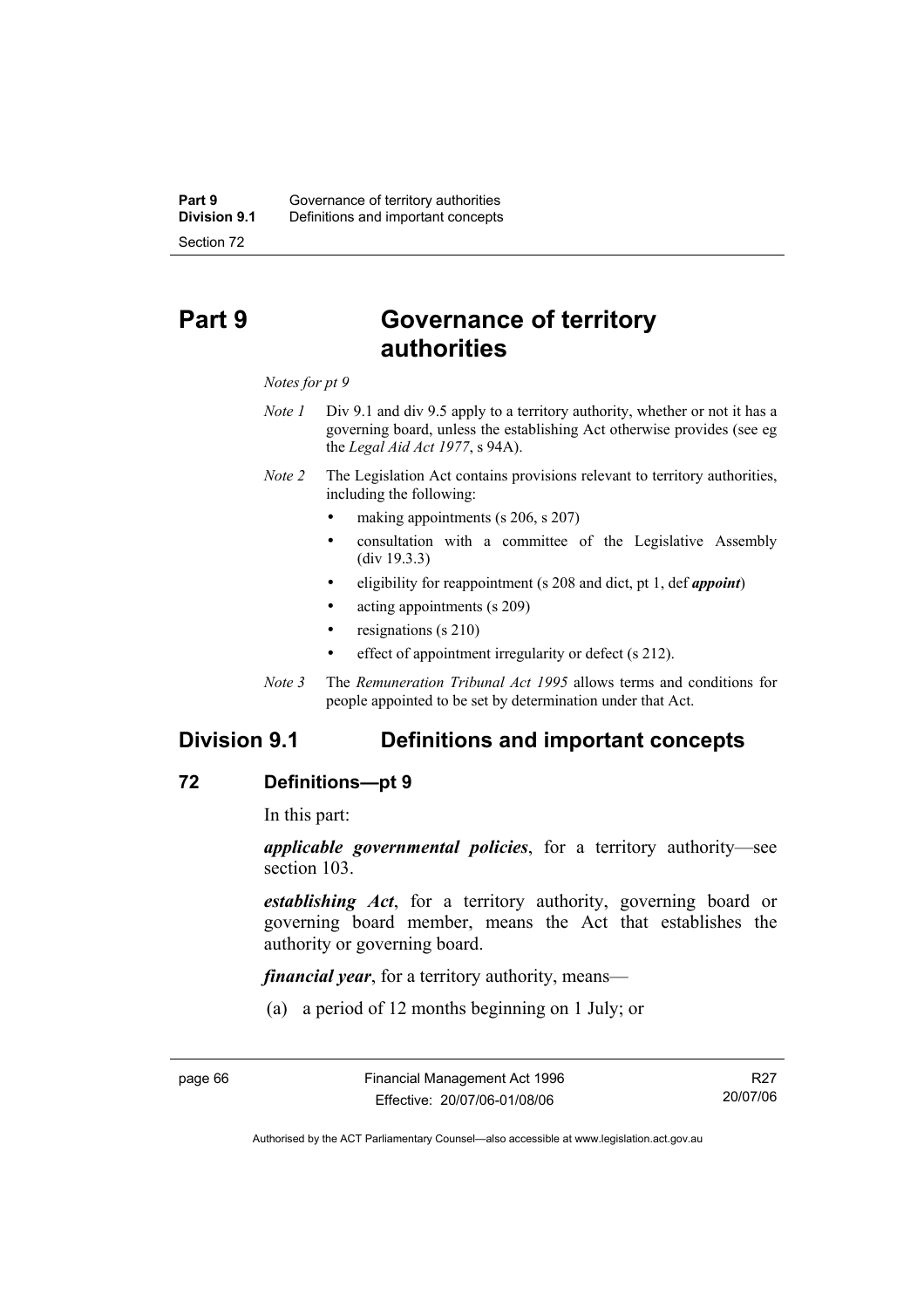(b) if the territory authority has, in writing, fixed another 12-month period as its financial year—the period fixed.

*governing board member*, for a territory authority with a governing board, includes the CEO.

*material interest*—see section 88 (4).

*relevant territory authority*—a territory authority to which part 8 applies is a *relevant territory authority*, unless the establishing Act for the authority provides otherwise.

### **73 Nature of relevant territory authorities**

- (1) A relevant territory authority—
	- (a) is a corporation; and
	- (b) may sue and be sued in its corporate name; and
	- (c) may have a seal.
- (2) A relevant territory authority represents the Territory when exercising its functions, unless the establishing Act for the authority or another territory law otherwise provides.
- (3) A relevant territory authority has the same status, privileges and immunities as the Territory so far as it represents the Territory.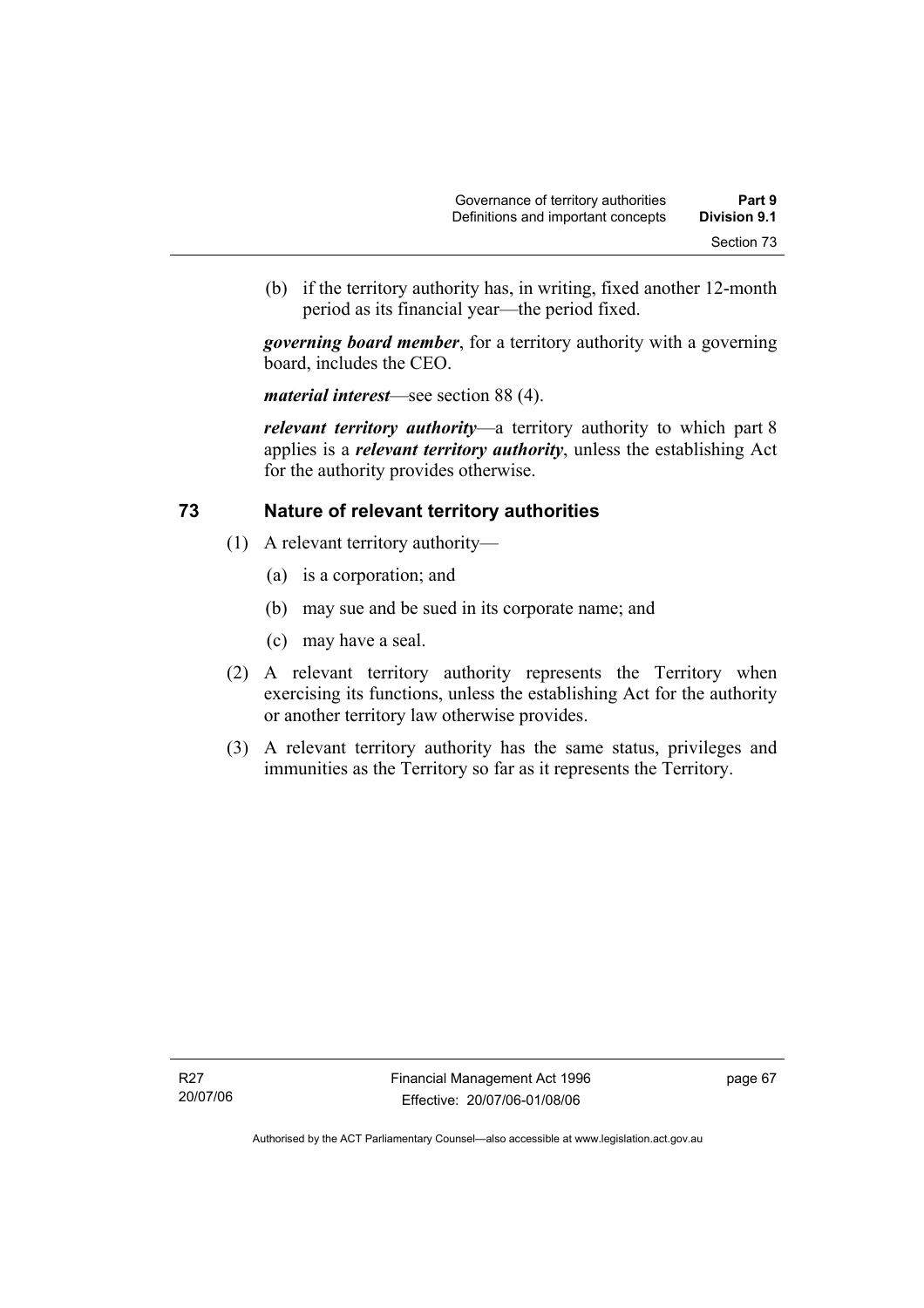### **74 Powers of territory authorities generally**

 (1) A relevant territory authority has the legal capacity and powers of an individual both in and outside the ACT (including outside Australia).

### **Examples**

- 1 to enter into a contract
- 2 to own, deal with and dispose of property
- 3 to act as trustee
- *Note* An example is part of the Act, is not exhaustive and may extend, but does not limit, the meaning of the provision in which it appears (see Legislation Act, s 126 and s 132).
- (2) Without limiting subsection (1), a relevant territory authority—
	- (a) has the powers given to it under this Act or another territory law; and
	- (b) may do anything that it is authorised to do by a territory law or a law of another jurisdiction; and
	- (c) may exercise its powers in and outside the ACT (including outside Australia).

### **Example for par (b)**

A territory authority may arrange for the authority to be registered or recognised under a law of another jurisdiction.

- (3) A relevant territory authority's legal capacity to do something is not affected by the fact that the authority's interests are not, or would not be, served by doing it.
- (4) To remove any doubt, this section does not—
	- (a) authorise a relevant territory authority to do anything that is prohibited by a territory law or a law of another jurisdiction; and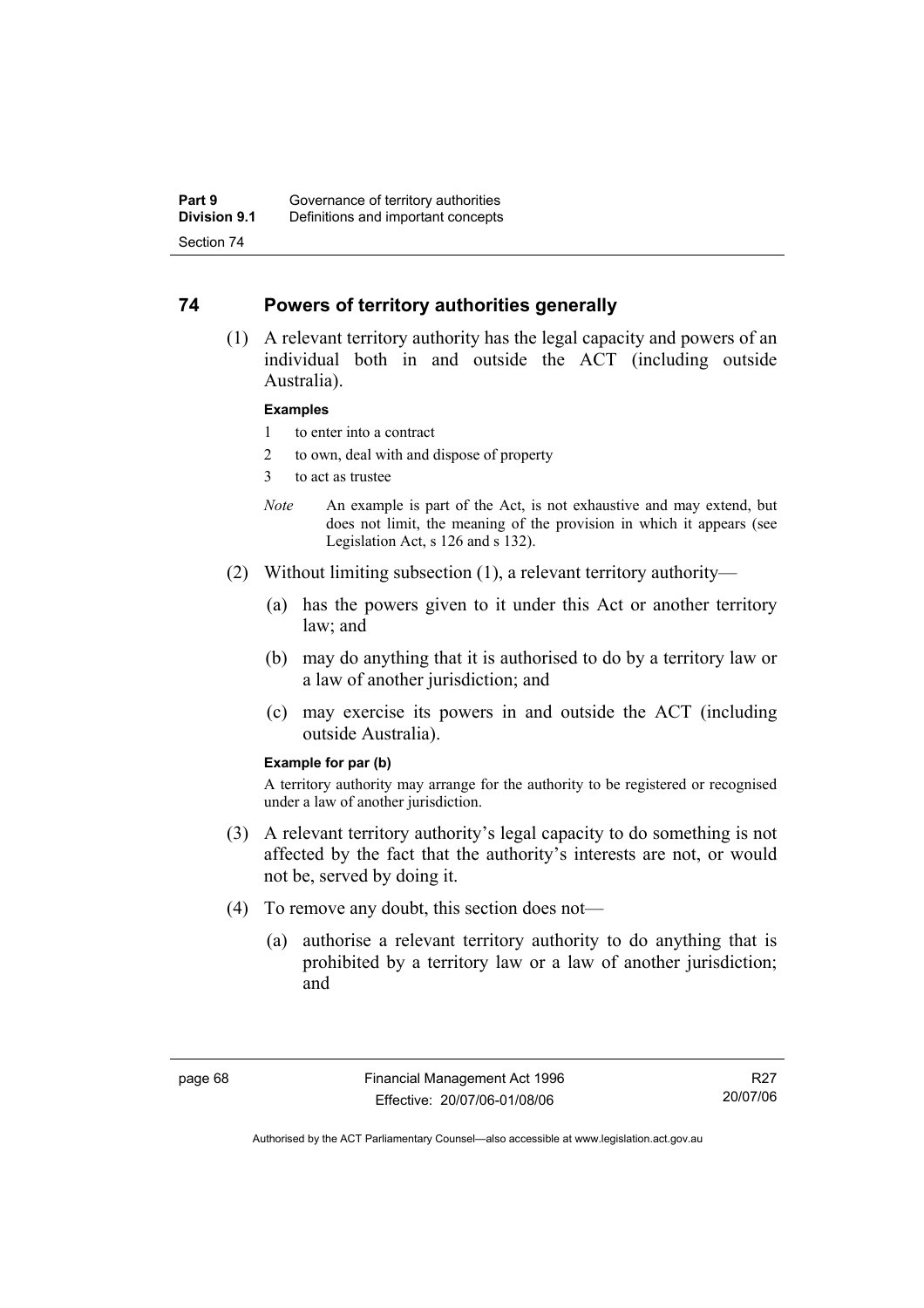- (b) give a relevant territory authority a right that a territory law or a law of another jurisdiction denies to the authority.
- (5) In this section:

*another jurisdiction* means the Commonwealth, a State, another Territory or a foreign country.

### **75 Execution of documents and assumptions people dealing with relevant territory authority may make**

(1) In this section:

*applied Corporations Act provisions* means the following provisions of the Corporations Act:

- (a) section 127 (which is about the execution of documents by a company);
- (b) section 128 (which is about a person's entitlement to make certain assumptions in dealing with a company);
- (c) section 129 (which is about the assumptions that may be made).
- (2) The applied Corporations Act provisions apply to a relevant territory authority as if—
	- (a) a reference to a *company* were a reference to the authority; and
	- (b) a reference to a *common seal* were a reference to any seal of the authority; and
	- (c) a reference to a *director* were a reference to a board member; and
	- (d) a reference to a company's *constitution* were a reference to this Act and the establishing Act; and
	- (e) a reference to an *officer* of a company were a reference to the chief executive officer and any member of staff of the authority; and

| R27      | Financial Management Act 1996 | page 69 |
|----------|-------------------------------|---------|
| 20/07/06 | Effective: 20/07/06-01/08/06  |         |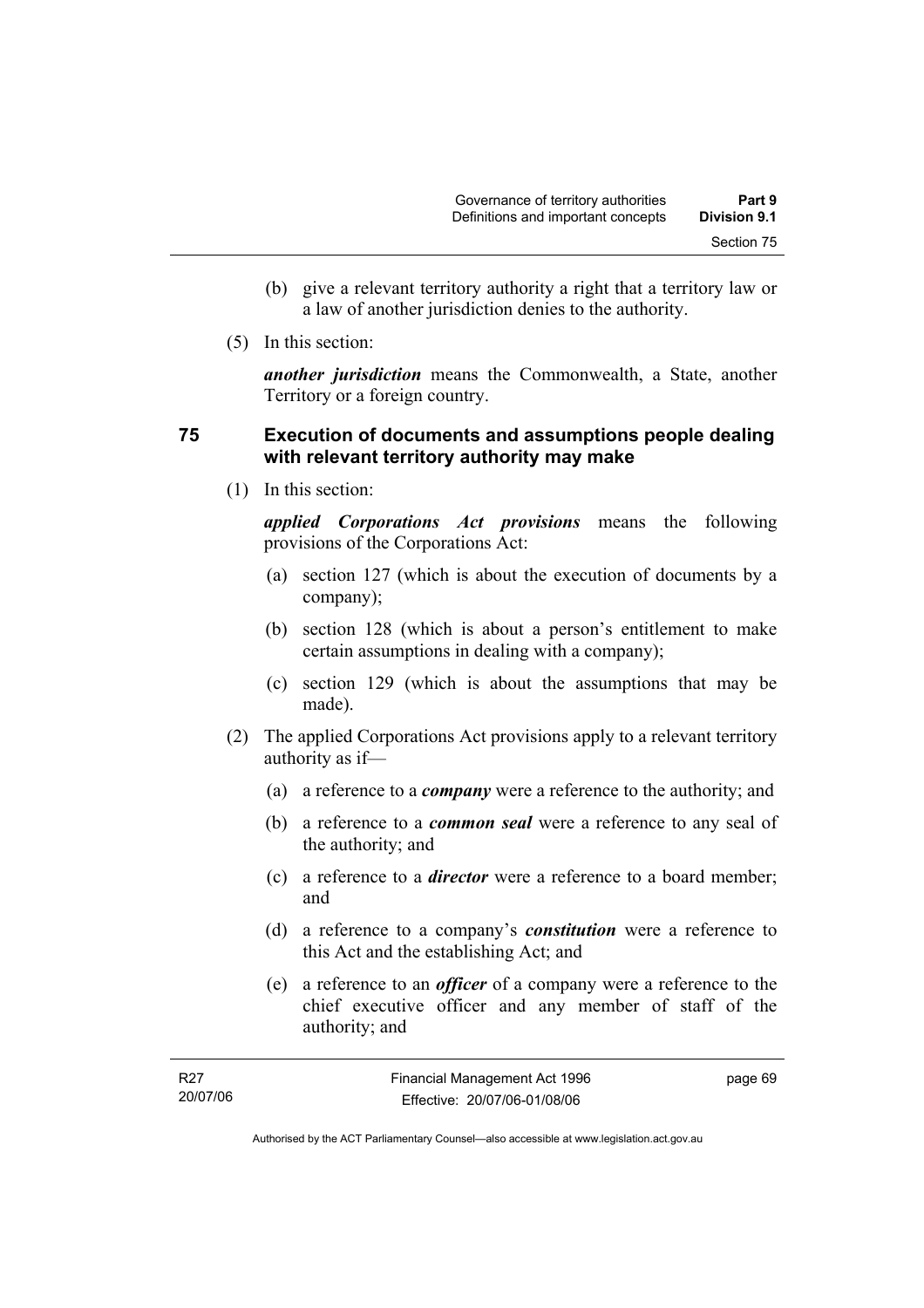- (f) a reference to *information available to the public from ASIC*  were a reference to information available to the public from the Territory; and
- (g) any other necessary changes, and any change prescribed by regulation, were made.

# **76 Governing board of territory authority**

- (1) A territory authority has a governing board if the establishing Act for the authority establishes a governing board for the authority.
- (2) To remove any doubt, only the following territory authorities have governing boards:
	- ACT Gambling and Racing Commission
	- Australian Capital Territory Public Cemeteries Authority
	- Building and Construction Industry Training Fund Authority
	- Cleaning Industry Long Service Leave Authority
	- Construction Industry Long Service Leave Authority
	- Cultural Facilities Corporation
	- Exhibition Park Corporation
	- Land Development Agency
	- a territory authority prescribed by the financial management guidelines.

# **77 Role of governing board**

- (1) If a territory authority has a governing board, the governing board has the following functions:
	- (a) setting the authority's policies and strategies;
	- (b) governing the authority consistently with the authority's establishing Act and other relevant legislation;
	- (c) ensuring, as far as practicable, that the authority operates in a proper, effective and efficient way;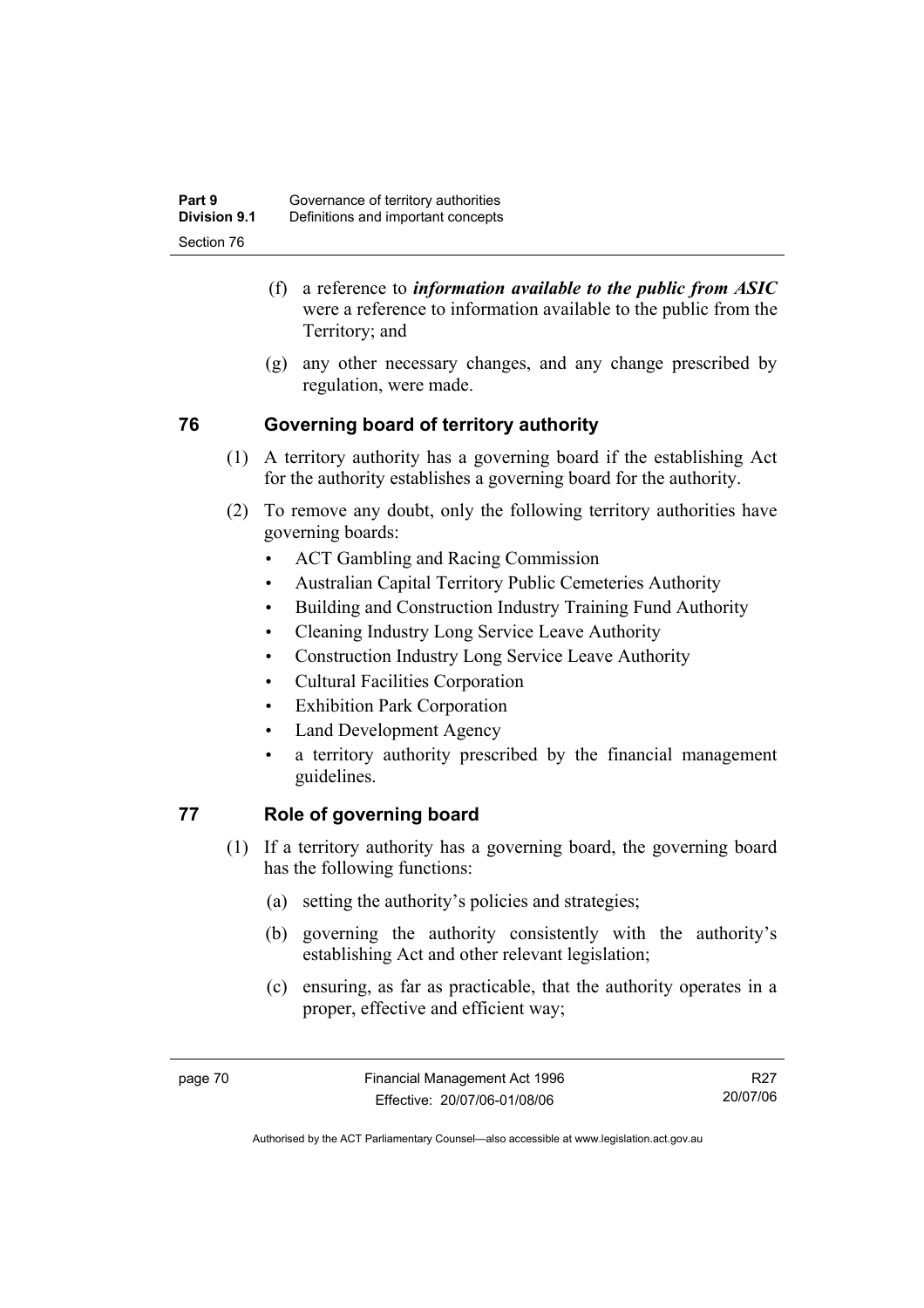(d) ensuring, as far as practicable, that the authority complies with applicable governmental policies (if any).

### **Examples of policies for par (a)**

- 1 risk management
- 2 communication with government
- 3 corporate planning
- *Note* An example is part of the Act, is not exhaustive and may extend, but does not limit, the meaning of the provision in which it appears (see Legislation Act, s 126 and s 132).
- (2) This section does not limit the functions of a governing board.

# **Division 9.2 Governing board member appointments**

### **78 Appointment of governing board members generally**

- (1) This section applies to the appointment of the members of the governing board of a territory authority, other than the CEO.
- (2) The responsible Minister for the territory authority may appoint the members.
	- *Note 1* For the making of appointments (including acting appointments), see the Legislation Act, pt 19.3.
	- *Note 2* In particular, an appointment may be made by naming a person or nominating the occupant of a position (see s 207).
	- *Note 3* Certain Ministerial appointments require consultation with an Assembly committee and are disallowable (see Legislation Act, div 19.3.3).
- (3) The only criteria for deciding whether to appoint a person as a member are—
	- (a) the contribution the person can make to the goals and objectives of the governing board; and
	- (b) the criteria stated in applicable governmental policies (if any) relating to appointments.

page 71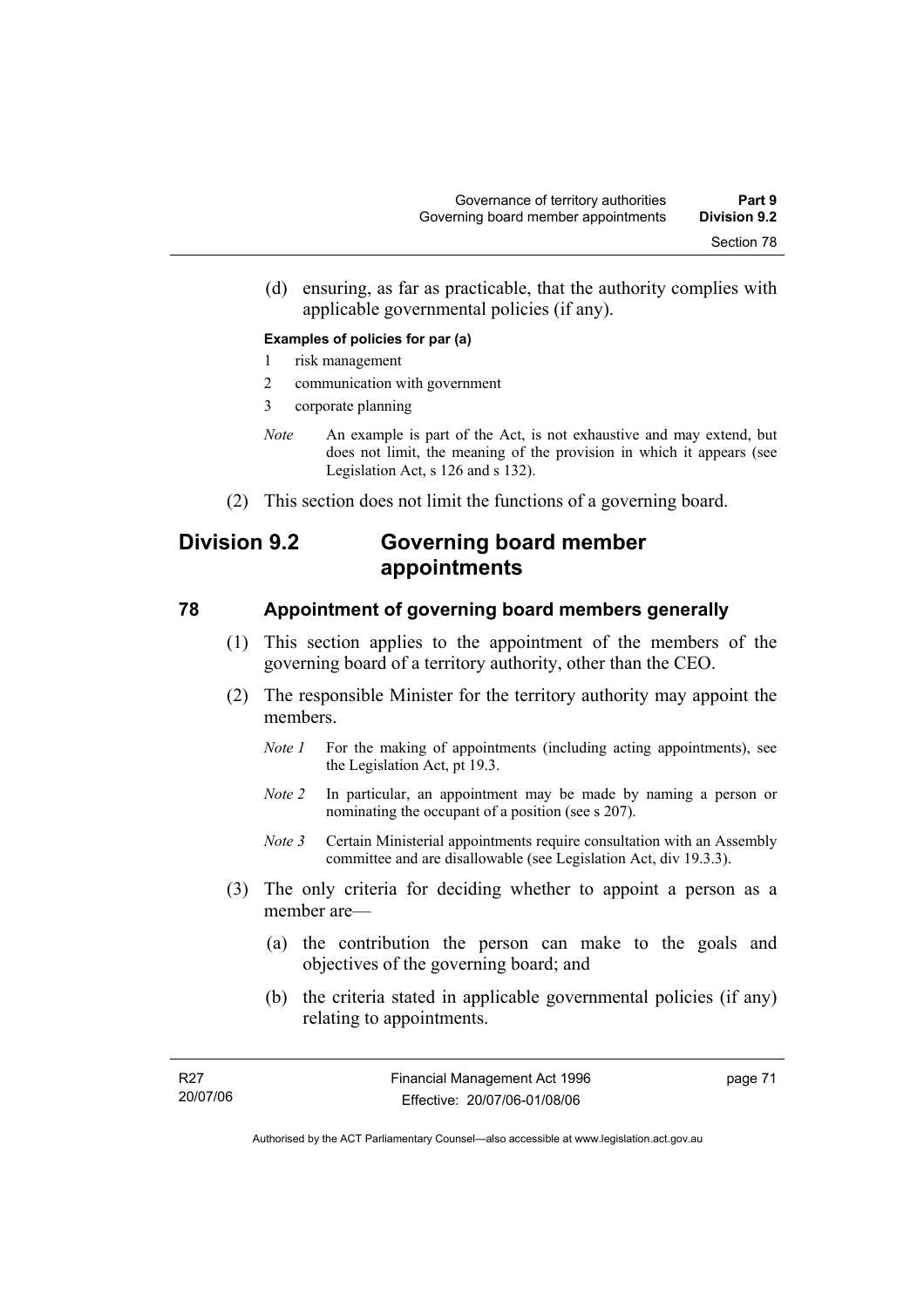- (4) However, the establishing Act may prescribe other criteria for deciding whether to appoint a person as a member.
- (5) An appointment of a member—
	- (a) must not be for longer than 3 years, unless the establishing Act allows a longer period; and
	- (b) is an appointment under the provision of the establishing Act that establishes the governing board.
- (6) The conditions of appointment of a member (other than a member required under the establishing Act to be a public servant or statutory office holder) are the conditions agreed between the Minister and the member, subject to any determination under the *Remuneration Tribunal Act 1995*.

### **79 Appointment of chair and deputy chair**

- (1) The responsible Minister for a territory authority with a governing board may appoint a chair for the board and, unless the establishing Act otherwise provides, a deputy chair for the board.
	- *Note 1* For the making of appointments (including acting appointments), see the Legislation Act, pt 19.3.
	- *Note 2* In particular, an appointment may be made by naming a person or nominating the occupant of a position (see s 207).
	- *Note 3* Certain Ministerial appointments require consultation with an Assembly committee and are disallowable (see Legislation Act, div 19.3.3).
- (2) However, the responsible Minister must not appoint the CEO of the territory authority as chair or deputy chair.
- (3) The responsible Minister must try to ensure that the governing board of a territory authority always has a chair and, unless the establishing Act otherwise provides, deputy chair.

### **80 Appointment of CEO of authority with governing board**

(1) This section applies to a territory authority with a governing board.

R27 20/07/06

Authorised by the ACT Parliamentary Counsel—also accessible at www.legislation.act.gov.au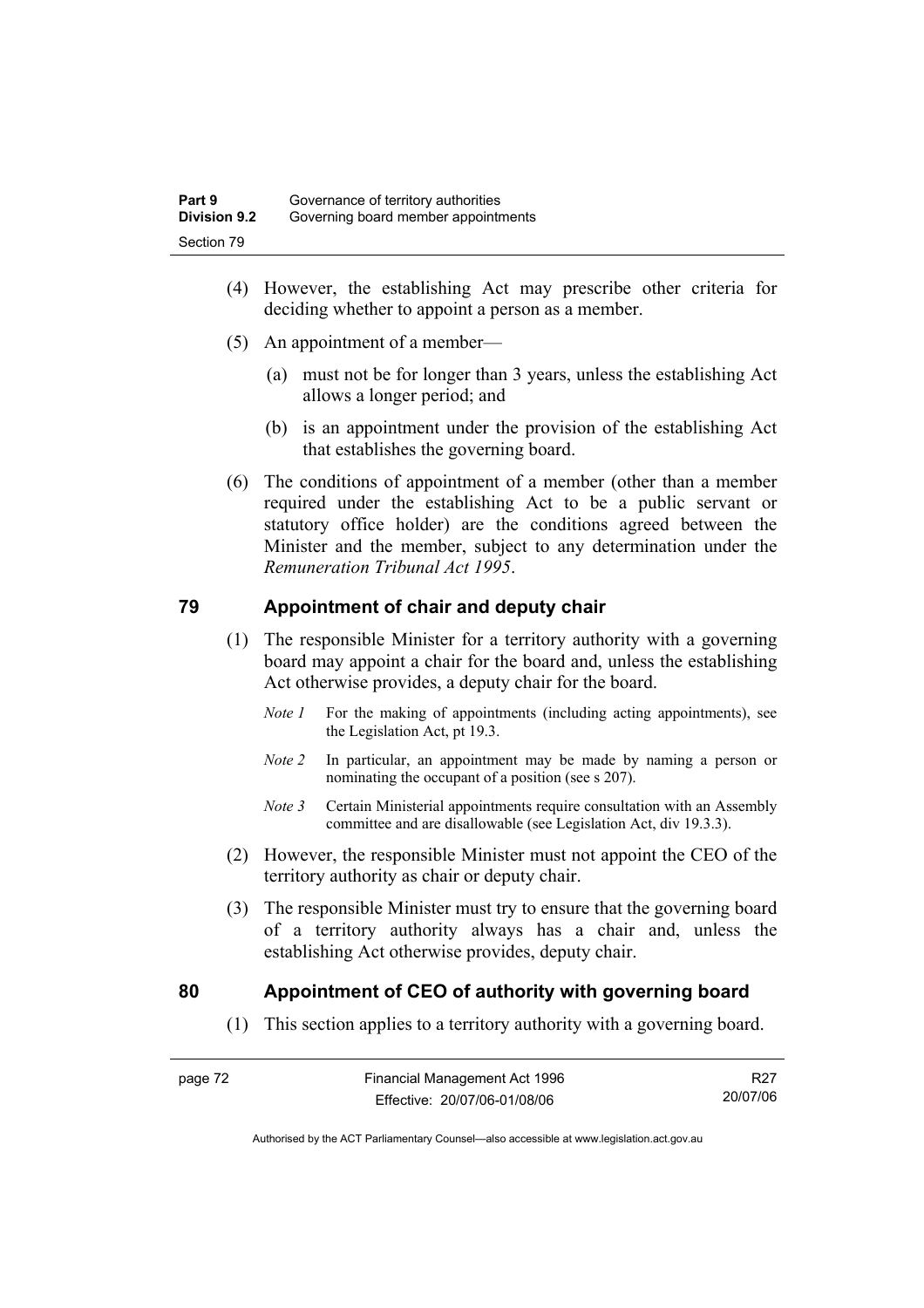- (2) The governing board of the territory authority must, after consulting the responsible Minister, appoint a CEO for the authority.
	- *Note 1* For the making of appointments (including acting appointments), see the Legislation Act, pt 19.3.
	- *Note 2* In particular, an appointment may be made by naming a person or nominating the occupant of a position (see s 207).
- (3) However, if the CEO is required under the establishing Act to be a public servant, the chief executive of the administrative unit responsible for the establishing Act must, after consulting the governing board and the responsible Minister, appoint a CEO for the authority.
- (4) The CEO is a member of the governing board.
- (5) However, the CEO is not a member of the governing board if it is considering or deciding—
	- (a) the appointment, or the ending of the appointment, of the CEO; or
	- (b) the CEO's conditions of appointment.
- (6) The conditions of appointment of a CEO (other than a CEO required under the establishing Act to be a public servant) are the conditions agreed between the governing board and the CEO, subject to any determination under the *Remuneration Tribunal Act 1995*.

### **81 Ending board member appointments**

- (1) This section applies to a governing board member other than the CEO.
- (2) The responsible Minister may end the member's appointment—
	- (a) if the member contravenes a territory law; or
	- (b) for misbehaviour; or

page 73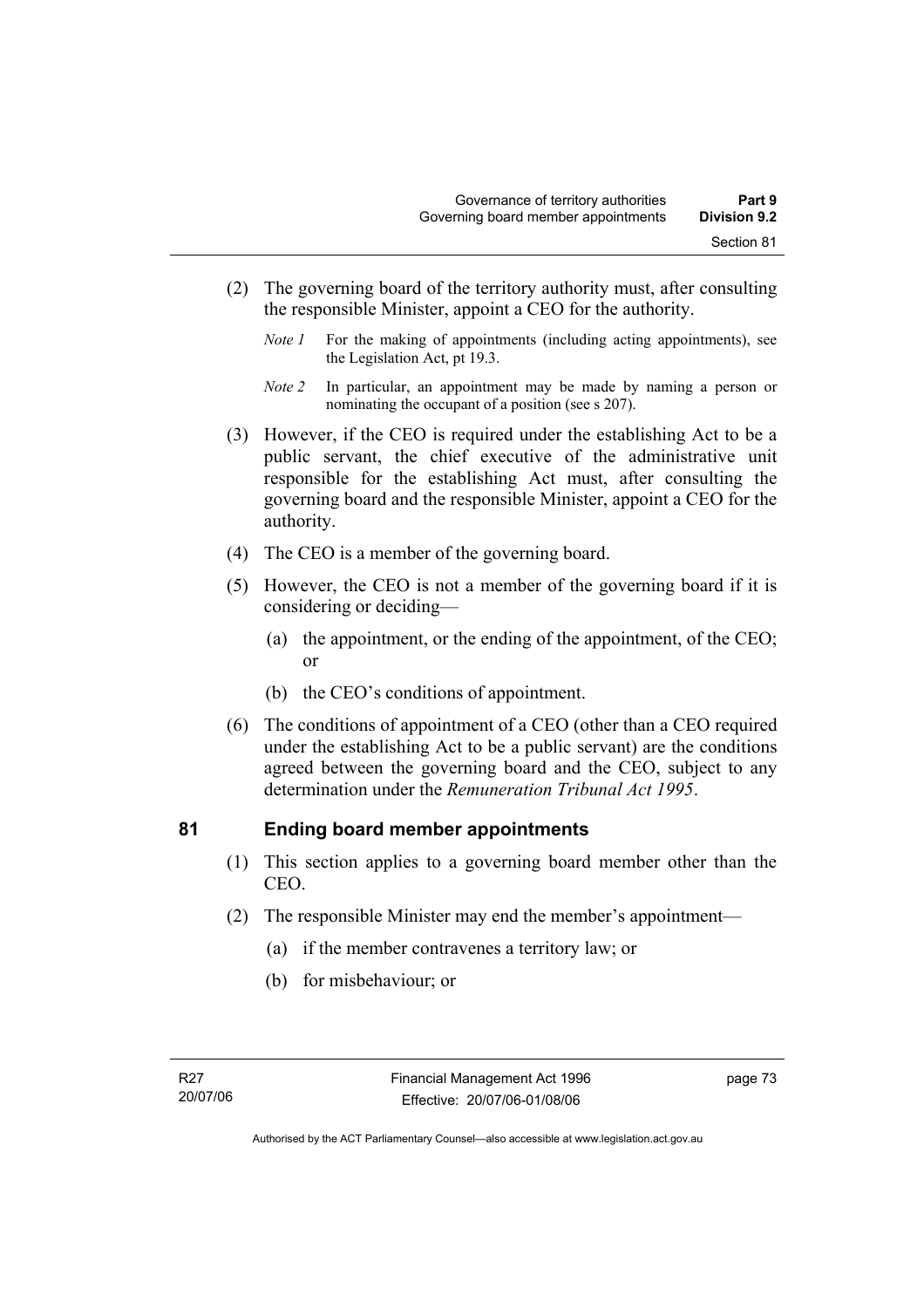- (c) if the member becomes bankrupt or executes a personal insolvency agreement; or
- (d) if the member is convicted, or found guilty, in Australia of an offence punishable by imprisonment for at least 1 year; or
- (e) if the member is convicted, or found guilty, outside Australia of an offence that, if it had been committed in the ACT, would be punishable by imprisonment for at least 1 year; or
- (f) if the member exercises the member's functions other than in accordance with section 85 (Honesty, care and diligence of governing board members); or
- (g) if the member fails to take all reasonable steps to avoid being placed in a position where a conflict of interest arises during the exercise of the member's functions; or
- (h) if the member contravenes section 88 (Disclosure of interests by governing board members); or
- (i) if the member is absent from 3 consecutive meetings of the board, otherwise than on approved leave; or
- (j) for physical or mental incapacity, if the incapacity substantially affects the exercise of the member's functions.
- *Note* A person's appointment also ends if the person resigns (see Legislation Act, s 210).
- (3) The Minister may also end the appointment of the member (the *member concerned*) if the board tells the Minister in writing that it has resolved, by a majority of at least  $2/3$  of the members, to recommend to the Minister that the member's appointment be ended.
- (4) The governing board may pass a resolution mentioned in subsection (3) only if—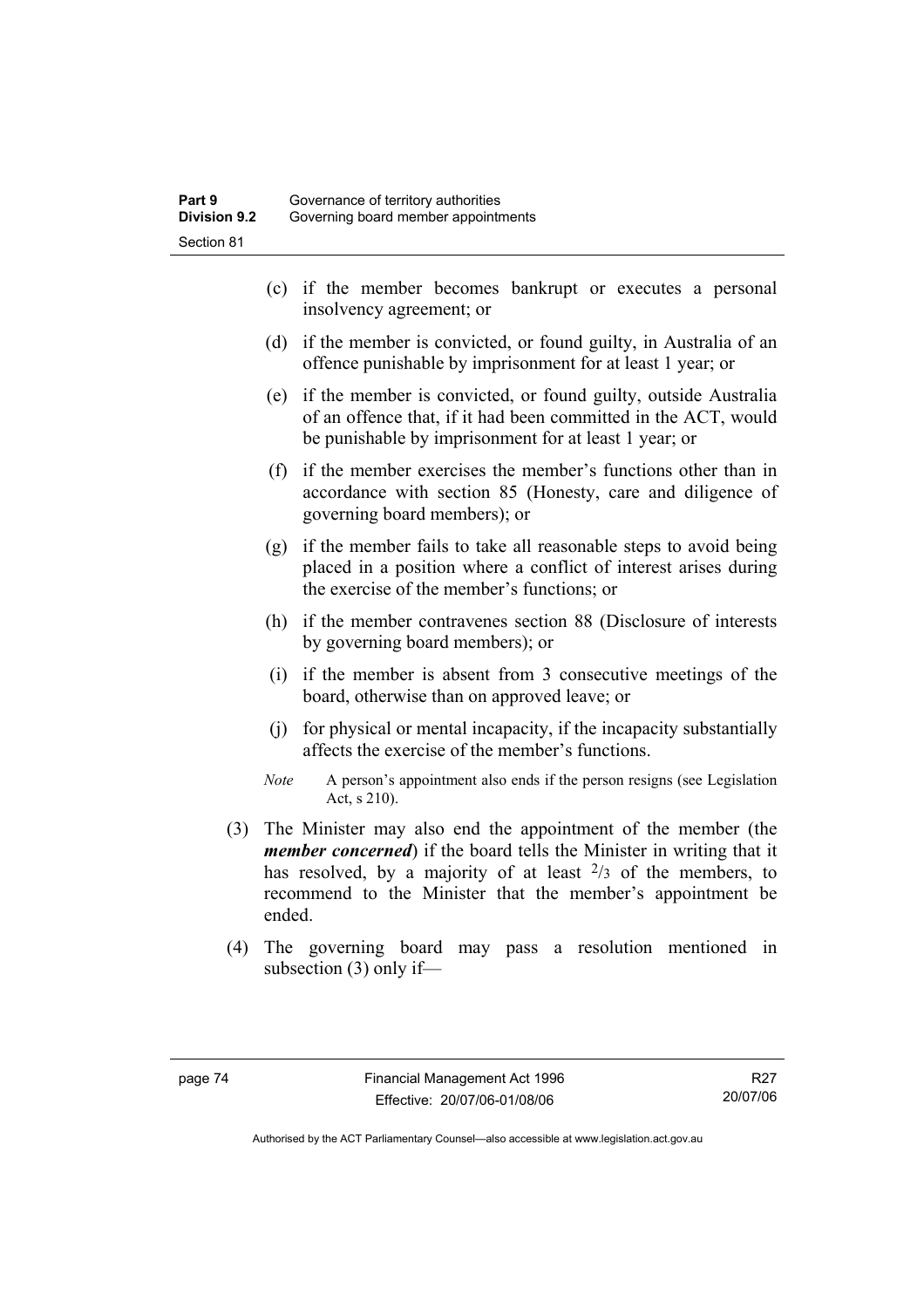- (a) at least 3 weeks written notice of the intention to consider the proposed resolution has been given to the member concerned; and
- (b) the member concerned has been given an opportunity to make submissions and present documents to a meeting of the board; and
- (c) if the member concerned has used the opportunity mentioned in paragraph (b)—a summary of the member's submissions is recorded in the minutes of the board and a copy of any documents presented is included in the minutes.

# **Division 9.3 Functions of governing board members**

# **82 Chair's functions**

The chair of the governing board of a territory authority has the following functions:

- (a) managing the affairs of the governing board;
- (b) ensuring, as far as practicable, that there is a good working relationship between the governing board and management of the authority;
- (c) ensuring the responsible Minister is kept informed about the operations of the authority.

# **83 Deputy chair's functions**

 (1) If the chair of the governing board of a territory authority is absent or cannot for any reason exercise the functions of the chair, the deputy chair of the governing board must exercise the functions of the chair.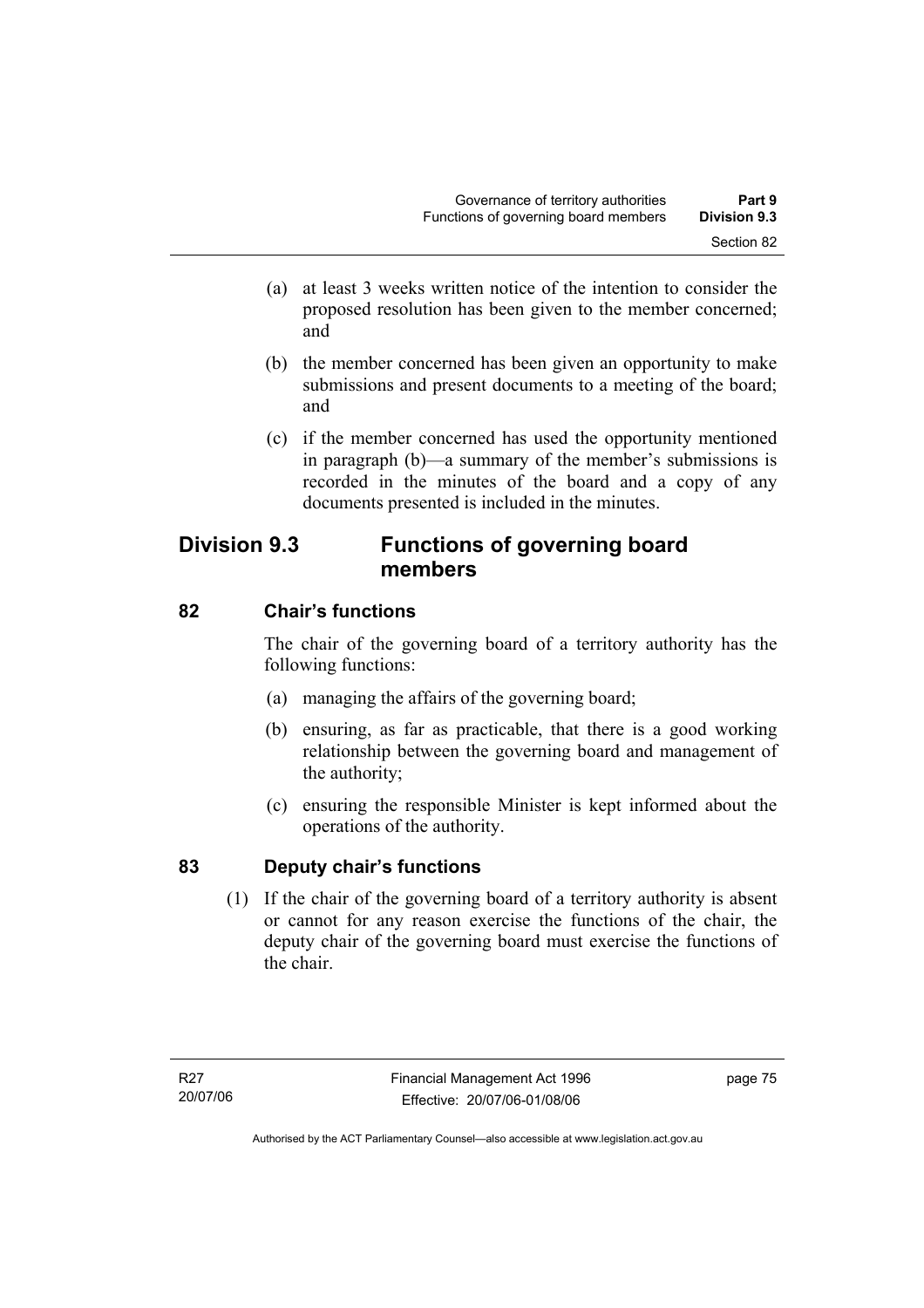| Part 9              | Governance of territory authorities  |
|---------------------|--------------------------------------|
| <b>Division 9.3</b> | Functions of governing board members |
| Section 84          |                                      |

- (2) However, this section does not apply to a territory authority if the establishing Act for the authority provides that it need not have a deputy chair.
	- *Note* The Legislation Act, s 209 deals with acting appointments.

### **84 CEO's functions**

- (1) The CEO of a territory authority with a governing board has the following functions:
	- (a) ensuring, as far as practicable, that the authority's statement of intent is implemented effectively and efficiently;

**Example of implementation of statement of intent** 

achieving objectives in statement of intent

- (b) managing the day-to-day operations of the authority in accordance with—
	- (i) applicable governmental policies (if any); and
	- (ii) the policies of the authority set by the board; and
	- (iii) each legal requirement that applies to the authority;

#### **Example for par (iii)**

a direction by the independent competition and regulatory commission that relates to the authority

- (c) regularly advising the board about the operation and financial performance of the authority;
- (d) immediately advising the board about significant events.
	- *Note* An example is part of the Act, is not exhaustive and may extend, but does not limit, the meaning of the provision in which it appears (see Legislation Act, s 126 and s 132).
- (2) In this section:

*significant event*, for a territory authority, means an event that the authority is required to tell the responsible Minister about under section 101.

| page 76 | Financial Management Act 1996 | R27      |
|---------|-------------------------------|----------|
|         | Effective: 20/07/06-01/08/06  | 20/07/06 |

Authorised by the ACT Parliamentary Counsel—also accessible at www.legislation.act.gov.au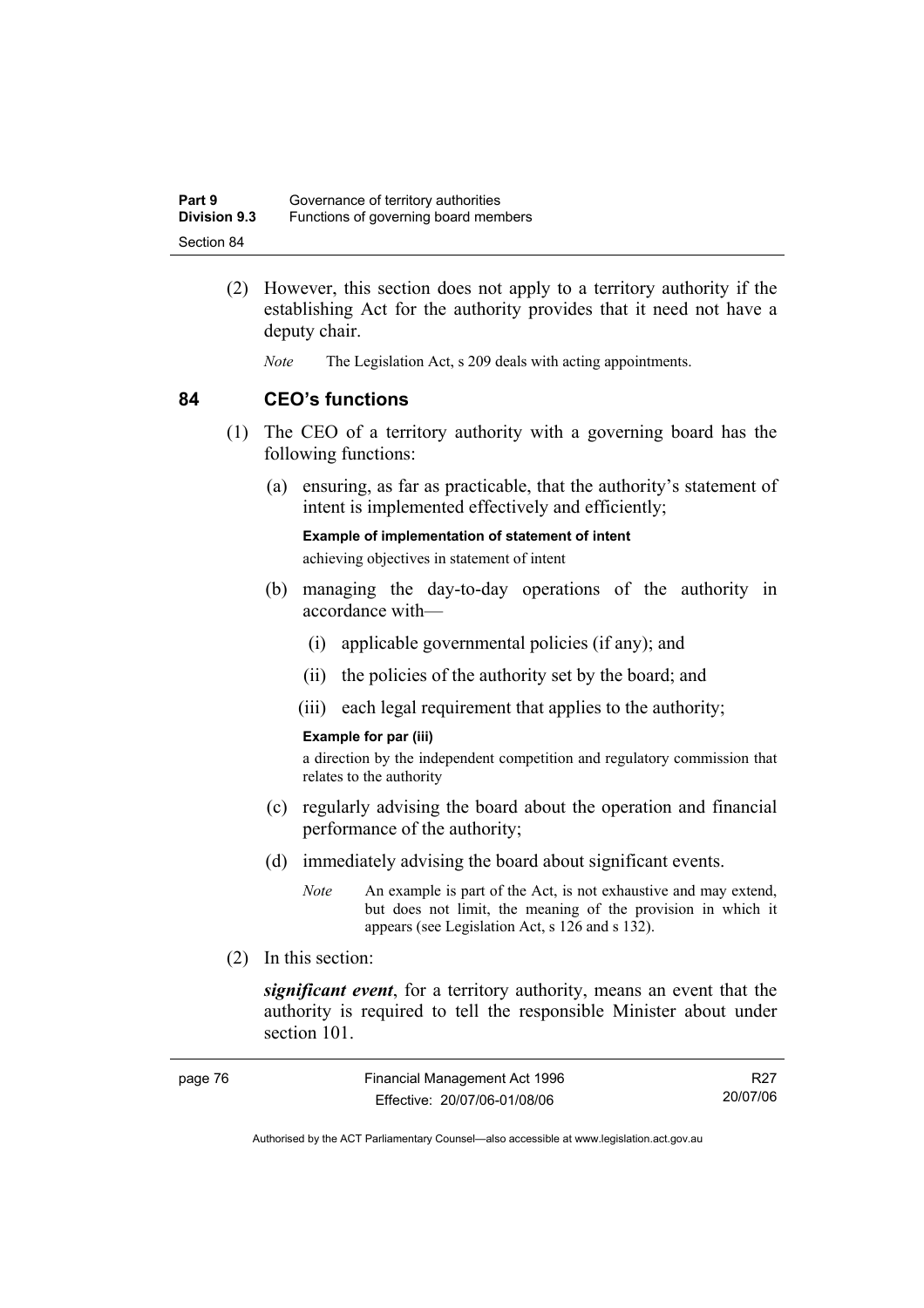### **85 Honesty, care and diligence of governing board members**

In exercising the functions of a governing board member, a member must exercise the degree of honesty, care and diligence required to be exercised by a director of a corporation in relation to the affairs of the corporation.

### **86 Conflicts of interest by governing board members**

A governing board member must take all reasonable steps to avoid being placed in a position where a conflict of interest arises during the exercise of the member's functions.

### **87 Agenda to require disclosure of interest item**

The agenda for each meeting of a territory authority governing board must include an item requiring any material interest in an issue to be considered at the meeting to be disclosed to the meeting.

### **88 Disclosure of interests by governing board members**

- (1) If a governing board member has a material interest in an issue being considered, or about to be considered, by the governing board, the member must disclose the nature of the interest at a board meeting as soon as practicable after the relevant facts come to the member's knowledge.
	- *Note Material interest* is defined in s (4). The definition of *indirect interest* in s (4) applies to the definition of *material interest*.
- (2) The disclosure must be recorded in the governing board's minutes and, unless the board otherwise decides, the member must not—
	- (a) be present when the board considers the issue; or
	- (b) take part in a decision of the board on the issue.

### **Example**

Albert, Boris and Chloe are members of a governing board. They have an interest in an issue being considered at a governing board meeting and they disclose the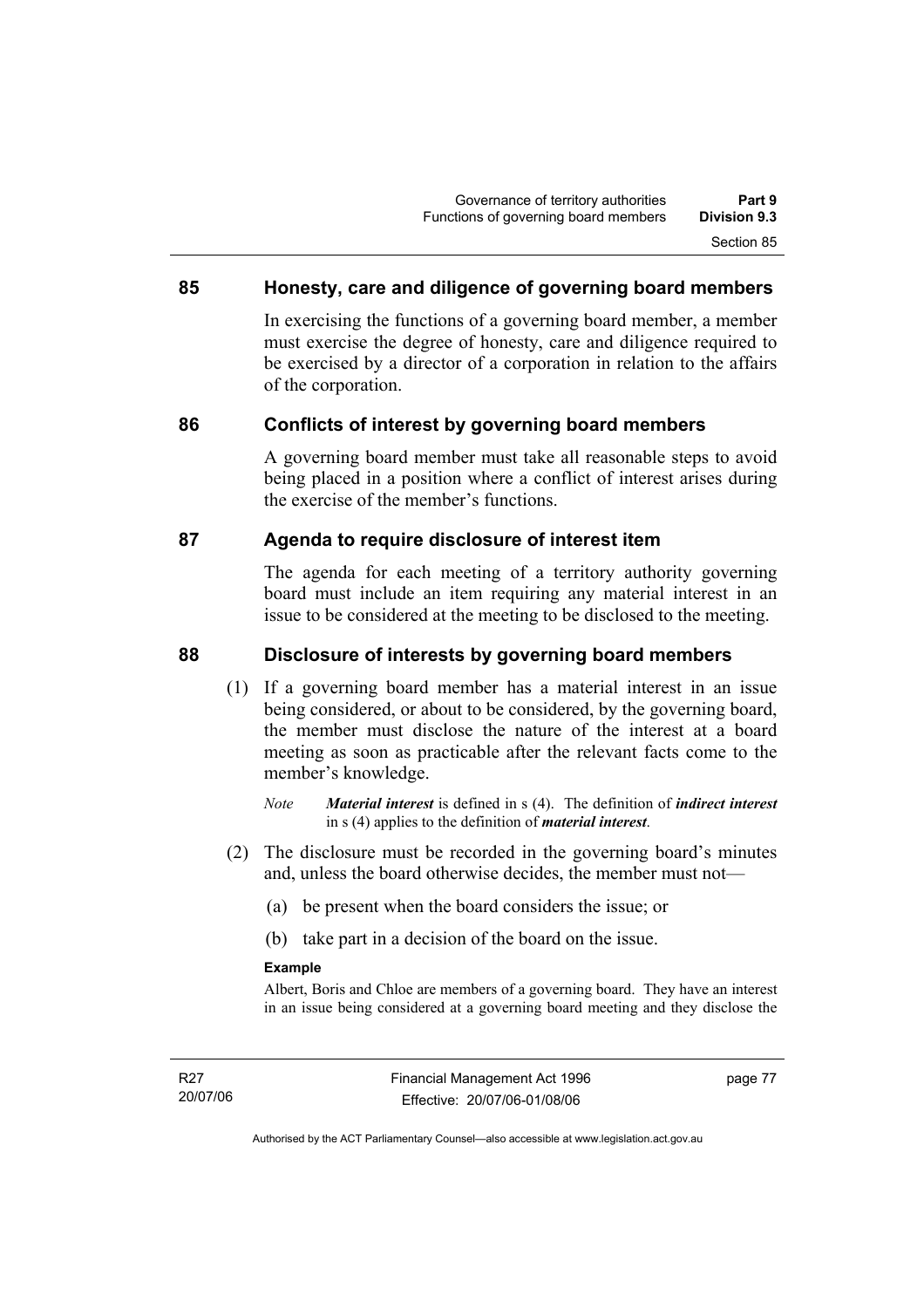### **Part 9 Governance of territory authorities Division 9.3** Functions of governing board members Section 88

interest as soon as they become aware of it. Albert's and Boris's interests are minor but Chloe has a direct financial interest in the issue.

The governing board considers the disclosures and decides that because of the nature of the interests:

- Albert may be present when the board considers the issue but not take part in the decision
- Boris may be present for the consideration and take part in the decision.

The board does not make a decision allowing Chloe to be present or take part in the board's decision. Accordingly, since Chloe has a material interest she cannot be present for the consideration of the issue or take part in the decision.

- *Note* An example is part of the Act, is not exhaustive and may extend, but does not limit, the meaning of the provision in which it appears (see Legislation Act, s 126 and s 132).
- (3) Any other governing board member who also has a material interest in the issue must not be present when the board is considering its decision under subsection (2).
- (4) In this section:

*associate*, of a person, means—

- (a) the person's business partner; or
- (b) a close friend of the person; or
- (c) a family member of the person.

*executive officer*, of a corporation, means a person (however described) who is concerned with, or takes part in, the corporation's management, whether or not the person is a director of the corporation.

*indirect interest*—without limiting the kinds of indirect interests a person may have, a person has an *indirect interest* in an issue if any of the following has an interest in the issue:

(a) an associate of the person;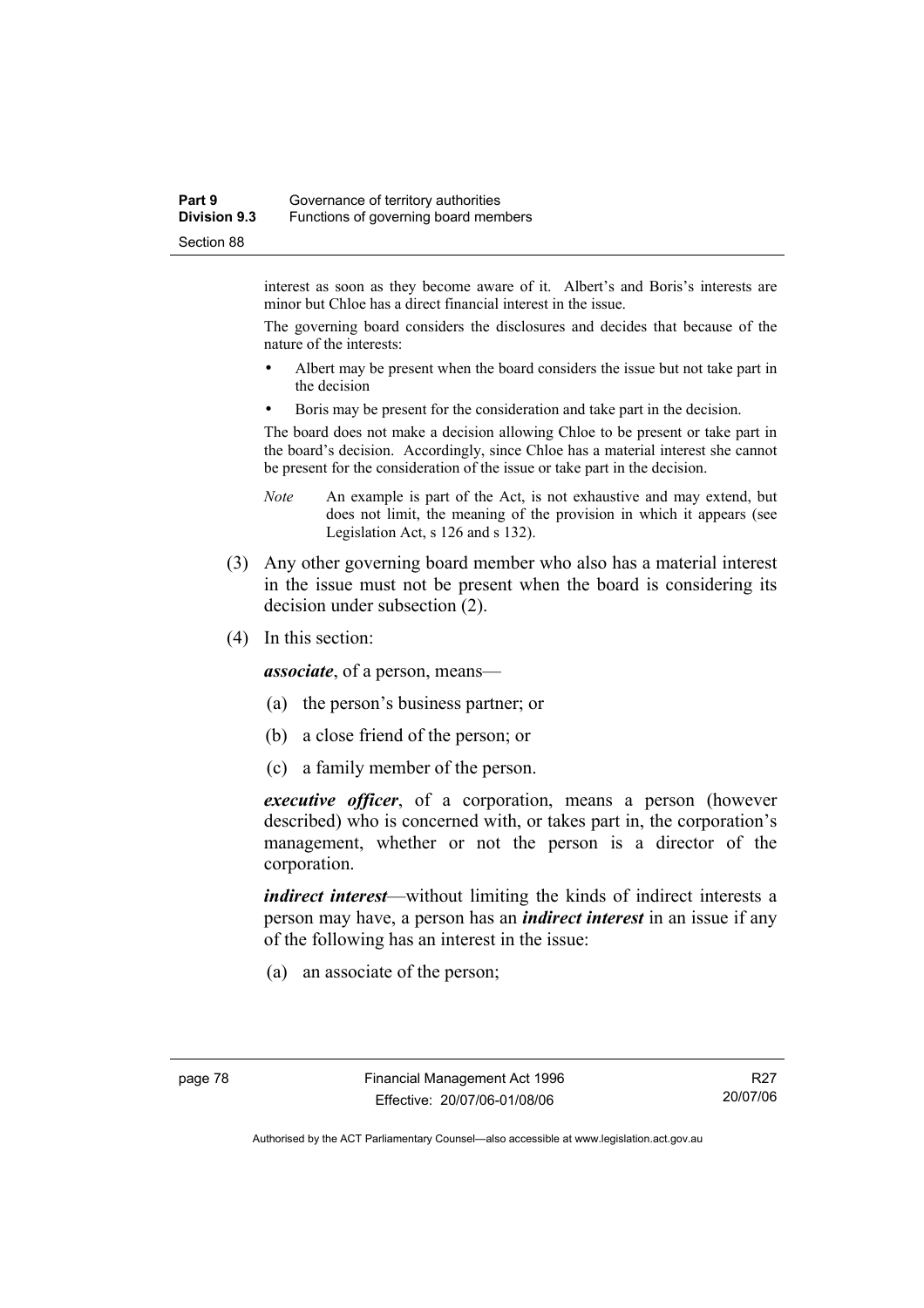- (b) a corporation if the corporation has not more than 100 members and the person, or an associate of the person, is a member of the corporation;
- (c) a subsidiary of a corporation mentioned in paragraph (b);
- (d) a corporation if the person, or an associate of the person, is an executive officer of the corporation;
- (e) the trustee of a trust if the person, or an associate of the person, is a beneficiary of the trust;
- (f) a member of a firm or partnership if the person, or an associate of the person, is a member of the firm or partnership;
- (g) someone else carrying on a business if the person, or an associate of the person, has a direct or indirect right to participate in the profits of the business.

*material interest*—a governing board member has a *material interest* in an issue if the member has—

- (a) a direct or indirect financial interest in the issue; or
- (b) a direct or indirect interest of any other kind if the interest could conflict with the proper exercise of the member's functions in relation to the board's consideration of the issue.

### **89 Reporting of disclosed governing board interests to Minister**

- (1) Within 3 months after the day a material interest is disclosed under section 88 (1), the chair of the governing board must report to the responsible Minister in writing about—
	- (a) the disclosure; and
	- (b) the nature of the interest disclosed; and
	- (c) any decision by the board under section 88 (2).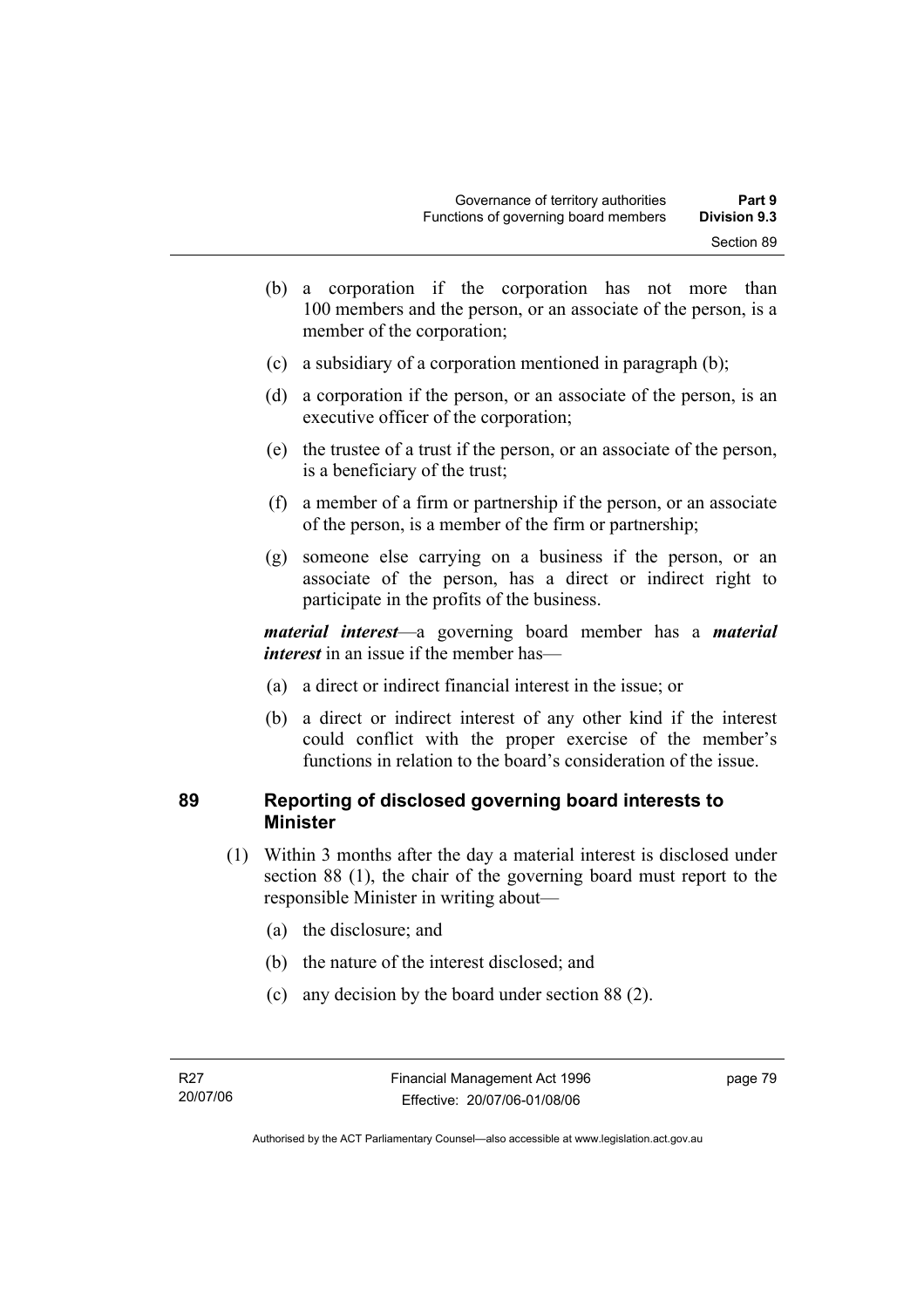| Part 9              | Governance of territory authorities  |
|---------------------|--------------------------------------|
| <b>Division 9.3</b> | Functions of governing board members |
| Section 90          |                                      |

- (2) The chair must also give the responsible Minister, not later than 31 days after the end of each financial year, a statement that sets out the information given to the Minister in reports under subsection (1) that relate to disclosures made during the previous financial year.
- (3) The responsible Minister must give a copy of the statement to the relevant committee of the Legislative Assembly within 31 days after the day the Minister receives the statement.
- (4) In this section:

### *relevant committee* means—

- (a) a standing committee of the Legislative Assembly nominated by the Speaker for subsection (3); or
- (b) if no nomination under paragraph (a) is in effect—the standing committee of the Legislative Assembly responsible for public accounts.

### **90 Protection of governing board members from liability**

- (1) A governing board member is not civilly liable for anything done or omitted to be done honestly and without recklessness—
	- (a) in the exercise of a function under a territory law; or
	- (b) in the reasonable belief that the act or omission was in the exercise of a function under a territory law.
- (2) Any liability that would, apart from this section, attach to a governing board member of a territory authority attaches instead to the authority.

### **91 Indemnification and exemption of governing board members**

 (1) A territory authority must not exempt a governing board member (whether directly or through another entity) from liability to the authority.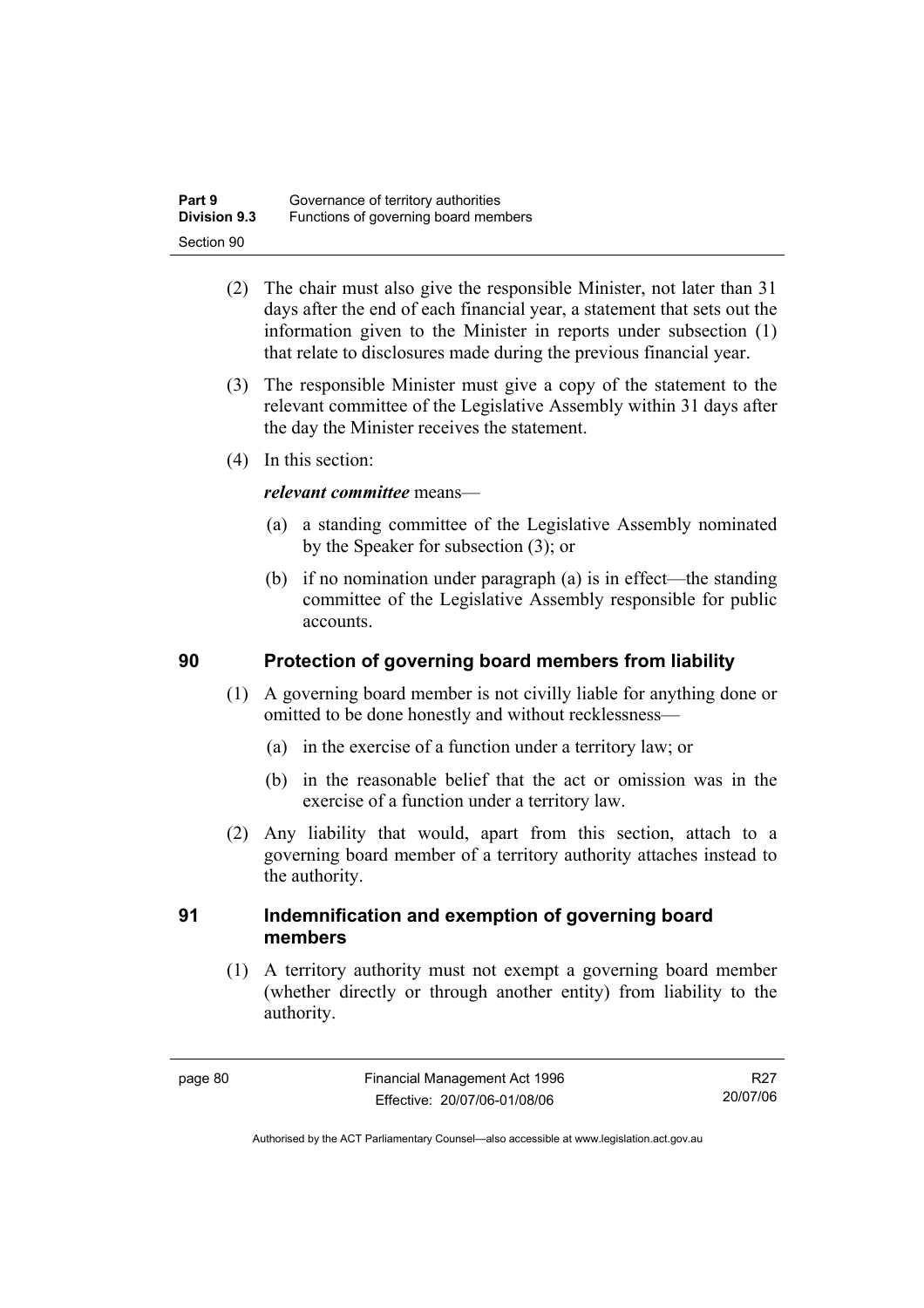- (2) A territory authority must not indemnify a governing board member (whether directly or through another entity and whether by agreement or by making a payment) against any of the following liabilities incurred as a board member:
	- (a) a liability owed to the authority;
	- (b) a liability owed to someone other than the authority that did not arise from honest conduct.
- (3) A territory authority must not indemnify a governing board member (whether directly or through another entity and whether by agreement or by making a payment) against legal costs incurred as a member if the costs are incurred—
	- (a) in defending or resisting a proceeding if the person is found to have a liability for which the person could not be indemnified under subsection (2); or
		- *Note* A governing board member is not personally liable for certain acts done or omissions made honestly and without recklessness (see s 90).
	- (b) in defending or resisting a criminal proceeding in which the person is found guilty.
- (4) In this section:

*authority* includes a subsidiary (if any) of the authority.

### **92 Compensation for exercise of functions etc**

- (1) A person may claim compensation from the Territory if the person suffers loss because of the exercise, or purported exercise, of a function under this part or the establishing Act.
- (2) Compensation may be claimed and ordered in a proceeding for compensation brought in a court of competent jurisdiction.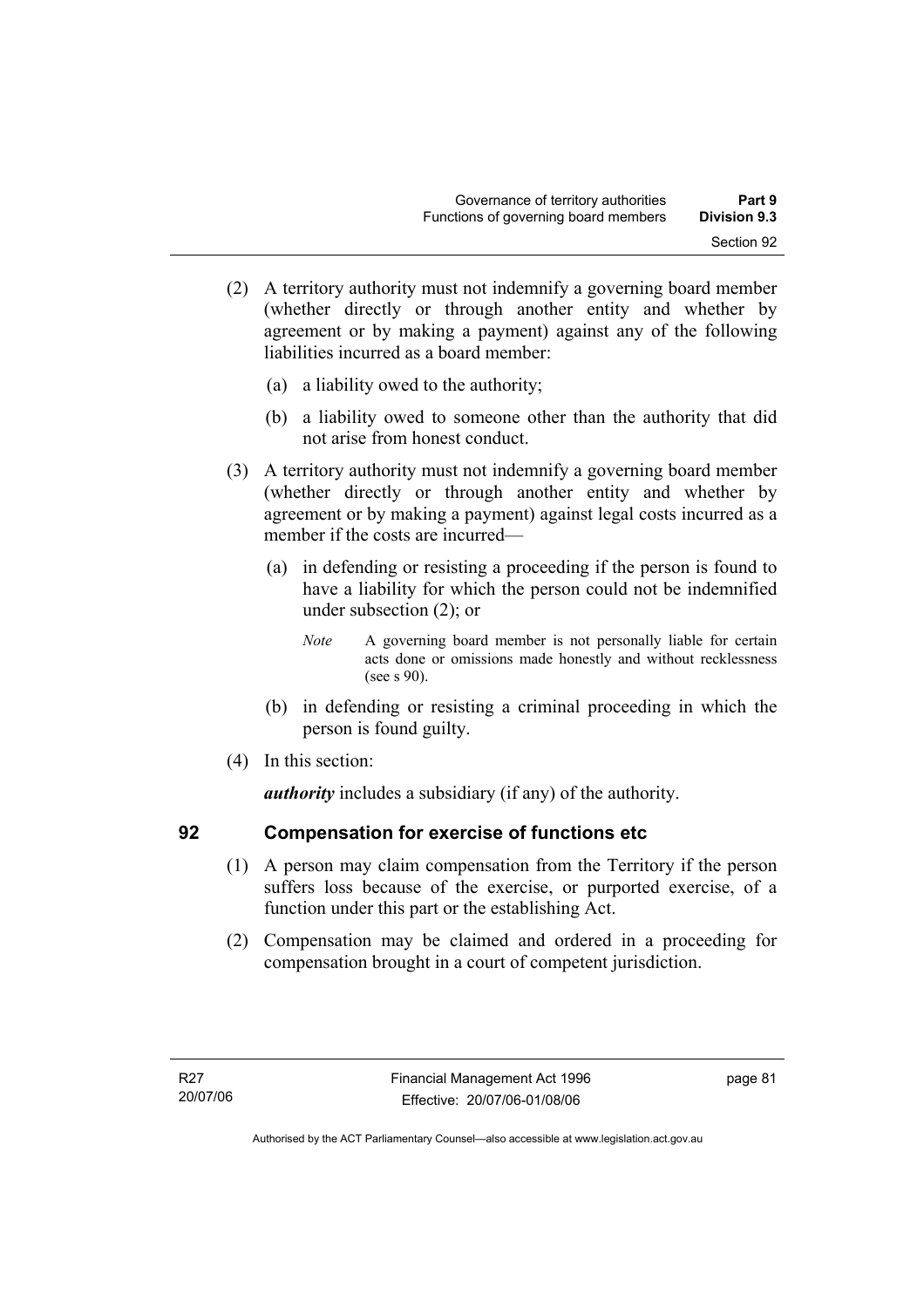| Part 9              | Governance of territory authorities |
|---------------------|-------------------------------------|
| <b>Division 9.4</b> | Governing board meetings            |
| Section 93          |                                     |

- (3) A court may order the payment of reasonable compensation for the loss or expense only if it is satisfied it is just to make the order in the circumstances of the particular case.
- (4) A regulation may prescribe matters that may, must or must not be taken into account by the court in considering whether it is just to make the order

# **Division 9.4 Governing board meetings**

### **93 Time and place of governing board meetings**

- (1) Meetings of the governing board of a territory authority are to be held when and where it decides.
- (2) However, the governing board must meet—
	- (a) at least once every 3 months; or
	- (b) if the establishing Act requires the governing board to meet more frequently—at the times required under the establishing Act.
- (3) The chair—
	- (a) may at any time call a meeting of the governing board; and
	- (b) must call a meeting if asked by the Minister or at least 2 members.
- (4) The chair must give the other members reasonable notice of the time and place of a meeting called by the chair.

# **94 Presiding member at governing board meetings**

- (1) The chair presides at all meetings at which the chair is present.
- (2) If the chair is absent and the governing board has a deputy chair, the deputy chair presides.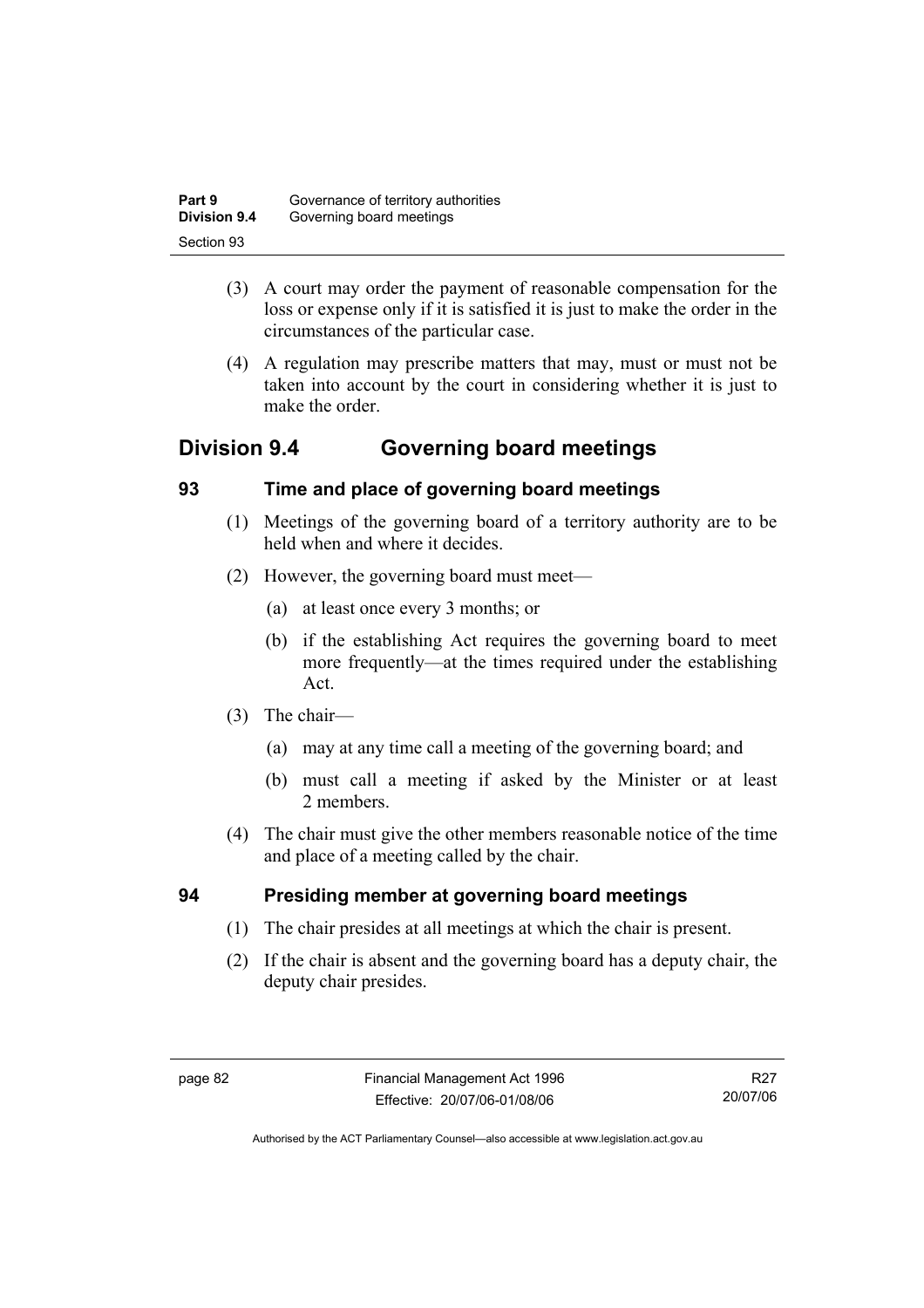- (3) If the chair and the deputy chair are absent or the chair is absent and there is no deputy chair, the member chosen by the members present presides.
- (4) However, the members must not choose the CEO to preside.

### **95 Quorum at governing board meetings**

- (1) Business may be carried on at a meeting of the governing board only if at least 1/2 the number of members appointed are present.
- (2) However, if the establishing Act for the governing board provides that a board member is a non-voting member, that board member is not counted as a member appointed or present for subsection (1).

### **96 Voting at governing board meetings**

- (1) At a meeting of the governing board each member has a vote on each question to be decided, unless the establishing Act for the board otherwise provides.
- (2) A question is decided by a majority of the votes of the members present and voting but, if the votes are equal, the member presiding has a deciding vote.

# **97 Conduct of governing board meetings etc**

- (1) The governing board may conduct its proceedings (including its meetings) as it considers appropriate.
- (2) A meeting may be held using a method of communication, or a combination of methods of communication, that allows a board member taking part to hear what each other member taking part says without the members being in each other's presence.

### **Examples**

a phone link, a satellite link

*Note* An example is part of the Act, is not exhaustive and may extend, but does not limit, the meaning of the provision in which it appears (see Legislation Act, s 126 and s 132).

| R27      | Financial Management Act 1996 | page 83 |
|----------|-------------------------------|---------|
| 20/07/06 | Effective: 20/07/06-01/08/06  |         |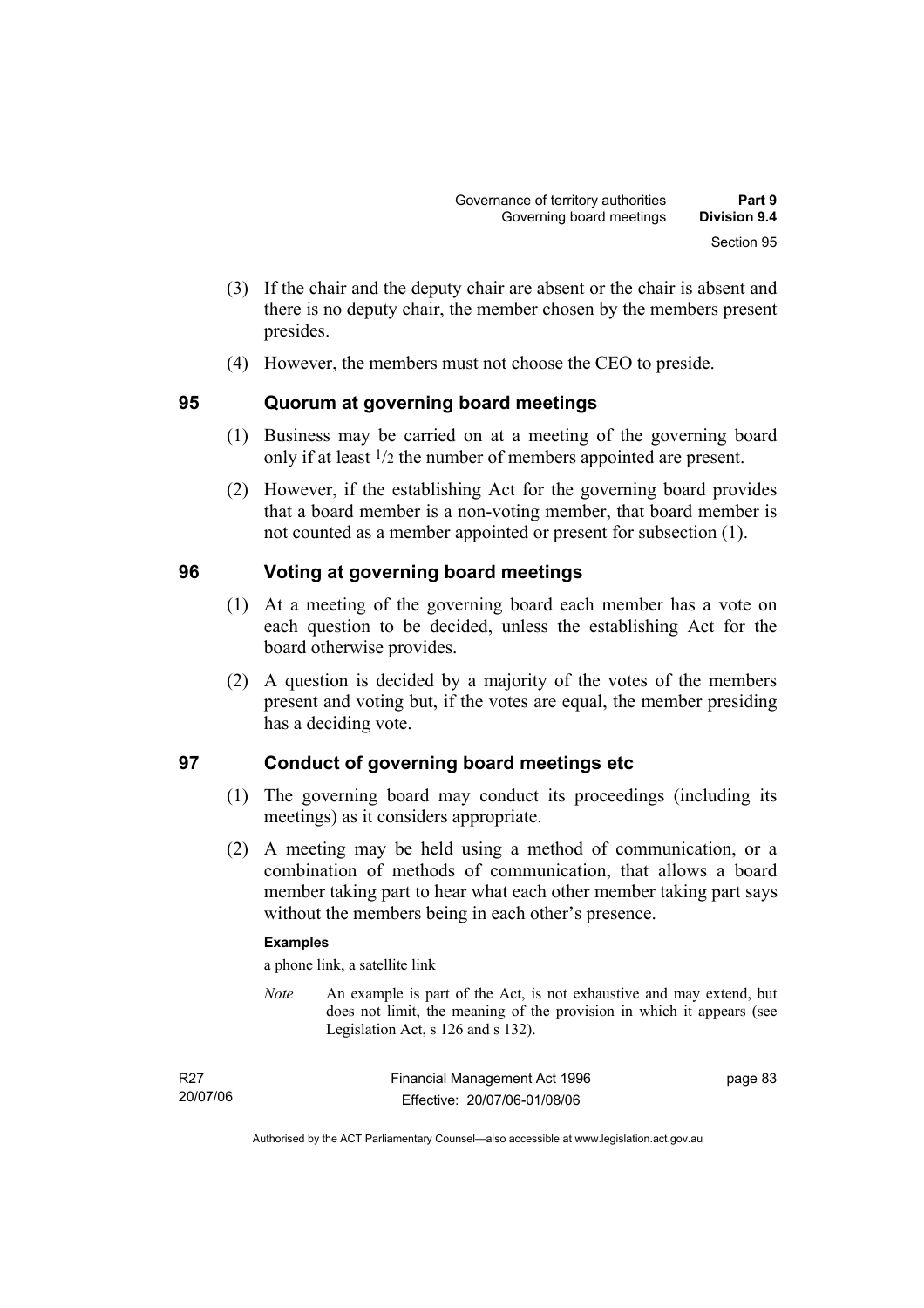| Part 9              | Governance of territory authorities                    |
|---------------------|--------------------------------------------------------|
| <b>Division 9.5</b> | Requirements and obligations for territory authorities |
| Section 98          |                                                        |

- (3) A governing board member who takes part in a meeting conducted under subsection (2) is taken, for all purposes, to be present at the meeting.
- (4) A resolution is a valid resolution of the governing board, even if it is not passed at a meeting of the board, if all members agree to the proposed resolution in writing or by electronic communication.

**Example of electronic communication**  email

(5) The board must keep minutes of its meetings.

# **Division 9.5 Requirements and obligations for territory authorities**

### **98 Limitations on authorities forming corporations etc**

- (1) A relevant territory authority must not do any of the following without the Treasurer's prior written approval:
	- (a) subscribe for, or purchase, shares in or debentures or other securities of, a corporation;
	- (b) form, or take part in the formation of, a corporation.
- (2) An approval under subsection (1)—
	- (a) must relate only to a particular corporation or proposed corporation; and
	- (b) may be given subject to the conditions or restrictions stated in the approval.
- (3) If a relevant territory authority does something mentioned in subsection (1), the authority must tell the responsible Minister within 2 weeks after the day the authority does the thing.
- (4) The responsible Minister must—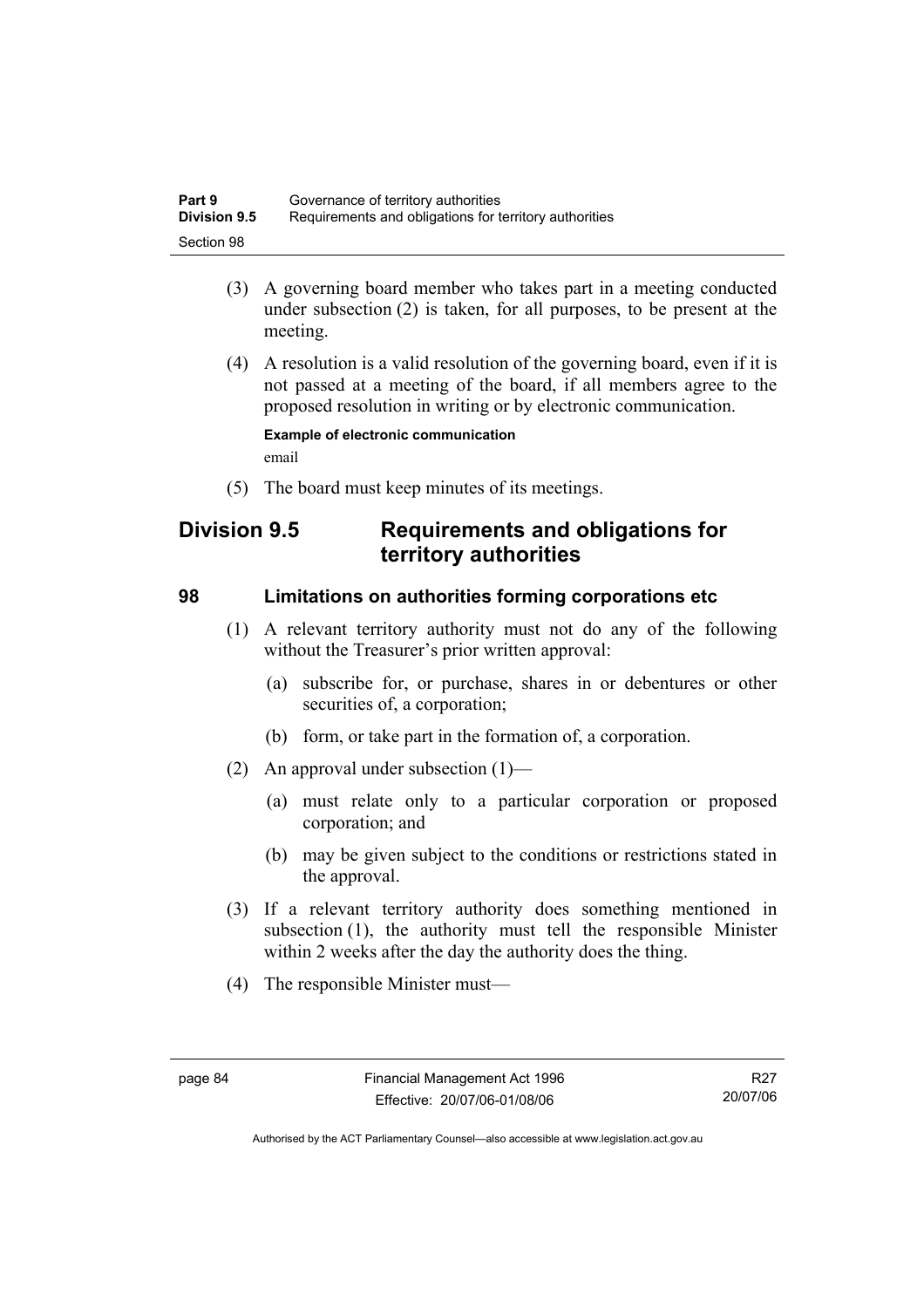- (a) prepare a written statement setting out details of, and reasons for, the relevant territory authority's action; and
- (b) present the statement to the Legislative Assembly within 6 sitting days after the day the Minister is told about the action.
- (5) A statement need not include any material that is commercially sensitive.
- (6) However, if commercially sensitive information is not included in the statement, the responsible Minister must, when presenting the statement to the Legislative Assembly, also present a further statement setting out the general nature of the information and the reason for its non-inclusion in the statement.

### **99 Limitations on authorities taking part in joint ventures and trusts**

- (1) A relevant territory authority must not take part in a joint venture or trust without the Treasurer's prior written approval.
- (2) An approval under subsection (1)—
	- (a) may apply generally or may relate to a particular proposed joint venture or trust; and
	- (b) may be given subject to the conditions or restrictions stated in the approval.
- (3) If a relevant territory authority enters into an agreement for a joint venture or trust, the authority must tell the responsible Minister within 2 weeks after the day the authority enters into the agreement.
- (4) The responsible Minister must—
	- (a) prepare a written statement setting out details of, and reasons for, the agreement; and
	- (b) present the statement to the Legislative Assembly within 6 sitting days after the day the Minister is told about the agreement.

| R27      | Financial Management Act 1996 | page 85 |
|----------|-------------------------------|---------|
| 20/07/06 | Effective: 20/07/06-01/08/06  |         |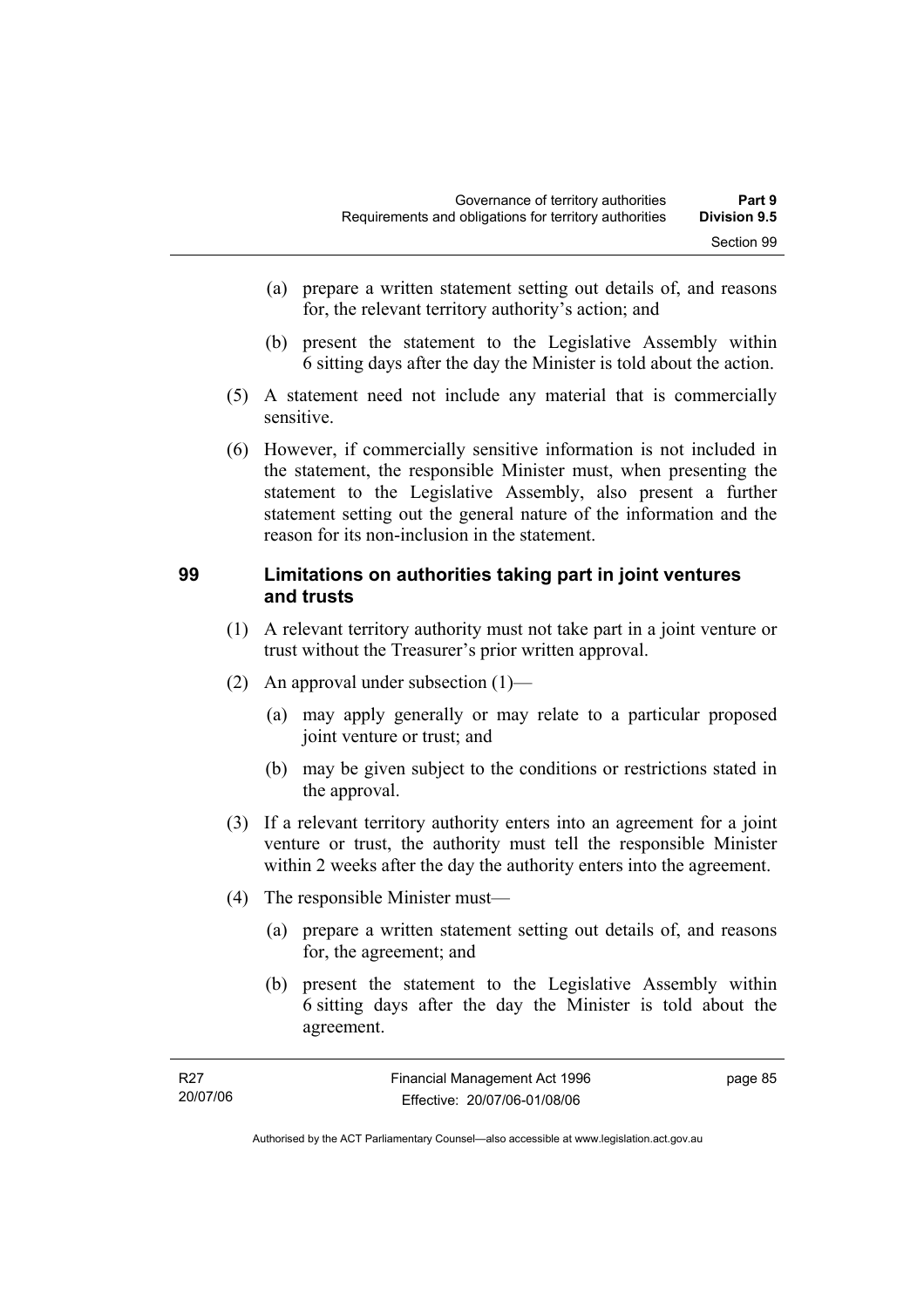| Part 9              | Governance of territory authorities                    |
|---------------------|--------------------------------------------------------|
| <b>Division 9.5</b> | Requirements and obligations for territory authorities |
| Section 100         |                                                        |

- (5) A statement need not include any material that is commercially sensitive.
- (6) However, if commercially sensitive information is not included in the statement, the responsible Minister must, when presenting the statement to the Legislative Assembly, also present a further statement setting out the general nature of the information and the reason for its non-inclusion in the statement.

### **100 Corporations, joint ventures and trusts in which authority has interest**

- (1) If a relevant territory authority has a controlling interest in a corporation, joint venture or trust, the authority must ensure that—
	- (a) the auditor-general is appointed auditor for the corporation, joint venture or trust; and
	- (b) the corporation or joint venture, or a trustee for the trust, does not do anything that the authority itself could not do.
- (2) If a relevant territory authority has an interest, other than a controlling interest, in a corporation, joint venture or trust, the authority must try to ensure that the auditor-general is appointed auditor for the corporation, joint venture or trust.
	- *Note* The *Auditor-General Act 1996*, s 14 allows the auditor-general to require a person to give to the auditor-general information and documents.
- (3) In this section—

*controlling interest*—see the *Auditor-General Act 1996*, section 5.

### **101 Obligation of authorities to tell Minister about significant events**

 (1) A relevant territory authority must, as soon as practicable, tell the responsible Minister of any significant event that affects, or seems likely to affect—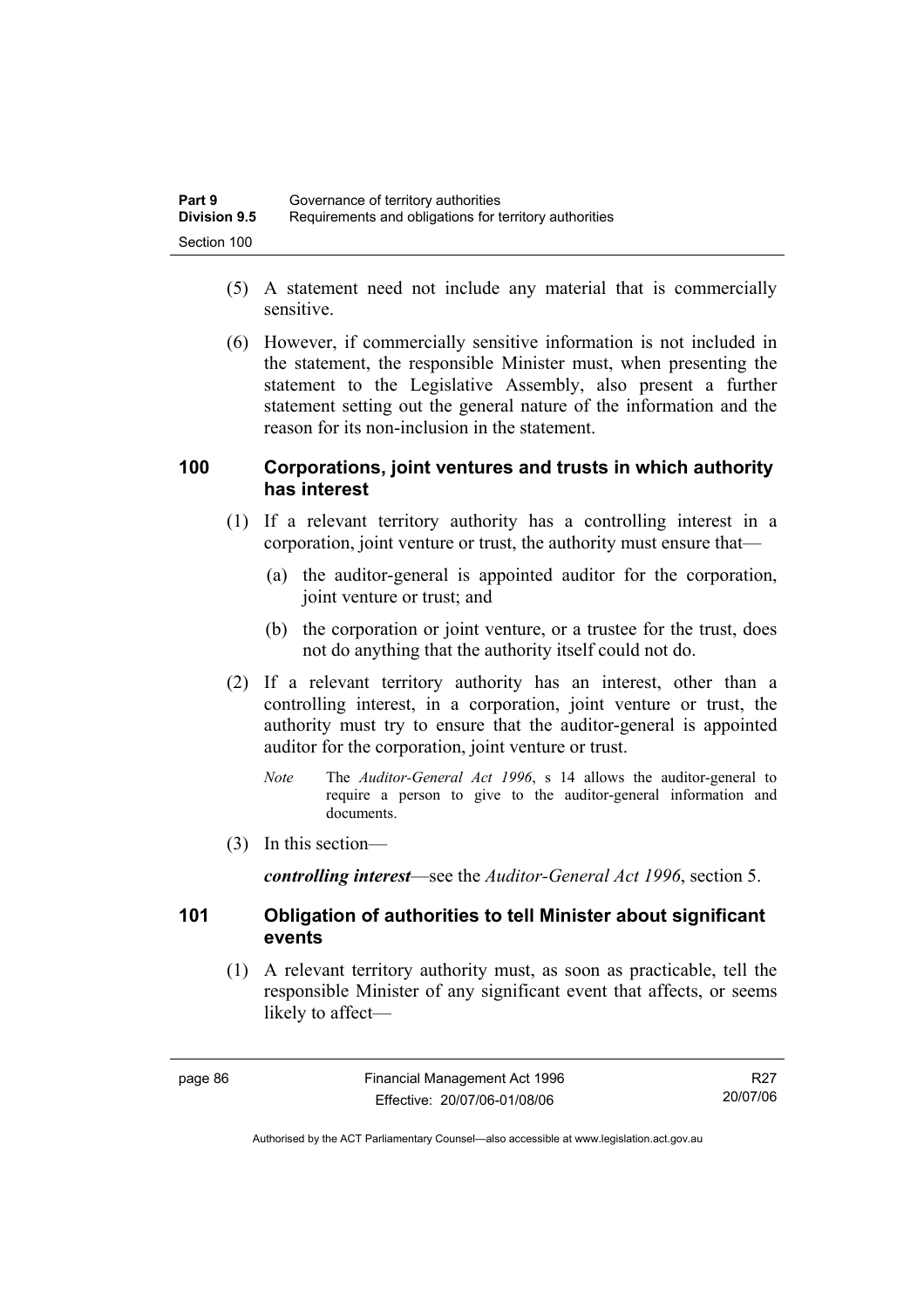- (a) the value of the authority; or
- (b) a significant part of the authority's assets; or
- (c) the performance of the authority as a whole; or
- (d) the carrying out of a significant activity of the authority.
- (2) For this section, an event, part of assets or activity is *significant* for a relevant territory authority if—
	- (a) it is significant when interpreted in accordance with accounting standards relating to materiality ordinarily used in Australia when the decision about whether it is significant is made; or
	- (b) a document published by the authority identifies it as significant (however described); or
	- (c) a memorandum of understanding or other agreement between the responsible Minister or Treasurer and the authority identifies it as significant (however described); or
	- (d) it is prescribed under the financial management guidelines.

### **102 Ministerial directions to authorities about financial etc statements**

- (1) The responsible Minister for a relevant territory authority may, in writing, direct the relevant person for the authority to give the Minister financial or other statements relating to the authority.
- (2) Without limiting subsection (1), the direction may state the form in which the statements are to be given and the period to which they must relate.
- (3) A relevant person for a relevant territory authority who receives a direction under subsection (1) must prepare the statements required by the direction and give them to the responsible Minister within 1 month after the day the person receives the direction or, if a longer period is allowed by the Minister, within the longer period.

page 87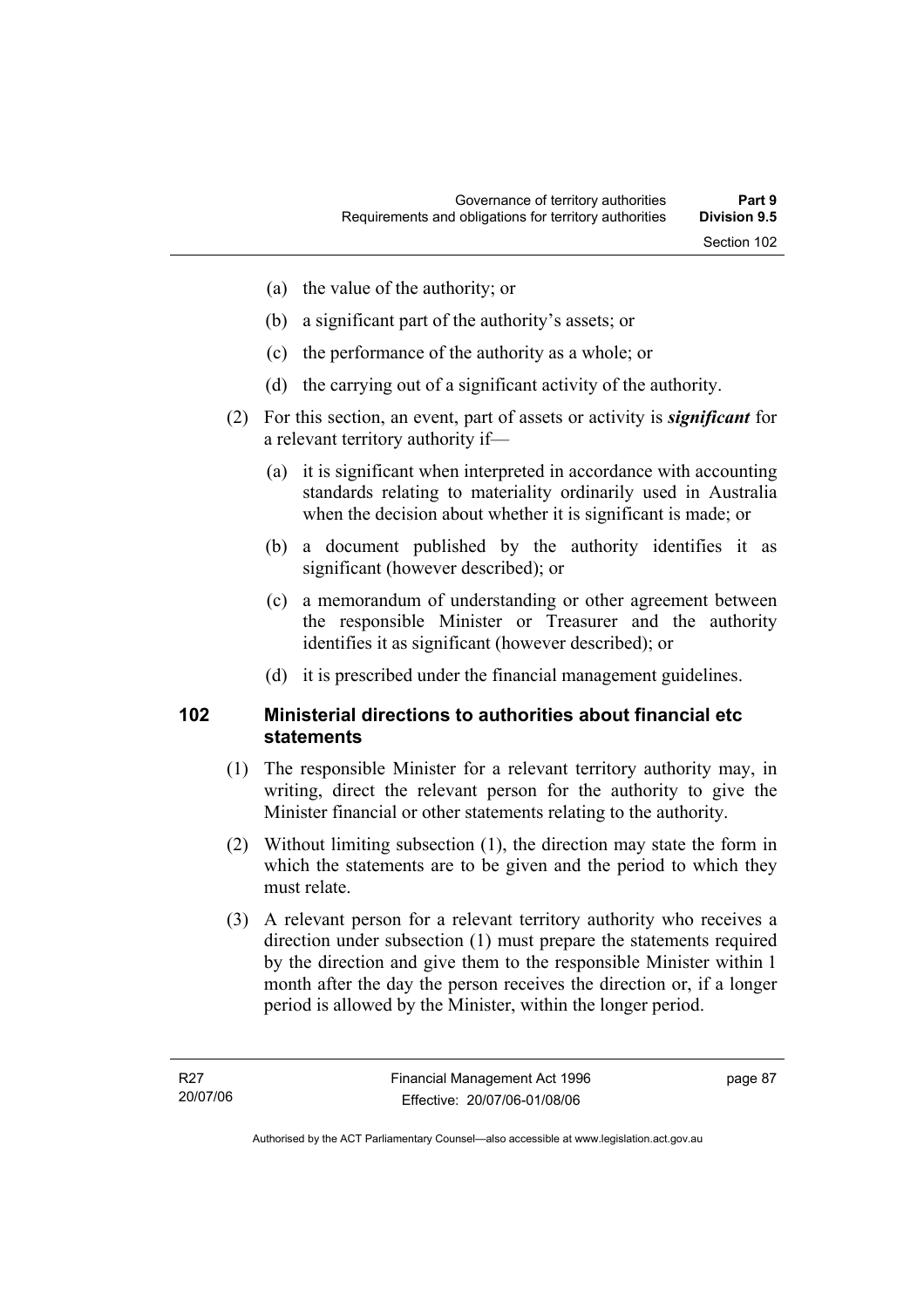| Part 9              | Governance of territory authorities                    |
|---------------------|--------------------------------------------------------|
| <b>Division 9.5</b> | Requirements and obligations for territory authorities |
| Section 103         |                                                        |

- (4) The responsible Minister must not allow a longer period under subsection (3) for complying with a direction unless satisfied that there are special circumstances that justify the longer period.
- (5) In this section:

*relevant person*, for a relevant territory authority, means—

- (a) if the authority has a governing board—the chair of the governing board; or
- (b) if the authority does not have a governing board—the chief executive officer.

### **103 Application of government policies to authorities**

- (1) The responsible Minister for a relevant territory authority may, after consulting the authority, tell the authority, in writing, the general government policies (*applicable governmental policies*) that are to apply to the authority.
- (2) A relevant territory authority must ensure that the authority complies, as far as practicable, with the applicable governmental policies.
- (3) For the *Trade Practices Act 1974* (Cwlth), this Act authorises—
	- (a) the decision to apply applicable governmental policies to an authority; and
	- (b) the doing of, or the failure to do, anything by or in relation to the authority to comply with applicable governmental policies.
- (4) A notice under subsection (1) is a notifiable instrument.
	- *Note* A notifiable instrument must be notified under the Legislation Act.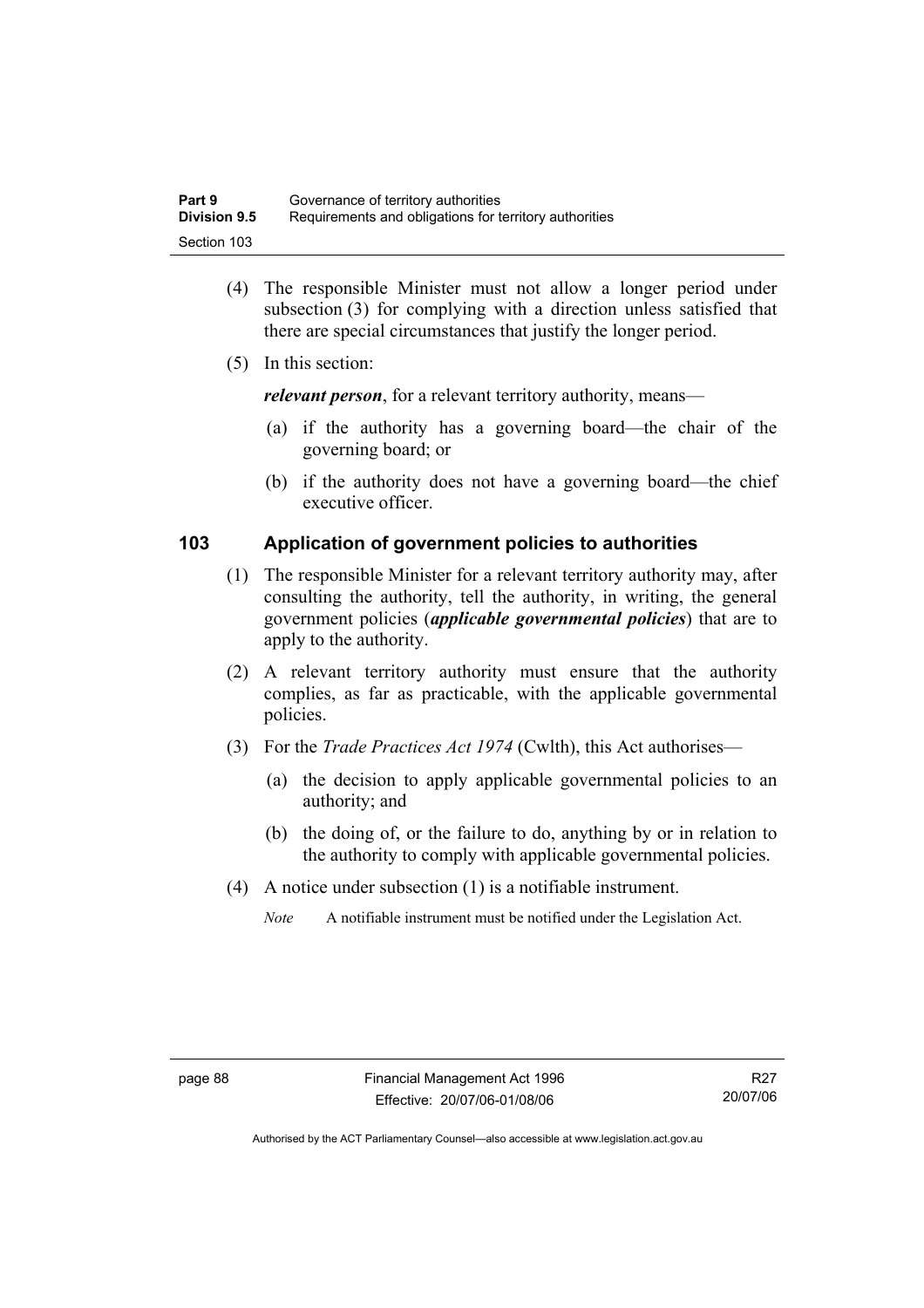# **Division 9.6 Restructuring of territory authorities**

### **104 Purpose of div 9.6**

The purpose of this division is to facilitate the transfer of assets, rights and liabilities of, or held by, territory authorities to which this division applies.

*Note 1* A *liability* includes an obligation (see Legislation Act, dict, pt 1).

*Note 2* See also the Legislation Act, dict, def *asset*.

### **105 What territory authorities does div 9.6 apply to?**

- (1) This division applies to a territory authority if the authority is prescribed by regulation for this division.
- (2) A reference in this division to a *division 9.6 authority* is a reference to a territory authority to which this division applies.
- (3) To remove any doubt—
	- (a) nothing in this Act prevents a division 9.6 authority also being a division 9.7 authority; and
	- (b) a regulation may prescribe a territory authority for this division whether or not this part would otherwise apply to the authority.

### **106 Responsible Minister may direct div 9.6 authority to sell or transfer assets**

 (1) The responsible Minister for a division 9.6 authority may direct the authority to sell or transfer a stated asset of, or held by, the authority.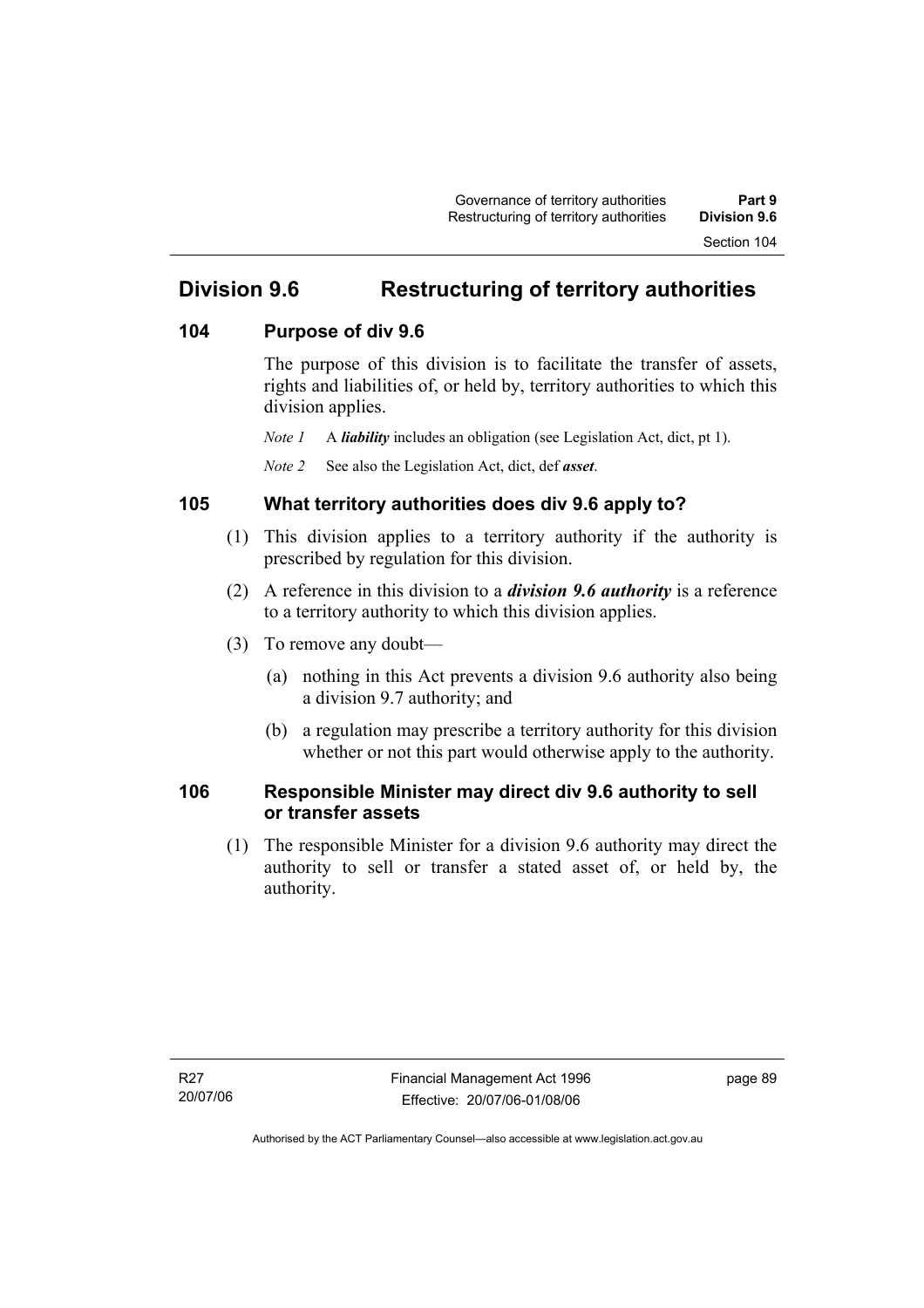| Part 9              | Governance of territory authorities    |
|---------------------|----------------------------------------|
| <b>Division 9.6</b> | Restructuring of territory authorities |
| Section 107         |                                        |

 (2) The direction may also impose on the division 9.6 authority requirements to assist or regulate, or otherwise in relation to, the sale or transfer.

#### **Examples of other requirements**

- 1 that a sale or transfer must be to a stated entity
- 2 that a sale or transfer must be finished before a stated time
- 3 that a sale or transfer must be undertaken in a stated way
- 4 that an asset must be sold for a price within a stated price-range
- 5 that an asset must be marketed, and the sale undertaken, through a stated agent
- *Note* An example is part of the Act, is not exhaustive and may extend, but does not limit, the meaning of the provision in which it appears (see Legislation Act, s 126 and s 132).
- (3) The division 9.6 authority must comply with the direction.
- (4) A direction under subsection (1) is a notifiable instrument.

*Note* A notifiable instrument must be notified under the Legislation Act.

 (5) To remove any doubt, this section is additional to, and does not limit, any other provision of this division.

### **107 Transfer of assets by declaration—div 9.6 authorities**

- (1) The responsible Minister for a division 9.6 authority may make 1 or more of the following declarations (a *transfer declaration*) in relation to an asset of, or held by, the authority:
	- (a) a declaration that the stated asset vests in a stated entity at a stated time without a conveyance, transfer or assignment;
	- (b) a declaration that a stated instrument relating to the asset continues to have effect after the asset vests in a stated entity as if a reference in the instrument to the authority were a reference to the entity;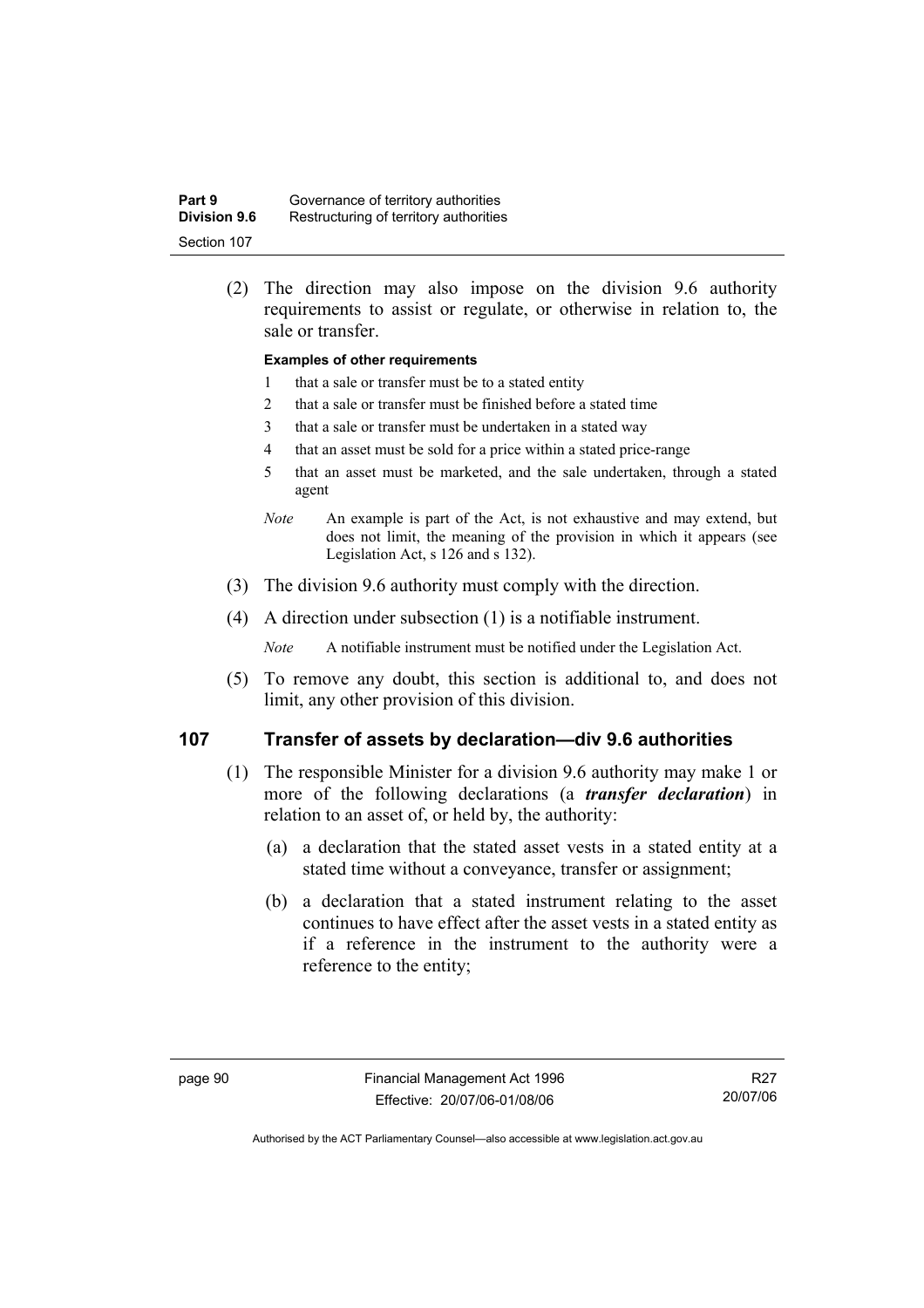- (c) a declaration that a stated entity becomes the authority's successor in law in relation to the asset after the asset vests in the entity.
- (2) A transfer declaration has effect in accordance with its terms.
- (3) A transfer declaration is a notifiable instrument.

*Note* A notifiable instrument must be notified under the Legislation Act.

- (4) To remove any doubt, the making of a transfer declaration in relation to an asset of, or held by, a division 9.6 authority does not prevent the authority from transferring assets not dealt with in the declaration otherwise than in accordance with the declaration.
- (5) To remove any doubt, this section is additional to, and does not limit, any other provision of this division.

### **108 Transfer of contractual rights and liabilities by declaration—div 9.6 authorities**

- (1) The responsible Minister for a division 9.6 authority may declare that the authority's rights and liabilities under a stated contract to which the authority is party—
	- (a) stop being the rights and liabilities of the authority at a stated time; and
	- (b) become rights and liabilities of a stated entity at that time.
- (2) The responsible Minister for a division 9.6 authority may declare that a stated contract continues to have effect after a stated time as if a reference in the contract were a reference to a stated entity.
- (3) The responsible Minister for a division 9.6 authority may declare that a stated instrument relating to a stated contract continues to have effect after the authority's rights and liabilities under the contract become rights and liabilities of a stated entity as if a reference in the instrument to the authority were a reference to the entity.

page 91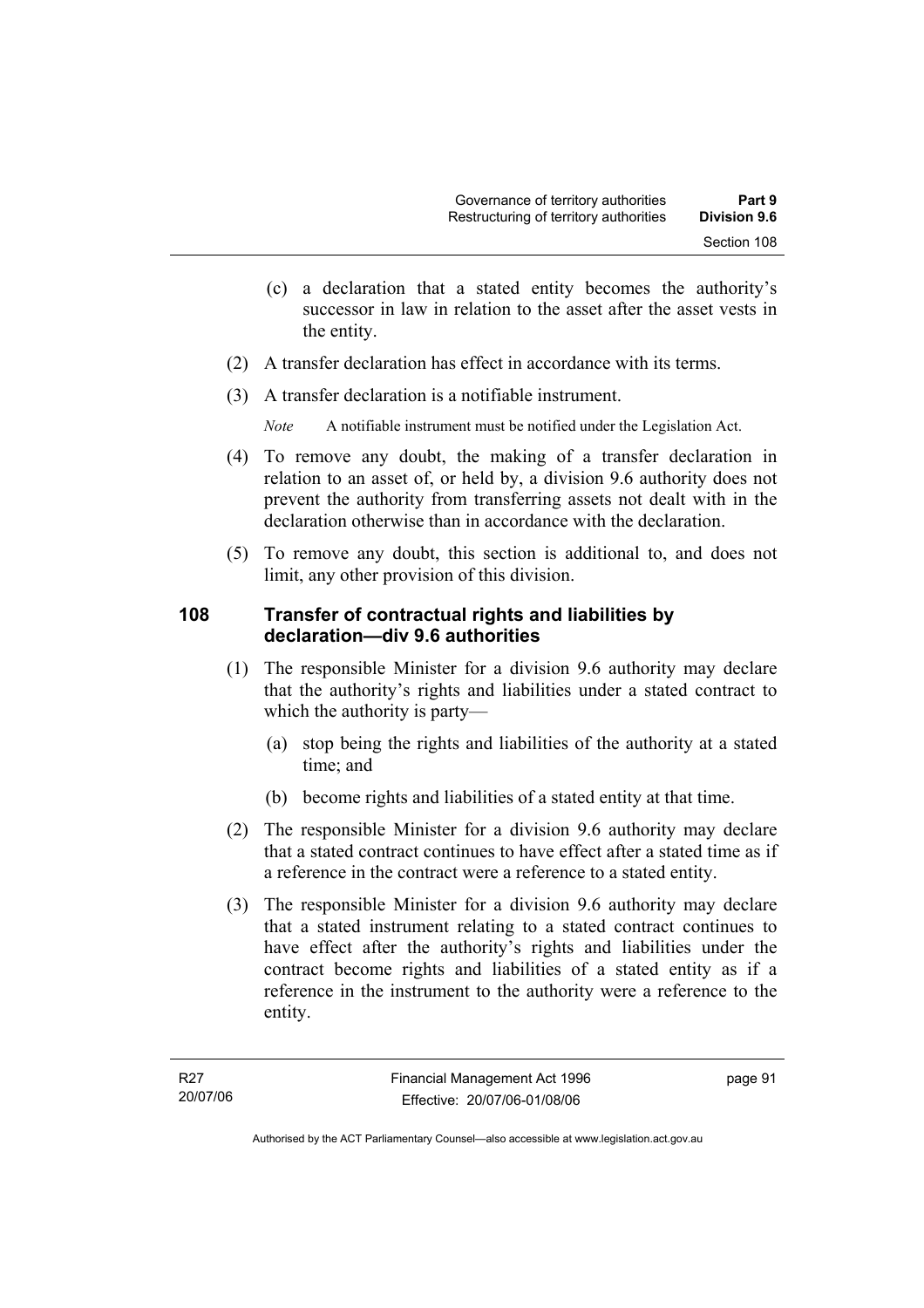| Part 9              | Governance of territory authorities    |
|---------------------|----------------------------------------|
| <b>Division 9.6</b> | Restructuring of territory authorities |
| Section 109         |                                        |

- (4) The responsible Minister for a division 9.6 authority may declare that a stated person becomes the authority's successor in law, in relation to the authority's rights and liabilities under a stated contract, immediately after the authority's rights and liabilities under the contract become rights and liabilities of the entity.
- (5) A declaration under this section has effect according to its terms.
- (6) A declaration under this section is a notifiable instrument.

*Note* A notifiable instrument must be notified under the Legislation Act.

 (7) To remove any doubt, this section is additional to, and does not limit, any other provision of this division.

### **109 Transfer of liabilities by declaration—div 9.6 authorities**

- (1) The responsible Minister for a division 9.6 authority may make 1 or more of the following declarations in relation to a liability of the authority:
	- (a) a declaration that a stated liability stops being a liability of the authority and becomes a liability of a stated entity at a stated time;
	- (b) a declaration that a stated instrument relating to a stated liability continues to have effect after the liability becomes a liability of a stated entity as if a reference in the instrument to the authority were a reference to the entity;
	- (c) a declaration that a stated entity becomes the authority's successor in law in relation to a stated liability immediately after the liability becomes a liability of the entity.
- (2) A declaration under subsection (1) has effect in accordance with its terms.
- (3) A declaration under subsection (1) is a notifiable instrument.

*Note* A notifiable instrument must be notified under the Legislation Act.

R27 20/07/06

Authorised by the ACT Parliamentary Counsel—also accessible at www.legislation.act.gov.au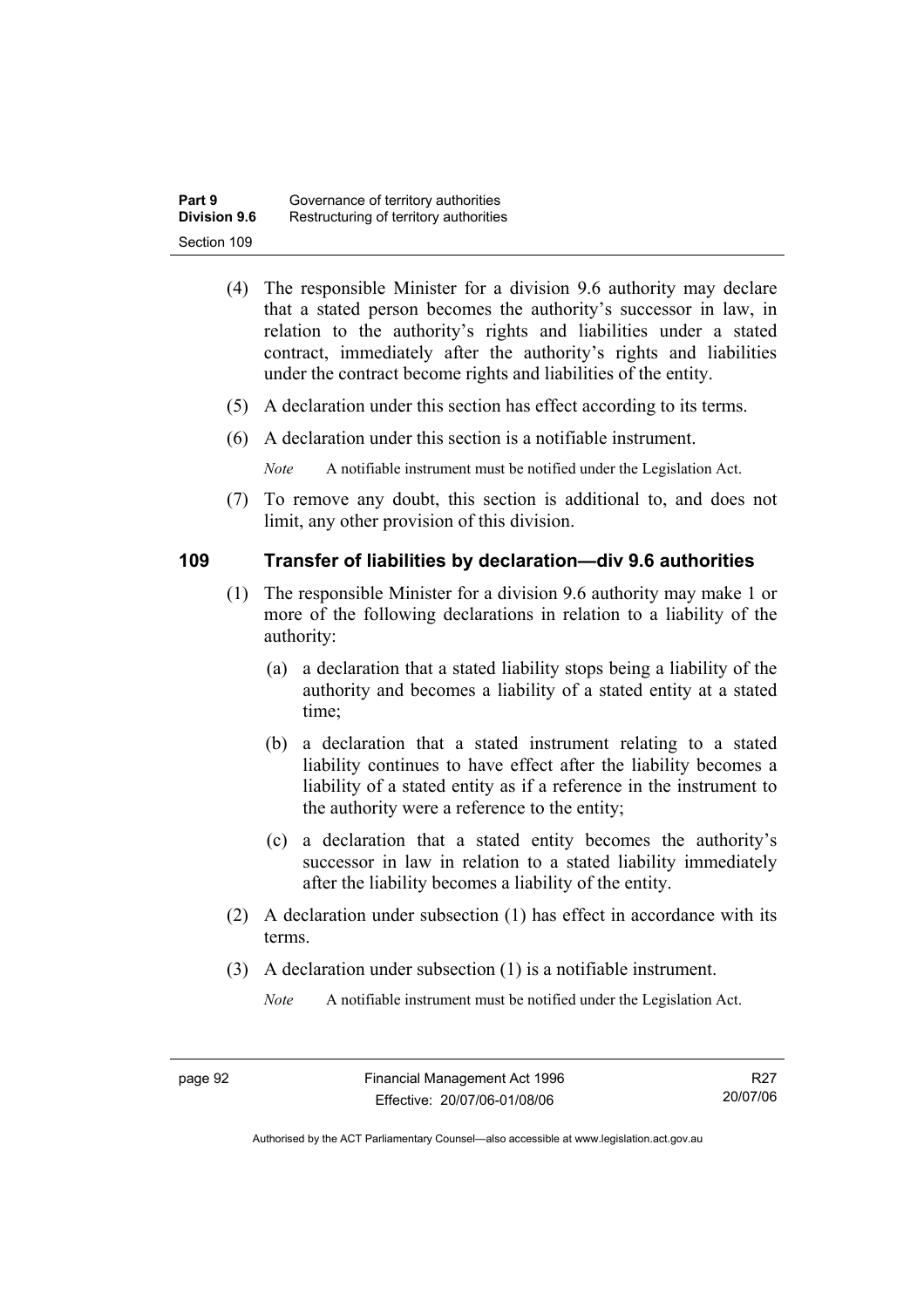(4) To remove any doubt, this section is additional to, and does not limit any other provision of this division.

### **110 Assistance given by authorities for div 9.6**

 (1) A division 9.6 authority may, on the authority's own initiative, give the Territory assistance in relation to the transfer of the authority's assets.

### **Examples of forms of assistance**

- 1 giving information
- 2 giving financial assistance
- 3 giving a financial benefit to an entity
- 4 giving facilities, information and other assistance in relation to the conduct of a due diligence procedure or market briefing
- 5 entering into an agreement with the Territory
- *Note* An example is part of the Act, is not exhaustive and may extend, but does not limit, the meaning of the provision in which it appears (see Legislation Act, s 126 and s 132).
- (2) A division 9.6 authority must, if asked in writing by the responsible Minister for the authority, assist the Territory in relation to the transfer of the authority's assets.
- (3) If a division 9.6 authority must give assistance under subsection (2), the assistance must be given within the period, and in the way, stated in the request.
- (4) To remove any doubt, a division 9.6 authority that gives assistance under this section does not incur civil liability only because of the giving of assistance.
- (5) Any liability that would, apart from this section, attach to the division 9.6 authority attaches instead to the Territory.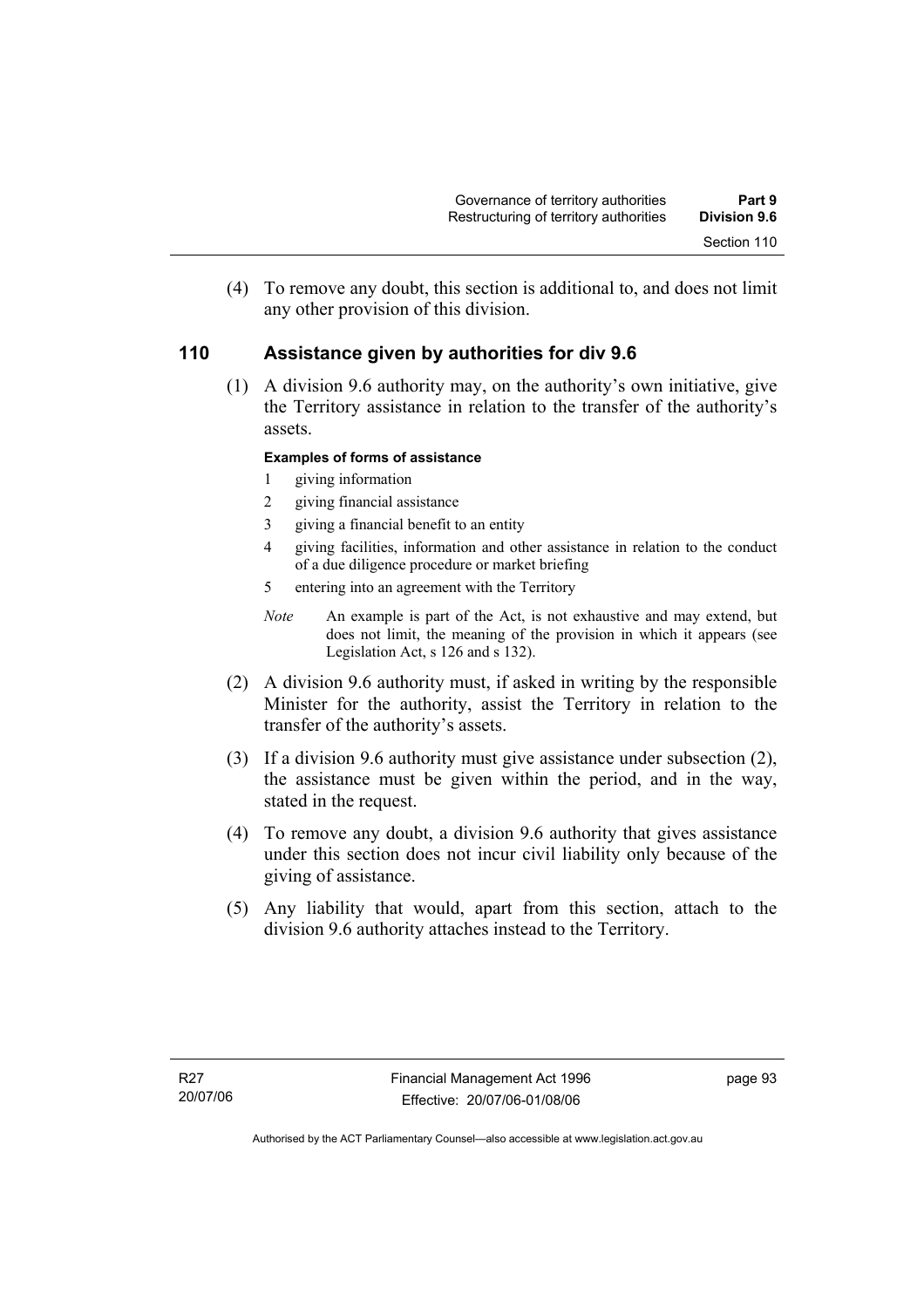### **111 Assistance given by governing board members for div 9.6**

 (1) The governing board, or a member of the governing board, of a division 9.6 authority may, on the board's or member's own initiative, give the Territory assistance in relation to the transfer of the authority's assets.

### **Examples of forms of assistance**

- 1 giving information
- 2 giving financial assistance
- 3 giving a financial benefit to an entity
- 4 giving facilities, information and other assistance in relation to the conduct of a due diligence procedure or market briefing
- 5 entering into an agreement with the Territory
- *Note* An example is part of the Act, is not exhaustive and may extend, but does not limit, the meaning of the provision in which it appears (see Legislation Act, s 126 and s 132).
- (2) The governing board, or a member of the governing board, of a division 9.6 authority must, if asked in writing by the responsible Minister for the authority, assist the Territory in relation to the transfer of the authority's assets.
- (3) If the governing board, or a member of the governing board, of a division 9.6 authority must give assistance under subsection (2), the assistance must be given within the period, and in the way, stated in the request.
- (4) To remove any doubt, a governing board or a member of a governing board who gives assistance under this section does not incur civil liability only because of the giving of assistance.
- (5) Any liability that would, apart from this section, attach to the members or member of the governing board attaches instead to the Territory.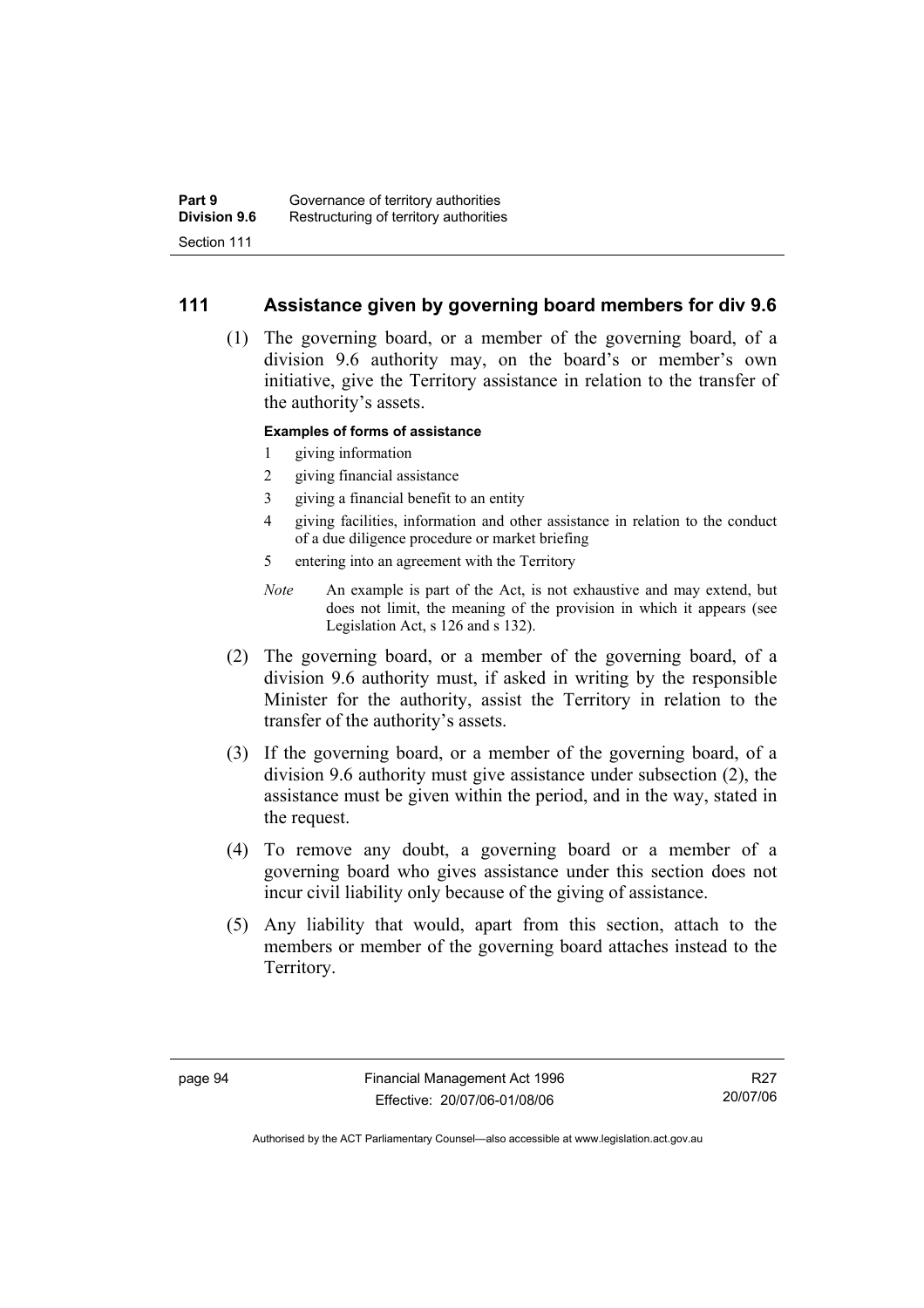### **112 Use of information by Territory and div 9.6 authorities**

- (1) This section applies to information provided under section 110 (Assistance given by authorities for div 9.6) or section 111 (Assistance given by governing board members for div 9.6) in relation to a division 9.6 authority.
- (2) The Territory, the division 9.6 authority or an associated person may use the information for a purpose related to, or consequent on, the transfer of the authority's assets.
- (3) The Territory, the territory authority or an associated person may give the information to someone else for a purpose related to, or consequent on, the transfer of the authority's assets.
- (4) If a person gives information or uses information under this section—
	- (a) the giving of the information is not—
		- (i) a breach of confidence; or
		- (ii) a breach of professional etiquette or ethics; or
		- (iii) a breach of a rule of professional conduct; and
	- (b) the person does not incur civil liability only because of the giving or using of the information.
- (5) In this section:

*associated person*—each of the following is an *associated person* in relation to a division 9.6 authority:

- (a) the responsible Minister for the authority;
- (b) a public employee;
- (c) a person who exercises a function for the Territory in relation to the transfer of the authority's assets;
- (d) a member of the governing board of the territory authority;

page 95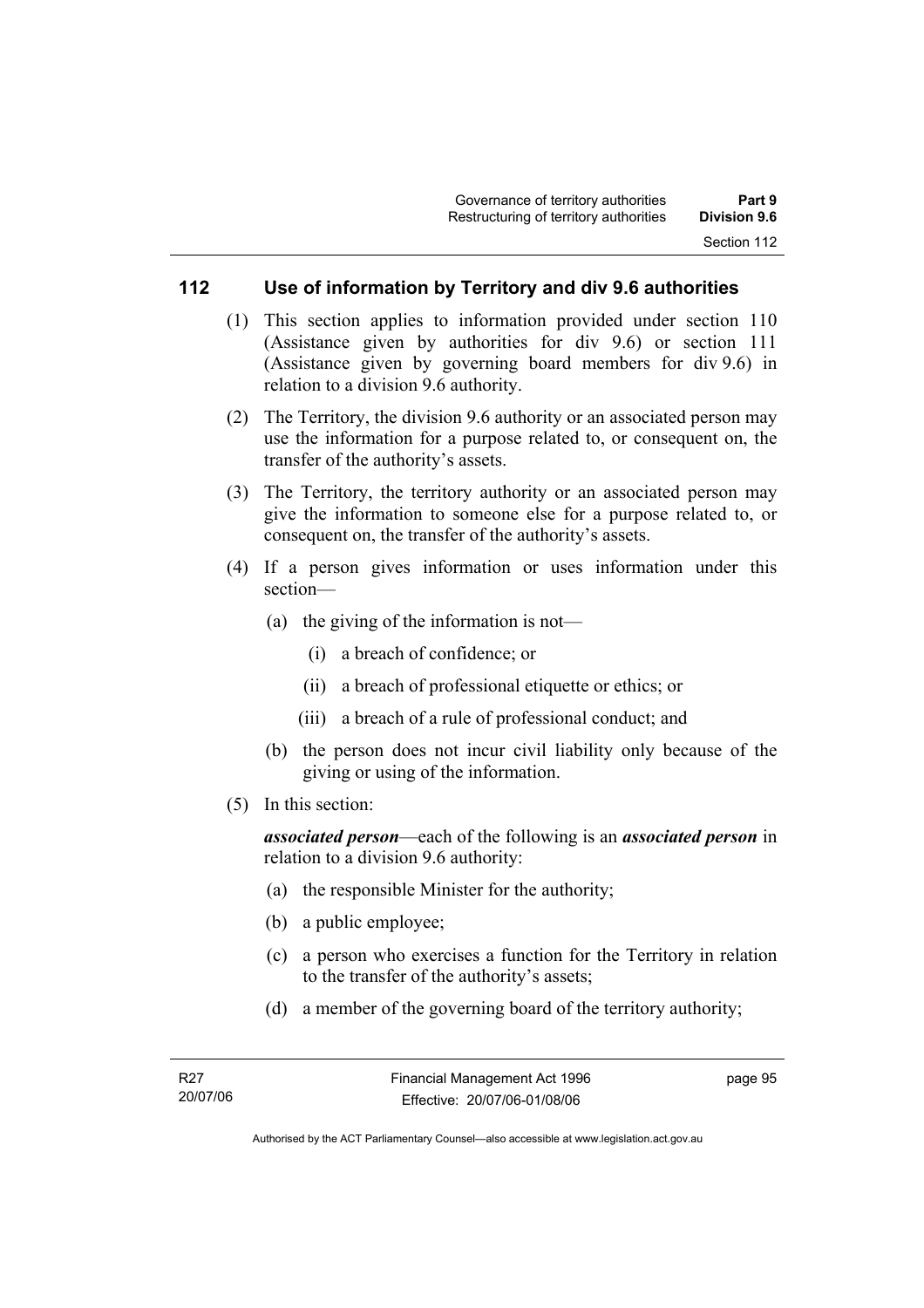- (e) an officer or employee of the authority;
- (f) a person who exercises a function for the authority in relation to the authority's assets.

### **113 Contracts relating to the protection of information responsible Minister for div 9.6 authority**

- (1) The responsible Minister for a division 9.6 authority may, on behalf of the Territory, enter into a contract with an entity relating to the protection of information if—
	- (a) the information is provided under section 110 (Assistance given by authorities for div 9.6) or section 111 (Assistance given by governing board members for div 9.6); and
	- (b) publication of the information might be expected to substantially prejudice the entity's commercial interests.
- (2) To remove any doubt, subsection (1) does not limit the power of the Territory to enter into contracts.

### **114 Contracts relating to the protection of information div 9.6 authority**

- (1) A division 9.6 authority may enter into a contract with an entity relating to the protection of information if—
	- (a) the information is provided under section 110 (Assistance given by authorities for div 9.6) or section 111 (Assistance given by governing board members for div 9.6); and
	- (b) publication of the information might be expected to substantially prejudice the entity's commercial interests.
- (2) To remove any doubt, subsection (1) does not limit the power of the division 9.6 authority to enter into contracts.

### **115 Transfer of pending proceedings—div 9.6 authorities**

(1) This section applies if—

| page 96 | Financial Management Act 1996 | R27      |
|---------|-------------------------------|----------|
|         | Effective: 20/07/06-01/08/06  | 20/07/06 |

Authorised by the ACT Parliamentary Counsel—also accessible at www.legislation.act.gov.au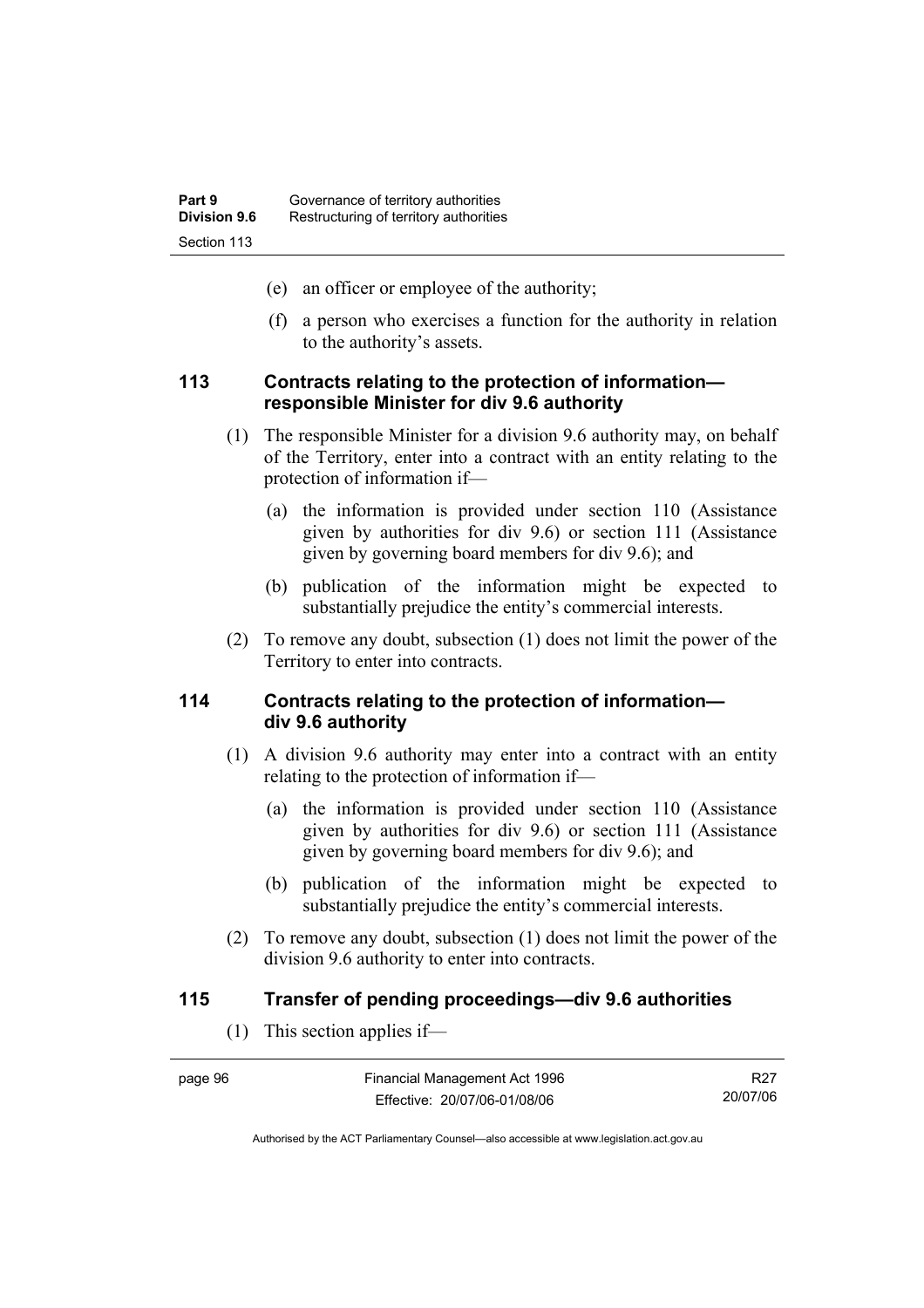- (a) an entity (the *successor*) becomes the successor in law of someone else (the *original entity*) at a particular time (the *handover time*) in relation to a particular asset, right or liability because of a declaration made by a Minister under this division; and
- (b) a proceeding to which the original entity was a party was pending in a court or other entity immediately before the handover time; and
- (c) the proceeding related, completely or partly, to the asset, right or liability.
- (2) The successor is, by force of this subsection, substituted for the original entity as a party to the proceeding to the extent to which the proceeding relates to the asset, right or liability.
- (3) The court or other entity in which, or before which, a proceeding has been continued under this section may give directions about the proceeding.
- (4) However, subsection (2) does not apply if the responsible Minister for the original entity determines otherwise.
- (5) A determination under subsection (3) is a notifiable instrument.

*Note* A notifiable instrument must be notified under the Legislation Act.

# **116 Proceedings and evidence—div 9.6 authorities**

- (1) This section applies if an entity (the *successor*) becomes the successor in law of someone else (the *original entity*) at a particular time (the *handover time*) in relation to a particular asset, right or liability because of a declaration made by a Minister under this division.
- (2) A proceeding for a cause of action may be brought against the successor in relation to the asset, right or liability if, before handover time—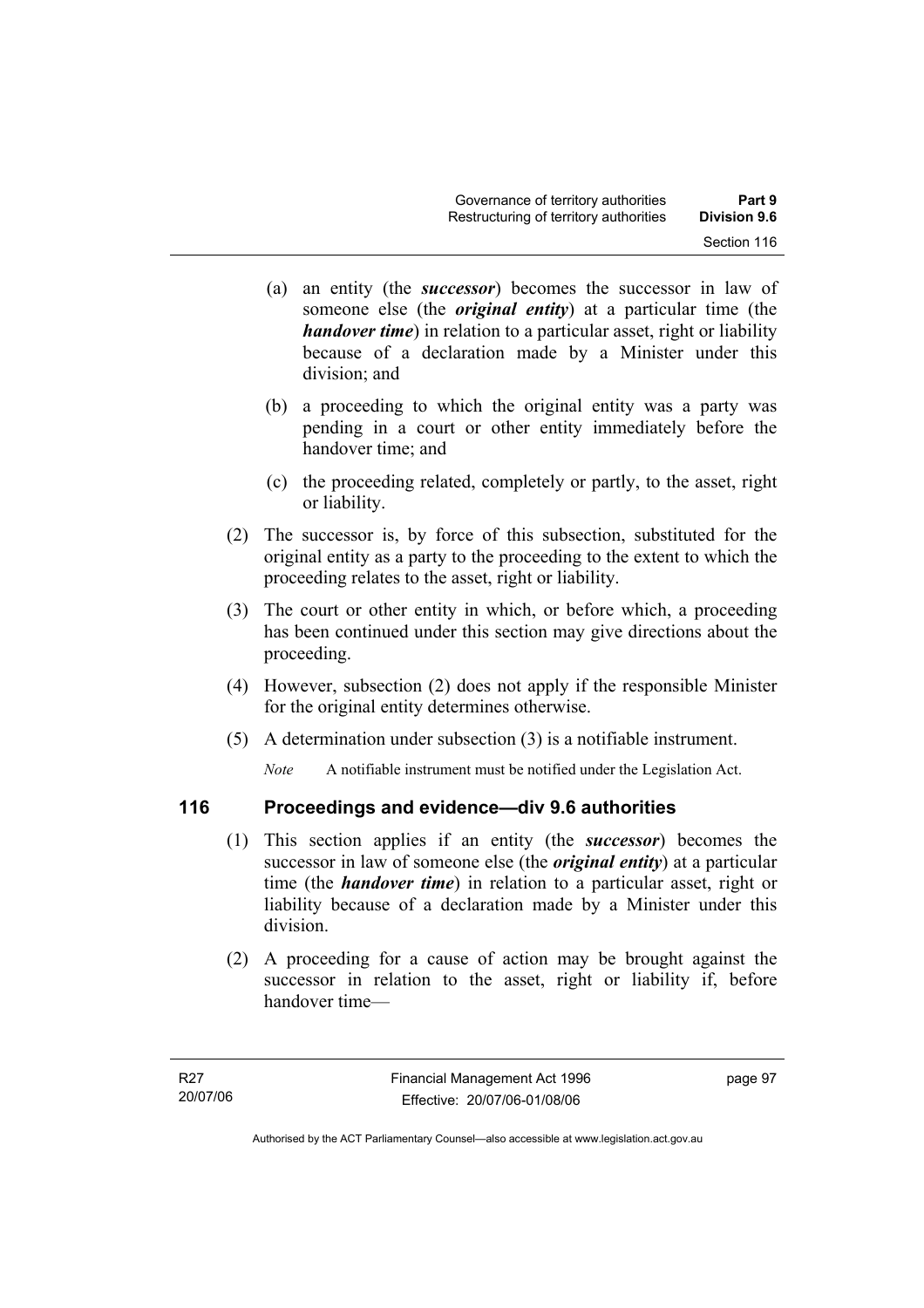- (a) the cause of action had accrued against the original entity in relation to the asset, right or liability; and
- (b) a proceeding had not started in relation to the cause of action; and
- (c) the limitation period for the cause of action had not ended.
- (3) The *Limitation Act 1985,* part 3 (Postponement of bar) applies to the starting of a proceeding that may be brought by or against the successor under this section as if the cause of action had been accrued by, or had accrued against, the successor.
- (4) The court or other entity in which, or before which, a proceeding has been or may be started under this section may give directions about the proceeding.
- (5) Any evidence that, before handover time, would have been admissible for or against the original entity in relation to the asset, right or liability is admissible for or against the successor.
- (6) An order made in a proceeding by or against the original entity in relation to the asset, right or liability before handover time may be enforced by or against the successor.
- (7) In this section:

*proceeding* includes a proceeding by way of appeal or review (including review under the *Ombudsman Act 1989*).

### **117 Operation of div 9.6 not breach of contract etc**

To remove any doubt, the operation of this division must not be taken to—

- (a) place a person in breach of contract or confidence; or
- (b) otherwise make a person guilty of a civil wrong; or
- (c) place a person in breach of, or create a default under, any territory law or provision in an agreement, arrangement or

R27 20/07/06

Authorised by the ACT Parliamentary Counsel—also accessible at www.legislation.act.gov.au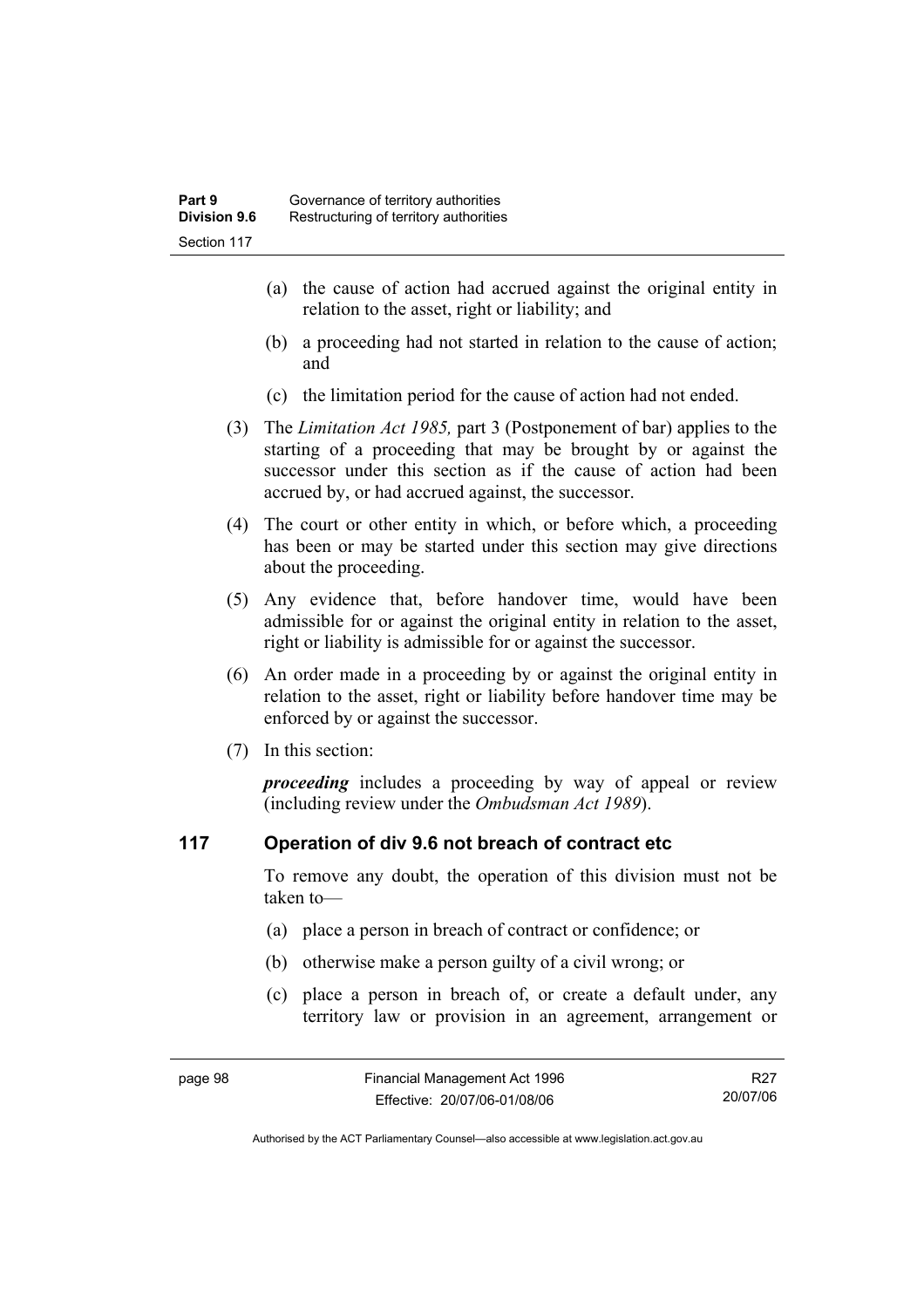understanding, including, for example, a contractual provision prohibiting, restricting or regulating the following:

- (i) the assignment or transfer of an asset, right or liability;
- (ii) the disclosure of information; or
- (d) release a surety from any of surety's liabilities in relation to a liability that is transferred under a declaration made by a Minister under this division; or
- (e) fulfil a condition that—
	- (i) allows an entity to terminate an agreement or liability; or
	- (ii) alters the operation or effect of an agreement; or
	- (iii) requires an amount to be paid before its stated maturity.
- *Note* An example is part of the Act, is not exhaustive and may extend, but does not limit, the meaning of the provision in which it appears (see Legislation Act, s 126 and s 132).

# **118 Transfer of assets etc not otherwise disposed of—div 9.6 authorities**

- (1) This section applies in relation to an asset, right or liability of a division 9.6 authority if—
	- (a) the authority ceases to exist; and
	- (b) apart from this section, division 9.7 would not apply in relation to the authority; and
	- (c) the asset, right or liability has not been disposed of after the authority ceases to exist.
- (2) Division 9.7 applies in relation to the division 9.6 authority as if it were a division 9.7 authority, but only in relation to the asset, right or liability that has not been disposed of.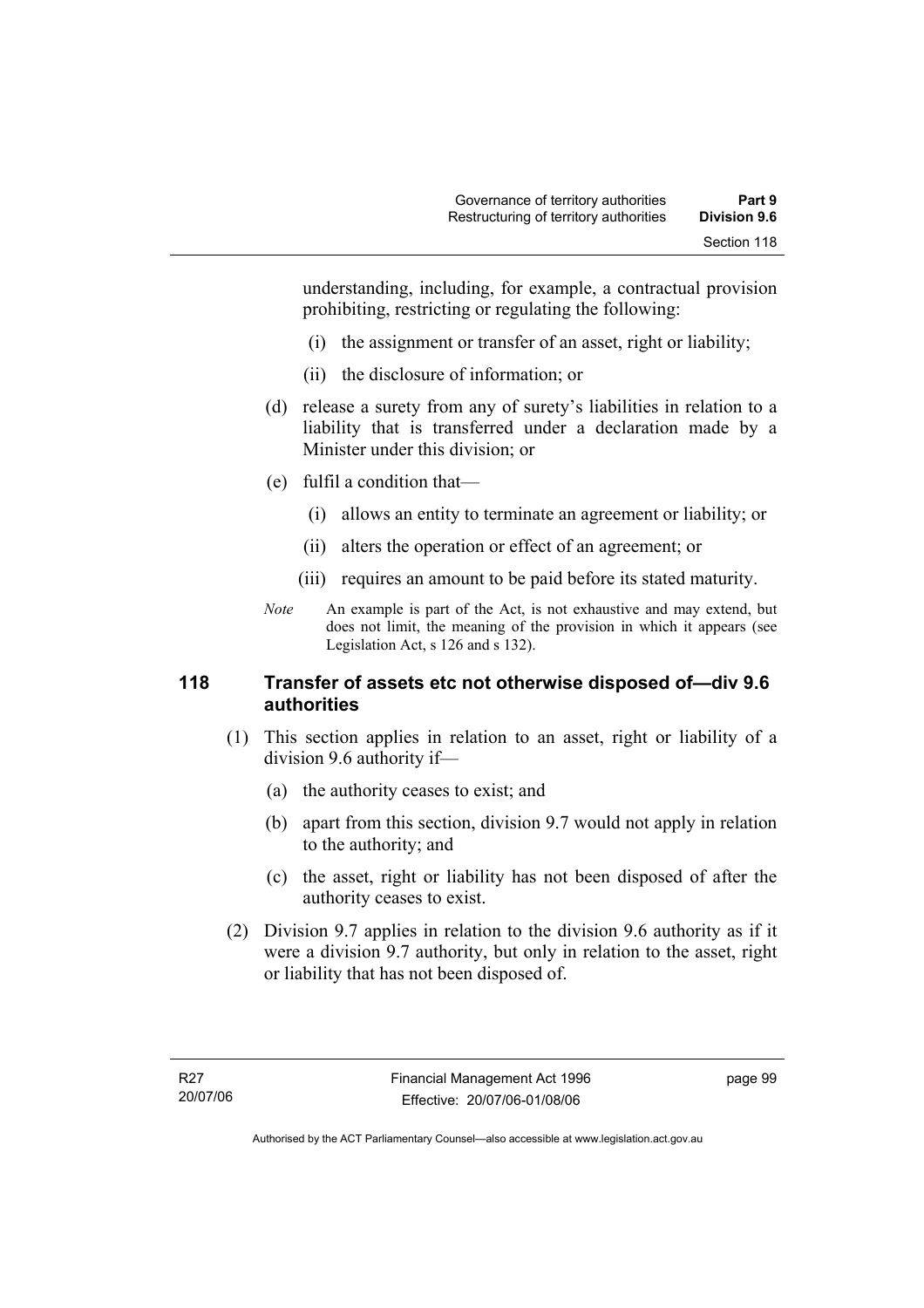# **119 Annual reports etc for div 9.6 authorities**

(1) In this section:

*division 9.6 authority* means a division 9.6 authority that has ceased to exist and is not also a division 9.7 authority.

*financial year*––see the *Annual Reports (Government Agencies) Act 2004*, section 6 (3).

*handover day*, in relation to a division 9.6 authority, means the day the authority ceases to exist.

*relevant financial year*, for a division 9.6 authority, means a financial year—

- (a) beginning before the handover day for the authority; and
- (b) for which a report had not been presented by the authority under the *Annual Reports (Government Agencies) Act 2004*, section 6 (Annual report of public authority) before the handover day.

*responsible Minister*, for a division 9.6 authority, means the Minister who was the responsible Minister for the authority immediately before it ceased to exist.

- (2) The responsible Minister for a division 9.6 authority must present an annual report for the authority for each relevant financial year.
- (3) An annual report under subsection (2) must include anything that the annual report would have been required to include before handover day for the division 9.6 authority.
- (4) The applied provisions of part 8 (Financial provisions for territory authorities) apply in relation to a division 9.6 authority in relation to any period before the handover day as if—
	- (a) the authority had not ceased to exist; and

R27 20/07/06

Authorised by the ACT Parliamentary Counsel—also accessible at www.legislation.act.gov.au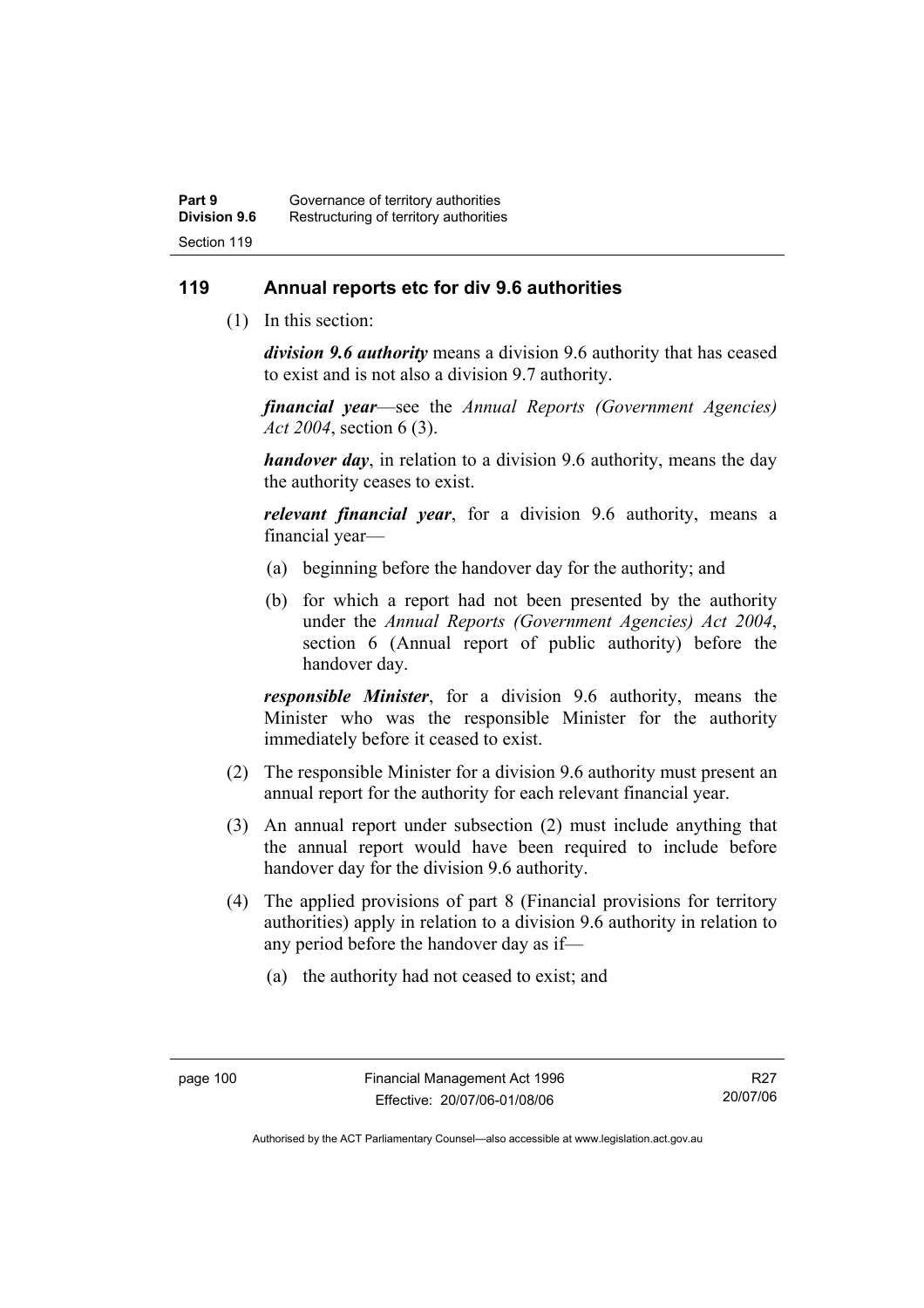- (b) a reference in section 63 and section 68 to the authority included a reference to the responsible Minister for the authority; and
- (c) a reference in section 64 and section 69 to the relevant person for the authority included a reference to the responsible Minister for the authority; and
- (d) a reference in section 65 and section 70 to the chief executive officer of the authority included a reference to the responsible Minister for the authority; and
- (e) all other necessary changes were made; and
- (f) any changes prescribed by regulation were made.
- (5) For subsection (4), the *applied provisions of part 8* are the following:
	- section 63 (Annual financial statements of territory authorities)
	- section 64 (Responsibility for annual financial statements of territory authorities)
	- section 65 (Audit of annual financial statements of territory authorities)
	- section 66 (Annual financial statements of territory authorities to be included in annual reports etc)
	- section 68 (Statements of performance of territory authorities)
	- section 69 (Responsibility for territory authority statements of performance)
	- section 70 (Scrutiny of territory authority statements of performance)
	- section 71 (Territory authority statements of performance to be included in annual reports).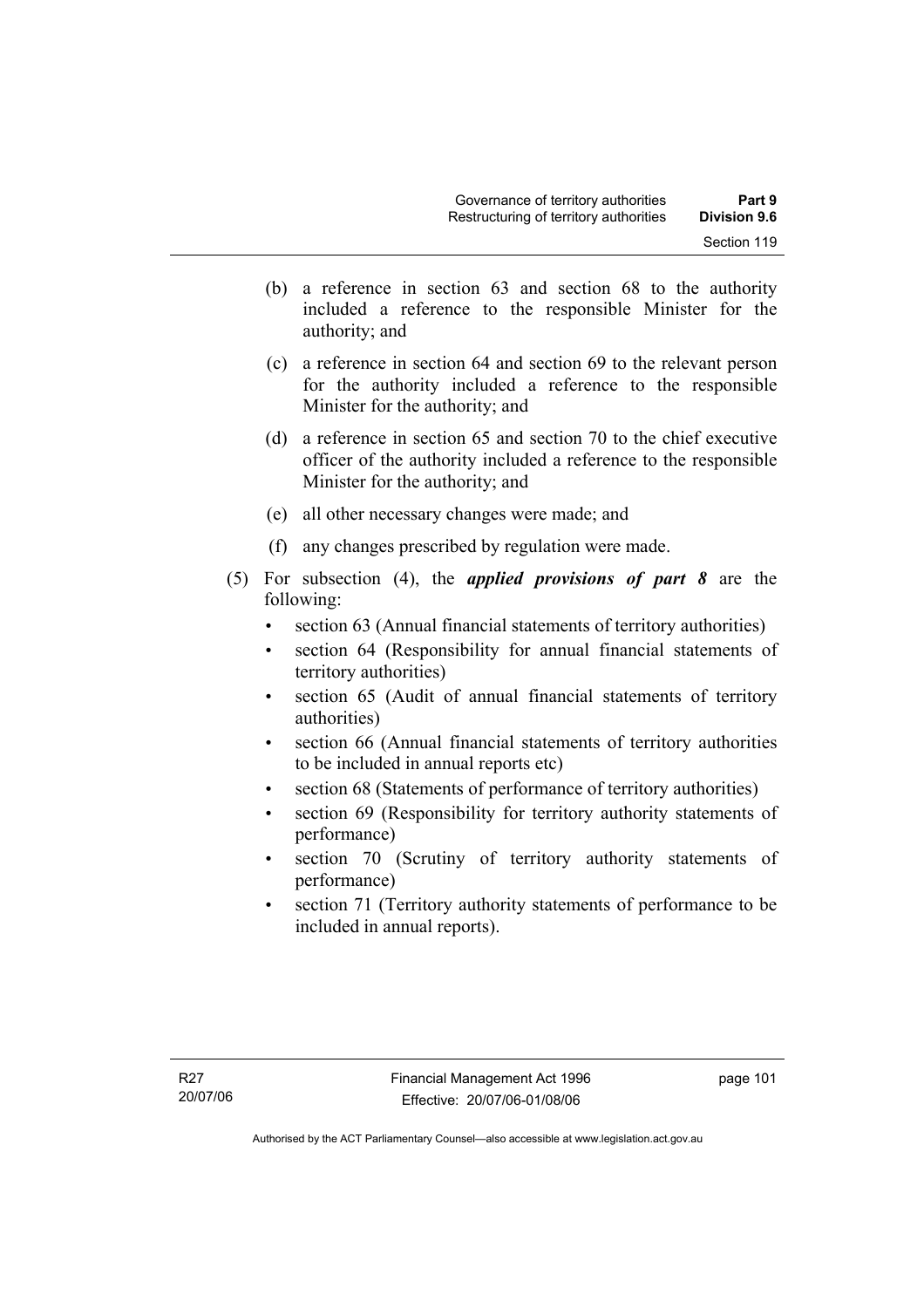# **Division 9.7 Additional provisions for restructuring of certain territory authorities**

# **120 What territory authorities does div 9.7 apply to?**

- (1) This division applies to a territory authority if the authority is prescribed by regulation for this division.
	- *Note* This division also applies in relation to territory authorities in relation to certain assets, rights and liabilities (see s 118).
- (2) A reference in this division to a *division 9.7 authority* is a reference to a territory authority to which this division applies.
- (3) To remove any doubt, a regulation may prescribe a territory authority for this division whether or not this part would otherwise apply to the authority.

# **121 Definitions—div 9.7**

In this division:

*handover day*, in relation to a division 9.7 authority, means the day the authority ceases to exist.

*territory authority* includes a territory authority that has ceased to exist.

# **122 Vesting of assets, rights and liabilities—div 9.7 authorities**

- (1) All assets, rights and liabilities of a division 9.7 authority immediately before handover day vest in the Territory on handover day.
- (2) To remove any doubt, all records of the territory authority, including applications made to the authority, become the records of the Territory on handover day.

R27 20/07/06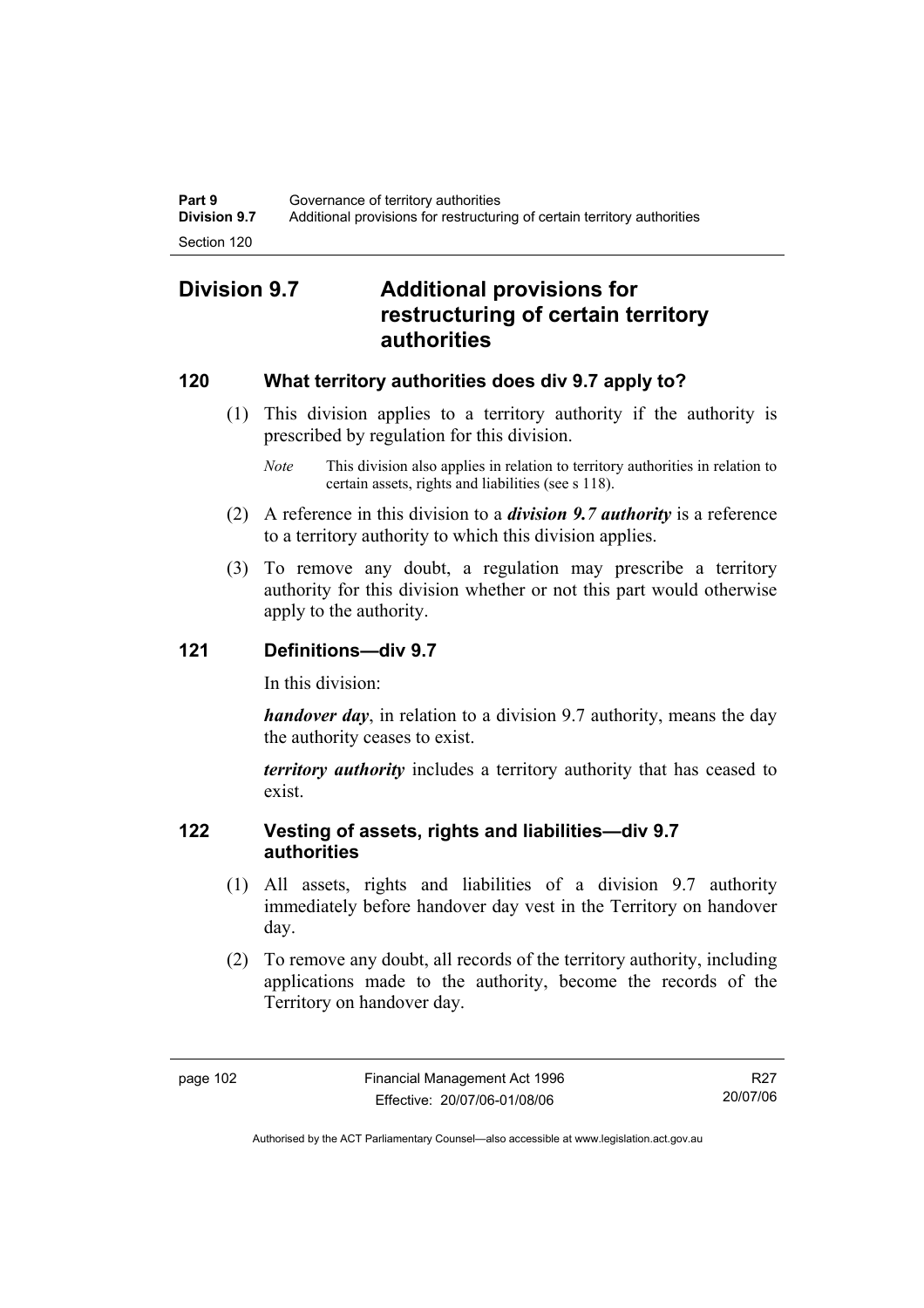# **123 Proceedings and evidence—div 9.7 authorities**

- (1) For a proceeding started before handover day and to which a division 9.7 authority is a party, the Territory is substituted as a party on the handover day.
- (2) A proceeding for a cause of action in relation to a division 9.7 authority may be brought against the Territory if, before handover day—
	- (a) the cause of action had accrued against the authority; and
	- (b) a proceeding had not started in relation to the cause of action; and
	- (c) the limitation period for the cause of action had not ended.
- (3) The *Limitation Act 1985,* part 3 (Postponement of bar) applies to the starting of a proceeding that may be brought by or against the Territory under this section as if the cause of action had been accrued by, or had accrued against, the Territory.
- (4) The court or other entity in which, or before which, a proceeding may be or has been started or continued under this section may give directions about the proceeding.
- (5) Any evidence that would, before a division 9.7 authority ceased to exist, have been admissible for or against the authority is admissible for or against the Territory.
- (6) An order made in a proceeding by or against a division 9.7 authority before the handover day may, after the handover day, be enforced by or against the Territory.
- (7) In this section:

*proceeding* includes a proceeding by way of appeal or review (including review under the *Ombudsman Act 1989*).

page 103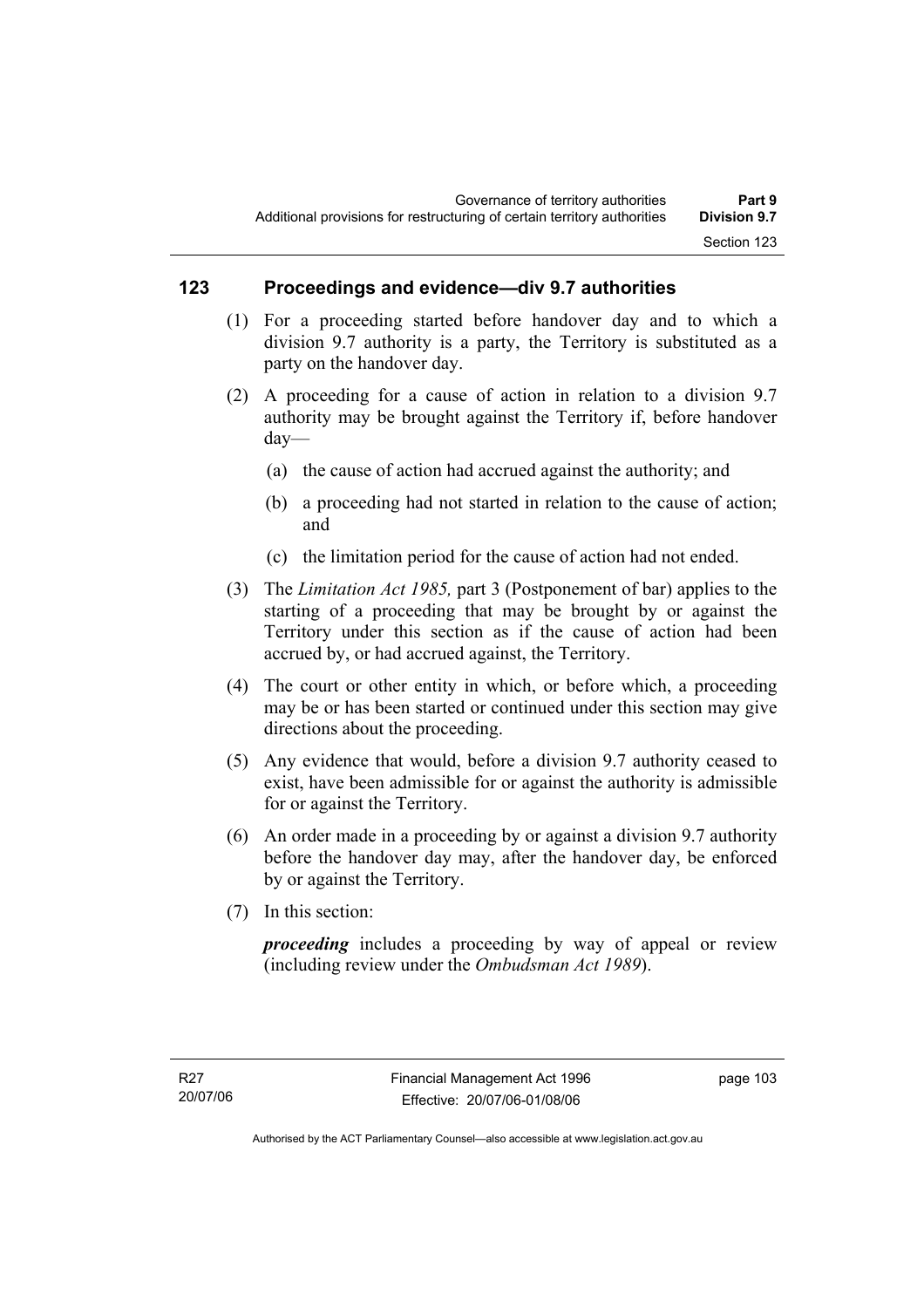# **124 Annual reports and financial statements for div 9.7 authorities**

(1) In this section:

*division 9.7 authority* means a division 9.7 authority that has ceased to exist.

*financial year*––see the *Annual Reports (Government Agencies) Act 2004*, section 6 (3).

*relevant financial year*, for a division 9.7 authority, means a financial year—

- (a) beginning before the handover day for the authority; and
- (b) for which a report had not been presented by the authority under the *Annual Reports (Government Agencies) Act 2004*, section 6 (Annual report of public authority) before the handover day.

*responsible Minister*, for a division 9.7 authority, means the Minister who was the responsible Minister for the authority immediately before it ceased to exist.

- (2) The responsible Minister for a division 9.7 authority must present an annual report for the authority for each relevant financial year.
- (3) An annual report under subsection (2) must include anything that the annual report would have been required to include before handover day for the division 9.7 authority.
- (4) The applied provisions of part 8 (Financial provisions for territory authorities) apply in relation to a division 9.7 authority in relation to any period before the handover day as if—
	- (a) the authority had not ceased to exist; and
	- (b) a reference in section 63 and section 68 to the authority included a reference to the responsible Minister for the authority; and

R27 20/07/06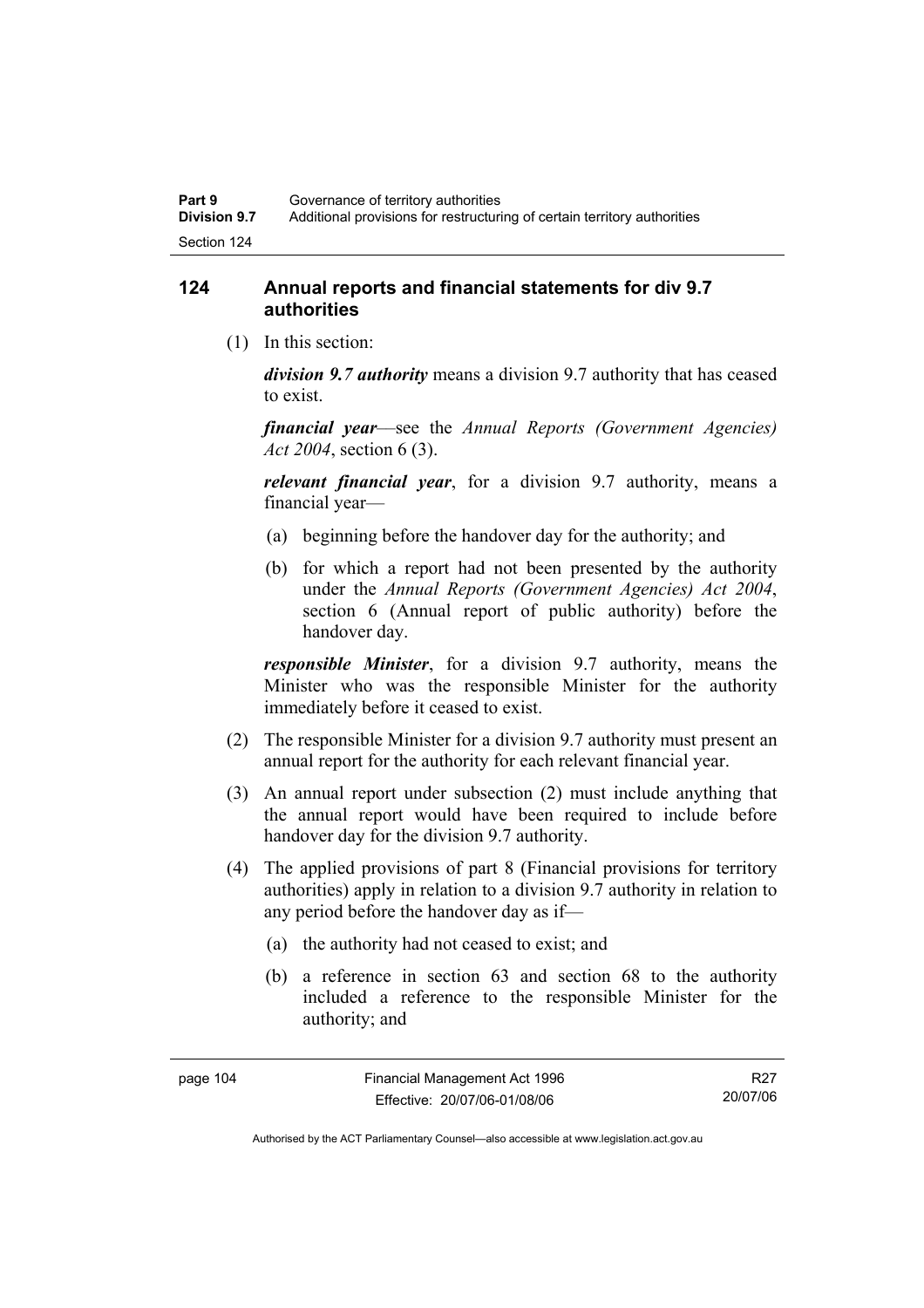- (c) a reference in section 64 and section 69 to the relevant person for the authority included a reference to the responsible Minister for the authority; and
- (d) a reference in section 65 and section 70 to the chief executive officer of the authority included a reference to the responsible Minister for the authority; and
- (e) all other necessary changes were made; and
- (f) any changes prescribed by regulation were made.
- (5) For subsection (4), the *applied provisions of part 8* are the following:
	- section 63 (Annual financial statements of territory authorities)
	- section 64 (Responsibility for annual financial statements of territory authorities)
	- section 65 (Audit of annual financial statements of territory authorities)
	- section 66 (Annual financial statements of territory authorities to be included in annual reports etc)
	- section 68 (Statements of performance of territory authorities)
	- section 69 (Responsibility for territory authority statements of performance)
	- section 70 (Scrutiny of territory authority statements of performance)
	- section 71 (Territory authority statements of performance to be included in annual reports).

# **125 References to div 9.7 authority**

In any contract, agreement or arrangement, a reference to a division 9.7 authority is, for the application of the contract, agreement or arrangement on or after the handover day, a reference to the Territory.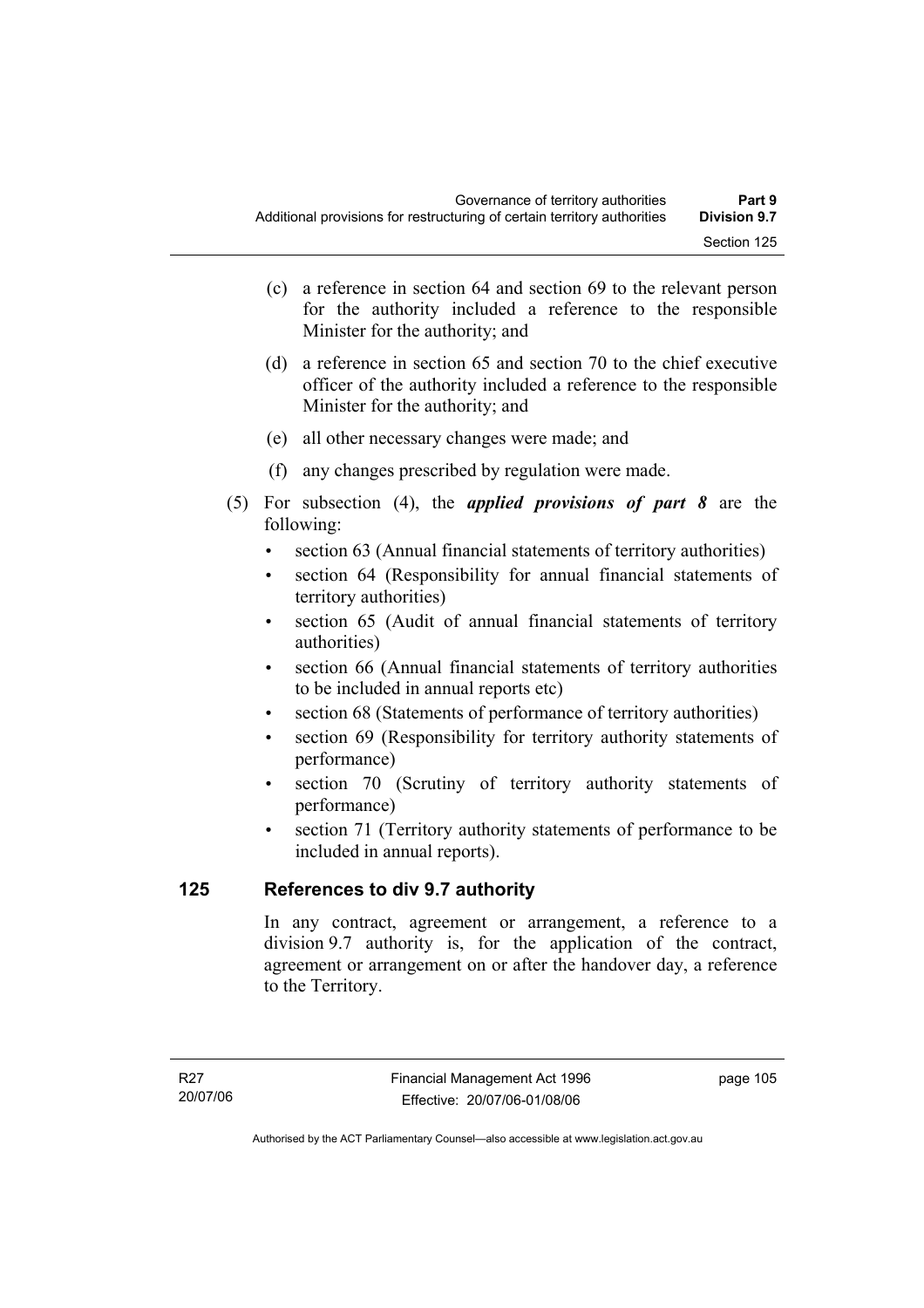### **Part 10** Miscellaneous

Section 130

# **Part 10 Miscellaneous**

## **130 Act of grace payments**

- (1) If the Treasurer considers it appropriate to do so because of special circumstances, the Treasurer may authorise the payment by a department of an amount to a person (the *payee*) although the payment of that amount (the *relevant amount*) would not otherwise be authorised by law or required to meet a legal liability.
- (2) The authorisation may provide for the relevant amount to be paid  $by-$ 
	- (a) more than 1 instalment and on the dates specified in the authorisation; or
	- (b) periodical payments of an amount, and for the period, specified in the authorisation.
- (3) An authorisation may be expressed to be subject to conditions to be complied with by the payee.
- (4) If a condition is contravened, the Treasurer may by written notice addressed to the last-known address of the payee require the payee, within 30 days of receipt of the notice, to pay an amount equal to all or part of the relevant amount.
- (5) If the payee does not pay the amount specified in the notice under subsection (4), the amount may be recovered by the Territory as a debt.
- (6) If the payment of an amount by a department is authorised under this section, the Treasurer must —
	- (a) direct that the amount be paid from an appropriate appropriation for the department specified by the Treasurer; or
	- (b) authorise payment of the amount under section 18; or

R27 20/07/06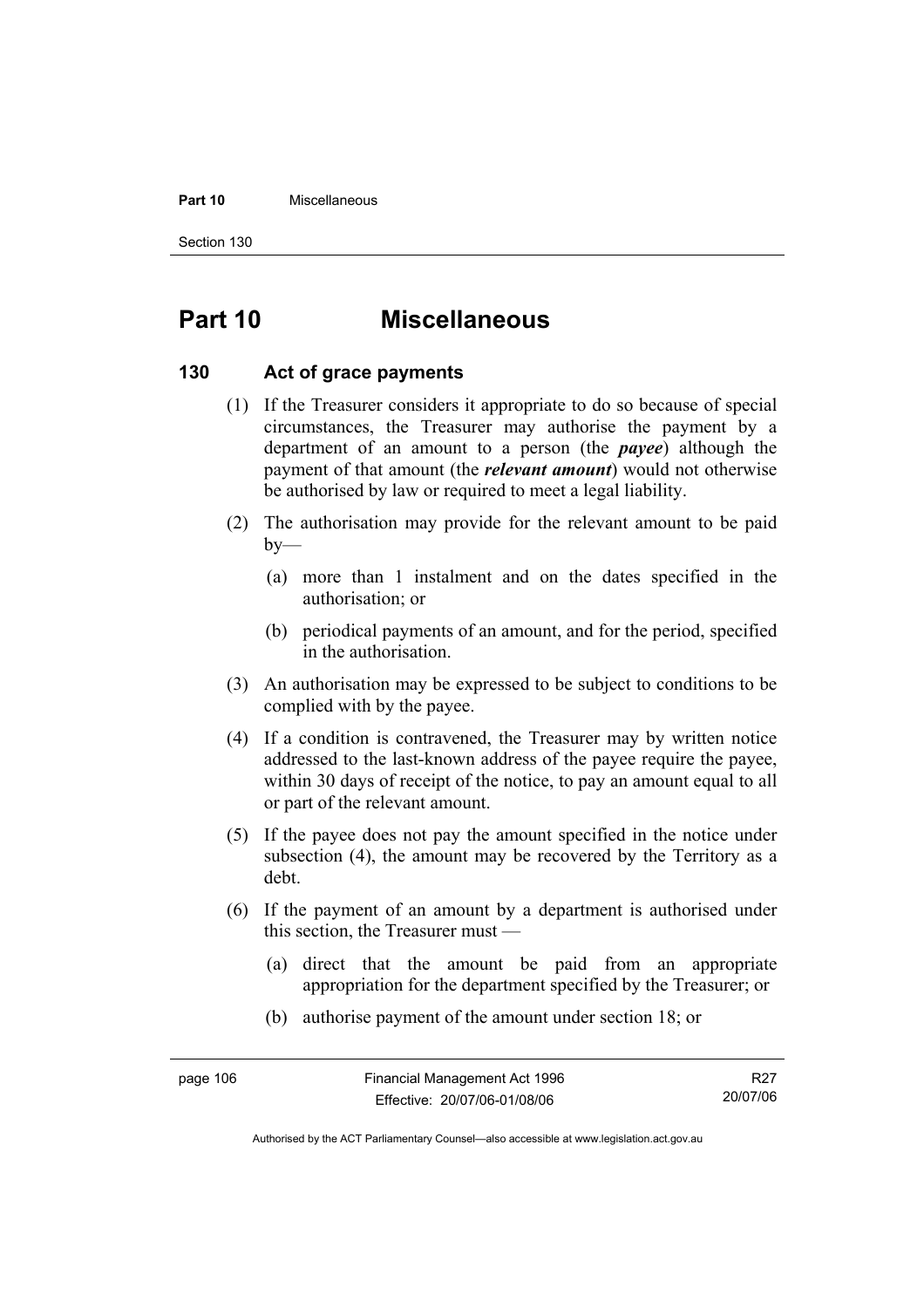- (c) authorise payment of the amount out of the public money of the Territory.
- (7) The public money of the Territory is appropriated for subsection  $(6)$   $(c)$ .
- (8) A payment made by a department under this section must be reported in notes to the financial statements of the department that relate to the financial year when the payment was made.
- (9) The notes must indicate in relation to each payment under this section the amount and grounds for the payment.
- (10) The notes relating to a payment under this section must not disclose the identity of the payee unless disclosure was agreed to by the payee as a condition of authorising the payment.

## **131 Waiver of debts etc**

- (1) The Treasurer may, in writing, on behalf of the Territory—
	- (a) waive the Territory's right to payment of an amount payable to the Territory; or
	- (b) postpone any right of the Territory to be paid a debt in priority to another debt; or
	- (c) allow the payment by instalments of an amount payable to the Territory; or
	- (d) defer the time for payment of an amount payable to the Territory.
- (2) A waiver relating to an amount payable to the Territory by a person may be expressed to be subject to a condition that the person agrees to pay an amount to the Territory in circumstances specified in the waiver.

page 107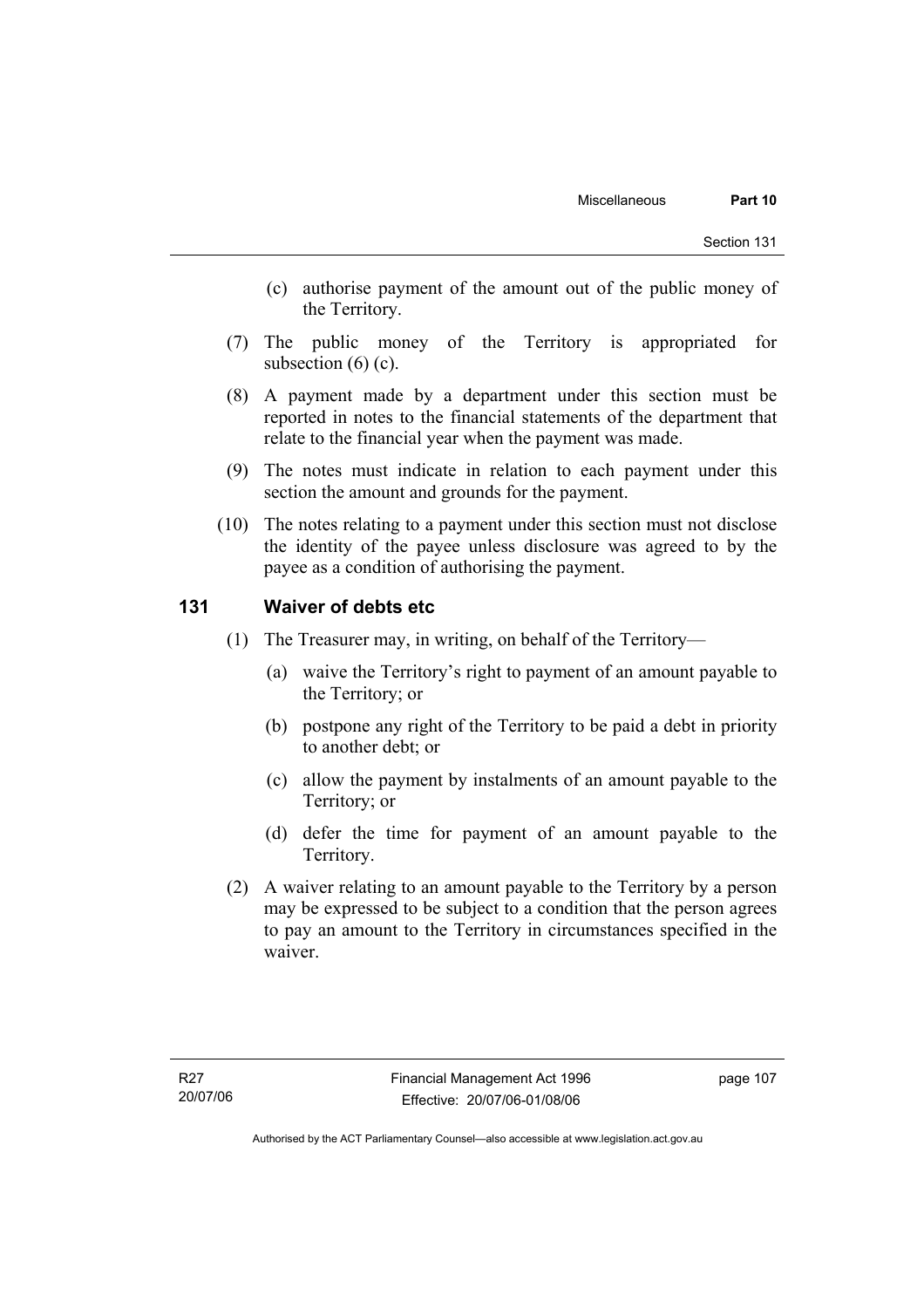#### **Part 10** Miscellaneous

Section 132

 (3) A waiver relating to an amount payable to the Territory must be reported in the notes to the financial statements of the relevant department that relate to the year in which the right to payment was waived.

## **132 Payments in relation to deceased estates**

- (1) If, at the time of a person's death (whether before or after the commencement of this section), the Territory owed an amount to the person, the Treasurer may pay that amount to the person who the Treasurer considers should receive the payment.
- (2) In deciding who should be paid, the Treasurer must have regard  $to$ —
	- (a) the provisions of any will of the deceased person that identify the persons entitled to property under the will; and
	- (b) the law relating to the disposition of the property of deceased people.
- (3) Before making a payment to a person, the Treasurer may require the person to produce any documents and other evidence relating to—
	- (a) the disposition of the deceased person's estate; or
	- (b) the family of the deceased person and any other people apparently entitled to share in the estate of the deceased person.
- (4) Subject to subsection (3), the Treasurer may make the payment without requiring production of probate of the will, or letters of administration of the estate, of the deceased person.
- (5) If a payment is made in relation to an amount owing to a deceased person, the Territory is discharged from any further liability in relation to that amount.
- (6) This section does not relieve the recipient of a payment from liability to deal with the money in accordance with law.

R27 20/07/06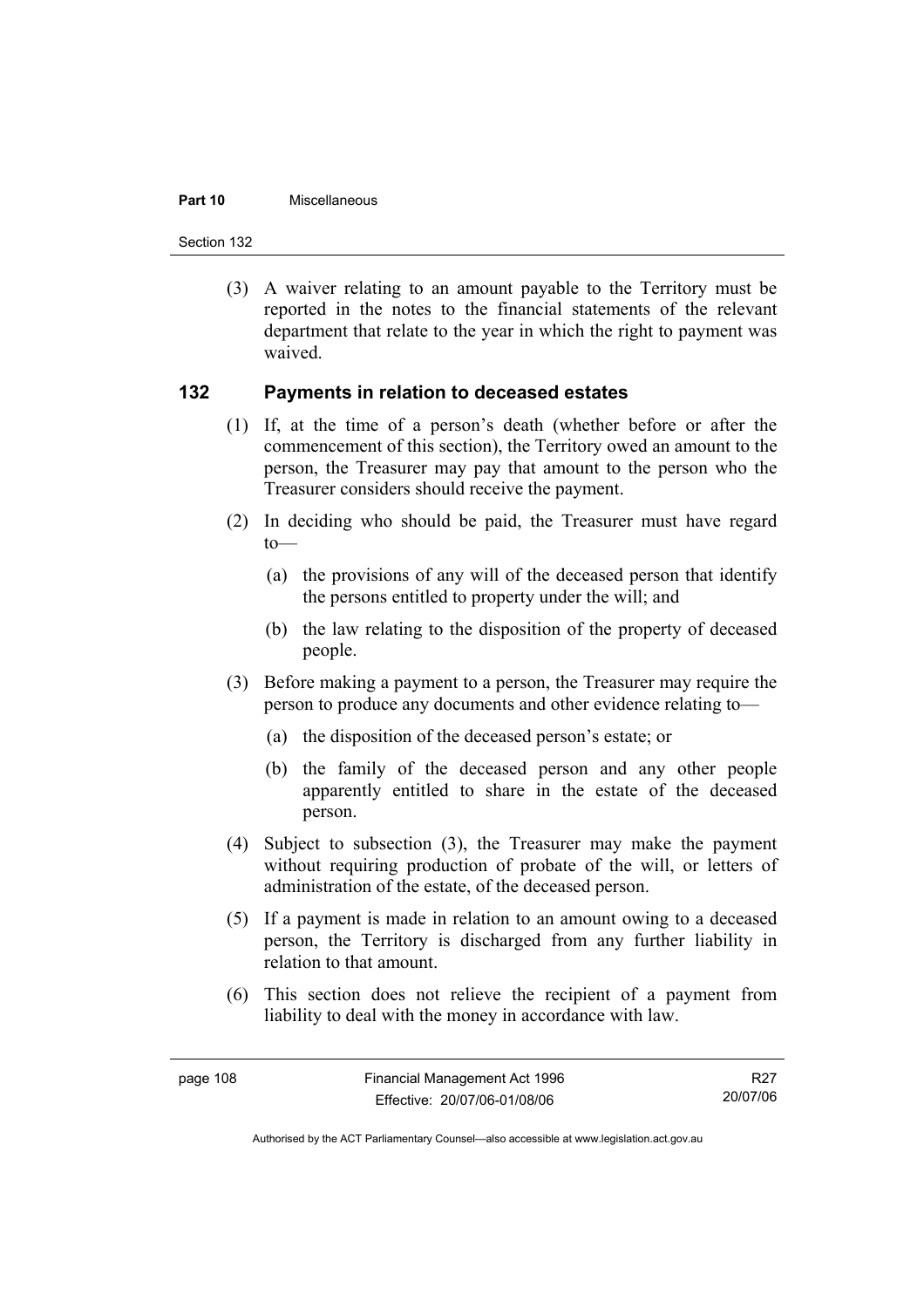# **133 Guideline-making power**

- (1) The Treasurer may, in writing, make financial management guidelines for this Act.
- (2) A financial management guideline is a disallowable instrument.
	- *Note* A disallowable instrument must be notified, and presented to the Legislative Assembly, under the Legislation Act.

# **134 Regulation-making power**

The Executive may make regulations for this Act.

*Note* A regulation must be notified, and presented to the Legislative Assembly, under the Legislation Act.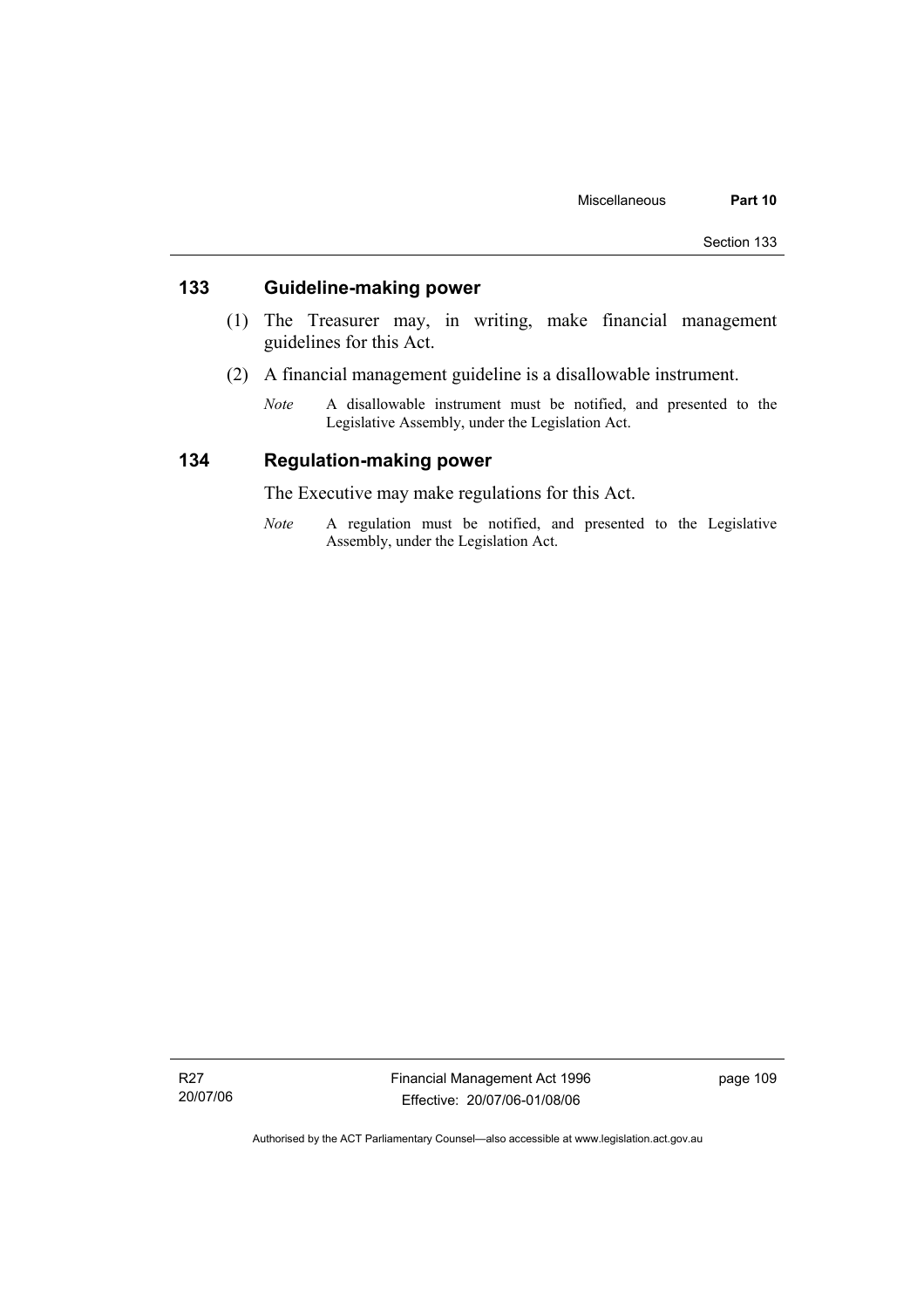# **Part 19 Transitional—Financial Management Legislation Amendment Act 2005**

# **150 Financial Management Legislation Amendment Act 2005—provisions with 1 July 2005 application**

- (1) The 1 July 2005 sections, as in force immediately after the commencement of this section, apply in relation to the financial year that commenced on 1 July 2005 and all subsequent financial years.
- (2) In its application in relation to the financial year that commenced on 1 July 2005, section 68, as in force immediately after the commencement of this section, applies as if the reference in subsection  $(3)$  to section  $61$   $(5)$   $(d)$  included a reference to section 55 (3) (d).
- (3) In this section:

### *1 July 2005 sections* means the following sections:

- section 12 (Departmental budgets)
- section 13 (Supplementary budget papers)
- section 13A (Amendment of budgets for supplementary appropriation)
- section 22 (Annual financial statements of the Territory)
- section 23 (Responsibility for annual financial statements)
- section 24 (Audit of annual financial statements)
- section 27 (Annual financial statements of departments)
- section 28 (Responsibility for annual financial statements of departments)
- section 30 (Departmental annual financial statements to be included in annual reports etc)
- section 29 (Audit of financial statements of departments)

R27 20/07/06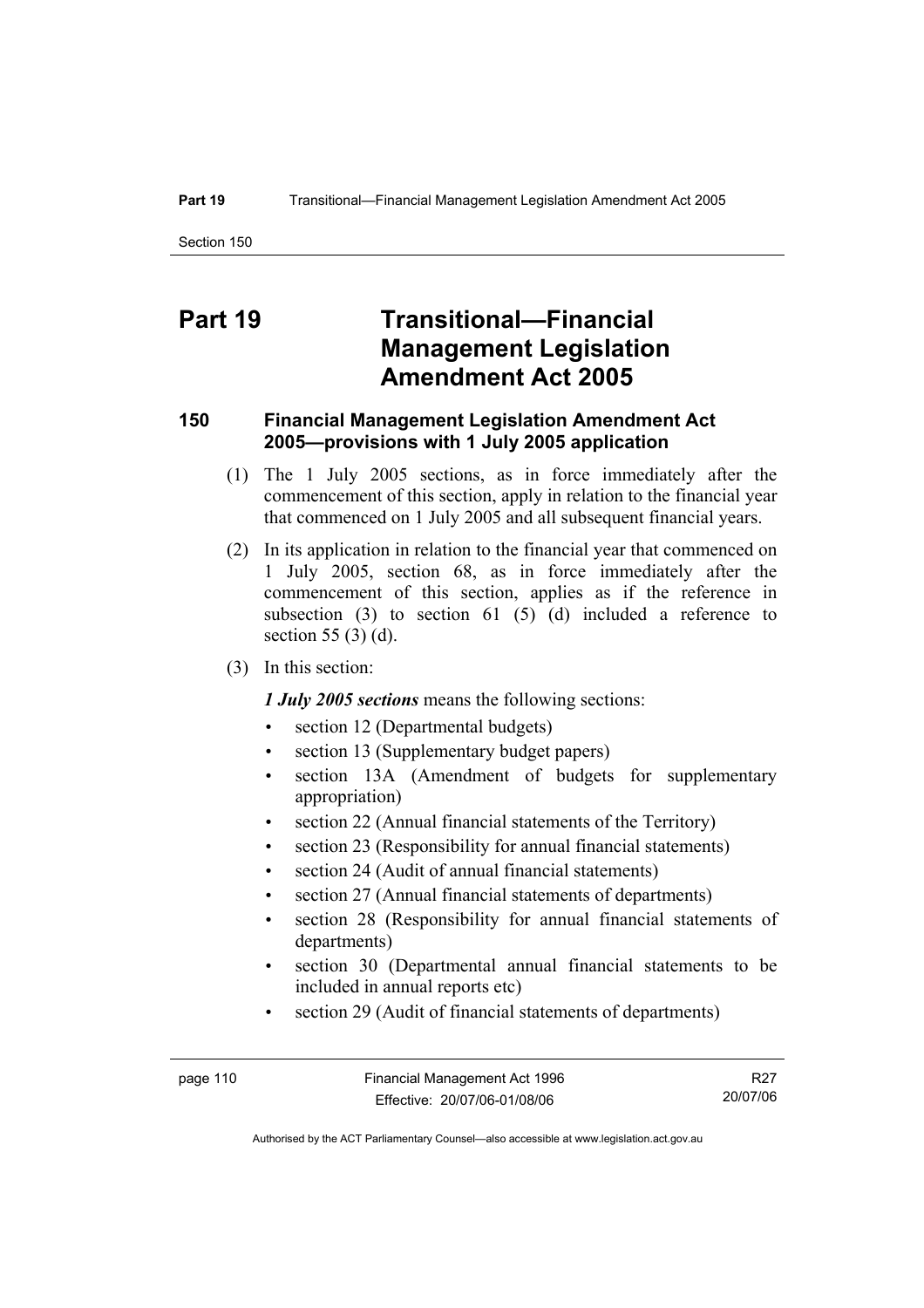- section 29 (Audit of financial statements of departments)
- section 30 (Departmental annual financial statements to be included in annual reports etc)
- section 30B (Responsibility for departmental statements of performance)
- section 30C (Scrutiny of departmental statements of performance)
- section 30D (Departmental statements of performance to be included in annual reports etc)
- section 30E (Quarterly departmental performance reports)
- section 31 (Responsibilities of chief executives of departments)
- section 63 (Annual financial statements of territory authorities)
- section 64 (Responsibility for annual financial statements of territory authorities)
- section 65 (Audit of annual financial statements of territory authorities)
- section 66 (Annual financial statements of territory authorities to be included in annual reports etc)
- section 68 (Statements of performance of territory authorities)
- section 69 (Responsibility for territory authority statements of performance)
- section 70 (Scrutiny of territory authority statements of performance)
- section 71 (Territory authority statements of performance to be included in annual reports etc).
- (4) This section expires 1 year after the day it commences.

# **151 Financial Management Legislation Amendment Act 2005—provisions with 1 July 2006 application**

 (1) The 1 July 2006 sections, as in force immediately after the commencement of this section, apply in relation to the financial year commencing on 1 July 2006 and all subsequent financial years.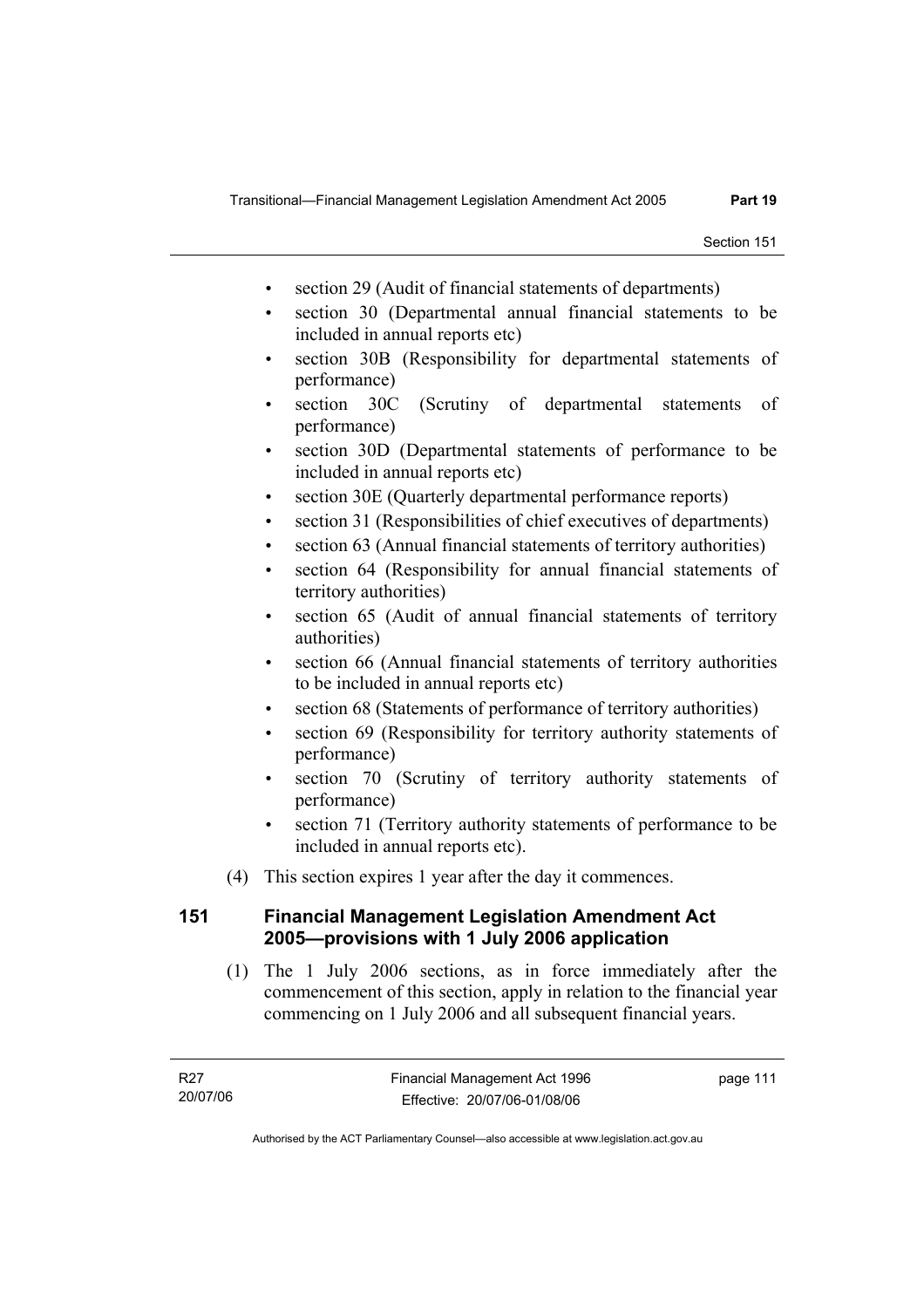### **Part 19** Transitional—Financial Management Legislation Amendment Act 2005

Section 152

- (2) Despite the amendments of this Act made by the *Financial Management Legislation Amendment Act 2005*, the following sections, as in force immediately before the commencement of this section, continue to apply in relation to the financial year that commenced on 1 July 2005:
	- section 10 (Budget papers)
	- section 58 (Statements of intent).
- (3) In this section:

*1 July 2006 sections* means the following sections:

- section 10 (Budget papers)
- section 12A (Territory authority and territory-owned corporation budgets)
- section 61 (Territory authority statements of intent)
- section 62 (Presentation of statements of intent of territory authorities).
- (4) This section expires on the expiry of section 150.
- 

# **M** 152Application of Legislation Act, s 94 to certain **appointments, elections and approvals**

## **155 Transitional regulations**

- (1) A regulation may prescribe transitional matters necessary or convenient to be prescribed because of the enactment of the *Financial Management Legislation Amendment Act 2005*.
- (2) A regulation may modify this part (including its operation in relation to another territory law) to make provision in relation to anything that, in the Executive's opinion, is not, or not adequately or appropriately, dealt with in this part.
- (3) A regulation under subsection (2) has effect despite anything elsewhere in this Act or another territory law.
- (4) This section expires 2 years after the day it commences.

R27 20/07/06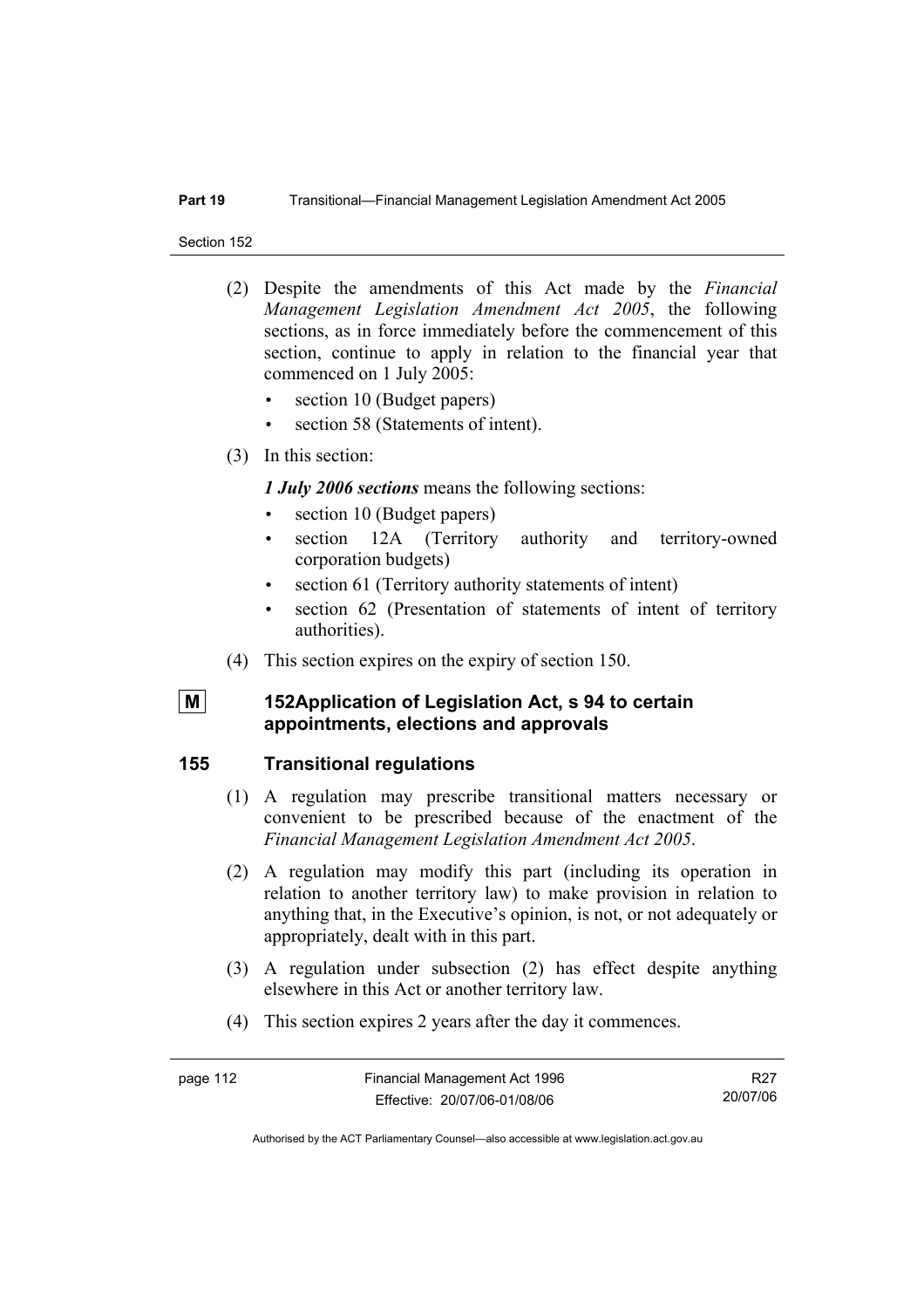# **Part 20 Transitional—Administrative (Miscellaneous Amendments) Act 2006**

# **221 Transitional—Legislation Act, s 84 inapplicable**

- (1) To remove any doubt, the Legislation Act, section 84 (Saving of operation of repealed and amended laws) does not apply in relation to an appointment made under—
	- (a) an Act repealed by the *Administrative (Miscellaneous Amendments) Act 2006*; or
	- (b) a provision of an Act omitted by the *Administrative (Miscellaneous Amendments) Act 2006*.
- (2) This section expires 1 month after the day it commences.
- (3) This section is a law to which the Legislation Act, section 88 (Repeal does not end effect of transitional laws etc) applies.

# **222 Transitional regulations—Administrative (Miscellaneous Amendments) Act 2006**

- (1) A regulation may prescribe transitional matters necessary or convenient to be prescribed because of the enactment of the *Administrative (Miscellaneous Amendments) Act 2006*.
- (2) A regulation may modify this part (including its operation in relation to another territory law) to make provision in relation to anything that, in the Executive's opinion, is not, or not adequately or appropriately, dealt with in this part.
- (3) A regulation under subsection (2) has effect despite anything elsewhere in this Act or another territory law.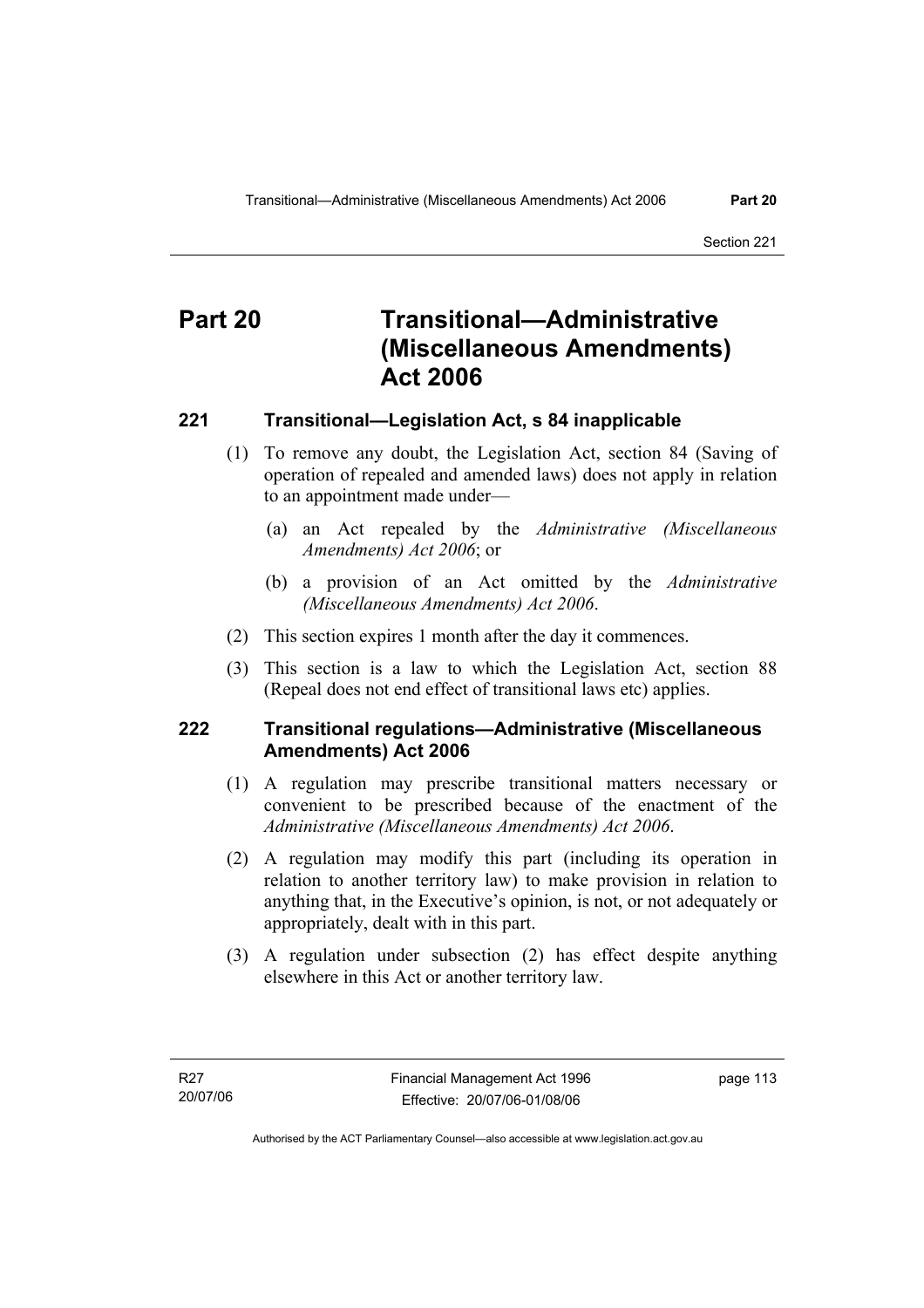# **Part 20 Transitional—Administrative (Miscellaneous Amendments) Act 2006**

Section 223

# **223 Expiry—pt 20**

This part expires 2 years after the day this section commences.

page 114 Financial Management Act 1996 Effective: 20/07/06-01/08/06

R27 20/07/06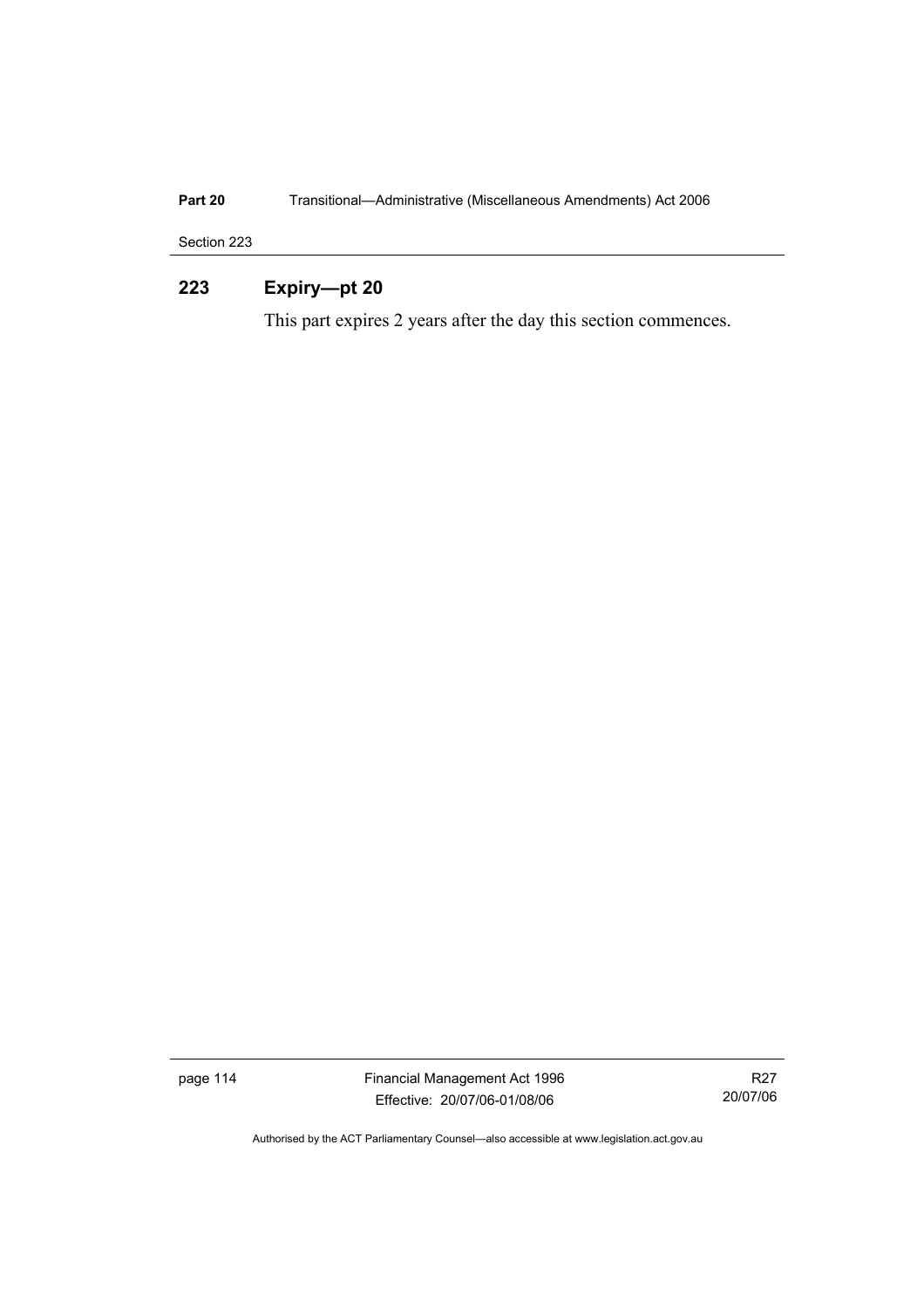# **Dictionary**

(see s 3)

- *Note 1* The Legislation Act contains definitions and other provisions relevant to this Act.
- *Note 2* For example, the Legislation Act, dict, pt 1, defines the following terms:
	- Act
		- administrative unit
		- auditor-general
		- authorised deposit-taking institution
		- chief executive (see s 163)
		- exercise
		- **function**
		- GST
		- may (see s  $146$ )
		- Minister (see s 162)
		- must (see s  $146$ )
		- person
		- Self-Government Act
		- territory-owned corporation.

*applicable governmental policies*, for a territory authority, for part 9 (Governance of territory authorities)—see section 103.

*appropriation* means an appropriation of public money by any Act including this Act.

*Appropriation Act* means an Act that makes appropriations in relation to a financial year for purposes mentioned in section 8.

*appropriation unit* means a class of outputs, or a group of output classes, for which an appropriation is made by an Appropriation Act.

*banking account* means an account with an authorised deposit-taking institution that is, or is substantially the same as, a bank account.

page 115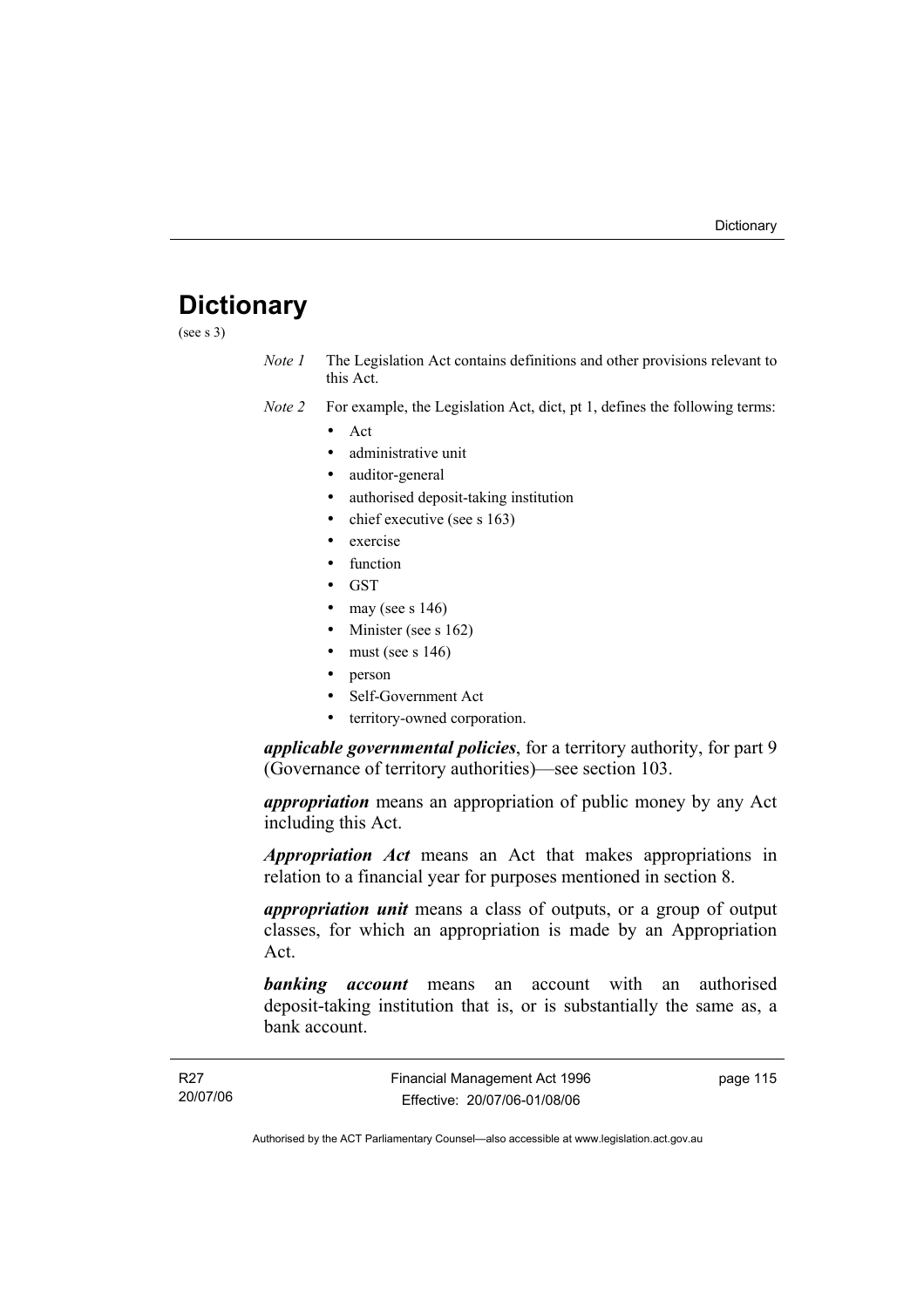*borrowing* includes—

- (a) raising money or obtaining credit, whether by dealing in securities or otherwise; and
- (b) entering into a financing lease;

but does not include using a credit card or overdraft facility, or otherwise obtaining credit, in a transaction forming part of the day-to-day operations of the Territory or a territory authority.

*budget papers* means documents presented to the Legislative Assembly under section 10 or section 13 (1).

*capital injection* means an amount provided, or to be provided, to a department, a territory authority or a territory-owned corporation for—

- (a) the purchase of assets to be held by the department or to be owned by the authority or corporation; or
- (b) the development of assets held by the department or owned by the authority or corporation; or
- (c) augmenting the assets held by the department or owned by the authority or corporation; or
- (d) reducing the liabilities of the department, the authority or the corporation;

but does not include an amount provided from an appropriation for a purpose mentioned in section  $8(1)(a)$  or (c) or (2) (a).

*CEO*—see *chief executive officer*.

*chief executive officer* (or *CEO*), of a territory authority, means the person (however described) who is responsible for managing the affairs of the authority.

*class of outputs* means a group of outputs identified as a class by an Appropriation Act.

*contract* includes an agreement or arrangement.

R27 20/07/06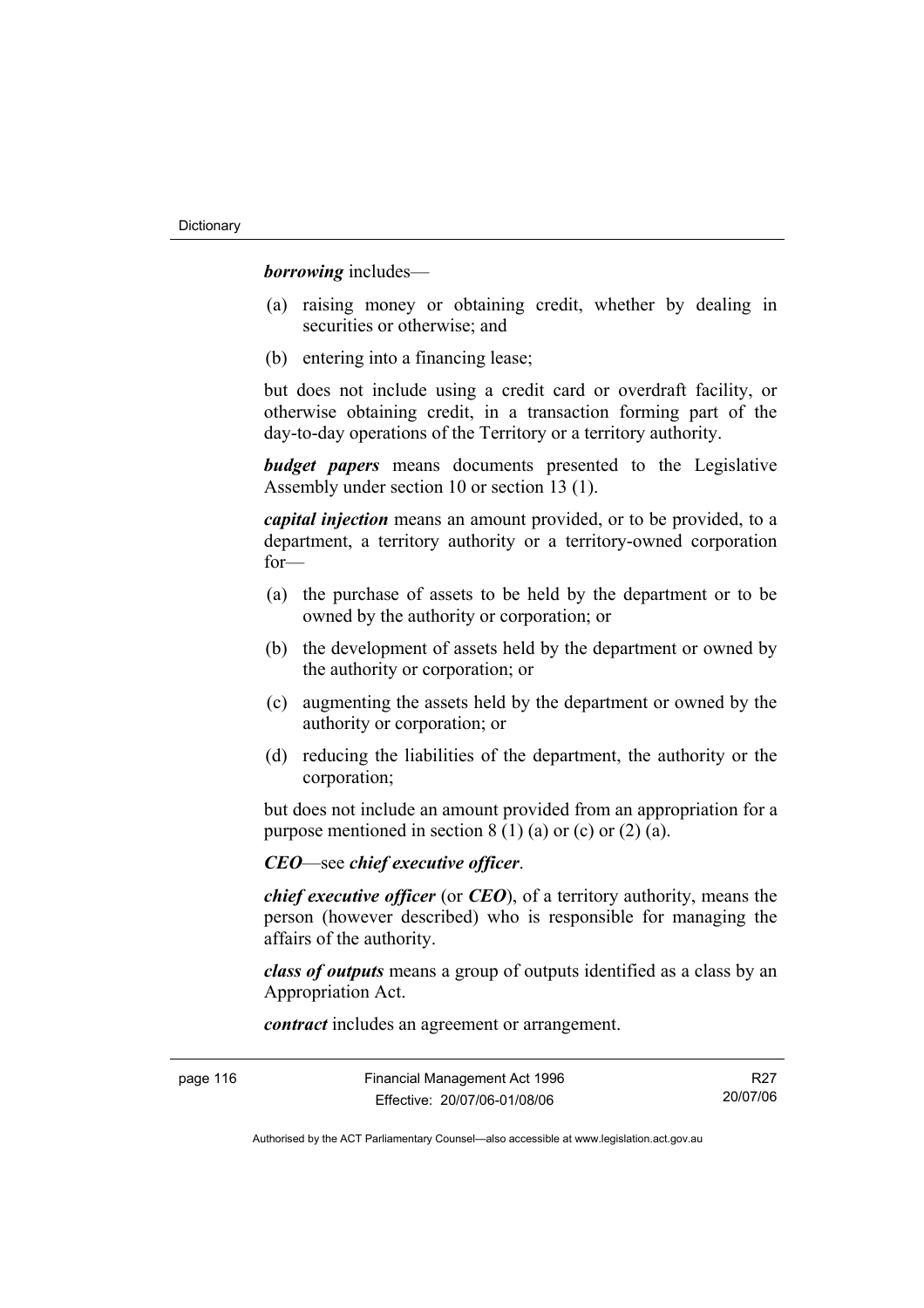*department* means—

- (a) an administrative unit (excluding any part of an administrative unit prescribed for paragraph (b) and any administrative unit forming part of a group of administrative units prescribed for paragraph (c)); or
- (b) a part of an administrative unit prescribed for this paragraph; or
- (c) a group of 2 or more administrative units prescribed for this paragraph.

*departmental banking account* means a banking account mentioned in section 34 (1).

*division 9.6 authority* means a territory authority to which division 9.6 applies (see s 105).

*division 9.7 authority* means a territory authority to which division 9.7 applies (see s 120).

*establishing Act*, for a territory authority, governing board or governing board member, for part 9 (Governance of territory authorities)—see section 72.

*expenses*, in relation to an output, means the expenses incurred in providing the output quantified on an accrual accounting basis and includes the overhead expenses properly attributable to the output.

*financial management guidelines* means the financial management guidelines under this Act.

*financial year*, for a territory authority, for part 9 (Governance of territory authorities)—see section 72.

### *general government sector* means—

 (a) those organisations whose primary function is to provide services that are mainly not market orientated, are mainly for the consumption of the community generally, involve the transfer or redistribution of income, and are financed mainly through appropriation; and

page 117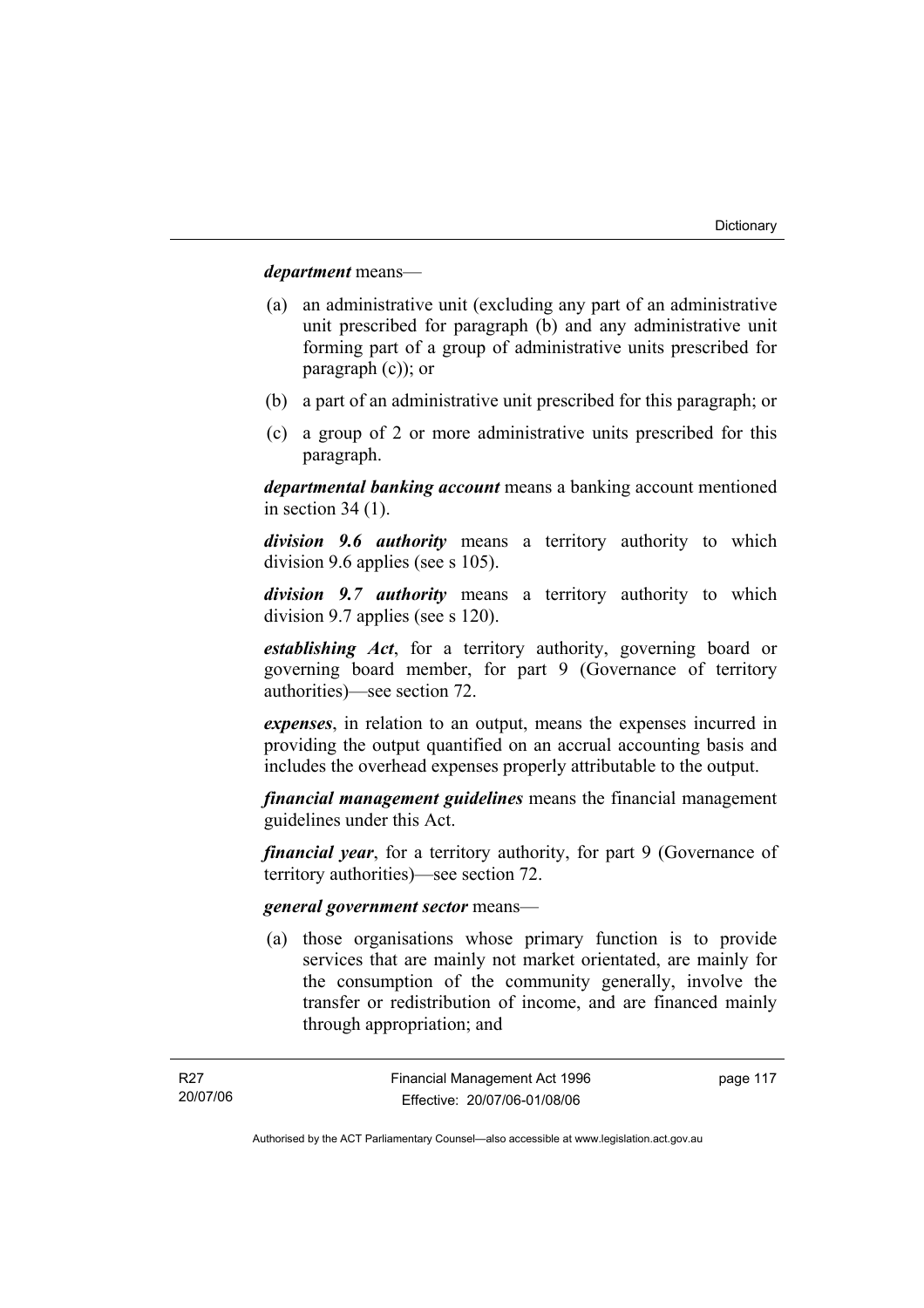(b) those organisations that are controlled by the Territory and provide investment or other financial services.

*generally accepted accounting principles* means accounting principles and procedures that are—

- (a) recognised by the accounting profession as appropriate for reporting financial information relating to government, a department or a territory authority; and
- (b) consistent with this Act and any relevant Appropriation Act.

*governing board*, for a territory authority, means the governing board for the authority mentioned in section 76.

*governing board member*, for a territory authority with a governing board for part 9 (Governance of territory authorities)—see section 72.

*handover day*, for division 9.7 (Additional provisions for restructuring of certain territory authorities)—see section 121.

*input tax credit*—see the *A New Tax System (Goods and Services Tax) Act 1999* (Cwlth), dictionary.

*interest* includes a dividend and any other financial return on a deposit, loan or other investment.

*invest* includes enter into a transaction or arrangement for the protection or enhancement of investments.

*Legislative Assembly secretariat*—see the *Public Sector Management Act 1994*, section 3.

*material interest*, for part 9 (Governance of territory authorities) see section 88 (4).

*outcomes* means the consequences for the community of outputs.

*outputs* means goods produced or services provided by a department or territory authority or a person producing goods or providing services on behalf of a department or territory authority.

R27 20/07/06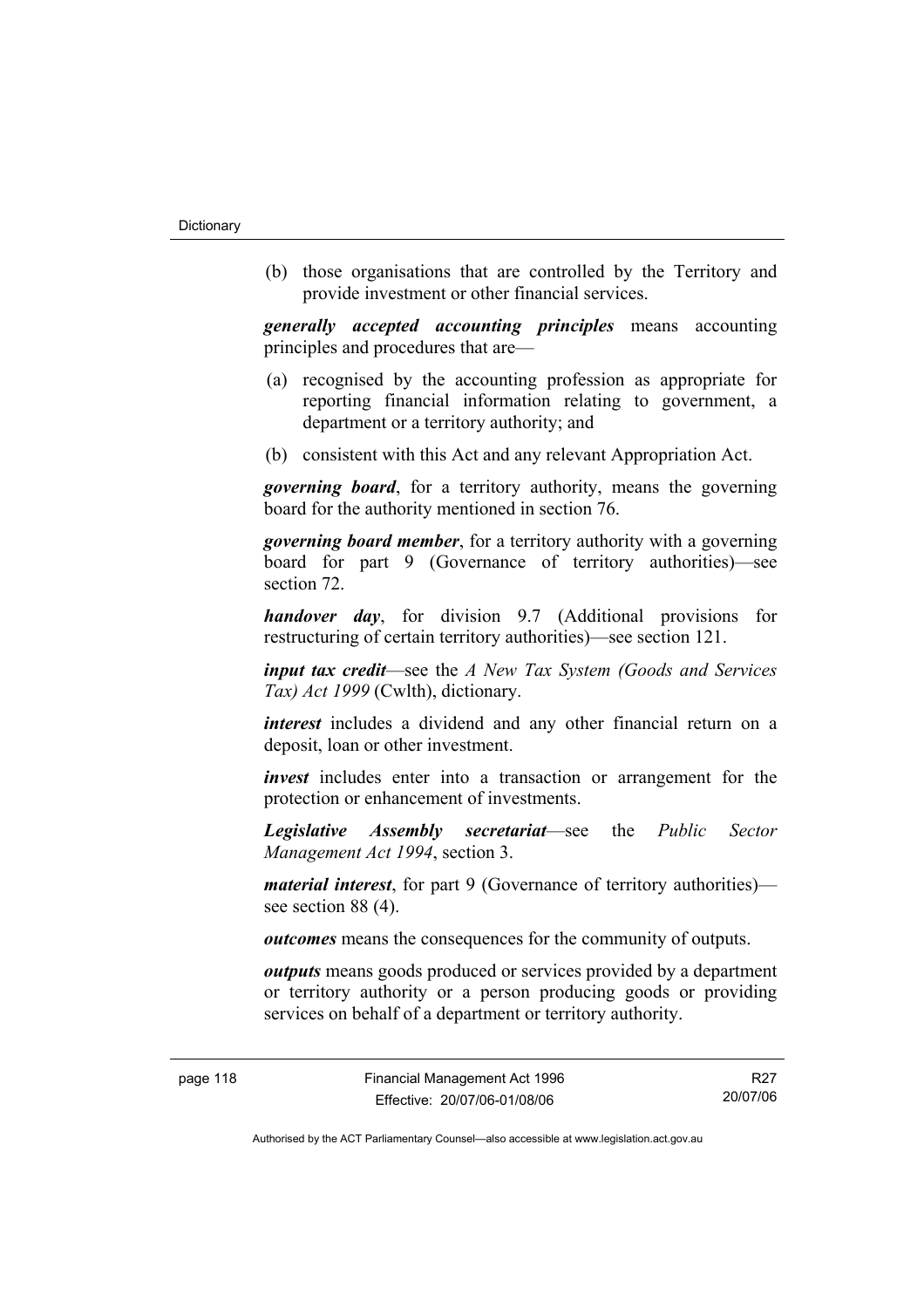*prescribed* means prescribed by the financial management guidelines.

*public money* means all money received by the Territory, including the proceeds of all loans raised on behalf of the Territory, but does not include—

- (a) money held by the Territory as trust money; or
- (b) money received by a territory-owned corporation or subsidiary of a territory-owned corporation; or
- (c) money received by the Territory from a territory-owned corporation or subsidiary of a territory-owned corporation for investment for the corporation or subsidiary; or
- (d) money received by a territory authority; or
- (e) money received by the Territory from a territory authority for investment for the authority; or
- (f) money received by the Territory—
	- (i) in repayment of an investment made by the Territory for a territory authority; or
	- (ii) as interest on such an investment.

*public trading enterprise sector* means those organisations whose primary function is to provide goods and services that are mainly market orientated and non-regulatory in nature and who may recover a significant part of their costs from individual consumers.

*relevant territory authority*, for part 9 (Governance of territory authorities)—see section 72.

*responsible chief executive*, in relation to a department, means—

 (a) if the department is constituted by an administrative unit or a part of an administrative unit—the chief executive of that administrative unit; or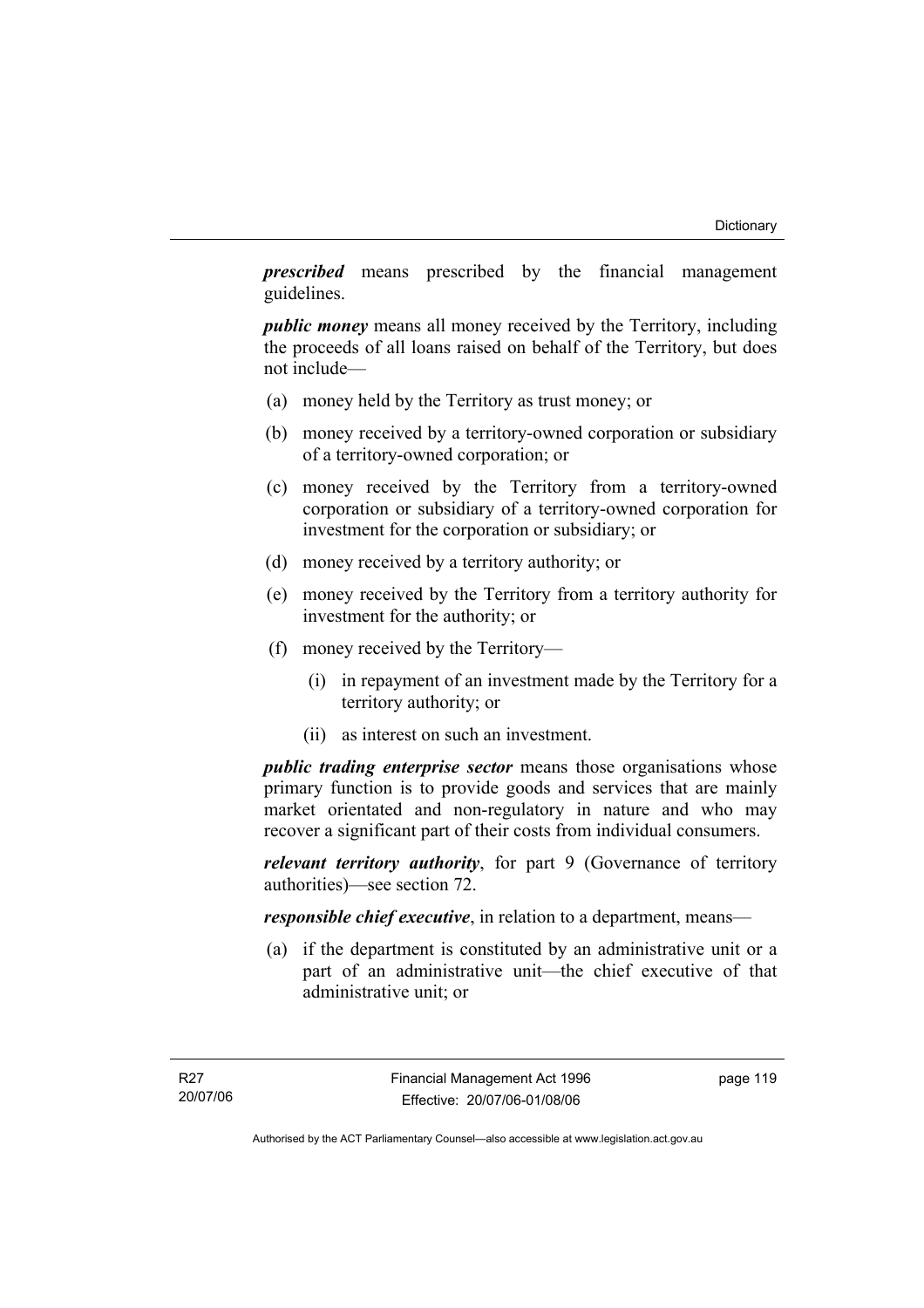(b) if the department is constituted by a group of 2 or more administrative units—the person prescribed as the responsible chief executive in relation to the department.

*responsible Minister* means—

- (a) in relation to a department that is constituted by an administrative unit or a part of an administrative unit—the Minister to whom responsibility for that administrative unit has been allocated under the *Public Sector Management Act 1994*, section 14; and
- (b) in relation to a department that is constituted by a group of 2 or more administrative units—the Minister prescribed as the responsible Minister in relation to the department; and
- (c) in relation to a territory authority—the Minister administering the Act under which the authority is established; and
- (d) in relation to a territory-owned corporation—the Minister administering the *Territory-owned Corporations Act 1990*.

*securities* includes stocks, debentures, notes, bonds, promissory notes, bills of exchange, and any other securities approved in writing by the Treasurer.

*statement of intent*, for a territory authority—see section 61 (1).

*subsidiary*—see the *Territory-owned Corporations Act 1990*, dictionary.

*superannuation appropriation*—see the *Territory Superannuation Provision Protection Act 2000*, dictionary.

*superannuation banking account*—see the *Territory Superannuation Provision Protection Act 2000*, section 7.

*taxable supply*—see the *A New Tax System (Goods and Services Tax) Act 1999* (Cwlth), dictionary.

R27 20/07/06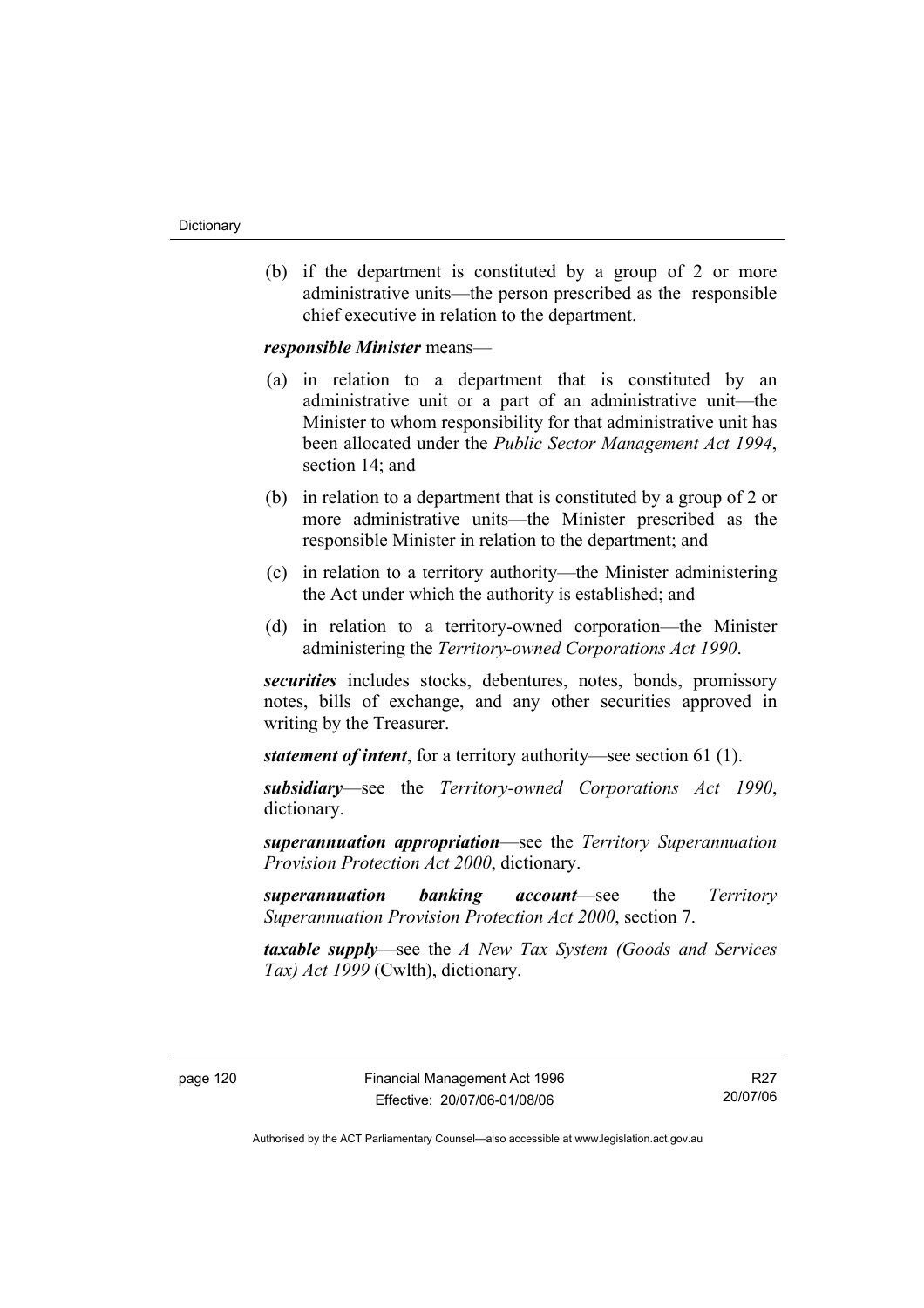## *territory authority*—

- (a) means a body corporate established by an Act; and
- (b) to remove any doubt, includes an entity to which part 8 applies; and
- (c) for division 9.7 (Additional provisions for restructuring of certain territory authorities)—includes a territory authority that has ceased to exist; but
- (d) does not include a body declared under section 3B not to be a territory authority.

*territory banking account* means the banking account mentioned in section 33.

*trust money* means—

- (a) money deposited with the Territory pending the completion of a transaction or the determination of a dispute and that may become repayable to the depositor or payable to the Territory or anyone else; or
- (b) all money that is paid into a territory court for possible repayment to the payee or a third party because of any Act, order, instruction or authority; or
- (c) money that belongs to or is owing to any person and is collected by the Territory because of an agreement between the Territory and that person; or
- (d) unclaimed money that is owing to or belongs to anyone and is deposited with the Territory; or
- (e) money that is paid to the Territory in trust for any other lawful purpose including interest on trust money.

page 121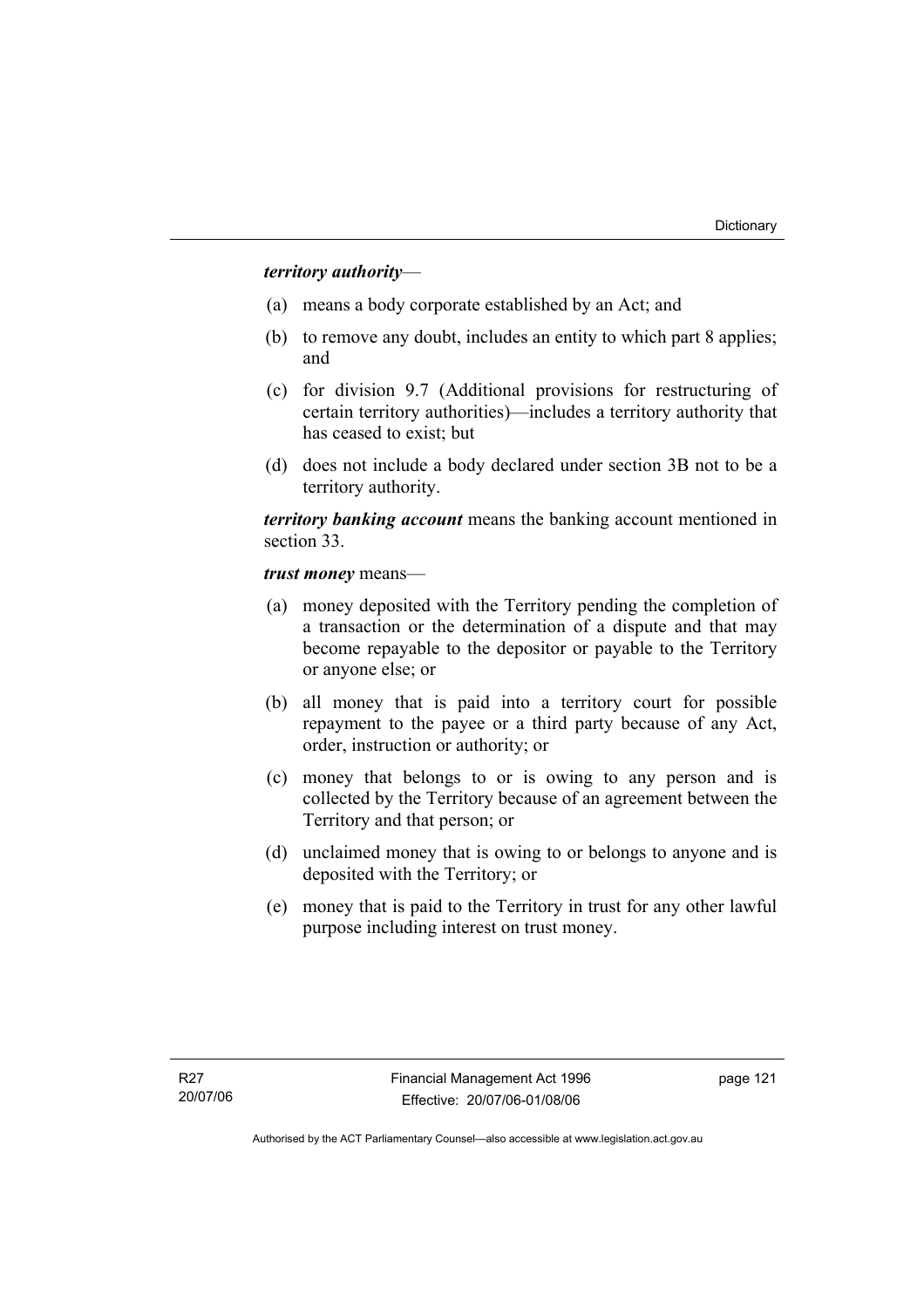1 About the endnotes

# **Endnotes**

# **1 About the endnotes**

Amending and modifying laws are annotated in the legislation history and the amendment history. Current modifications are not included in the republished law but are set out in the endnotes.

Not all editorial amendments made under the *Legislation Act 2001*, part 11.3 are annotated in the amendment history. Full details of any amendments can be obtained from the Parliamentary Counsel's Office.

Uncommenced amending laws and expiries are listed in the legislation history and the amendment history. These details are underlined. Uncommenced provisions and amendments are not included in the republished law but are set out in the last endnote.

If all the provisions of the law have been renumbered, a table of renumbered provisions gives details of previous and current numbering.

The endnotes also include a table of earlier republications.

| $am = amended$<br>$amdt = amendment$<br>$ch = chapter$<br>$def = definition$<br>$dict = dictionary$<br>disallowed = disallowed by the Legislative<br>Assembly<br>$div = division$<br>$exp = expires/expired$<br>$Gaz = gazette$<br>$hdg = heading$<br>$IA = Interpretation Act 1967$<br>ins = inserted/added<br>$LA =$ Legislation Act 2001<br>$LR =$ legislation register<br>LRA = Legislation (Republication) Act 1996<br>$mod = modified/modification$<br>$o = order$ | $ord = ordinance$<br>$orig = original$<br>par = paragraph/subparagraph<br>$pres = present$<br>$prev = previous$<br>$(\text{prev}) = \text{previously}$<br>$pt = part$<br>$r = rule/subrule$<br>renum = renumbered<br>$reloc = relocated$<br>$R[X]$ = Republication No<br>$RI =$ reissue<br>s = section/subsection<br>$sch = schedule$<br>$sdiv = subdivision$<br>$sub =$ substituted<br>SL = Subordinate Law |
|--------------------------------------------------------------------------------------------------------------------------------------------------------------------------------------------------------------------------------------------------------------------------------------------------------------------------------------------------------------------------------------------------------------------------------------------------------------------------|--------------------------------------------------------------------------------------------------------------------------------------------------------------------------------------------------------------------------------------------------------------------------------------------------------------------------------------------------------------------------------------------------------------|
| om = omitted/repealed                                                                                                                                                                                                                                                                                                                                                                                                                                                    | underlining = whole or part not commenced<br>or to be expired                                                                                                                                                                                                                                                                                                                                                |
|                                                                                                                                                                                                                                                                                                                                                                                                                                                                          |                                                                                                                                                                                                                                                                                                                                                                                                              |

## **2 Abbreviation key**

page 122 Financial Management Act 1996 Effective: 20/07/06-01/08/06

R27 20/07/06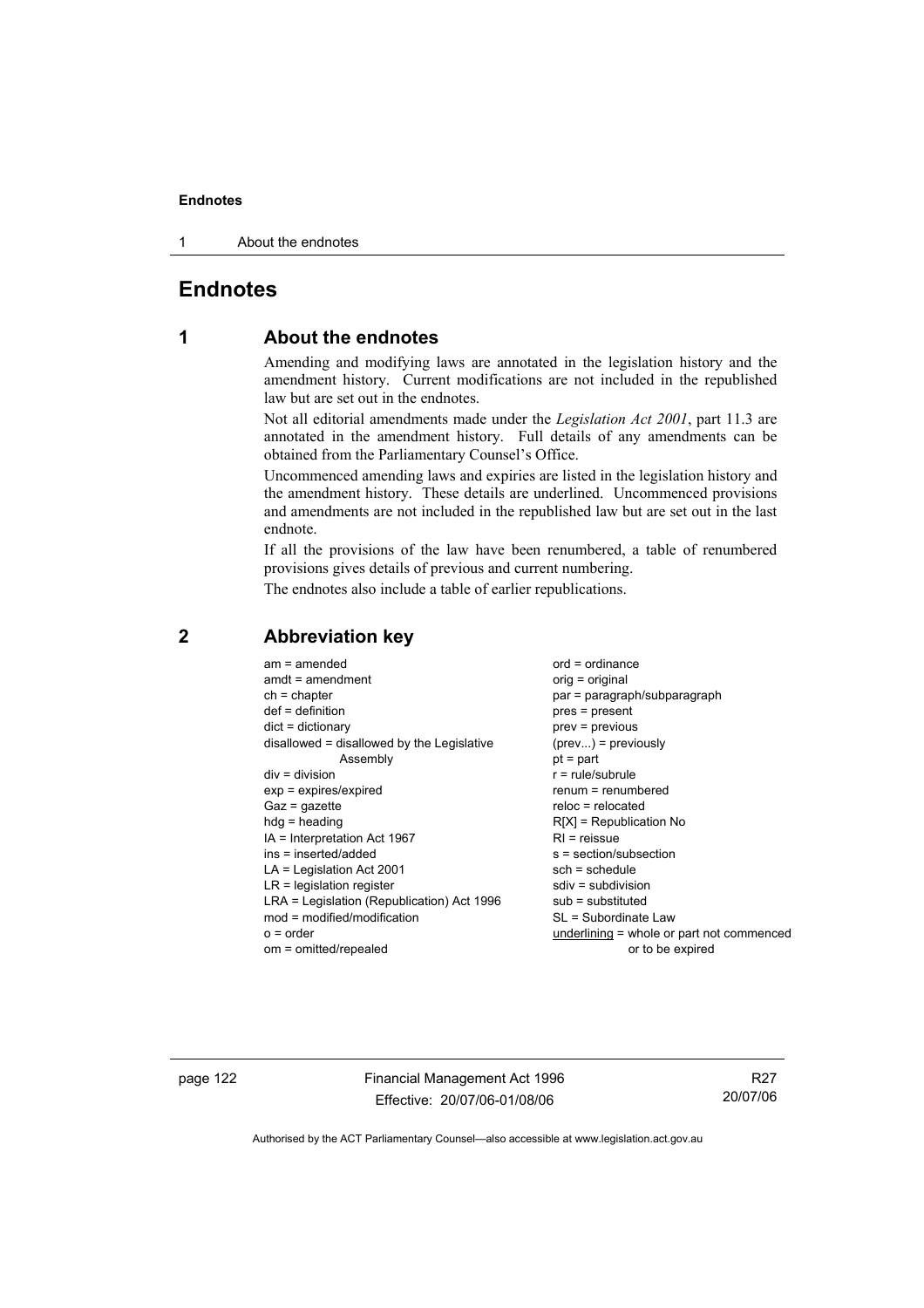# **3 Legislation history Financial Management Act 1996 No 22**  notified 4 June 1996 (Gaz 1996 No 101) commenced 1 July 1996 (s 2) as amended by **Financial Management (Amendment) Act 1997 No 39**  notified 1 September 1997 (Gaz 1997 No S257) commenced 1 September 1997 (s 2) **Financial Management (Amendment) Act (No 2) 1997 No 102**  notified 24 December 1997 (Gaz 1997 No S420) ss 1-3 commenced 24 December 1997 (s 2 (1)) remainder commenced 14 January 1998 (s 2 (2) and Gaz 1998 No S24) **Financial Management (Amendment) Act (No 3) 1997 No 124**  notified 24 December 1997 (Gaz 1997 No S420) commenced 24 December 1997 (s 2) **Trustee (Amendment) Act 1999 No 28 sch**  notified 21 May 1999 (Gaz 1999 No S24) sch commenced 21 May 1999 (s 2) **Financial Sector Reform (ACT) Act 1999 No 33 sch**  notified 25 June 1999 (Gaz 1999 No S34) s 1, s 2 and dict commenced 25 June 1999 (s 2 (1)) sch commenced 1 July 1999 (s 2 (2) and Cwlth Gaz 1999 No S289) **Appropriation Act 1999-2000 No 36 s 9**  notified 12 July 1999 (Gaz 1999 No S44) s 9 commenced 12 July 1999 (s 2) **Financial Management Amendment Act 1999 No 58**  notified 10 November 1999 (Gaz 1999 No 45) commenced 10 November 1999 (s 2)

Financial Management Act 1996 Effective: 20/07/06-01/08/06

page 123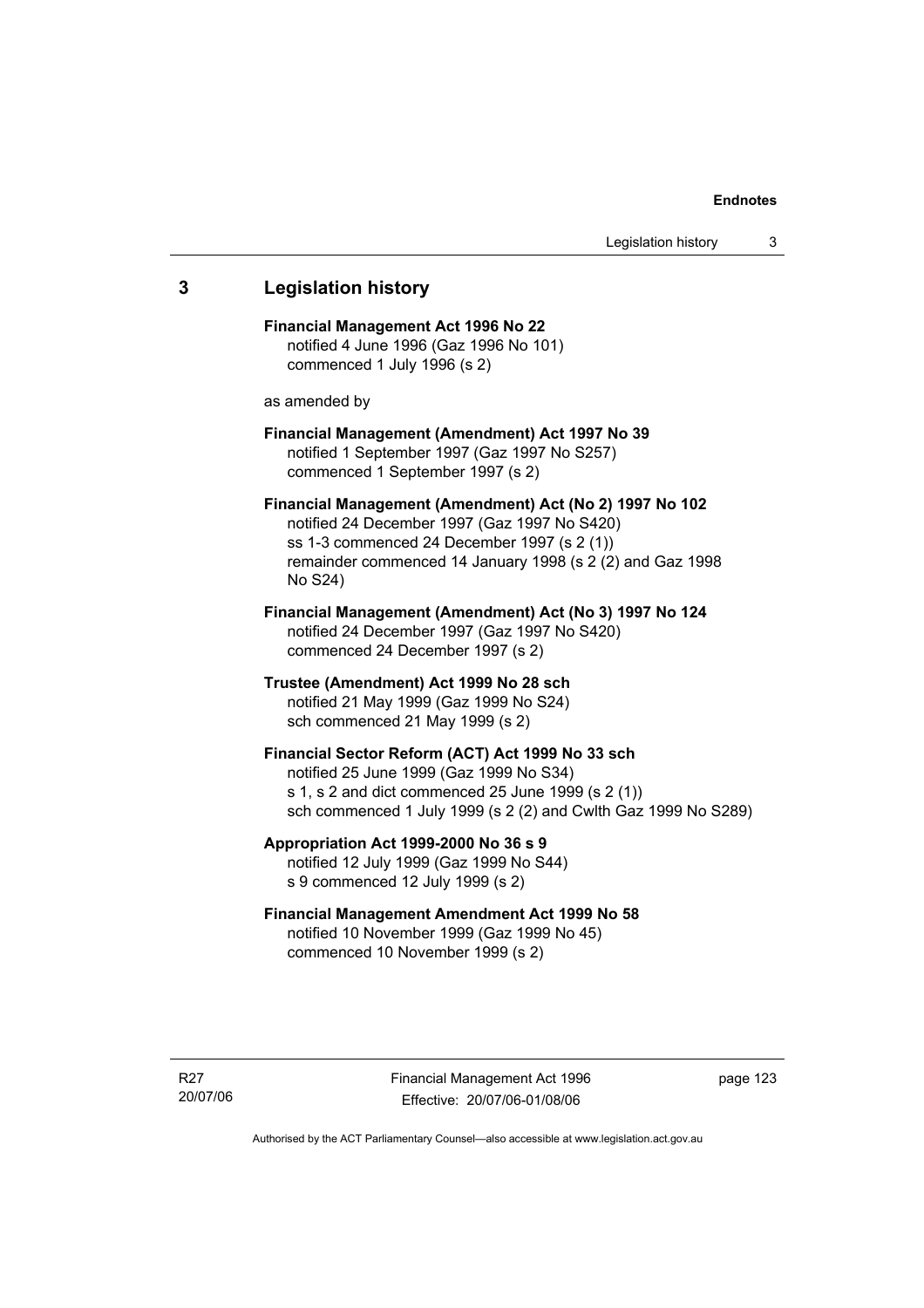| Legislation history<br>-3 |  |
|---------------------------|--|
|---------------------------|--|

| Territory Superannuation Provision Protection Act 2000 No 21 sch<br>notified 15 June 2000 (Gaz 2000 No 24)<br>s 1, s 2 commenced 15 June 2000 (IA s 10B)<br>sch commenced 1 July 2000 (s 2)                                                      |  |  |
|--------------------------------------------------------------------------------------------------------------------------------------------------------------------------------------------------------------------------------------------------|--|--|
| <b>Financial Management Amendment Act 2000 No 27</b><br>notified 30 June 2000 (Gaz 2000 No S30)<br>s 1, s 2 commenced 30 June 2000 (IA s 10B)<br>remainder commenced 30 June 2000 (s 2)                                                          |  |  |
| Financial Management Amendment Act 2001 No 4<br>notified 8 March 2001 (Gaz 2001 No 10)<br>s 1, s 2 commenced 8 March 2001 (IA s 10B)<br>s 3 commenced 8 March 2001 (s 2)<br>remainder commenced 8 September 2001 (IA s 10E)                      |  |  |
| Statute Law Amendment Act 2001 No 11 sch 3<br>notified 29 March 2001 (Gaz 2001 No 13)<br>commenced 29 March 2001 (s 2)                                                                                                                           |  |  |
| Financial Management Amendment Act 2001 (No 2) 2001 No 42<br>notified 29 June 2001 (Gaz 2001 No S36)<br>s 1, s 2 commenced 29 June 2001 (IA s 10B)<br>s 3, s 4, s 6, s 7 commenced 29 June 2001 (s 2 (1))<br>s 5 commenced 1 July 2001 (s 2 (2)) |  |  |
| Appropriation Act 2001-2002 2001 No 43 s 12<br>notified 29 June 2001 (Gaz 2001 No S36)<br>s 1, s 2 commenced 29 June 2001 (IA s 10B)<br>s 12 commenced 1 July 2001 (s 2)                                                                         |  |  |
| Legislation (Consequential Amendments) Act 2001 No 44 pt 146<br>notified 26 July 2001 (Gaz 2001 No 30)<br>s 1, s 2 commenced 26 July 2001 (IA s 10B)<br>pt 146 commenced 12 September 2001 (s 2 and see Gaz 2001<br>No S65)                      |  |  |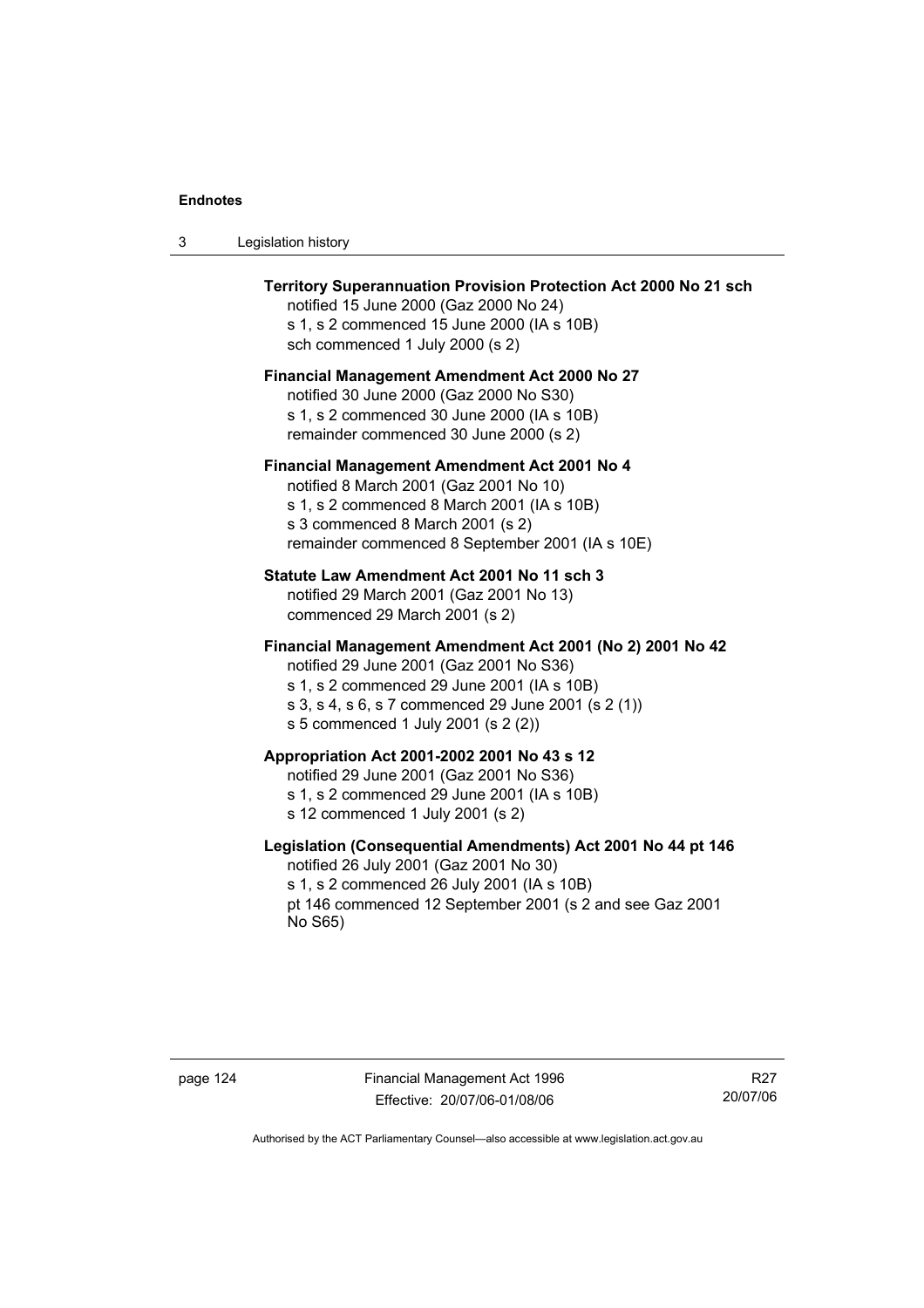### **Financial Management Legislation Amendment Act 2001 No 45 pt 2 (as am by 2002 No 30 pt 3.26)**

notified 12 July 2001 (Gaz 2001 No 28) s 1, s 2 commenced 12 July 2001 (IA s 10B) s 4 commenced 12 January 2002 (s 2 (3) and see Act 2002 No 30 amdt 3.370) pt 2 remainder commenced 12 January 2002 (LA s 79)

### **Statute Law Amendment Act 2001 No 56 pt 3.20**

notified 5 September 2001 (Gaz 2001 No S65) commenced 5 September 2001 (s 2)

# **Financial Management Amendment Act 2001 (No 3) 2001 No 95**

notified 10 September 2001 (Gaz 2001 No S66) s 1, s 2 commenced 10 September 2001 (LA s 75) remainder commenced 1 January 2002 (CN 2001 No 6)

### **Financial Management Amendment Act 2001 (No 4) No 97**

notified LR 20 December 2001 commenced 20 December 2001 (s 2)

### **Appropriation Act 2002-2003 No 29 s 12**

notified LR 9 September 2002 taken to have commenced 30 June 2002 (s 2)

### **Statute Law Amendment Act 2002 No 30 pt 3.25**

notified LR 16 September 2002 s 1, s 2 taken to have commenced 19 May 1997 (LA s 75 (2)) amdt 3.369 taken to have commenced 31 December 2001 (s 2 (2)) pt 3.25 remainder commenced 17 September 2002 (s 2 (1))

### **Financial Management Amendment Act 2002 No 38**

notified LR 8 October 2002 s 1, s 2 commenced 8 October 2002 (LA s 75 (1))

# remainder commenced 1 November 2002 (s 2 and CN2002-12)

### **Appropriation Act 2002-2003 (No 2) A2003-9 s 9**

notified LR 7 March 2003

s 1, s 2 commenced 7 March 2003 (LA s 75 (1))

s 9 commenced 8 March 2003 (s 2)

R27 20/07/06 page 125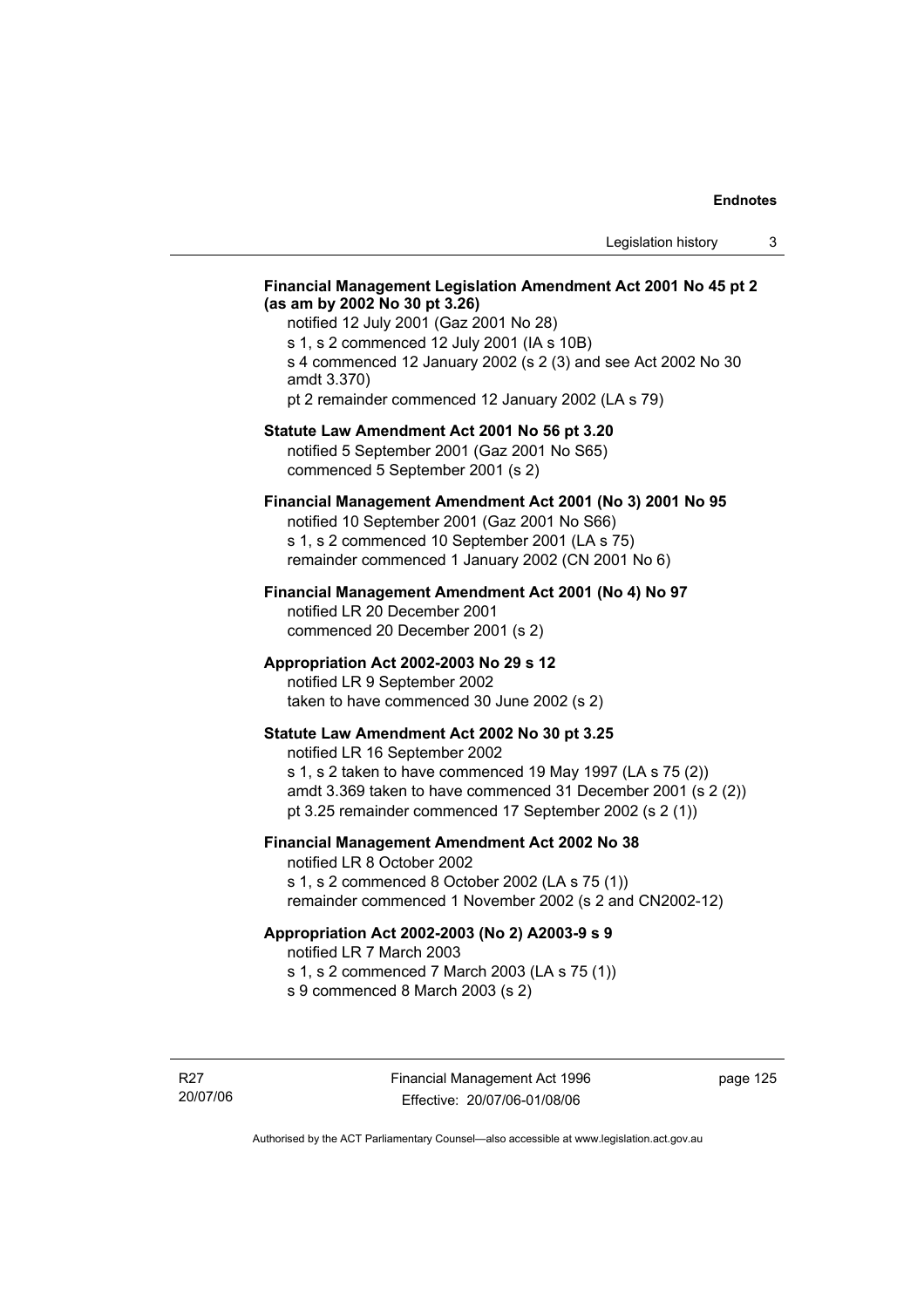$3$ 

| Legislation history                                                                                                                                                                              |
|--------------------------------------------------------------------------------------------------------------------------------------------------------------------------------------------------|
| <b>Financial Management Amendment Act 2003 A2003-21</b><br>notified LR 19 May 2003<br>s 1, s 2 commenced 19 May 2003 (LA s 75 (1))<br>remainder commenced 20 May 2003 (s 2)                      |
| Appropriation Act 2003-2004 A2003-27<br>notified LR 30 June 2003<br>commenced 30 June 2003 (s 2)                                                                                                 |
| Financial Management Amendment Act 2003 (No 2) A2003-46<br>notified LR 31 October 2003<br>s 1, s 2 commenced 31 October 2003 (LA s 75 (1))<br>remainder commenced 1 November 2003 (s 2)          |
| Statute Law Amendment Act 2003 (No 2) A2003-56 sch 3 pt 3.9<br>notified LR 5 December 2003<br>s 1, s 2 commenced 5 December 2003 (LA s 75 (1))<br>sch 3 pt 3.9 commenced 19 December 2003 (s 2)  |
| Financial Management Amendment Act 2004 A2004-19<br>notified LR 6 April 2004<br>s 1, s 2 commenced 6 April 2004 (LA s 75 (1))<br>remainder commenced 7 April 2004 (s 2)                          |
| Financial Management Amendment Act 2004 (No 2) A2004-33<br>notified LR 30 June 2004<br>s 1, s 2 commenced 30 June 2004 (LA s 75 (1))<br>remainder commenced 1 July 2004 (s 2)                    |
| Appropriation Act 2004-2005 A2004-35 s 12<br>notified LR 30 June 2004<br>commenced 30 June 2004 (s 2)                                                                                            |
| Territory Owned Corporations Amendment Act 2004 A2004-53 sch 1<br>notified LR 16 August 2004<br>s 1, s 2 commenced 16 August 2004 (LA s 75 (1))<br>sch 1 commenced 17 August 2004 (s 2)          |
| Statute Law Amendment Act 2005 A2005-20 sch 3 pt 3.22<br>notified LR 12 May 2005<br>s 1, s 2 taken to have commenced 8 March 2005 (LA s 75 (2))<br>sch 3 pt 3.22 commenced 2 June 2005 (s 2 (1)) |
|                                                                                                                                                                                                  |

page 126 Financial Management Act 1996 Effective: 20/07/06-01/08/06

R27 20/07/06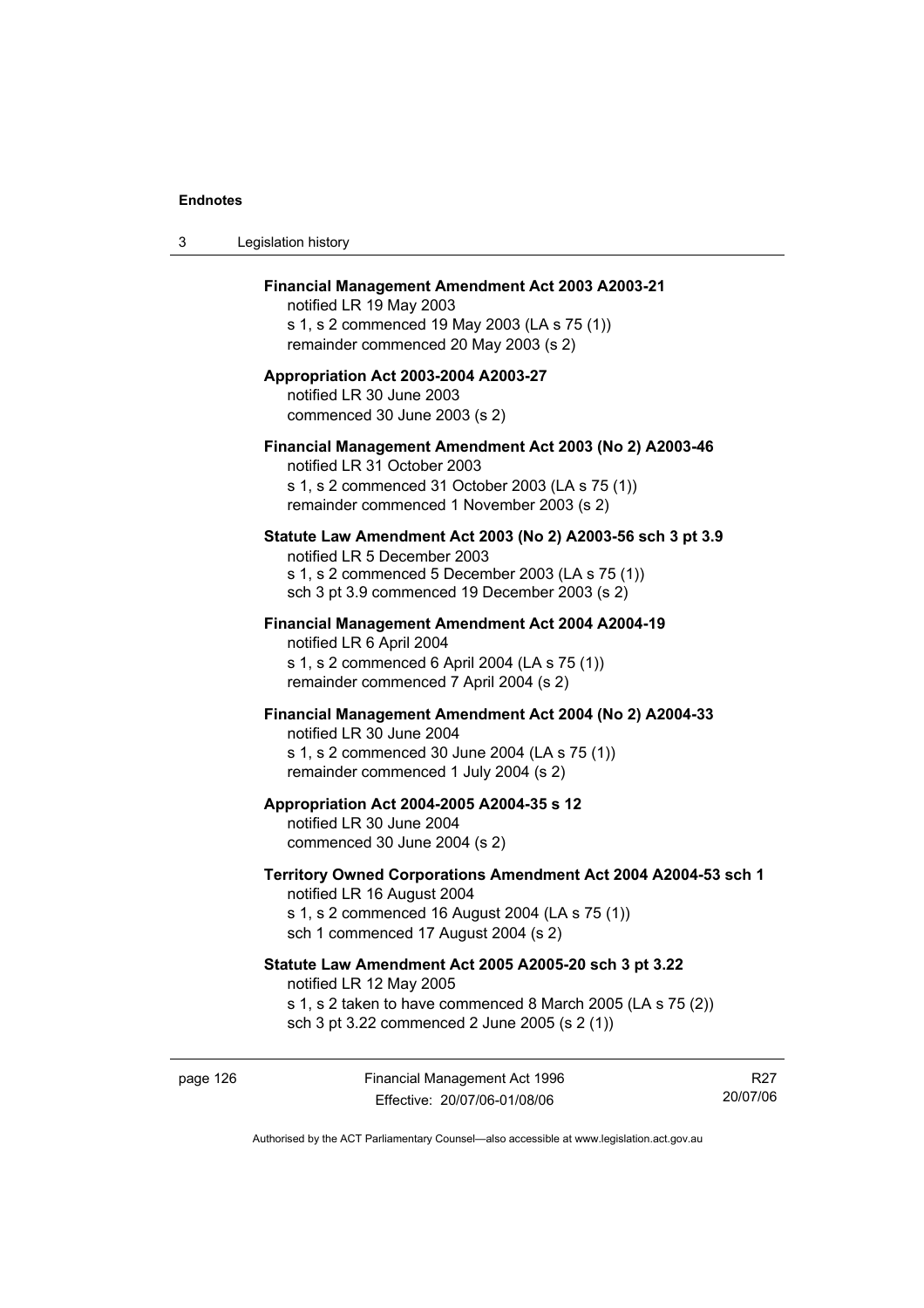#### **Appropriation Act 2005-2006 A2005-32 s 12, s 13**

notified LR 1 July 2005

s 1, s 2 taken to have commenced 30 June 2005 (LA s 75 (2))

s 12, s 13 taken to have commenced 30 June 2005 (s 2)

### **Public Sector Management Amendment Act 2005 A2005-42 sch 1 pt 1.1**

notified LR 31 August 2005 s 1, s 2 commenced 31 August 2005 (LA s 75 (1)) sch 1 pt 1.1 commenced 1 September 2005 (s 2)

### **Financial Management Legislation Amendment Act 2005 A2005-52**

notified LR 26 October 2005

s 1, s 2 commenced 26 October 2005 (LA s 75 (1)) s 7, s 9, s 10, s 14, s 15, ss 17-32, s 38 (in part), s 39, s 40, s 42 (in part), s 49 commenced 27 October 2005 (s 2 (1)) remainder commenced 1 January 2006 (s 2 (2))

as modified by

### **Financial Management Regulation 2005 SL2005-42 sch 1 (as am by A2006-30 amdt 1.61, amdt 1.62)**

notified LR 21 December 2005 s 1, s 2 commenced 21 December 2005 (LA s 75 (1)) sch 1 commenced 1 January 2006 (s 2)

as amended by

### **Administrative (Miscellaneous Amendments) Act 2006 A2006-30 sch 1 pt 1.3, amdt 1.61, amdt 1.62**

notified LR 16 June 2006 s 1, s 2 commenced 16 June 2006 (LA s 75 (1)) amdt 1.45, amdt 1.52 so far as it inserts s 220, amdt 1.56 commenced 19 June 2006 (s 2 (2)) amdt 1.39, amdt 1.40, amdt 1.43, amdt 1.44 commenced 1 July 2006 (s 2 (2) and CN2006-15) sch 1 pt 1.3 remainder, amdt 1.61, amdt 1.62 commenced 1 July 2006  $(s 2(1))$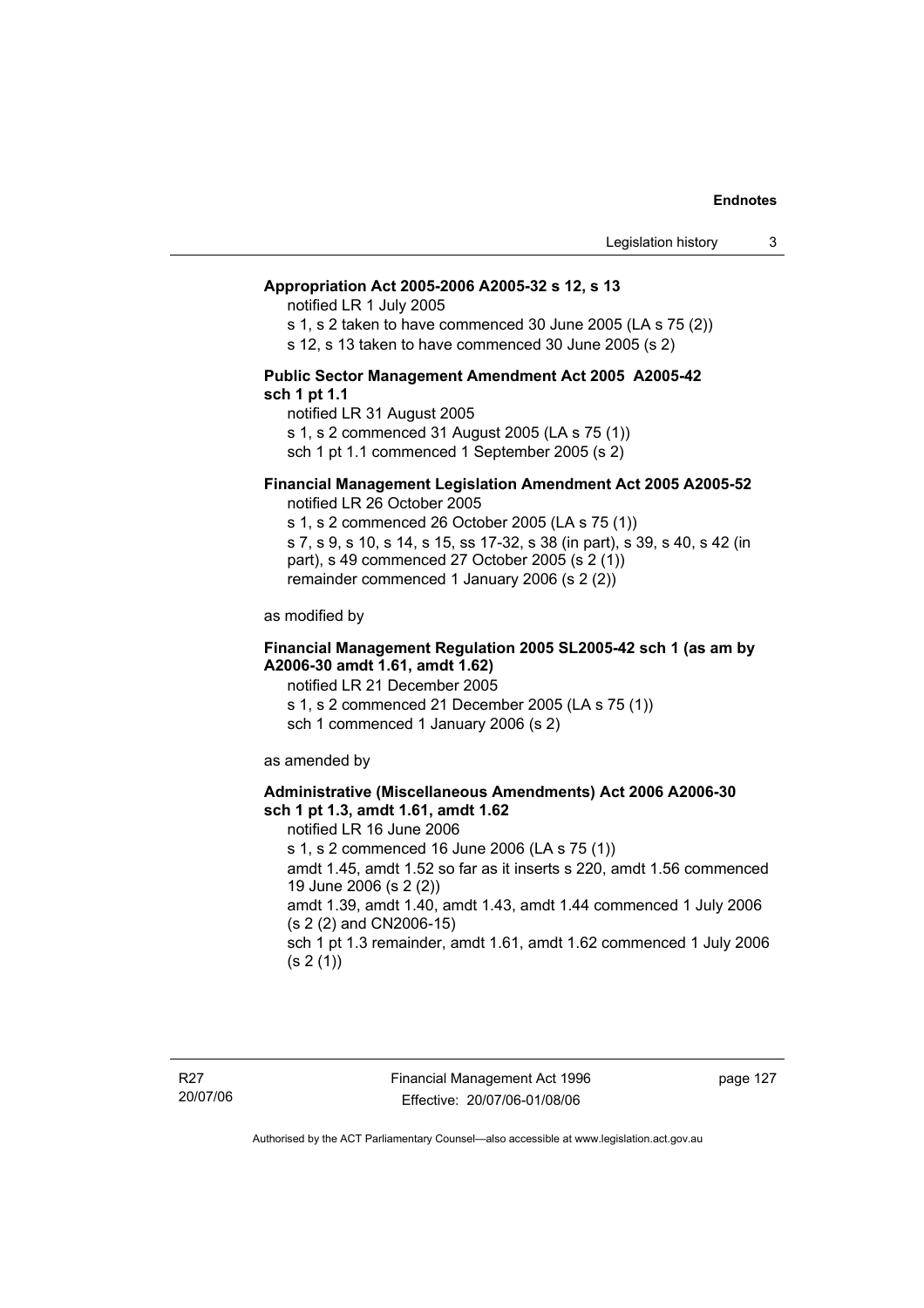| 4 | Amendment history |
|---|-------------------|
|---|-------------------|

# **4 Amendment history**

|          | <b>Name of Act</b><br>s 1                                               | sub 2001 No 56 amdt 3.255                                                                                                                                                                                                                                                                                                                  |                 |
|----------|-------------------------------------------------------------------------|--------------------------------------------------------------------------------------------------------------------------------------------------------------------------------------------------------------------------------------------------------------------------------------------------------------------------------------------|-----------------|
|          | s <sub>2</sub>                                                          | Act subject to Territory Superannuation Provision Protection Act<br>sub 2000 No 21 sch                                                                                                                                                                                                                                                     |                 |
|          | <b>Dictionary</b><br>s 3 hdg<br>s <sub>3</sub>                          | sub 2000 No 21 sch<br>am 2000 No 21 sch<br>remaining defs reloc to dict 2001 No 95 amdt 1.4<br>sub 2001 No 95 amdt 1.5<br>def bank om 1999 No 33 sch<br>def banking institution ins 1997 No 102 s 4<br>om 1999 No 33 sch<br>def Territory activities ins 1997 No 124 s 4<br>om 2001 No 95 amdt 1.3<br>def Treasurer om 2001 No 95 amdt 1.2 |                 |
|          | <b>Notes</b><br>s 3A                                                    | orig s 3A<br>renum as s 3B<br>pres s 3A<br>ins 2001 No 95 amdt 1.5                                                                                                                                                                                                                                                                         |                 |
|          | s 3B                                                                    | Declaration that certain bodies are not territory authorities for Act<br>(prev s 3A) ins 2000 No 21 sch<br>am 2001 No 44 amdt 1.1631, amdt 1.1632<br>renum as s 3B 2001 No 95 amdt 1.6<br>sub A2005-52 s 4                                                                                                                                 |                 |
|          | <b>Budget management</b><br>pt 2 hdg<br>sub A2003-46 s 4                |                                                                                                                                                                                                                                                                                                                                            |                 |
|          | <b>Appropriations and budgets</b><br>div 2.1 hdg                        | ins A2003-46 s 4                                                                                                                                                                                                                                                                                                                           |                 |
|          | Form of appropriations<br>s 8                                           | sub A2005-52 s 5                                                                                                                                                                                                                                                                                                                           |                 |
|          | Net appropriations for outputs<br>s 9                                   | am 2000 No 27 s 5                                                                                                                                                                                                                                                                                                                          |                 |
|          | Net appropriations for capital injections<br>s 9A<br>ins 2000 No 27 s 6 |                                                                                                                                                                                                                                                                                                                                            |                 |
|          | $S$ 9B                                                                  | Appropriations for payments on behalf of Territory to be net appropriations<br>ins 2001 No 95 s 5                                                                                                                                                                                                                                          |                 |
|          | <b>Budget papers</b><br>s 10                                            | am 1997 No 124 s 5; 2001 No 56 amdt 3.257; A2005-52 s 6                                                                                                                                                                                                                                                                                    |                 |
| page 128 |                                                                         | Financial Management Act 1996                                                                                                                                                                                                                                                                                                              | R <sub>27</sub> |

Effective: 20/07/06-01/08/06

20/07/06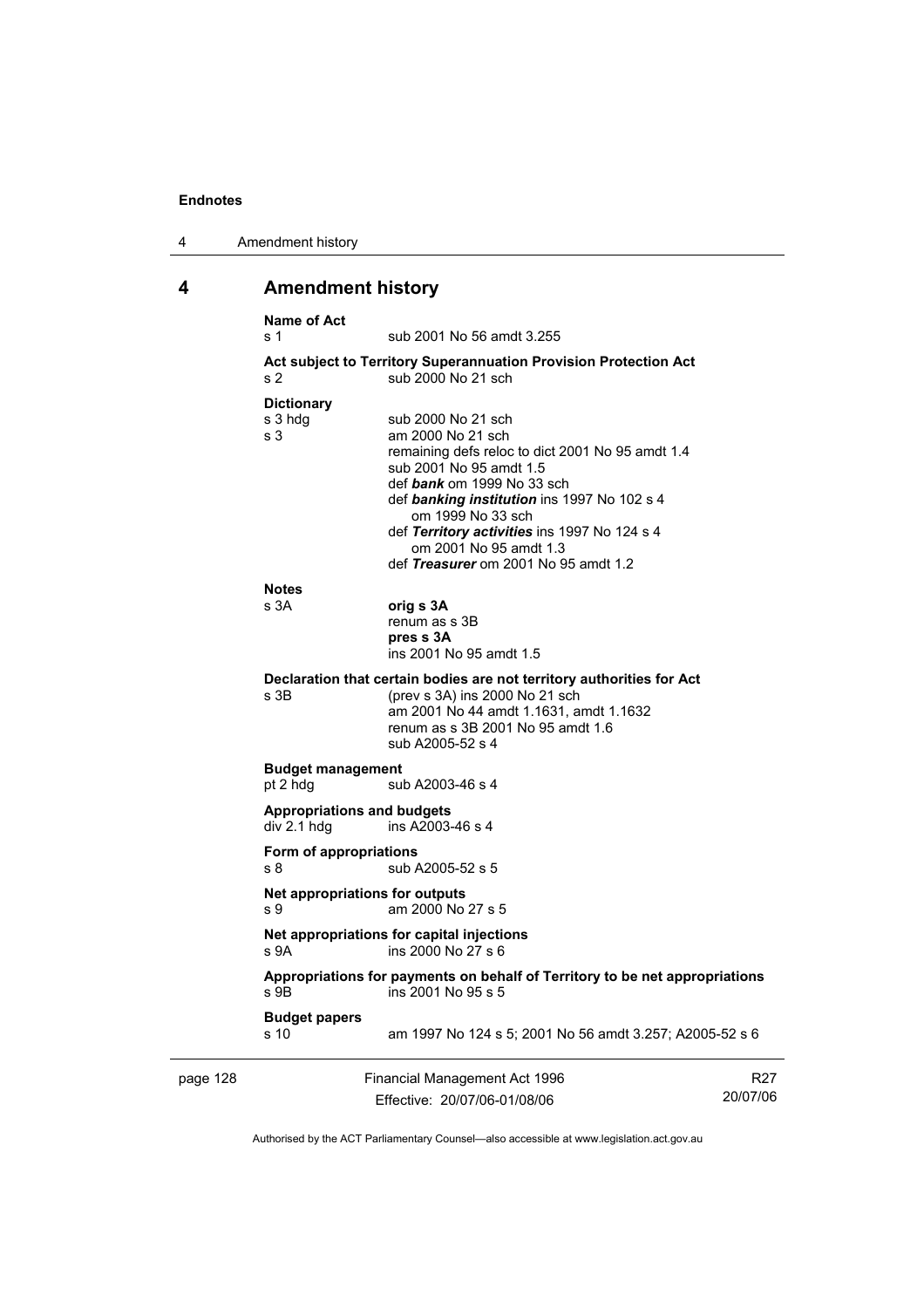### **Territory budgets**  s 11 am 1997 No 124 s 6; 2001 No 4 s 4; 2001 No 56 amdt 3.258; 2001 No 95 s 6 sub A2003-46 s 5 am A2005-32 s 12 **Financial policy objectives and strategies statement**  s 11A ins A2003-46 s 5 **Departmental budgets** s 12 am 1997 No 102 s 5; 1997 No 124 s 7; 1999 No 58 s 3; 2001 No 56 amdt 3.258; 2001 No 95 s 7; ss renum R6 LA (see 2001 No 95 amdt 1.7); 2002 No 38 s 4, s 5 sub A2005-52 s 7 **Territory authority and territory-owned corporation budgets**  s 12A ins 1997 No 124 s 8 am 2001 No 56 amdt 3.258; 2001 No 95 s 8 sub A2005-52 s 8 **Supplementary budget papers**  s 13 am 2001 No 56 amdt 3.259, amdt 3.260 sub 2001 No 97 s 4 am A2005-52 s 9 **Amendment of budgets for supplementary appropriation**  s 13A ins A2003-9 s 9 sub A2005-52 s 10 **Transfer of funds between appropriations** s 14 am 1997 No 102 s 6; 2000 No 21 sch; 2001 No 56 amdt 3.261 **Transfer of funds within appropriations** s 15 am 1997 No 102 s 7; 2001 No 56 amdt 3.262 **Reclassification of certain appropriations** s 15A ins 1997 No 102 s 8; 2001 No 56 amdt 3.263 **Transfer of functions after Appropriation Act passed**  s 16 am 2000 No 21 sch; 2001 No 56 amdt 3.263 sub A2005-52 s 11 **Amendment of budgets on transfer of functions between departments**   $ins$  A2003-21 s 4 om A2004-19 s 4 **Variation of appropriations for Commonwealth grants** s 17 am 1997 No 102 s 9; 2001 No 56 amdt 3.264, amdt 3.265; 2002 No 38 s 6

R27 20/07/06 Financial Management Act 1996 Effective: 20/07/06-01/08/06

page 129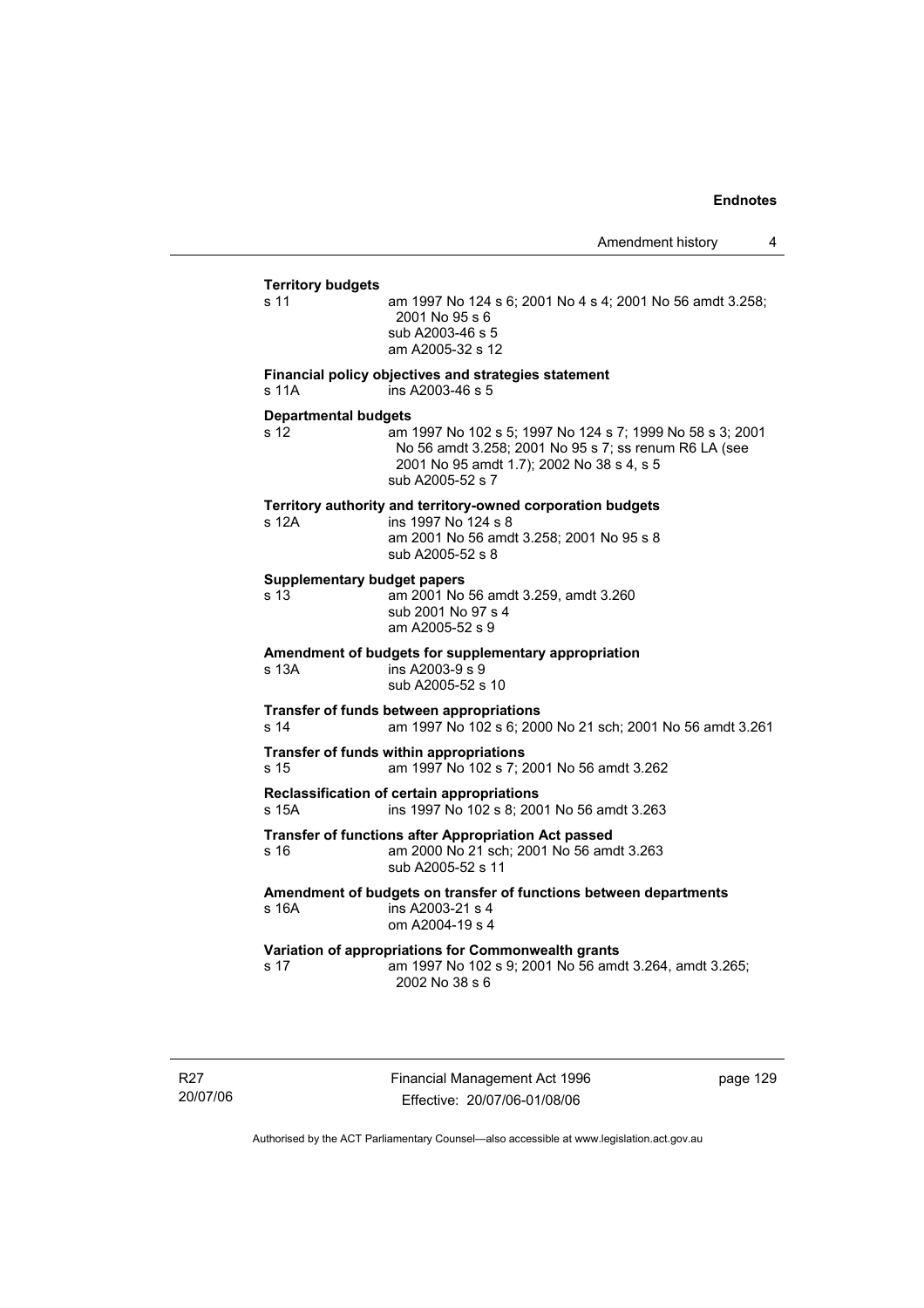4 Amendment history

## **Variations of appropriations for certain payments to Commonwealth** s 17A ins 1999 No 36 s 9 am 2000 No 27 s 7; 2001 No 43 s 12; 2001 No 56 amdt 3.266, amdt 3.267; A2003-27 s 12; A2004-35 s 12; A2005-32 s 13 **Treasurer's advance**  s 18 am 2001 No 56 amdt 3.268; 2001 No 97 s 5, s 6; ss renum R4 LA sub A2004-33 s 4 am A2005-20 amdt 3.153 **Assembly to be told about treasurer's advance** s 18A ins 1997 No 102 s 10 am 2001 No 56 amdt 3.269 om 2002 No 38 s 7 ins A2004-33 s 4 **Payments for Territory GST liabilities** ins 1997 No 39 s 4 sub 2000 No 27 s 8 **Authorisation of expenditure of certain Commonwealth grants**  s 19B ins 1997 No 102 s 11 am 2001 No 56 amdt 3.269 **Amendment of capital injection conditions**  ins 2002 No 38 s 8 sub A2005-52 s 12 **Amendment of performance criteria**<br>s 19D ins 2002 No 38 s 8 ins 2002 No 38 s 8 sub A2005-52 s 13 **Amendment of financial targets**  s 19E ins 2002 No 38 s 8 om A2005-52 s 14 **Amendment of budgets**   $ins$  A2004-19 s 5 am A2004-33 s 5 om A2005-52 s 15 **Budgets for Legislative Assembly secretariat**  s 20 am A2003-21 s 5 **Budget reviews and pre-election updates**  div 2.2 hdg ins A2003-46 s 6 **Budget review**  s 20A ins A2003-46 s 6

page 130 Financial Management Act 1996 Effective: 20/07/06-01/08/06

R27 20/07/06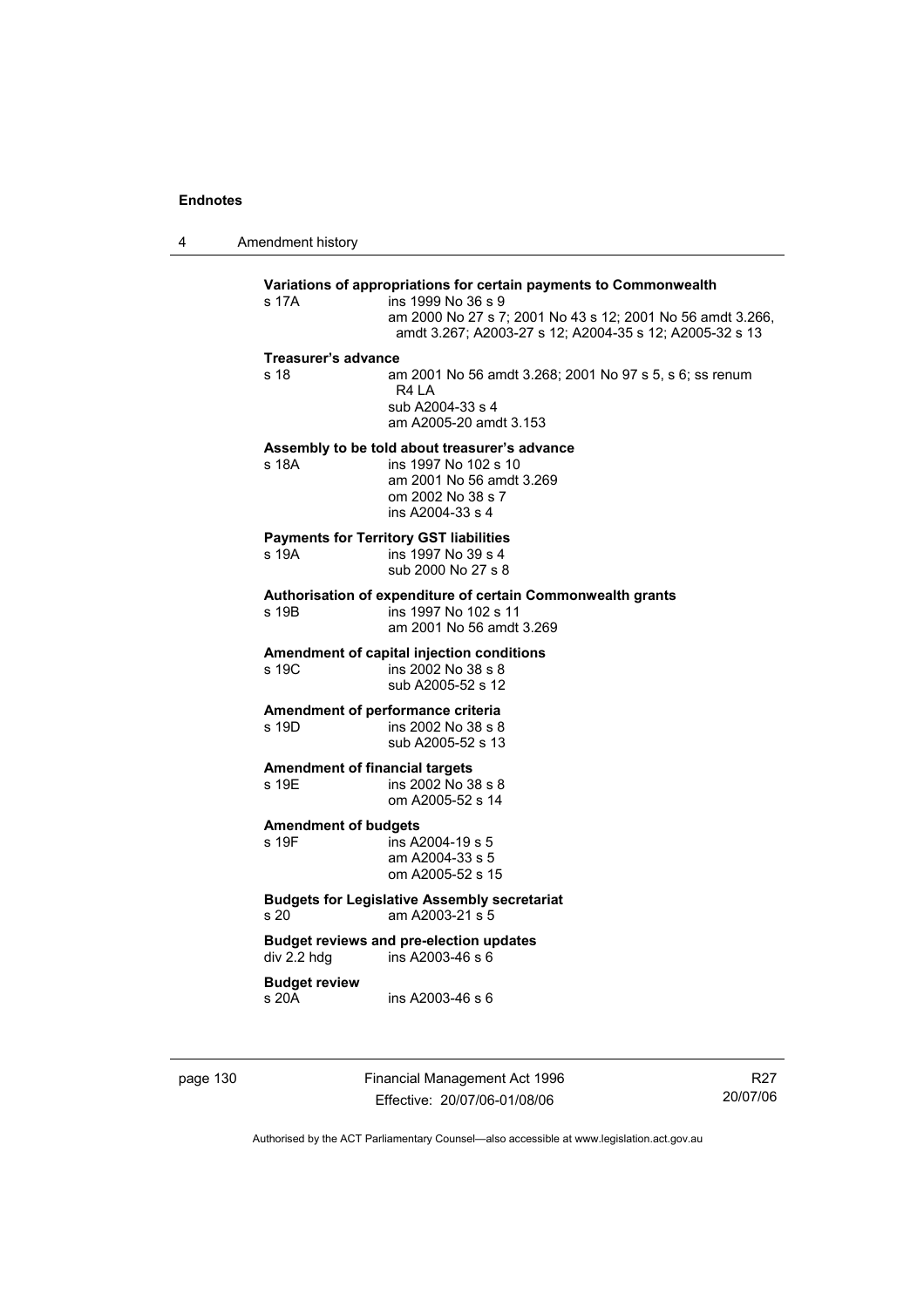| Pre-election budget update                   |                                                                                                                                                                                    |
|----------------------------------------------|------------------------------------------------------------------------------------------------------------------------------------------------------------------------------------|
| s 20C                                        | ins A2003-46 s 6                                                                                                                                                                   |
| s 20D                                        | Purpose and contents of pre-election budget update<br>ins A2003-46 s 6<br>am A2005-52 s 16                                                                                         |
| div 3.1 hdg                                  | <b>Financial reports of the Territory</b><br>(prev pt 3 div 1 hdg) renum R3 LA (see 2001 No 95 amdt 1.11)                                                                          |
| s 21 hdg                                     | Meaning of the Territory in div 3.1<br>$am$ R3 I A                                                                                                                                 |
| s 22                                         | Annual financial statements of the Territory<br>am 2001 No 95 s 9; A2005-52 s 17                                                                                                   |
| s 23                                         | Responsibility for annual financial statements<br>am A2005-52 s 18                                                                                                                 |
| s 24                                         | Audit of annual financial statements<br>am 2002 No 38 s 9, amdt 1.1; A2003-46 s 7; A2005-52<br>ss 19-21                                                                            |
| s 25 hda<br>s 25                             | Presentation of annual financial statements to Legislative Assembly<br>sub 2002 No 38 amdt 1.2<br>am 2001 No 56 amdt 3.270; A2003-46 s 8, s 9                                      |
| s 25A                                        | Quarterly departmental performance reports<br>reloc to s 30A                                                                                                                       |
| <b>Periodic financial statements</b><br>s 26 | am 1997 No 124 s 10; 2001 No 42 s 4<br>(6), (7) exp 30 June 2001 (s 26 (7))<br>sub 2001 No 42 s 5; 2001 No 95 s 11                                                                 |
| div 3.2 hdg                                  | Financial reports and performance statements of departments<br>(prev pt 3 div 2 hdg) renum R3 LA (see 2001 No 95 amdt 1.11)<br>sub A2005-52 s 22                                   |
| s 27                                         | Annual financial statements of departments<br>am 2001 No 56 amdt 3.272; 2001 No 95 s 12; 2002 No 38<br>ss 10-13; pars renum R10 LA (see 2002 No 38 amdt 1.5);<br>A2005-52 ss 23-26 |
| s 28 hdg<br>s 28                             | Responsibility for annual financial statements of departments<br>sub 2002 No 38 amdt 1.6<br>sub A2005-52 s 27                                                                      |

R27 20/07/06 Financial Management Act 1996 Effective: 20/07/06-01/08/06

page 131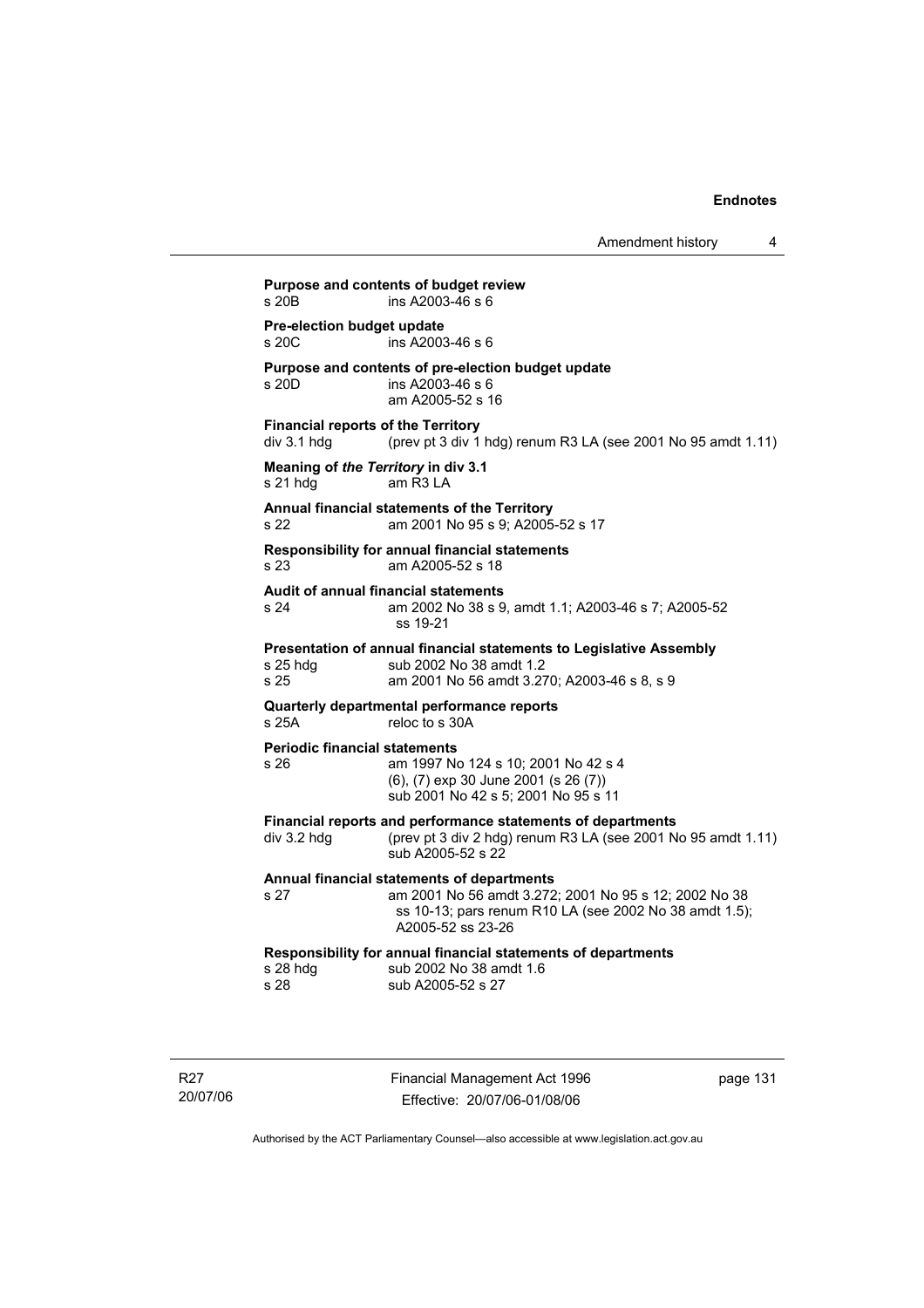4 Amendment history

## **Audit of financial statements of departments**  s 29 sub 2002 No 38 s 14 am A2005-52 s 28, s 29 **Audit of financial statements for departments for 2000-2001**  s 29A ins 2001 No 42 s 6 exp 31 December 2001 (s 29A (2)) **Departmental annual financial statements to be included in annual reports etc**  sub 2002 No 38 amdt 1.7 s 30 am 2001 No 56 amdt 3.273 sub A2005-52 s 30 **Statements of performance of departments**  s 30A (prev s 25A) ins 1997 No 124 s 9 am 2001 No 56 amdt 3.271; 2001 No 95 s 10; 2002 No 38 amdt 1.3 reloc from s 25A 2002 No 38 amdt 1.4 sub A2005-52 s 31 **Responsibility for departmental statements of performance**  s 30B ins A2005-52 s 31 **Scrutiny of departmental statements of performance**  s 30C ins A2005-52 s 31 **Departmental statements of performance to be included in annual reports etc**  s 30D ins A2005-52 s 31 **Half-yearly departmental performance reports**  s 30E ins A2005-52 s 31 **Responsibilities of chief executives of departments**  s 31 am 2002 No 38 s 15; A2005-20 amdt 3.154 sub A2005-52 s 32 **Agreement for the conduct of banking for Territory** s 32 am 1997 No 102 sch; 1999 No 33 sch **Territory banking account** s 33 am 1997 No 102 sch **Departmental banking accounts**  s 34 am 1997 No 102 sch; 1999 No 33 sch; 2001 No 95 s 13; 2001 No 95 s 7; ss renum R6 LA (see 2001 No 95 amdt 1.8); 2002 No 38 s 16 **Transfer of departmental banking account**  s 34A **prev s 34A renum as s 34B** ins 2001 No 95 s 14

page 132 Financial Management Act 1996 Effective: 20/07/06-01/08/06

R27 20/07/06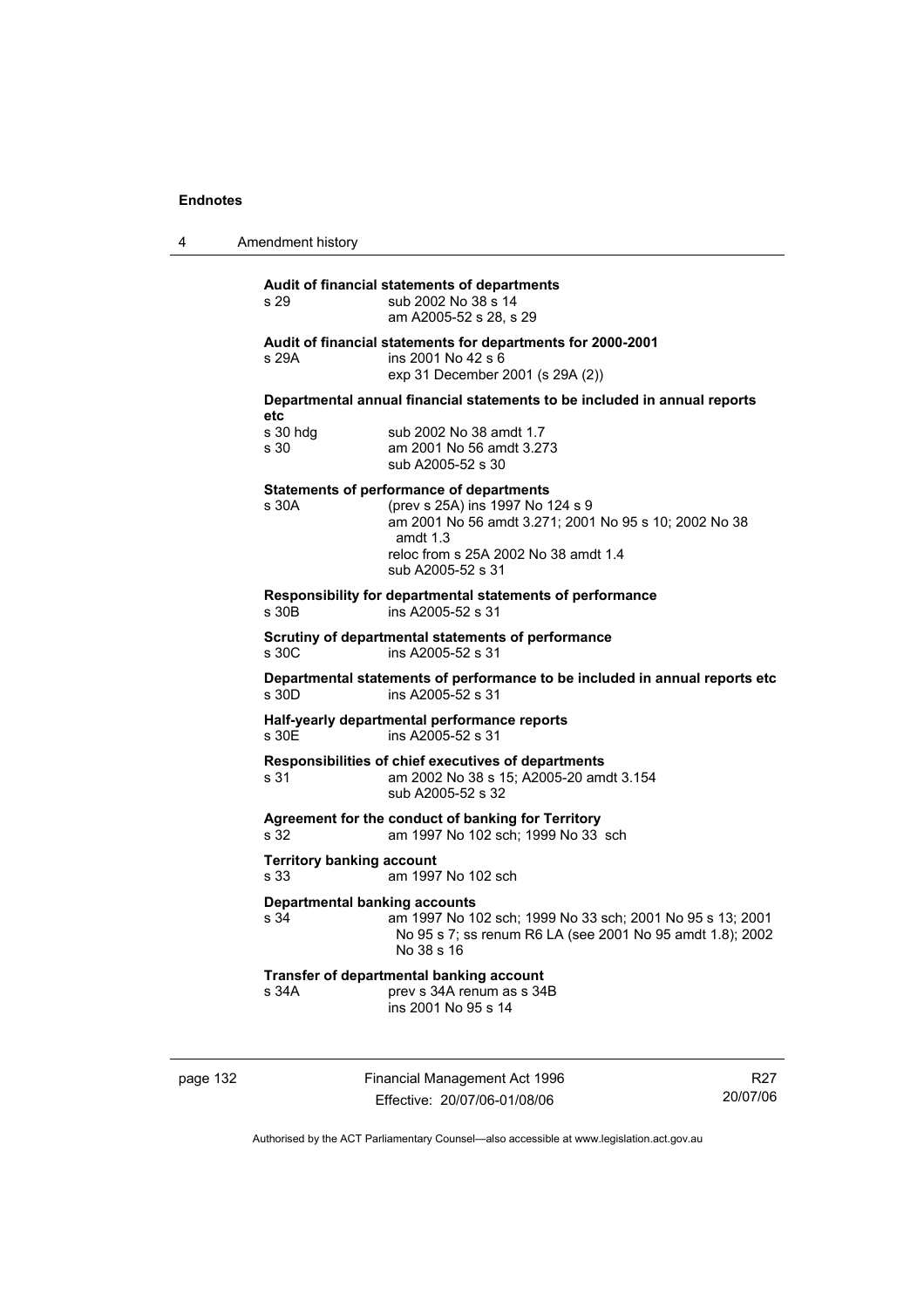| Amendment history |  |
|-------------------|--|
|-------------------|--|

| s 34B                                                  | (prev s 34A) ins 1997 No 102 s 12<br>renum 2001 No 95 s 15                                                                                                                                                 |
|--------------------------------------------------------|------------------------------------------------------------------------------------------------------------------------------------------------------------------------------------------------------------|
| <b>Payments into banking accounts</b><br>s 35          | am 1997 No 102 sch; 1999 No 33 sch                                                                                                                                                                         |
| s 36                                                   | Transfer following change in departmental responsibilities<br>am 1997 No 102 sch                                                                                                                           |
| s 36A                                                  | Transfers from departmental banking accounts to territory banking account<br>ins 2002 No 38 s 17                                                                                                           |
| s 37 hdg<br>s <sub>37</sub>                            | Payments from territory banking account<br>sub 2002 No 38 s 18<br>am 1997 No 102 sch; 2000 No 21 sch; 2001 No 95 s 16; 2002<br>No 38 s 19; ss renum R10 LA (see 2002 No 38 amdt 1.8);<br>A2005-52 ss 33-35 |
| Investment of certain public money<br>s 38 hdg<br>s 38 | sub 2000 No 21 sch<br>am 1997 No 102 sch; 1999 No 33 sch; 2000 No 21 sch; 2001<br>No 45 s 5; 2001 No 95 s 17; A2003-21 s 6, s 7; ss renum<br>R12 LA (see A2003-21 s 8)                                     |
| <b>Borrowing and guarantees</b><br>pt 6 hdg            | sub 2001 No 45 s 6                                                                                                                                                                                         |
| s 42                                                   | Borrowings by territory authorities to be approved<br>am 2001 No 95 s 18, amdt 1.9                                                                                                                         |
| s 45                                                   | Loans to be paid into territory banking account<br>am 1997 No 102 sch; 2001 No 95 s 19                                                                                                                     |
| <b>Payments by Treasurer</b><br>s <sub>46</sub>        | sub 2002 No 38 s 20                                                                                                                                                                                        |
| <b>Guarantees by Territory</b><br>s 47                 | am 2001 No 56 amdt 3.274                                                                                                                                                                                   |
| <b>Financial derivatives</b><br>s <sub>48</sub>        | om 2001 No 45 s 7                                                                                                                                                                                          |
| s 51                                                   | <b>Departmental trust banking accounts</b><br>am 1997 No 102 sch; 1999 No 33 sch; 2002 No 38 s 21                                                                                                          |
| s 51A                                                  | Transfer of departmental trust banking accounts<br>ins A2005-52 s 36                                                                                                                                       |
| responsibilities<br>s 51B                              | Transfers between trust banking accounts-changes in departmental<br>ins A2005-52 s 36                                                                                                                      |

R27 20/07/06 Financial Management Act 1996 Effective: 20/07/06-01/08/06

page 133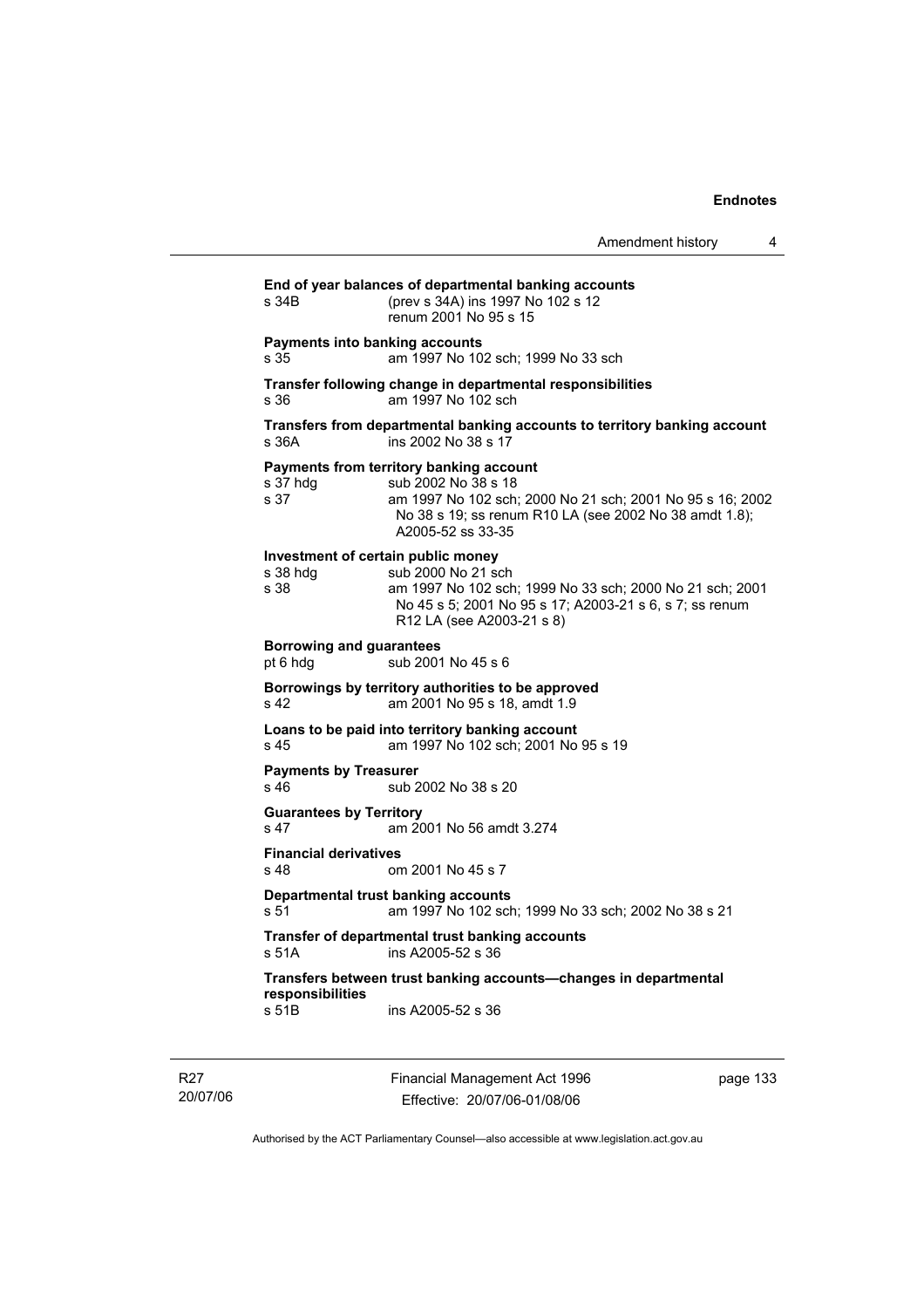| 4 | Amendment history                           |                                                                                                                                                                                                                                               |
|---|---------------------------------------------|-----------------------------------------------------------------------------------------------------------------------------------------------------------------------------------------------------------------------------------------------|
|   | s 51C                                       | Transfers between trust banking accounts-investment<br>ins A2005-52 s 36                                                                                                                                                                      |
|   | s 52                                        | Transfers between trust banking account and territory banking account<br>am 1997 No 102 sch<br>sub 2001 No 95 s 20; A2005-52 s 37                                                                                                             |
|   | Investment of trust money<br>s 53           | am 1999 No 28 sch                                                                                                                                                                                                                             |
|   | Unclaimed trust money<br>s 53A              | ins 1997 No 102 s 13<br>am 1999 No 33 sch; 2001 No 44 amdts 1.1633-1.1635;<br>ss renum R3 LA (see 2001 No 44 amdt 1.1636); 2001 No 95<br>s 21; ss renum R6 LA; 2002 No 30 amdt 3.367                                                          |
|   | <b>Review of decisions</b><br>s 53B         | ins 1997 No 102 s 13<br>am 2002 No 30 amdt 3.368                                                                                                                                                                                              |
|   | <b>Notification of decisions</b><br>s 53C   | ins 1997 No 102 s 13                                                                                                                                                                                                                          |
|   | pt 8 hdg                                    | Financial provisions for territory authorities<br>sub A2005-52 s 38                                                                                                                                                                           |
|   | <b>Application-pt 8</b><br>s 54             | am A2005-20 amdt 3.155<br>sub A2005-52 s 38<br>am A2006-30 amdts 1.37-1.40                                                                                                                                                                    |
|   | s 55                                        | Responsibilities of chief executive officers of territory authorities<br>am 1997 No 102 sch; 1999 No 33 sch; 2002 No 38 s 22<br>sub A2005-52 s 38                                                                                             |
|   | s 56                                        | Responsibilities of governing boards of territory authorities<br>am 1997 No 102 sch; 1999 No 33 sch; 2001 No 45 s 8; 2001<br>No 95 s 22; 2002 No 38 s 23, s 24; A2003-21 ss 9-12;<br>ss renum R12 LA (see A2003-21 s 13)<br>sub A2005-52 s 38 |
|   | s 57                                        | <b>Banking accounts of territory authorities</b><br>am 2001 No 95 s 23<br>sub A2005-52 s 38                                                                                                                                                   |
|   | Investment by territory authorities<br>s 58 | am 2001 No 95 s 24<br>sub A2005-52 s 38                                                                                                                                                                                                       |
|   |                                             |                                                                                                                                                                                                                                               |

page 134 Financial Management Act 1996 Effective: 20/07/06-01/08/06

R27 20/07/06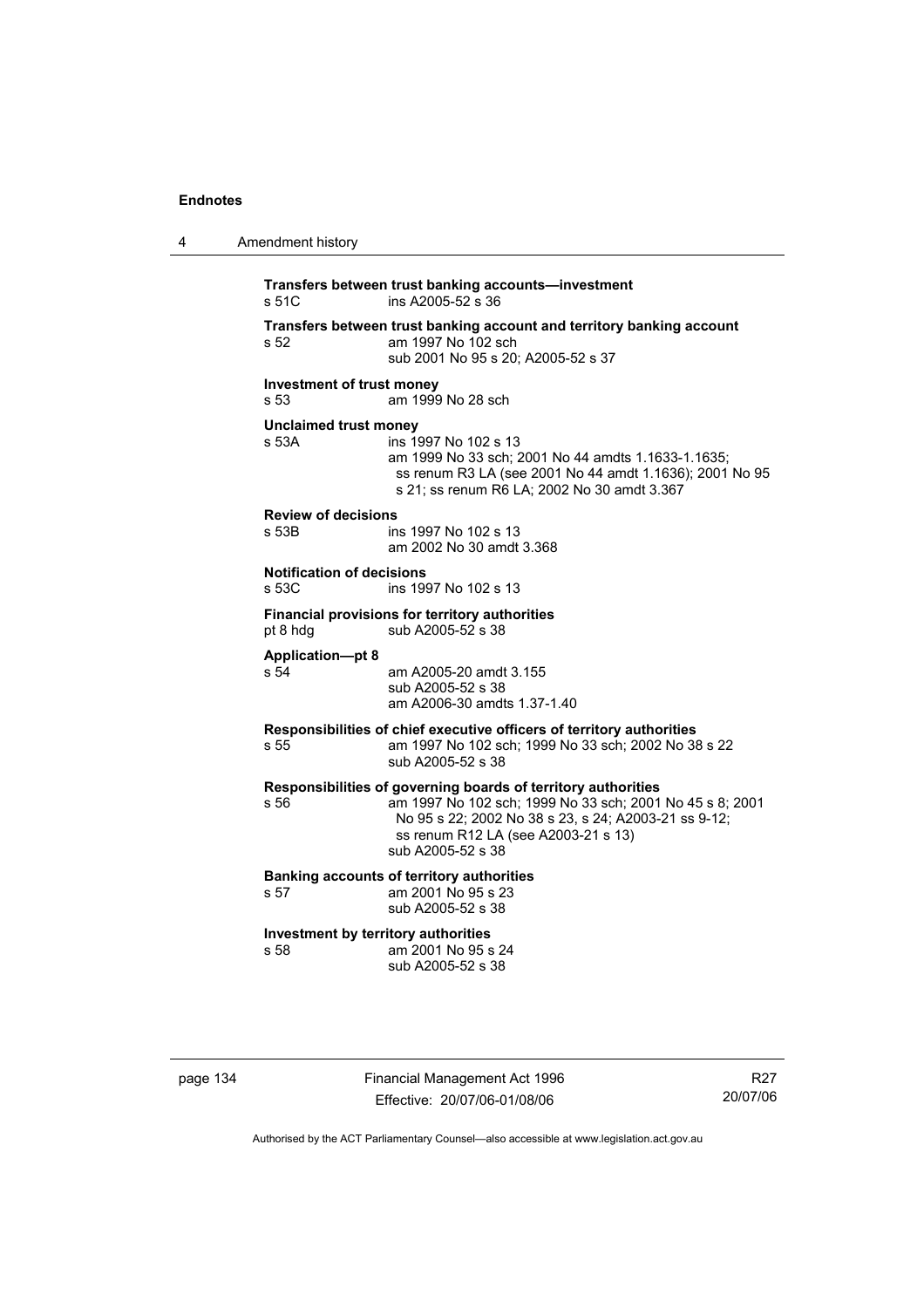**Borrowing by territory authorities**<br>s 59 am 2001 No 95 am 2001 No 95 s 25 om A2005-52 s 38 (see s 2 (1)) ins A2005-52 s 38 (see s 2 (2)) **Guarantees by territory authorities**  s 60 om A2005-52 s 38 (see s 2 (1)) ins A2005-52 s 38 (see s 2 (2)) **Territory authority statements of intent**  s 61 sub 2002 No 38 s 25 om A2005-52 s 38 (see s 2 (1)) ins A2005-52 s 38 (see s 2 (2)) **Audit of annual financial statements for 2000-2001**  ins 2001 No 42 s 7 exp 31 December 2001 (s 61A (2)) **Presentation of statements of intent of territory authorities**  s 62 am 2001 No 56 amdt 3.275; R8 LA (see also 2002 No 38 amdt 1.9) om A2005-52 s 38 (see s 2 (1)) ins A2005-52 s 38 (see s 2 (2)) **Annual financial statements of territory authorities**  s 63 sub A2005-52 s 38 **Responsibility for annual financial statements of territory authorities**  s 64 **orig s 64** renum as s 104 and then s 130 **pres s 64**  ins A2005-52 s 38 **Audit of annual financial statements of territory authorities**  s 65 **orig s 65**  renum as s 105 and then s 131 **pres s 65**  ins A2005-52 s 38 **Annual financial statements of territory authorities to be included in annual reports etc**  s 66 **orig s 66**  renum as s 106 and then s 132 **pres s 66**  ins A2005-52 s 38 **Guideline-making power**  s 66A ins 2000 No 27 s 9 om 2001 No 44 amdt 1.1637

R27 20/07/06 Financial Management Act 1996 Effective: 20/07/06-01/08/06

page 135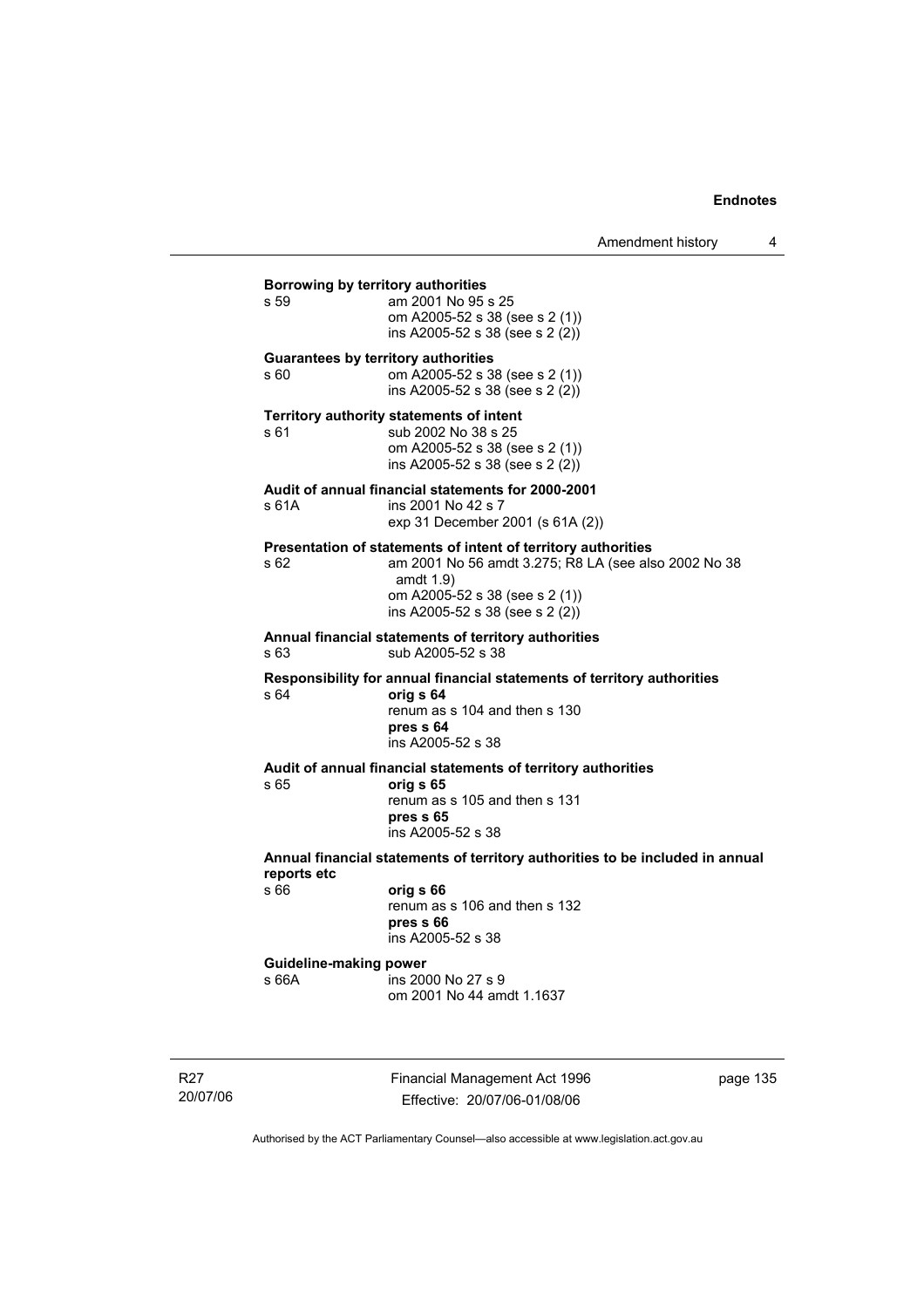4 Amendment history

**Treasurer may require interim financial statements etc for territory authorities** s 67 **orig s 67**  renum as s 107 and then s 133 **pres s 67**  ins A2005-52 s 38 **Statements of performance of territory authorities**  s 68 **orig s 68**  renum as s 108 and then s 134 **pres s 68**  ins A2005-52 s 38 **Responsibility for territory authority statements of performance**  s 69 ins A2005-52 s 38 **Scrutiny of territory authority statements of performance**  s 70 ins A2005-52 s 38 **Territory authority statements of performance to be included in annual reports etc**  s 71 ins A2005-52 s 38 **Governance of territory authorities**<br>
orig pt 9 hdg<br>
orig pt 9 hdg pt 9 hdg **orig pt 9 hdg**  renum as pt 10 hdg **pres pt 9 hdg**  ins A2005-52 s 41 **Definitions and important concepts**  div 9.1 hdg ins A2005-52 s 41 **Definitions—pt 9**  s 72 ins A2005-52 s 41 def *applicable governmental policies* ins A2005-52 s 41 def *establishing Act* ins A2005-52 s 41 def *financial year* ins A2005-52 s 41 def *governing board member* ins A2005-52 s 41 def *material interest* ins A2005-52 s 41 def *relevant territory authority* ins A2005-52 s 41 **Nature of relevant territory authorities**  s 73 ins A2005-52 s 41 **Powers of territory authorities generally**<br>s 74  $\frac{1}{2}$  ins A2005-52 s 41  $ins$  A2005-52 s 41 **Execution of documents and assumptions people dealing with relevant territory authority may make**  s 75 ins A2005-52 s 41

page 136 Financial Management Act 1996 Effective: 20/07/06-01/08/06

R27 20/07/06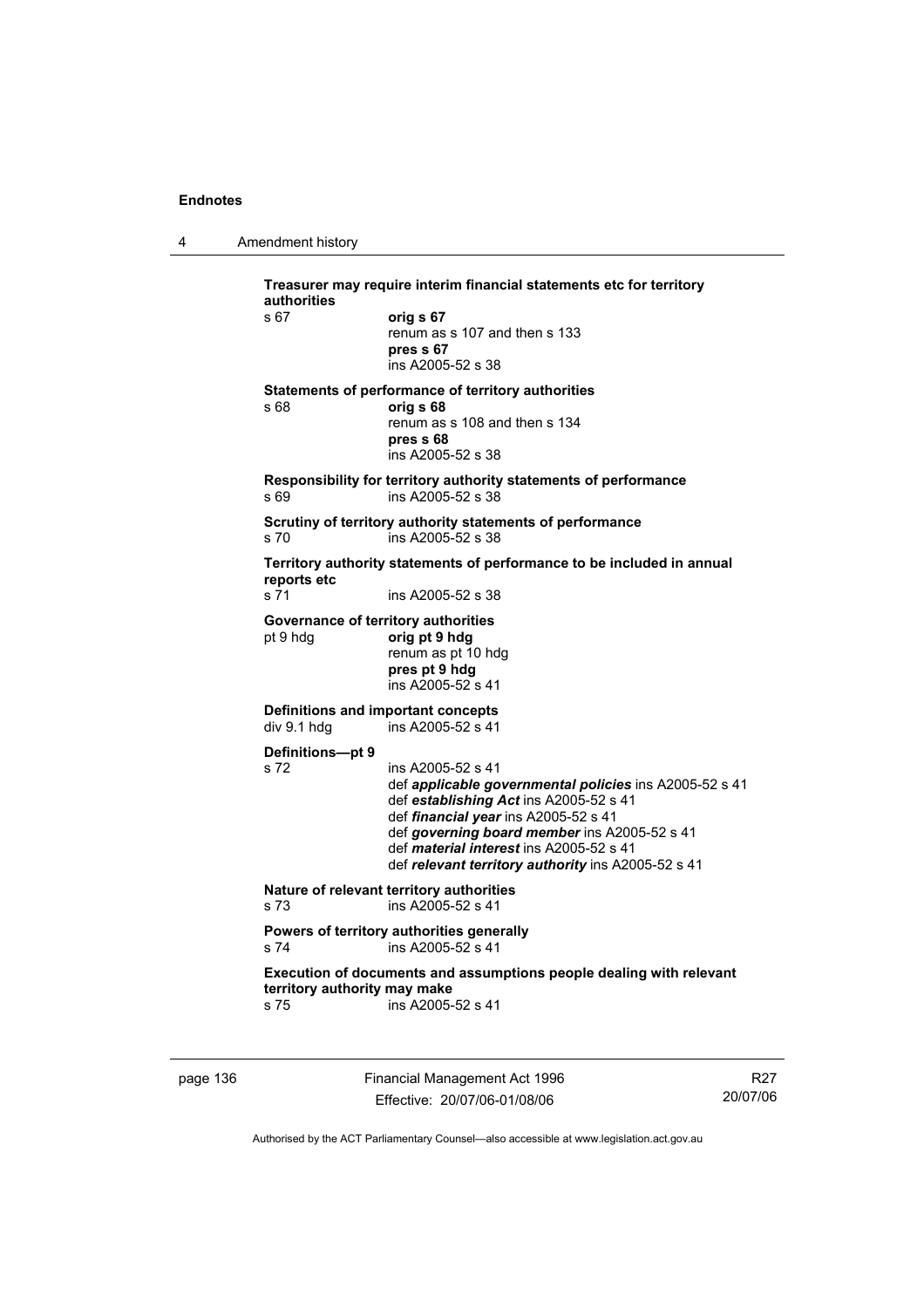Amendment history 4

**Governing board of territory authority**  s 76 ins A2005-52 s 41 am A2006-30 amdts 1.41-1.44 **Role of governing board**  s 77 ins A2005-52 s 41 **Governing board member appointments**  div 9.2 hdg ins A2005-52 s 41 **Appointment of governing board members generally**  s 78 ins A2005-52 s 41 **Appointment of chair and deputy chair**  s 79 ins A2005-52 s 41 **Appointment of CEO of authority with governing board**  s 80 ins A2005-52 s 41 **Ending board member appointments**  s 81 ins A2005-52 s 41 **Functions of governing board members**  div 9.3 hdg ins A2005-52 s 41 **Chair's functions**  s 82 ins A2005-52 s 41 **Deputy chair's functions**  ins A2005-52 s 41 **CEO's functions**  s 84 ins A2005-52 s 41 **Honesty, care and diligence of governing board members**  s 85 ins A2005-52 s 41 **Conflicts of interest by governing board members**  s 86 ins A2005-52 s 41 **Agenda to require disclosure of interest item**  s 87 ins A2005-52 s 41 **Disclosure of interests by governing board members**  s 88 ins A2005-52 s 41 **Reporting of disclosed governing board interests to Minister**  s 89 ins A2005-52 s 41 **Protection of governing board members from liability**  s 90 ins A2005-52 s 41 **Indemnification and exemption of governing board members**  s 91 ins A2005-52 s 41

R27 20/07/06 Financial Management Act 1996 Effective: 20/07/06-01/08/06

page 137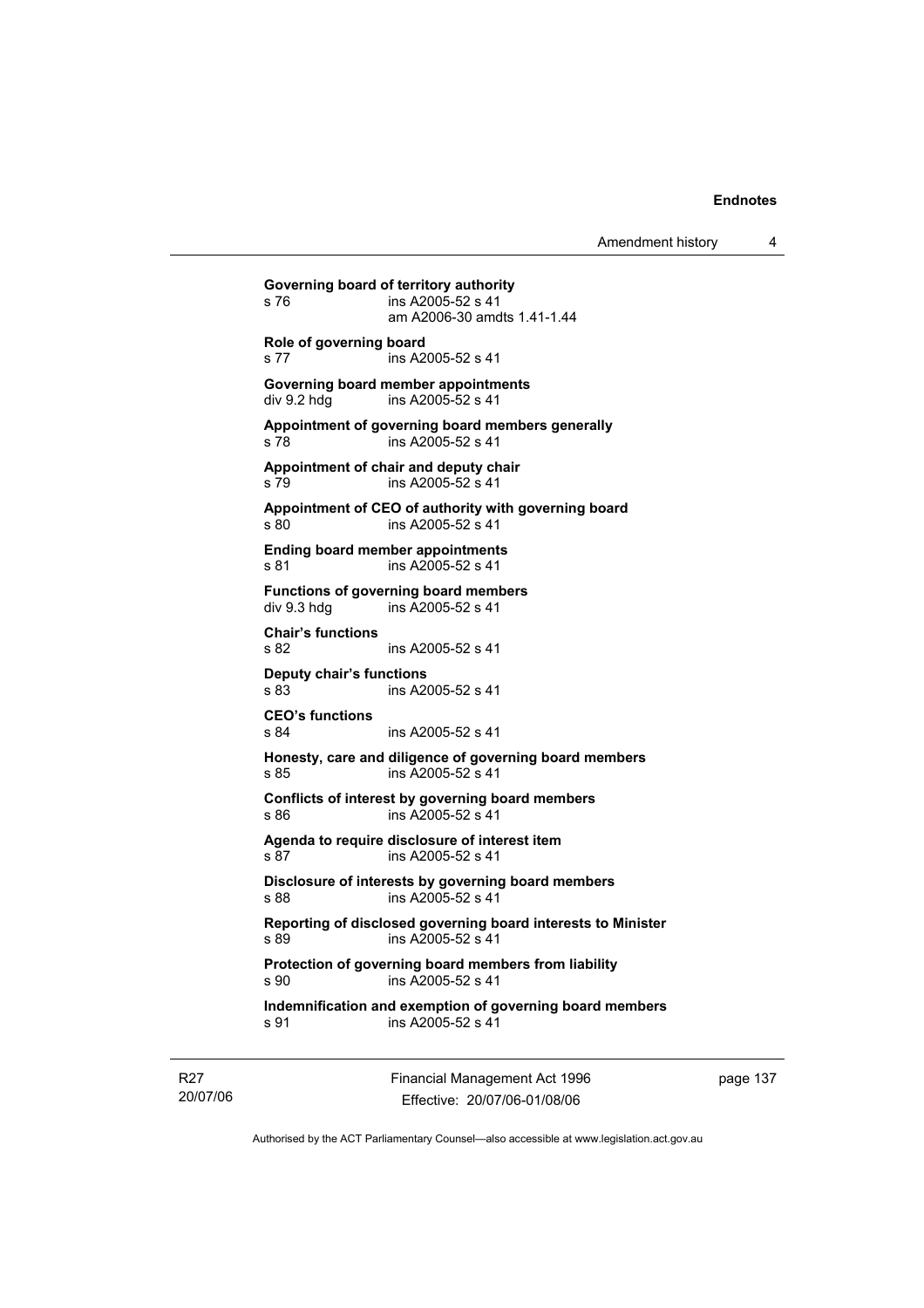4 Amendment history

| s 92                                    | <b>Compensation for exercise of functions etc</b><br>ins A2005-52 s 41                       |
|-----------------------------------------|----------------------------------------------------------------------------------------------|
| Governing board meetings<br>div 9.4 hdg | ins A2005-52 s 41                                                                            |
| s.93                                    | Time and place of governing board meetings<br>ins A2005-52 s 41                              |
| s 94                                    | Presiding member at governing board meetings<br>ins A2005-52 s 41                            |
| s 95                                    | Quorum at governing board meetings<br>ins A2005-52 s 41                                      |
| s 96                                    | Voting at governing board meetings<br>ins A2005-52 s 41                                      |
| s 97                                    | Conduct of governing board meetings etc<br>ins A2005-52 s 41                                 |
| div 9.5 hda                             | Requirements and obligations for territory authorities<br>ins A2005-52 s 41                  |
| s 98                                    | Limitations on authorities forming corporations etc<br>ins A2005-52 s 41                     |
| s 99                                    | Limitations on authorities taking part in joint ventures and trusts<br>ins A2005-52 s 41     |
| s 100                                   | Corporations, joint ventures and trusts in which authority has interest<br>ins A2005-52 s 41 |
| s 101                                   | Obligation of authorities to tell Minister about significant events<br>ins A2005-52 s 41     |
| s 102                                   | Ministerial directions to authorities about financial etc statements<br>ins A2005-52 s 41    |
| s 103                                   | Application of government policies to authorities<br>ins A2005-52 s 41                       |
| div 9.6 hdg                             | <b>Restructuring of territory authorities</b><br>ins A2006-30 amdt 1.45                      |
| Purpose of div 9.6<br>s 104             | orig s 104<br>renum as s 130<br>pres s 104<br>ins A2006-30 amdt 1.45                         |

page 138 Financial Management Act 1996 Effective: 20/07/06-01/08/06

R27 20/07/06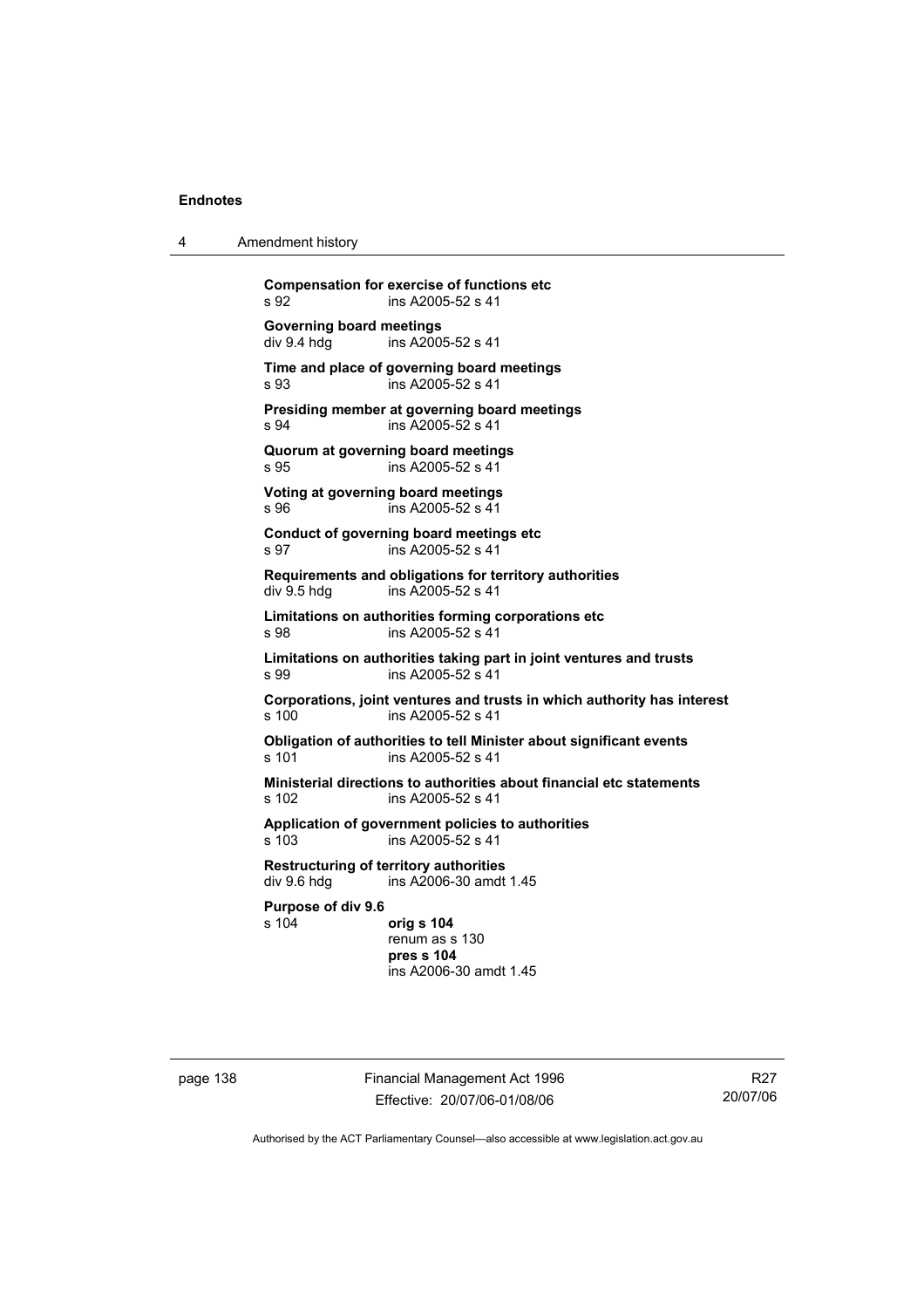Financial Management Act 1996 Effective: 20/07/06-01/08/06 page 139 **What territory authorities does div 9.6 apply to?**  s 105 **orig s 105** renum as s 131 **pres s 105**  ins A2006-30 amdt 1.45 **Responsible Minister may direct div 9.6 authority to sell or transfer assets**  s 106 **orig s 106** renum as s 132 **pres s 106**  ins A2006-30 amdt 1.45 **Transfer of assets by declaration—div 9.6 authorities**  s 107 **orig s 107** renum as s 133 **pres s 107**  ins A2006-30 amdt 1.45 **Transfer of contractual rights and liabilities by declaration—div 9.6 authorities**  s 108 **orig s 108** renum as s 134 **pres s 108**  ins A2006-30 amdt 1.45 **Transfer of liabilities by declaration—div 9.6 authorities**  s 109 **orig s 109** renum as s 150 **pres s 109**  ins A2006-30 amdt 1.45 **Assistance given by authorities for div 9.6**  s 110 **orig s 110** renum as s 151 **pres s 110**  ins A2006-30 amdt 1.45 **Application of Legislation Act, s 94 to certain appointments, elections and approvals**  s 110A sub as s 152 **Application of Act to Health Promotion Act**  ins as mod SL2005-42 sch 1 mod 1.1 (om A2006-30 amdt 1.62) **Assistance given by governing board members for div 9.6**  s 111 **orig s 111** renum as s 155 **pres s 111**  ins A2006-30 amdt 1.45

Authorised by the ACT Parliamentary Counsel—also accessible at www.legislation.act.gov.au

R27 20/07/06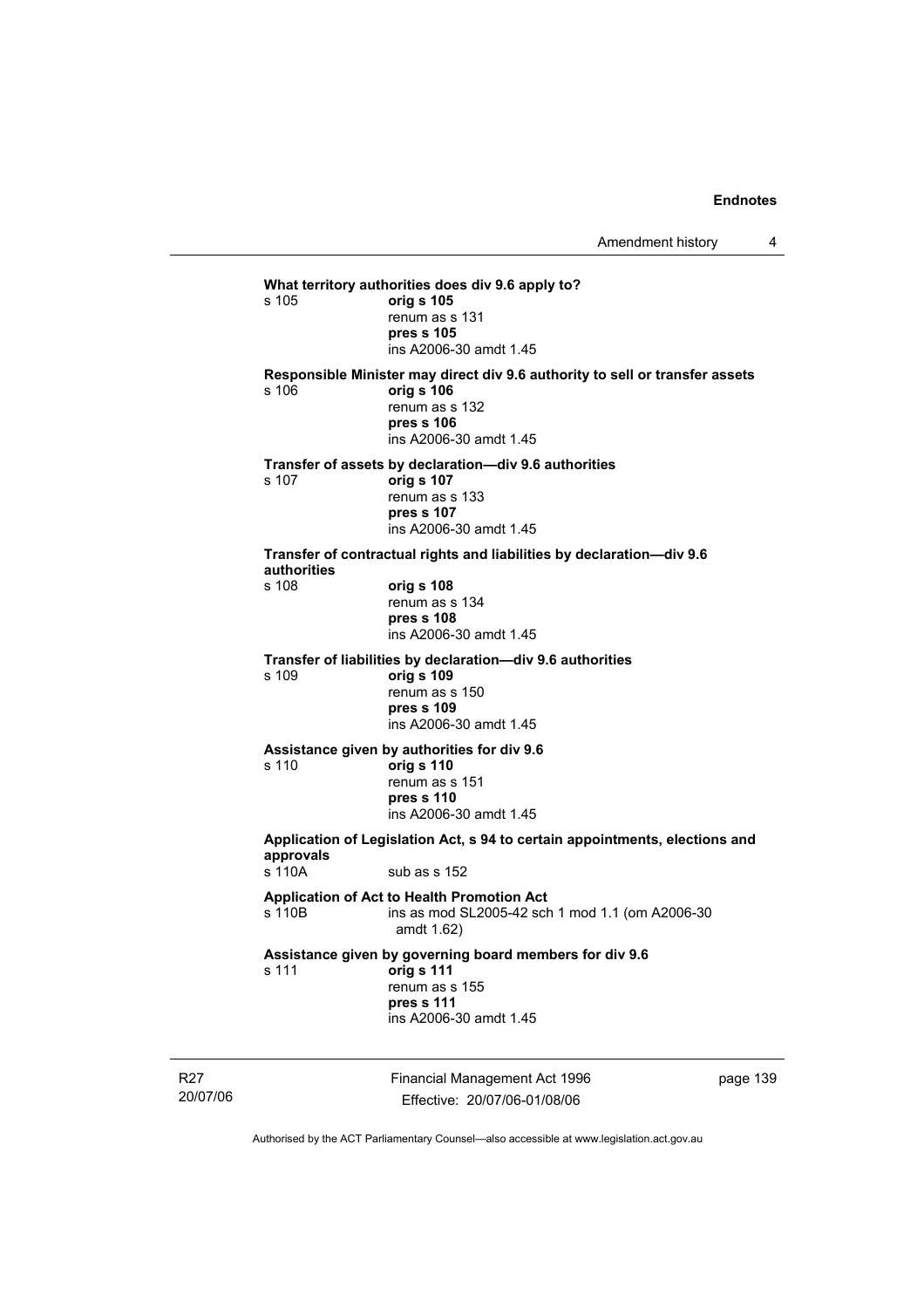| 4 | Amendment history |
|---|-------------------|
|---|-------------------|

**Use of information by Territory and div 9.6 authorities**  s 112 ins A2006-30 amdt 1.45 **Contracts relating to the protection of information—responsible Minister for div 9.6 authority**  s 113 ins A2006-30 amdt 1.45 **Contracts relating to the protection of information—div 9.6 authority**  s 114 ins A2006-30 amdt 1.45 **Transfer of pending proceedings—div 9.6 authorities**  s 115 ins A2006-30 amdt 1.45 **Proceedings and evidence—div 9.6 authorities**  s 116 ins A2006-30 amdt 1.45 **Operation of div 9.6 not breach of contract etc**  s 117 ins A2006-30 amdt 1.45 **Transfer of assets etc not otherwise disposed of—div 9.6 authorities**  s 118 ins A2006-30 amdt 1.45 **Annual reports etc for div 9.6 authorities**  s 119 ins A2006-30 amdt 1.45 **Additional provisions for restructuring of certain territory authorities**  div 9.7 hdg ins A2006-30 amdt 1.45 **What territory authorities does div 9.7 apply to?**  s 120 ins A2006-30 amdt 1.45 **Definitions—div 9.7**  s 121 ins A2006-30 amdt 1.45 def *handover day* ins A2006-30 amdt 1.45 def *territory authority* ins A2006-30 amdt 1.45 **Vesting of assets, rights and liabilities—div 9.7 authorities**  s 122 ins A2006-30 amdt 1.45 **Proceedings and evidence—div 9.7 authorities**  s 123 ins A2006-30 amdt 1.45 **Annual reports and financial statements for div 9.7 authorities**  s 124 ins A2006-30 amdt 1.45 **References to div 9.7 authority**  ins A2006-30 amdt 1.45 **Miscellaneous**  pt 10 hdg (prev pt 9 hdg) renum A2005-52 s 39

page 140 Financial Management Act 1996 Effective: 20/07/06-01/08/06

R27 20/07/06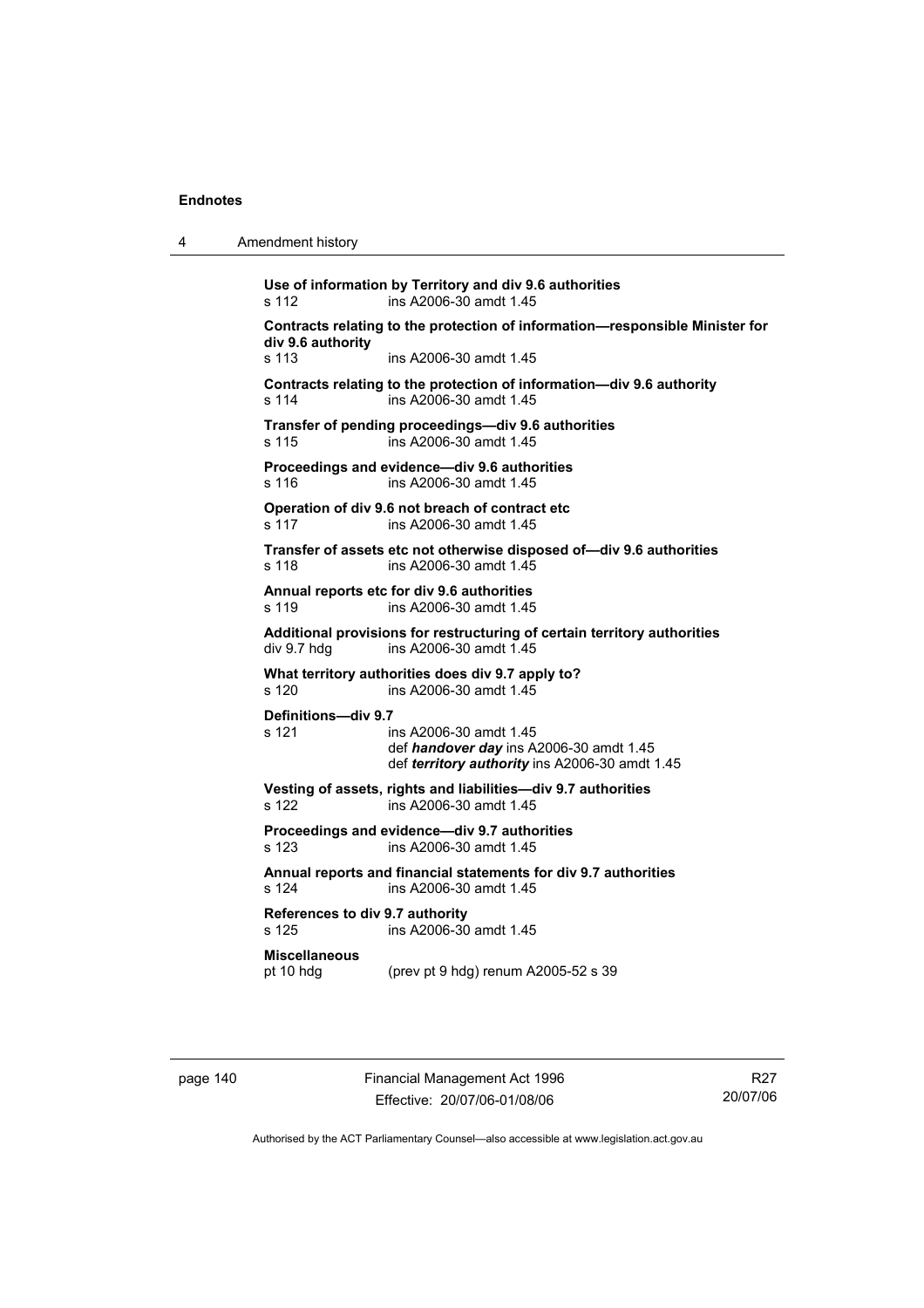|                                                                     | Amendment history                                                                                                                                                                                  | 4 |
|---------------------------------------------------------------------|----------------------------------------------------------------------------------------------------------------------------------------------------------------------------------------------------|---|
| s 130                                                               | Responsibility for annual financial statements of territory authorities<br>(prev s 64) am 2001 No 95 amdt 1.10<br>renum as s 104 A2005-52 s 40<br>renum as s 130 A2006-30 amdt 1.46                |   |
| s 131                                                               | Audit of annual financial statements of territory authorities<br>(prev s 65) renum as s 105 A2005-52 s 40<br>renum as s 131 A2006-30 amdt 1.46                                                     |   |
|                                                                     | Annual financial statements of territory authorities to be included in annual                                                                                                                      |   |
| reports etc<br>s 132                                                | (prev s 66) renum as s 106 A2005-52 s 40<br>renum as s 132 A2006-30 amdt 1.46                                                                                                                      |   |
|                                                                     | Treasurer may require interim financial statements etc for territory                                                                                                                               |   |
| authorities<br>s 133 hdg<br>s 133                                   | (prev s 67 hdg) sub 2000 No 27 s 10<br>(prev s 67) am 2000 No 27 s 10<br>sub 2001 No 44 amdt 1.1637<br>am A2003-56 amdt 3.139<br>renum as s 107 A2005-52 s 40<br>renum as s 133 A2006-30 amdt 1.46 |   |
| s 134                                                               | Statements of performance of territory authorities<br>(prev s 68) ins 2001 No 44 amdt 1.1637<br>renum as s 108 A2005-52 s 40<br>renum as s 134 A2006-30 amdt 1.46                                  |   |
| <b>Transitional</b><br>pt 11 hdg                                    | sub as pt 19 hdg                                                                                                                                                                                   |   |
| pt 19 hdg                                                           | Transitional-Financial Management Legislation Amendment Act 2005<br>(prev pt 11 hdg) ins A2005-52 s 42<br>sub as pt 19 hdg A2006-30 amdt 1.47                                                      |   |
| 1 July 2005 application<br>s 150                                    | Financial Management Legislation Amendment Act 2005-provisions with<br>(prev s 109) ins A2005-52 s 42<br>renum as s 150 A2006-30 amdt 1.48<br>exp 27 October 2006 (s 150 (4))                      |   |
| Financial Management Legislation Amendment Act 2005-provisions with |                                                                                                                                                                                                    |   |
| 1 July 2006 application<br>s 151                                    | (prev s 110) ins A2005-52 s 42<br>am A2006-30 amdt 1.49<br>renum as s 151 A2006-30 amdt 1.50<br>exp 27 October 2006 (s 151 (4))                                                                    |   |

Financial Management Act 1996 Effective: 20/07/06-01/08/06

page 141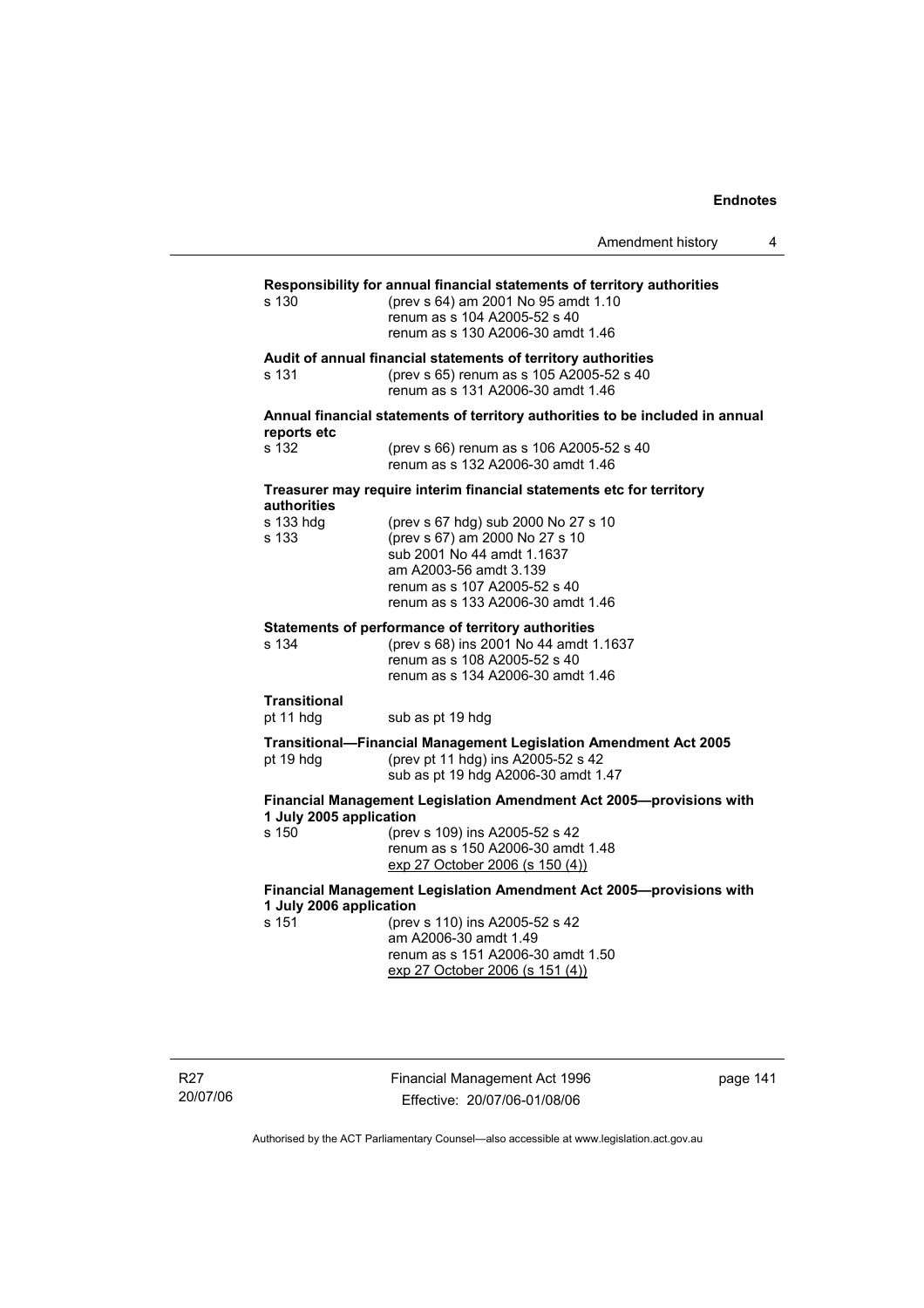| 4 | Amendment history |
|---|-------------------|
|---|-------------------|

| Application of Legislation Act, s 94 to certain appointments, elections and<br>approvals |                                                                                                                                                                                                                                                                                                                                                                                                                                                                                                                                                                                                                                                                                  |  |  |
|------------------------------------------------------------------------------------------|----------------------------------------------------------------------------------------------------------------------------------------------------------------------------------------------------------------------------------------------------------------------------------------------------------------------------------------------------------------------------------------------------------------------------------------------------------------------------------------------------------------------------------------------------------------------------------------------------------------------------------------------------------------------------------|--|--|
| s 152                                                                                    | (prev s 110A) ins as mod SL2005-42 sch 1 mod 1.1 (sub as<br>s 152 A2006-30 amdt 1.61)<br>exp 27 October 2007 (s 152 (4))                                                                                                                                                                                                                                                                                                                                                                                                                                                                                                                                                         |  |  |
| <b>Transitional regulations</b>                                                          |                                                                                                                                                                                                                                                                                                                                                                                                                                                                                                                                                                                                                                                                                  |  |  |
| s 155                                                                                    | (prev s 111) ins A2005-52 s 42<br>renum as s 155 A2006-30 amdt 1.51<br>exp 27 October 2007 (s 155 (4))                                                                                                                                                                                                                                                                                                                                                                                                                                                                                                                                                                           |  |  |
| pt 20 hdg                                                                                | Transitional-Administrative (Miscellaneous Amendments) Act 2006<br>ins A2006-30 amdt 1.52<br>exp 1 July 2008 (s 223)                                                                                                                                                                                                                                                                                                                                                                                                                                                                                                                                                             |  |  |
|                                                                                          | Transitional-definition of territory authority                                                                                                                                                                                                                                                                                                                                                                                                                                                                                                                                                                                                                                   |  |  |
| s 220                                                                                    | ins A2006-30 amdt 1.52<br>exp 19 July 2006 (s 220 (2) (LA s 88 declaration applies))                                                                                                                                                                                                                                                                                                                                                                                                                                                                                                                                                                                             |  |  |
|                                                                                          | Transitional-Legislation Act, s 84 inapplicable                                                                                                                                                                                                                                                                                                                                                                                                                                                                                                                                                                                                                                  |  |  |
| s 221                                                                                    | ins A2006-30 amdt 1.52<br>exp 1 August 2006 (s 221 (2) (LA s 88 declaration applies))                                                                                                                                                                                                                                                                                                                                                                                                                                                                                                                                                                                            |  |  |
| Transitional regulations-Administrative (Miscellaneous Amendments) Act<br>2006           |                                                                                                                                                                                                                                                                                                                                                                                                                                                                                                                                                                                                                                                                                  |  |  |
| s 222                                                                                    | ins A2006-30 amdt 1.52<br>exp 1 July 2008 (s 223)                                                                                                                                                                                                                                                                                                                                                                                                                                                                                                                                                                                                                                |  |  |
| Expiry-pt 20                                                                             |                                                                                                                                                                                                                                                                                                                                                                                                                                                                                                                                                                                                                                                                                  |  |  |
| s 223                                                                                    | ins A2006-30 amdt 1.52                                                                                                                                                                                                                                                                                                                                                                                                                                                                                                                                                                                                                                                           |  |  |
|                                                                                          | exp 1 July 2008 (s 223)                                                                                                                                                                                                                                                                                                                                                                                                                                                                                                                                                                                                                                                          |  |  |
| <b>Dictionary</b>                                                                        |                                                                                                                                                                                                                                                                                                                                                                                                                                                                                                                                                                                                                                                                                  |  |  |
| dict                                                                                     | am A2005-52 s 43<br>def applicable governmental policies ins A2005-52 s 44<br>def appropriation reloc from s 3 2001 No 95 amdt 1.4<br>def Appropriation Act reloc from s 3 2001 No 95 amdt 1.4<br>def appropriation unit reloc from s 3 2001 No 95 amdt 1.4<br>def banking account ins 1997 No 102 s 4<br>am 1999 No 33 sch<br>reloc from s 3 2001 No 95 amdt 1.4<br>def borrowing reloc from s 3 2001 No 95 amdt 1.4<br>def budget papers am 2001 No 56 amdt 3.256<br>reloc from s 3 2001 No 95 amdt 1.4<br>def capital injection reloc from s 3 2001 No 95 amdt 1.4<br>sub A2005-52 s 45<br>def CEO ins A2005-52 s 46<br>def chief executive officer reloc from s 3 2001 No 95 |  |  |
|                                                                                          | amdt $1.4$<br>sub A2005-52 s 47                                                                                                                                                                                                                                                                                                                                                                                                                                                                                                                                                                                                                                                  |  |  |

page 142 Financial Management Act 1996 Effective: 20/07/06-01/08/06

R27 20/07/06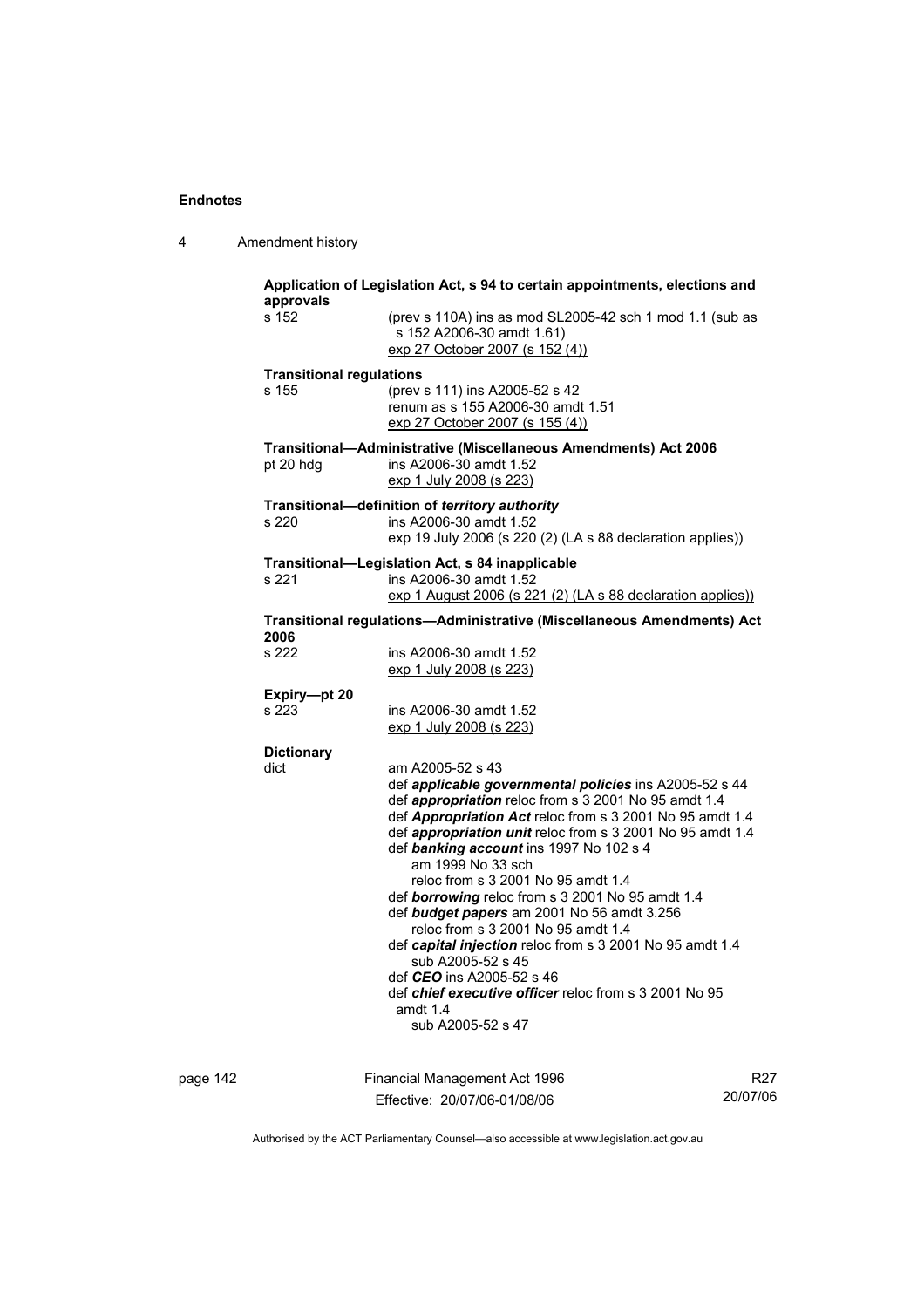def *class of outputs* reloc from s 3 2001 No 95 amdt 1.4 def *contract* ins A2006-30 amdt 1.53 def *department* reloc from s 3 2001 No 95 amdt 1.4 def *departmental banking account* am 1997 No 102 sch reloc from s 3 2001 No 95 amdt 1.4 def *division 9.6 authority* ins A2006-30 amdt 1.54 def *division 9.7 authority* ins A2006-30 amdt 1.54 def *establishing Act* ins A2005-52 s 48 def *expenses* reloc from s 3 2001 No 95 amdt 1.4 def *financial management guidelines* sub 2001 No 11 amdt 3.125 reloc from s 3 2001 No 95 amdt 1.4 def *financial year* ins A2005-52 s 48 def *general government sector* ins 1997 No 124 s 4 reloc from s 3 2001 No 95 amdt 1.4 def *generally accepted accounting practice* reloc from s 3 2001 No 95 amdt 1.4 sub A2005-52 s 49 def *governing board* ins A2005-52 s 50 def *governing board member* ins A2005-52 s 50 def *GST* ins 2000 No 27 s 4 reloc from s 3 2001 No 95 amdt 1.4 om A2005-52 s 51 def *handover day* ins A2006-30 amdt 1.55 def *input tax credit* ins 2000 No 27 s 4 reloc from s 3 2001 No 95 amdt 1.4 def *interest* ins 2001 No 45 s 4 (as am 2002 No 30 amdt 3.370) def *invest* ins 2001 No 45 s 4 (as am 2002 No 30 amdt 3.370) def *Legislative Assembly secretariat* sub 2001 No 95 amdt 1.1 reloc from s 3 2001 No 95 amdt 1.4 sub A2005-42 amdt 1.1 def *material interest* ins A2005-52 s 52 def *outcomes* reloc from s 3 2001 No 95 amdt 1.4 def *outputs* reloc from s 3 2001 No 95 amdt 1.4 def *prescribed* reloc from s 3 2001 No 95 amdt 1.4 def *public money* am 2001 No 95 s 4 reloc from s 3 2001 No 95 amdt 1.4 am A2004-53 amdt 1.1; pars renum R19 LA (see A2004-53 amdt 1.2) def *public trading enterprise* ins 1997 No 124 s 4 reloc from s 3 2001 No 95 amdt 1.4 am A2003-21 s 14 om A2005-52 s 53 def *public trading enterprise sector* ins 1997 No 124 s 4 reloc from s 3 2001 No 95 amdt 1.4

R27 20/07/06 Financial Management Act 1996 Effective: 20/07/06-01/08/06

page 143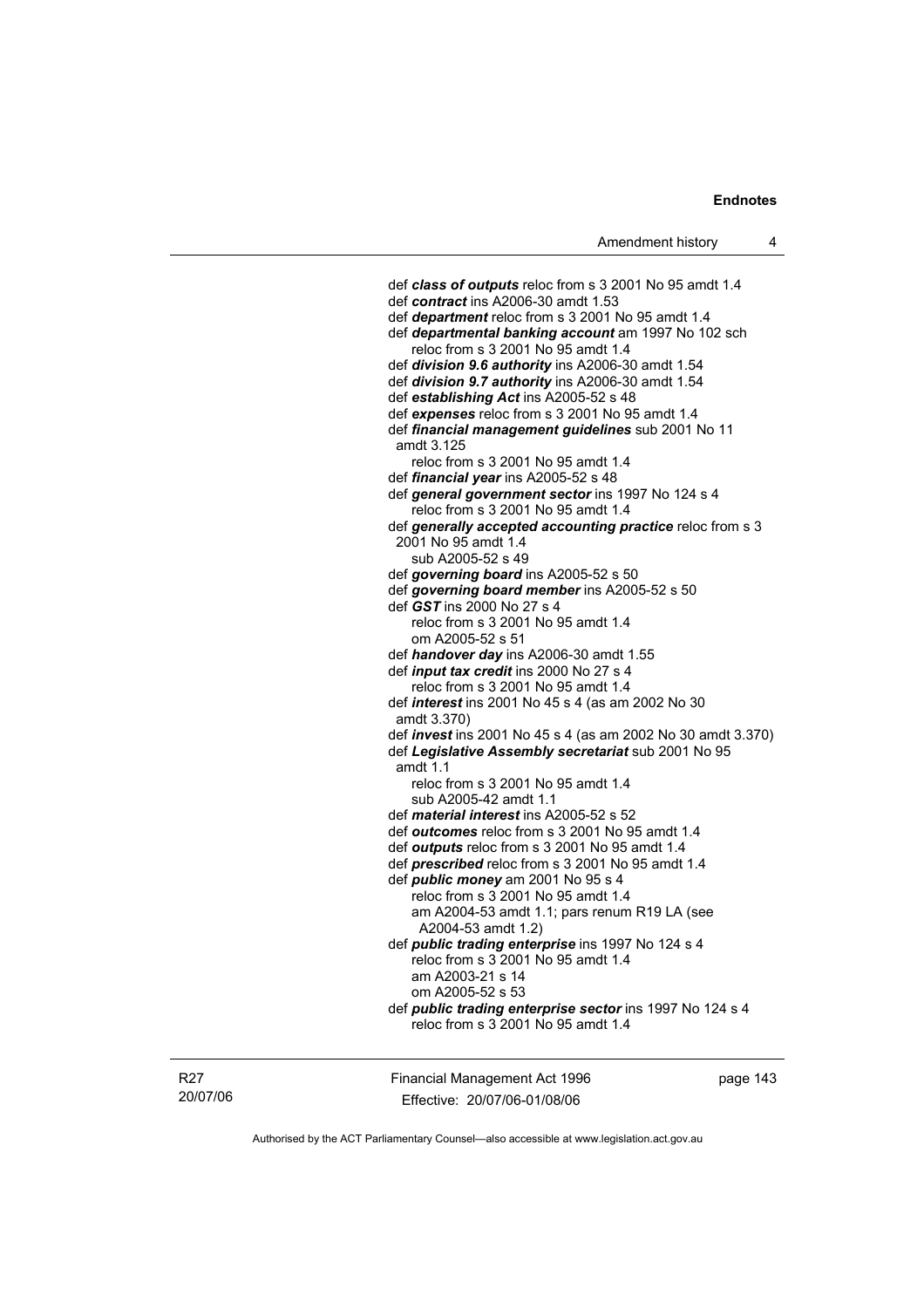| 5 | Earlier republications |
|---|------------------------|
|---|------------------------|

 def *relevant territory authority* ins A2005-52 s 54 def *responsible chief executive* reloc from s 3 2001 No 95 amdt 1.4 def *responsible Minister* reloc from s 3 2001 No 95 amdt 1.4 am A2005-52 s 55 def *securities* reloc from s 3 dict 2001 No 95 amdt 1.4 def *statement of intent* reloc from s 3 2001 No 95 amdt 1.4 sub A2005-52 s 56 def *subsidiary* ins A2004-53 amdt 1.3 def *superannuation appropriation* ins 2000 No 21 sch reloc from s 3 2001 No 95 amdt 1.4 def *superannuation banking account* ins 2000 No 21 sch reloc from s 3 2001 No 95 amdt 1.4 def *taxable supply* ins 2000 No 27 s 4 reloc from s 3 2001 No 95 amdt 1.4 def *territory authority* am 2000 No 21 sch; 2001 No 95 amdt 1.3 reloc from s 3 2001 No 95 amdt 1.4 sub A2006-30 amdt 1.56 def *territory banking account* am 1997 No 102 sch reloc from s 3 2001 No 95 amdt 1.4 def *trust money* reloc from s 3 2001 No 95 amdt 1.4 def *warrant* am 1997 No 102 sch reloc from s 3 2001 No 95 amdt 1.4 om 2002 No 38 amdt 1.10

# **5 Earlier republications**

Some earlier republications were not numbered. The number in column 1 refers to the publication order.

Since 12 September 2001 every authorised republication has been published in electronic pdf format on the ACT legislation register. A selection of authorised republications have also been published in printed format. These republications are marked with an asterisk (\*) in column 1. Electronic and printed versions of an authorised republication are identical.

| <b>Republication No</b> | <b>Amendments to</b> | <b>Republication date</b> |
|-------------------------|----------------------|---------------------------|
|                         | Act 1997 No 124      | 31 January 1998           |
| 2                       | Act 1999 No 58       | 10 November 1999          |
| 3                       | Act 2001 No 56       | 12 September 2001         |
|                         | Act 2001 No 97       | 20 December 2001          |
|                         |                      |                           |

page 144 Financial Management Act 1996 Effective: 20/07/06-01/08/06

R27 20/07/06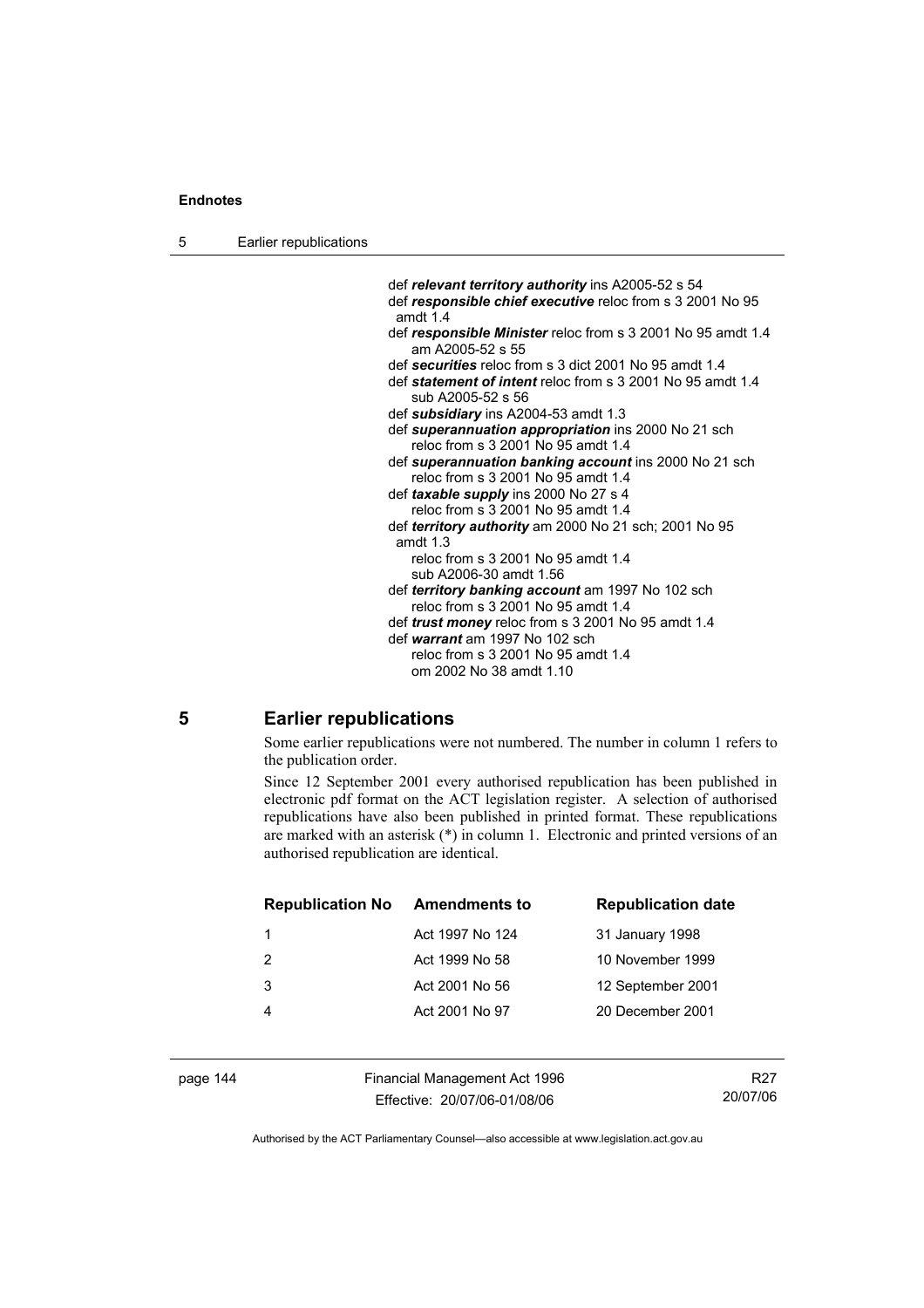Earlier republications 5

| <b>Republication No Amendments to</b> |                  | <b>Republication date</b> |
|---------------------------------------|------------------|---------------------------|
| 5                                     | Act 2001 No 97   | 31 December 2001          |
| 5(RI)                                 | Act 2001 No 97 ‡ | 19 September 2002         |
| 6                                     | Act 2001 No 97   | 4 January 2002            |
| 6(RI)                                 | Act 2001 No 97 ‡ | 19 September 2002         |
| $7*$                                  | Act 2001 No 97   | 14 January 2002           |
| 7(RI)                                 | Act 2001 No 97 ‡ | 19 September 2002         |
| 7A                                    | Act 2001 No 97 ‡ | 19 September 2002         |
| 8                                     | Act 2001 No 97   | 1 July 2002               |
| 8(RI)                                 | Act 2001 No 97 ‡ | 19 September 2002         |
| 9*                                    | Act 2002 No 30   | 19 September 2002         |
| 10                                    | Act 2002 No 38   | 1 November 2002           |
| 11                                    | A2003-9          | 8 March 2003              |
| 12                                    | A2003-21         | 20 May 2003               |
| 13                                    | A2003-27         | 30 June 2003              |
| 14                                    | A2003-46         | 1 November 2003           |
| 15                                    | A2003-56         | 19 December 2003          |
| 16                                    | A2004-19         | 7 April 2004              |
| 17                                    | A2004-35         | 30 June 2004              |
| 18                                    | A2004-35         | 1 July 2004               |
| 19                                    | A2004-53         | 17 August 2004            |
| 20                                    | A2005-20         | 2 June 2005               |
| 21                                    | A2005-32         | 1 July 2005               |
| 22                                    | A2005-42         | 1 September 2005          |
| 23                                    | A2005-52         | 27 October 2005           |
| 24                                    | A2005-52         | 1 January 2006            |

R27 20/07/06 Financial Management Act 1996 Effective: 20/07/06-01/08/06

page 145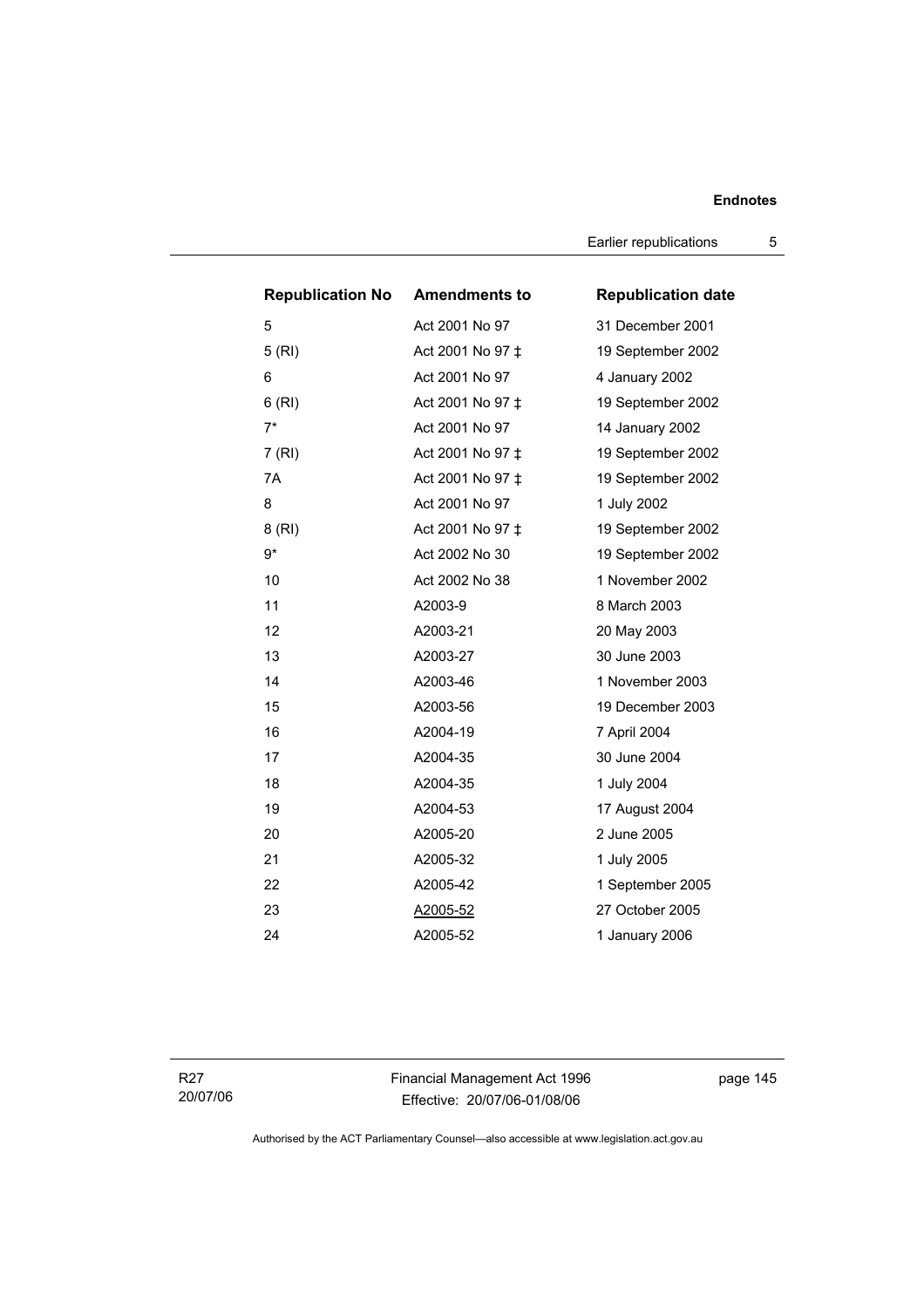6 Modifications of republished law with temporary effect

| <b>Republication No</b>                                  | <b>Amendments to</b> | <b>Republication date</b> |  |
|----------------------------------------------------------|----------------------|---------------------------|--|
| 25                                                       | A2006-30             | 19 June 2006              |  |
| 26                                                       | A2006-30             | 1 July 2006               |  |
| t includes retrospective amendments by Act 2002 No 29    |                      |                           |  |
| $+$ included refreepeative amondments by Ast 2002 No. 20 |                      |                           |  |

‡ includes retrospective amendments by Act 2002 No 30

**6 Modifications of republished law with temporary effect** 

The following modifications have not been included in this republication:

 **Financial Management Regulation 2005 SL2005-42 sch 1 (as am by A2006-30 amdt 1.61, amdt 1.62)** 

# **Schedule 1 Modification of Act**

(see s 3)

# **[1.1] New section 152**

*insert* 

# **152 Application of Legislation Act, s 94 to certain appointments, elections and approvals**

- (1) This section applies to the following:
	- (a) an appointment in force immediately before 1 January 2006 under an amended Act;
	- (b) the election of a person elected to office if the person held the office immediately before 1 January 2006 under an amended Act;
	- (c) an approval by a Minister of a territory authority taking part in a kind of joint venture under an amended Act if the approval was in force immediately before 1 January 2006.

R27 20/07/06